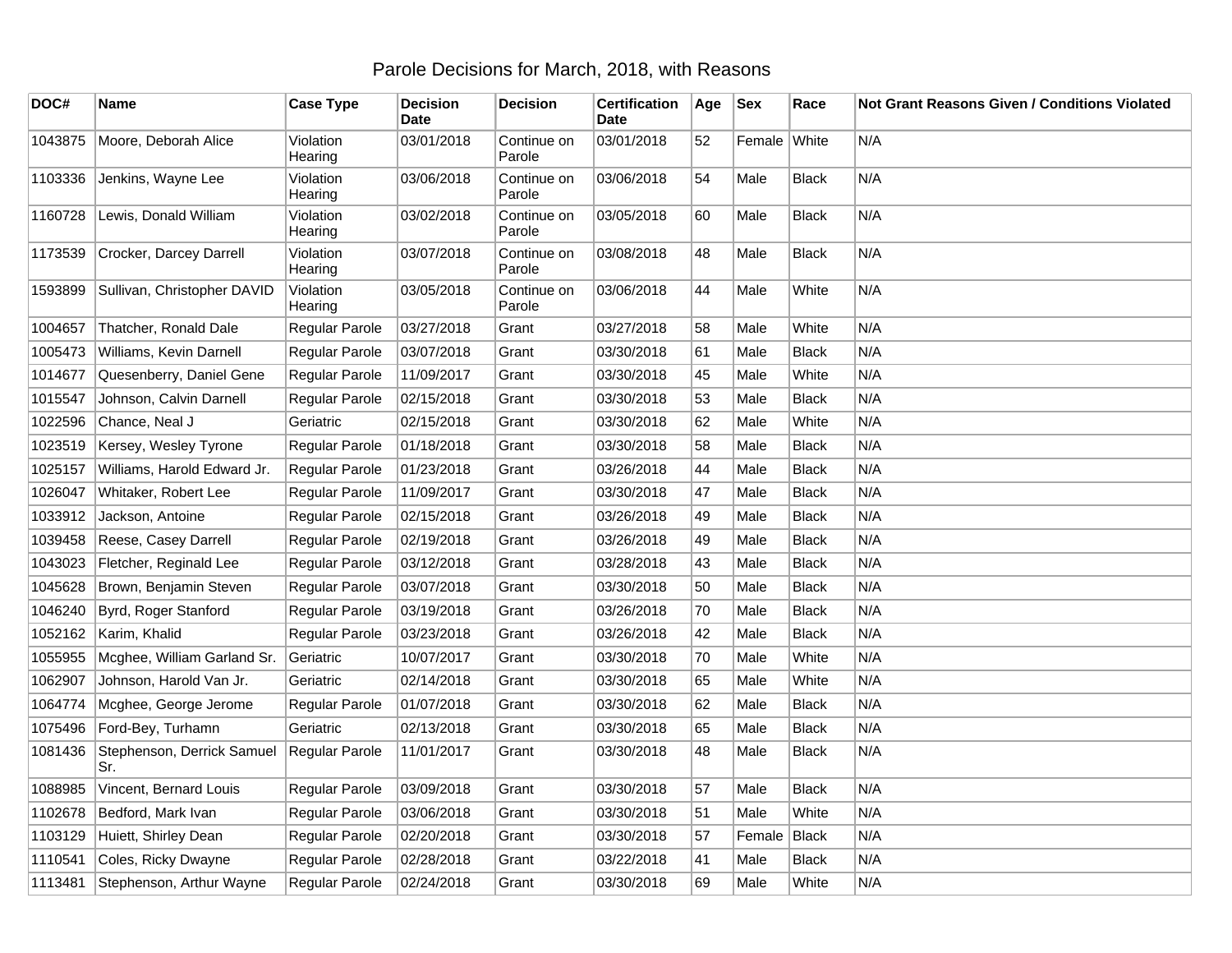| DOC#    | <b>Name</b>              | <b>Case Type</b>      | <b>Decision</b><br>Date | <b>Decision</b>  | <b>Certification</b><br>Date | Age | <b>Sex</b> | Race         | <b>Not Grant Reasons Given / Conditions Violated</b>                                                                           |
|---------|--------------------------|-----------------------|-------------------------|------------------|------------------------------|-----|------------|--------------|--------------------------------------------------------------------------------------------------------------------------------|
| 1127810 | Grooms, Robert Lewis Jr. | Regular Parole        | 02/28/2018              | Grant            | 03/30/2018                   | 48  | Male       | <b>Black</b> | N/A                                                                                                                            |
| 1129526 | Turner, Aaron Dewey      | Regular Parole        | 03/10/2018              | Grant            | 03/22/2018                   | 44  | Male       | White        | N/A                                                                                                                            |
| 1129702 | Herring, Rick E          | Regular Parole        | 03/26/2018              | Grant            | 03/26/2018                   | 43  | Male       | White        | N/A                                                                                                                            |
| 1139226 | Hines, Kimberly Michelle | Regular Parole        | 12/29/2017              | Grant            | 03/30/2018                   | 48  | Female     | Black        | N/A                                                                                                                            |
| 1141844 | Pendleton, Sherman Gene  | Regular Parole        | 01/07/2018              | Grant            | 03/30/2018                   | 60  | Male       | <b>Black</b> | N/A                                                                                                                            |
| 1143048 | Knight, Aaron Lamont     | Regular Parole        | 01/16/2018              | Grant            | 03/30/2018                   | 47  | Male       | Black        | N/A                                                                                                                            |
| 1144969 | Braxton, Earl Scott      | Regular Parole        | 10/04/2017              | Grant            | 03/28/2018                   | 65  | Male       | <b>Black</b> | N/A                                                                                                                            |
| 1148229 | Powell, Gerald Scott     | Regular Parole        | 11/07/2017              | Grant            | 03/30/2018                   | 48  | Male       | <b>Black</b> | N/A                                                                                                                            |
| 1150710 | Liles, Quinton Lee       | Regular Parole        | 01/27/2018              | Grant            | 03/26/2018                   | 50  | Male       | <b>Black</b> | N/A                                                                                                                            |
| 1151370 | Ragno, David J           | Regular Parole        | 11/02/2017              | Grant            | 03/26/2018                   | 62  | Male       | White        | N/A                                                                                                                            |
| 1152918 | Burrell, Shamont Damon   | Regular Parole        | 02/15/2018              | Grant            | 03/30/2018                   | 42  | Male       | <b>Black</b> | N/A                                                                                                                            |
| 1158580 | Crouch, David Michael    | Regular Parole        | 10/25/2017              | Grant            | 03/30/2018                   | 57  | Male       | White        | N/A                                                                                                                            |
| 1178882 | Epps, Charles Morgan     | Regular Parole        | 01/16/2018              | Grant            | 03/14/2018                   | 42  | Male       | White        | N/A                                                                                                                            |
| 1180660 | Hinton, Dennis Michael   | Regular Parole        | 02/20/2018              | Grant            | 03/30/2018                   | 51  | Male       | <b>Black</b> | N/A                                                                                                                            |
| 1204155 | Kortlang, Arthur Raymond | Geriatric             | 10/31/2017              | Grant            | 03/28/2018                   | 65  | Male       | White        | N/A                                                                                                                            |
| 1000293 | Copeland, Floyd R        | Regular Parole        | 03/08/2018              | Not Grant        | 03/13/2018                   | 57  | Male       | <b>Black</b> | Crimes committed - Abduct-No Ransom Or Asslt;<br>Sex Assault, Rape; Sex Asslt-Sodomy-Woman                                     |
|         |                          |                       |                         |                  |                              |     |            |              | Release at this time would diminish seriousness of<br>crime                                                                    |
|         |                          |                       |                         |                  |                              |     |            |              | Serious nature and circumstances of your offense(s).                                                                           |
|         |                          |                       |                         |                  |                              |     |            |              | The Board considers you to be a risk to the<br>community.                                                                      |
| 1000635 | Richardson, Fredrick R   | Regular Parole        | 03/06/2018              | <b>Not Grant</b> | 03/07/2018                   | 61  | Male       | Black        | Crimes committed - Homicide-1st Degree; Malicious<br>Wounding; Malicious Wounding                                              |
|         |                          |                       |                         |                  |                              |     |            |              | Extensive criminal record                                                                                                      |
|         |                          |                       |                         |                  |                              |     |            |              | Release at this time would diminish seriousness of<br>crime                                                                    |
|         |                          |                       |                         |                  |                              |     |            |              | The Board concludes that you should serve more of<br>your sentence prior to release on parole.                                 |
| 1001019 | Carson, Gary             | <b>Regular Parole</b> | 03/08/2018              | Not Grant        | 03/09/2018                   | 58  | Male       | <b>Black</b> | Crimes committed - Sex Assault, Rape; Assault;<br>Malicious Wounding                                                           |
|         |                          |                       |                         |                  |                              |     |            |              | Extensive criminal record                                                                                                      |
|         |                          |                       |                         |                  |                              |     |            |              | Poor institutional adjustment (for example,<br>motivation/attitude, unfavorable reports, lack of<br>program involvement, etc.) |
|         |                          |                       |                         |                  |                              |     |            |              | Release at this time would diminish seriousness of<br>crime                                                                    |
|         |                          |                       |                         |                  |                              |     |            |              | Serious nature and circumstances of your offense(s).                                                                           |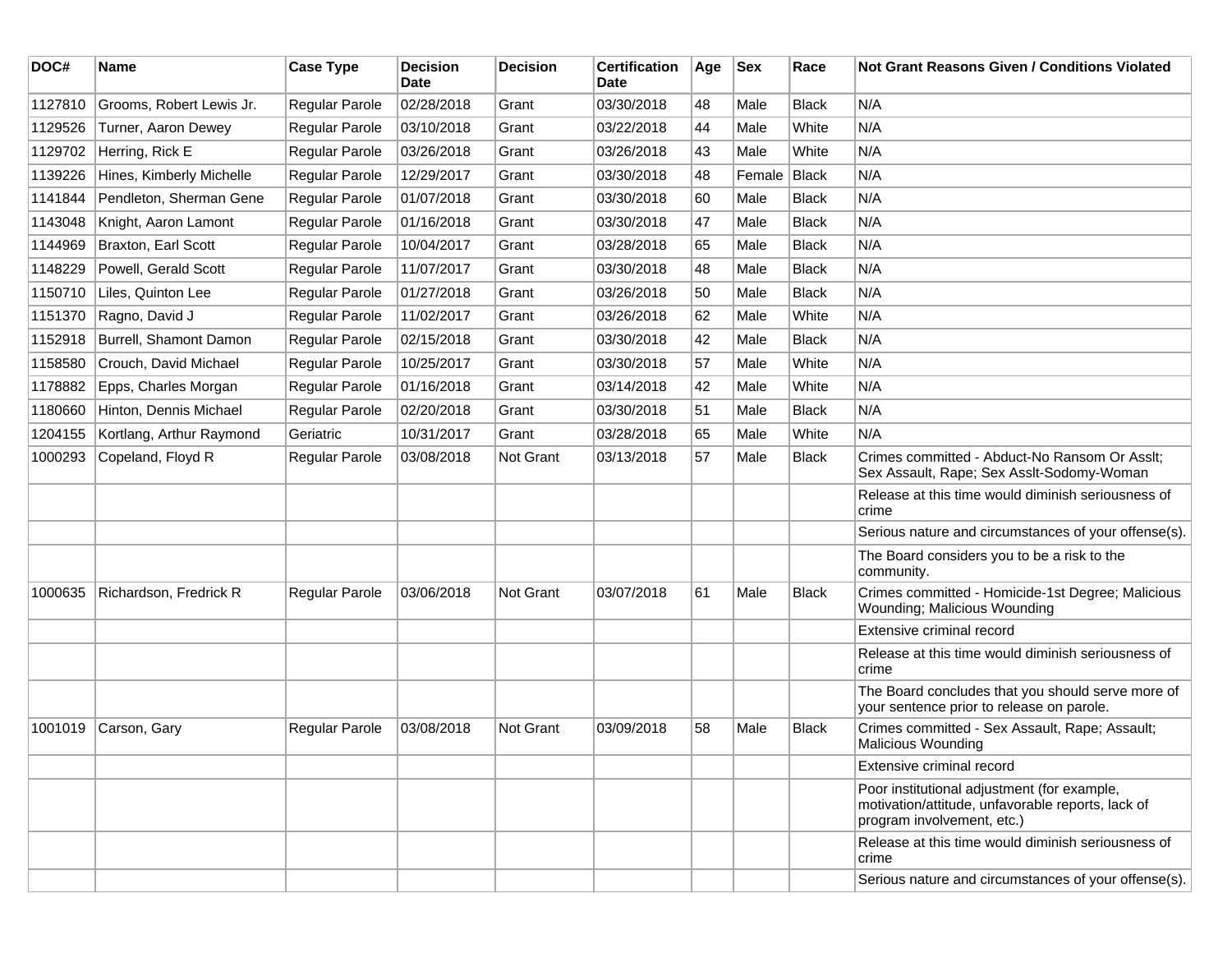| DOC#    | Name                        | <b>Case Type</b> | <b>Decision</b><br><b>Date</b> | <b>Decision</b>  | <b>Certification</b><br><b>Date</b> | Age | <b>Sex</b> | Race         | <b>Not Grant Reasons Given / Conditions Violated</b>                                                                                                  |
|---------|-----------------------------|------------------|--------------------------------|------------------|-------------------------------------|-----|------------|--------------|-------------------------------------------------------------------------------------------------------------------------------------------------------|
| 1001019 | Carson, Gary                | Regular Parole   | 03/08/2018                     | <b>Not Grant</b> | 03/09/2018                          | 58  | Male       | <b>Black</b> | The Board considers you to be a risk to the<br>community.                                                                                             |
|         |                             |                  |                                |                  |                                     |     |            |              | Your prior failure(s) and/or convictions while under<br>community supervision indicate that you are unlikely<br>to comply with conditions of release. |
| 1001583 | Dunn, Roland                | Regular Parole   | 03/21/2018                     | <b>Not Grant</b> | 03/23/2018                          | 49  | Male       | <b>Black</b> | Release at this time would diminish seriousness of<br>crime                                                                                           |
|         |                             |                  |                                |                  |                                     |     |            |              | Your prior failure(s) and/or convictions while under<br>community supervision indicate that you are unlikely<br>to comply with conditions of release. |
|         | 1002112 Brown, Larry Allen  | Regular Parole   | 03/09/2018                     | <b>Not Grant</b> | 03/13/2018                          | 52  | Male       | <b>Black</b> | Crimes committed - Homicide-Capital; Robbery;<br><b>Burglary</b>                                                                                      |
|         |                             |                  |                                |                  |                                     |     |            |              | History of violence.                                                                                                                                  |
|         |                             |                  |                                |                  |                                     |     |            |              | Release at this time would diminish seriousness of<br>crime                                                                                           |
|         |                             |                  |                                |                  |                                     |     |            |              | Serious nature and circumstances of your offense(s).                                                                                                  |
| 1002530 | Battiste, Allesandro Nuevas | Regular Parole   | 02/28/2018                     | <b>Not Grant</b> | 03/06/2018                          | 48  | Male       | White        | Crimes committed - Sex Assault, Rape; Sex Assault,<br>Rape; Rape: Intercourse W/ Victim <13 Yrs                                                       |
|         |                             |                  |                                |                  |                                     |     |            |              | Release at this time would diminish seriousness of<br>crime                                                                                           |
|         |                             |                  |                                |                  |                                     |     |            |              | Serious nature and circumstances of your offense(s).                                                                                                  |
|         |                             |                  |                                |                  |                                     |     |            |              | The Board considers you to be a risk to the<br>community.                                                                                             |
| 1002748 | Presley, Larry Darnell      | Regular Parole   | 03/10/2018                     | Not Grant        | 03/13/2018                          | 60  | Male       | <b>Black</b> | Crimes committed - Abduct-No Ransom Or Asslt;<br>Abduct-No Ransom Or Asslt; Abduct-No Ransom Or<br>Asslt                                              |
|         |                             |                  |                                |                  |                                     |     |            |              | Release at this time would diminish seriousness of<br>crime                                                                                           |
|         |                             |                  |                                |                  |                                     |     |            |              | The Board concludes that you should serve more of<br>your sentence prior to release on parole.                                                        |
|         |                             |                  |                                |                  |                                     |     |            |              | The Board considers you to be a risk to the<br>community.                                                                                             |
| 1002814 | Seward, Tiocio G            | Regular Parole   | 03/19/2018                     | Not Grant        | 03/20/2018                          | 41  | Male       | <b>Black</b> | History of violence.                                                                                                                                  |
|         |                             |                  |                                |                  |                                     |     |            |              | Poor institutional adjustment (for example,<br>motivation/attitude, unfavorable reports, lack of<br>program involvement, etc.)                        |
|         |                             |                  |                                |                  |                                     |     |            |              | Release at this time would diminish seriousness of<br>crime                                                                                           |
|         |                             |                  |                                |                  |                                     |     |            |              | You need to show a longer period of stable<br>adjustment.                                                                                             |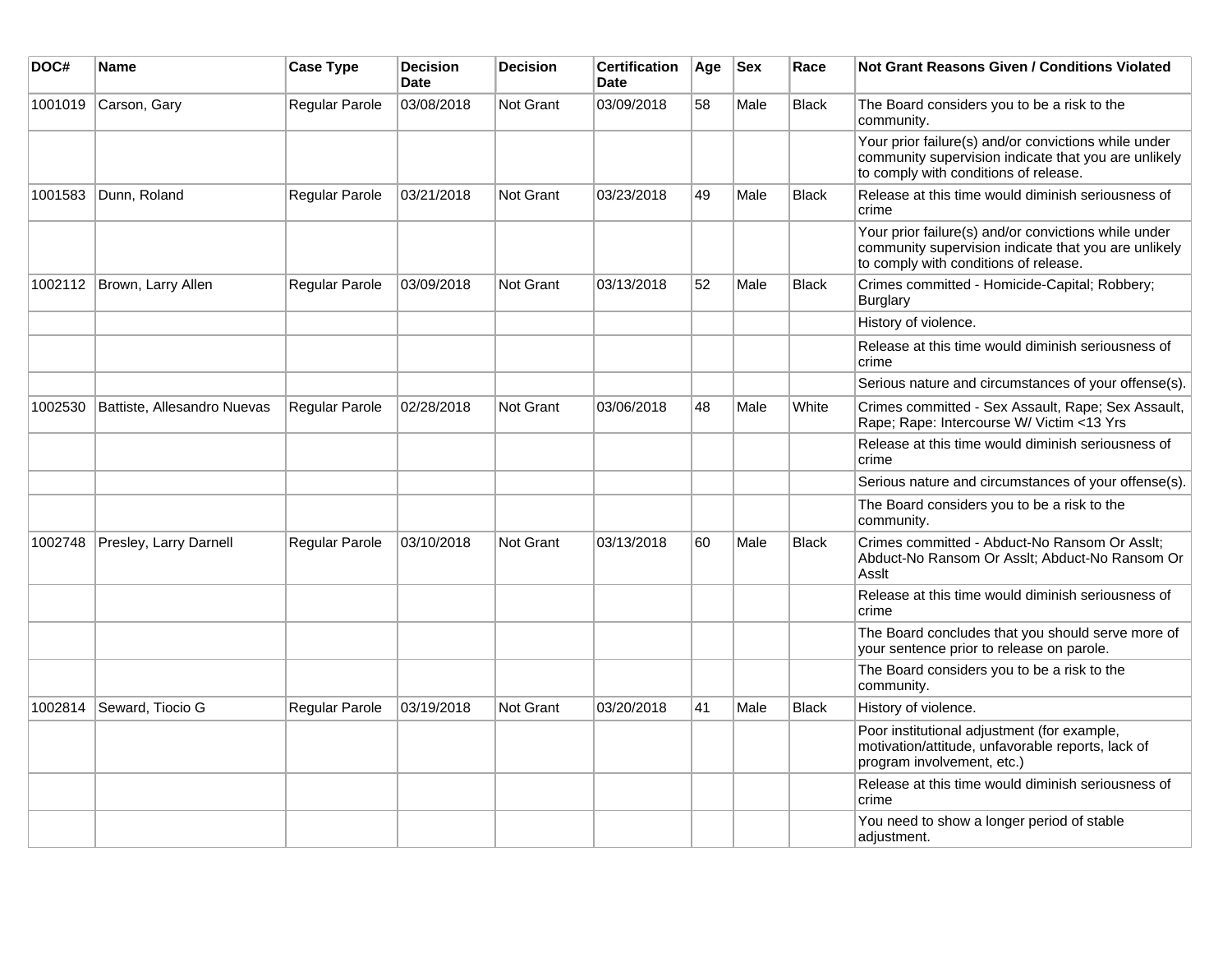| DOC#    | Name                    | <b>Case Type</b>      | <b>Decision</b><br><b>Date</b> | <b>Decision</b>  | <b>Certification</b><br>Date | Age | <b>Sex</b> | Race         | <b>Not Grant Reasons Given / Conditions Violated</b>                                                                                                  |
|---------|-------------------------|-----------------------|--------------------------------|------------------|------------------------------|-----|------------|--------------|-------------------------------------------------------------------------------------------------------------------------------------------------------|
| 1002814 | Seward, Tiocio G        | Regular Parole        | 03/19/2018                     | Not Grant        | 03/20/2018                   | 41  | Male       | Black        | Your record of institutional infractions indicates a<br>disregard for rules and that you are not ready to<br>conform to society.                      |
| 1002932 | Lear, Clay Hugh         | Regular Parole        | 03/08/2018                     | Not Grant        | 03/09/2018                   | 52  | Male       | White        | Crimes committed - Forcible Sodomy; Forcible<br>Sodomy; Forcible Sodomy                                                                               |
|         |                         |                       |                                |                  |                              |     |            |              | Release at this time would diminish seriousness of<br>crime                                                                                           |
|         |                         |                       |                                |                  |                              |     |            |              | Serious nature and circumstances of your offense(s).                                                                                                  |
|         |                         |                       |                                |                  |                              |     |            |              | The Board concludes that you should serve more of<br>your sentence prior to release on parole.                                                        |
|         |                         |                       |                                |                  |                              |     |            |              | The Board considers you to be a risk to the<br>community.                                                                                             |
| 1002937 | Gooding, Gary Louis     | Regular Parole        | 03/07/2018                     | <b>Not Grant</b> | 03/09/2018                   | 60  | Male       | <b>Black</b> | Extensive criminal record                                                                                                                             |
|         |                         |                       |                                |                  |                              |     |            |              | Serious nature and circumstances of your offense(s).                                                                                                  |
|         |                         |                       |                                |                  |                              |     |            |              | The Board concludes that you should serve more of<br>your sentence prior to release on parole.                                                        |
|         |                         |                       |                                |                  |                              |     |            |              | You need to show a longer period of stable<br>adjustment.                                                                                             |
|         |                         |                       |                                |                  |                              |     |            |              | Your prior failure(s) and/or convictions while under<br>community supervision indicate that you are unlikely<br>to comply with conditions of release. |
|         |                         |                       |                                |                  |                              |     |            |              | Your record of institutional infractions indicates a<br>disregard for rules and that you are not ready to<br>conform to society.                      |
| 1003338 | Reynolds, Richard Edwin | Regular Parole        | 03/20/2018                     | <b>Not Grant</b> | 03/23/2018                   | 49  | Male       | White        | Crimes committed - Homicide-1st Degree; Robbery                                                                                                       |
|         |                         |                       |                                |                  |                              |     |            |              | Release at this time would diminish seriousness of<br>crime                                                                                           |
|         |                         |                       |                                |                  |                              |     |            |              | Serious nature and circumstances of your offense(s).                                                                                                  |
|         |                         |                       |                                |                  |                              |     |            |              | The Board concludes that you should serve more of<br>your sentence prior to release on parole.                                                        |
| 1003719 | Harris, Willie          | Regular Parole        | 02/27/2018                     | Not Grant        | 03/06/2018                   | 59  | Male       | <b>Black</b> | Crimes committed - Homicide/Murder; Robbery;<br>Robbery                                                                                               |
|         |                         |                       |                                |                  |                              |     |            |              | Release at this time would diminish seriousness of<br>crime                                                                                           |
|         |                         |                       |                                |                  |                              |     |            |              | Serious nature and circumstances of your offense(s).                                                                                                  |
| 1003927 | Timmons, Jay Richard    | <b>Regular Parole</b> | 03/13/2018                     | Not Grant        | 03/15/2018                   | 80  | Male       | White        | History of violence.                                                                                                                                  |
|         |                         |                       |                                |                  |                              |     |            |              | Release at this time would diminish seriousness of<br>crime                                                                                           |
|         |                         |                       |                                |                  |                              |     |            |              | Serious nature and circumstances of your offense(s).                                                                                                  |
|         |                         |                       |                                |                  |                              |     |            |              | The Board considers you to be a risk to the<br>community.                                                                                             |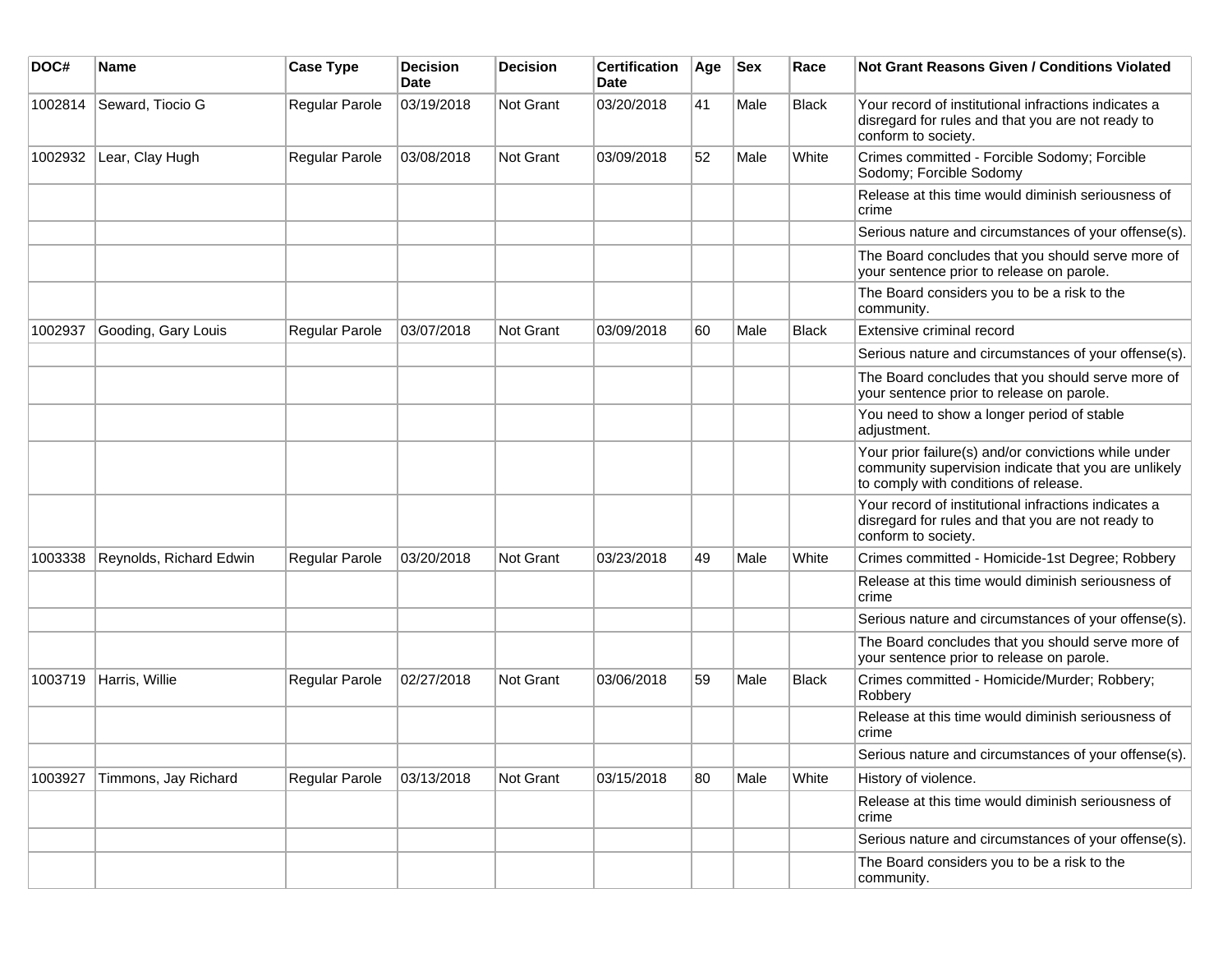| DOC#    | <b>Name</b>                 | <b>Case Type</b> | <b>Decision</b><br><b>Date</b> | <b>Decision</b>  | <b>Certification</b><br><b>Date</b> | Age | $ $ Sex | Race         | <b>Not Grant Reasons Given / Conditions Violated</b>                                                                                                 |
|---------|-----------------------------|------------------|--------------------------------|------------------|-------------------------------------|-----|---------|--------------|------------------------------------------------------------------------------------------------------------------------------------------------------|
| 1003943 | Brooks, Curtis Ray          | Regular Parole   | 03/29/2018                     | Not Grant        | 03/30/2018                          | 46  | Male    | <b>Black</b> | Considering your offense and your institutional<br>records, the Board concludes that you should serve<br>more of your sentence before being paroled. |
|         |                             |                  |                                |                  |                                     |     |         |              | Crimes committed - Homicide/Murder; Robbery; Use<br>Of Firearm In Felony                                                                             |
|         |                             |                  |                                |                  |                                     |     |         |              | Poor institutional adjustment (for example,<br>motivation/attitude, unfavorable reports, lack of<br>program involvement, etc.)                       |
|         |                             |                  |                                |                  |                                     |     |         |              | Release at this time would diminish seriousness of<br>crime                                                                                          |
|         |                             |                  |                                |                  |                                     |     |         |              | Serious nature and circumstances of your offense(s).                                                                                                 |
|         |                             |                  |                                |                  |                                     |     |         |              | The Board concludes that you should serve more of<br>your sentence prior to release on parole.                                                       |
|         |                             |                  |                                |                  |                                     |     |         |              | You need to show a longer period of stable<br>adjustment.                                                                                            |
|         |                             |                  |                                |                  |                                     |     |         |              | Your record of institutional infractions indicates a<br>disregard for rules and that you are not ready to<br>conform to society.                     |
| 1004011 | Ainsley, Bruce Andrew       | Regular Parole   | 03/20/2018                     | Not Grant        | 03/23/2018                          | 66  | Male    | White        | Crimes committed - Kidnap/Abduct; Sex Assault,<br>Rape; Sex Asslt-Carnal Abuse                                                                       |
|         |                             |                  |                                |                  |                                     |     |         |              | Release at this time would diminish seriousness of<br>crime                                                                                          |
|         |                             |                  |                                |                  |                                     |     |         |              | Serious nature and circumstances of your offense(s).                                                                                                 |
|         |                             |                  |                                |                  |                                     |     |         |              | The Board concludes that you should serve more of<br>your sentence prior to release on parole.                                                       |
|         |                             |                  |                                |                  |                                     |     |         |              | The Board considers you to be a risk to the<br>community.                                                                                            |
| 1004891 | Mccauley, James Madison III | Regular Parole   | 03/16/2018                     | <b>Not Grant</b> | 03/19/2018                          | 65  | Male    | White        | No Interest in Parole                                                                                                                                |
| 1005357 | Sanders, Anthony J          | Geriatric        | 02/27/2018                     | Not Grant        | 03/06/2018                          | 62  | Male    | <b>Black</b> | Crimes committed - Kidnap/Abduct; Sex Assault,<br>Rape; Sex Assault, Rape                                                                            |
|         |                             |                  |                                |                  |                                     |     |         |              | Release at this time would diminish seriousness of<br>crime                                                                                          |
|         |                             |                  |                                |                  |                                     |     |         |              | Serious nature and circumstances of your offense(s).                                                                                                 |
|         |                             |                  |                                |                  |                                     |     |         |              | The Board considers you to be a risk to the<br>community.                                                                                            |
| 1005559 | Allen, Shawn Crawford Sr.   | Regular Parole   | 03/09/2018                     | Not Grant        | 03/09/2018                          | 52  | Male    | <b>Black</b> | Release at this time would diminish seriousness of<br>crime                                                                                          |
|         |                             |                  |                                |                  |                                     |     |         |              | Serious nature and circumstances of your offense(s).                                                                                                 |
| 1006988 | Thompson, Bobby Joe Jr.     | Regular Parole   | 03/07/2018                     | Not Grant        | 03/09/2018                          | 52  | Male    | White        | Release at this time would diminish seriousness of<br>crime                                                                                          |
|         |                             |                  |                                |                  |                                     |     |         |              | Serious nature and circumstances of your offense(s).                                                                                                 |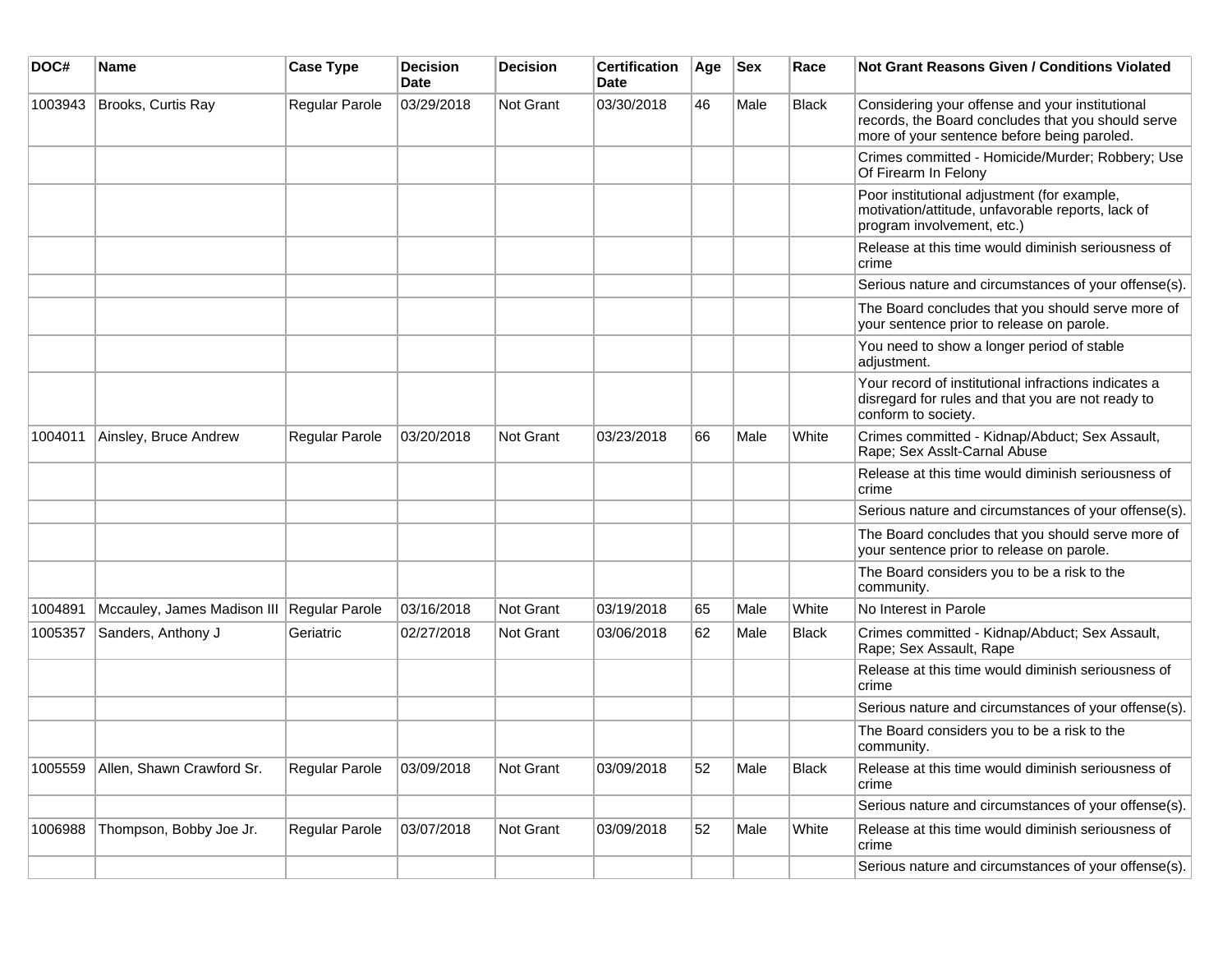| DOC#    | <b>Name</b>            | <b>Case Type</b>      | <b>Decision</b><br><b>Date</b> | <b>Decision</b> | <b>Certification</b><br>Date | Age | <b>Sex</b> | Race         | Not Grant Reasons Given / Conditions Violated                                                                                                         |
|---------|------------------------|-----------------------|--------------------------------|-----------------|------------------------------|-----|------------|--------------|-------------------------------------------------------------------------------------------------------------------------------------------------------|
| 1007496 | Harris, Reginald C     | Regular Parole        | 03/22/2018                     | Not Grant       | 03/23/2018                   | 62  | Male       | Black        | Crimes committed - Homicide-2Nd-Degree;<br>Robbery; Burglary                                                                                          |
|         |                        |                       |                                |                 |                              |     |            |              | Extensive criminal record                                                                                                                             |
|         |                        |                       |                                |                 |                              |     |            |              | Release at this time would diminish seriousness of<br>crime                                                                                           |
|         |                        |                       |                                |                 |                              |     |            |              | Serious nature and circumstances of your offense(s).                                                                                                  |
|         |                        |                       |                                |                 |                              |     |            |              | The Board concludes that you should serve more of<br>your sentence prior to release on parole.                                                        |
| 1007939 | Artis, Jerome Jr.      | Regular Parole        | 03/07/2018                     | Not Grant       | 03/09/2018                   | 56  | Male       | <b>Black</b> | Crimes committed - Sex Assault, Rape; Malicious<br>Wounding; Burglary                                                                                 |
|         |                        |                       |                                |                 |                              |     |            |              | History of violence.                                                                                                                                  |
|         |                        |                       |                                |                 |                              |     |            |              | Release at this time would diminish seriousness of<br>crime                                                                                           |
|         |                        |                       |                                |                 |                              |     |            |              | The Board considers you to be a risk to the<br>community.                                                                                             |
|         |                        |                       |                                |                 |                              |     |            |              | Your prior failure(s) and/or convictions while under<br>community supervision indicate that you are unlikely<br>to comply with conditions of release. |
| 1007963 | Domio, Terrence Caliss | <b>Regular Parole</b> | 03/29/2018                     | Not Grant       | 03/30/2018                   | 53  | Male       | <b>Black</b> | Considering your offense and your institutional<br>records, the Board concludes that you should serve<br>more of your sentence before being paroled.  |
|         |                        |                       |                                |                 |                              |     |            |              | Crimes committed - Kidnap/Abduct; Kidnap/Abduct;<br>Sex Assault, Rape                                                                                 |
|         |                        |                       |                                |                 |                              |     |            |              | Poor institutional adjustment (for example,<br>motivation/attitude, unfavorable reports, lack of<br>program involvement, etc.)                        |
|         |                        |                       |                                |                 |                              |     |            |              | Release at this time would diminish seriousness of<br>crime                                                                                           |
|         |                        |                       |                                |                 |                              |     |            |              | Serious nature and circumstances of your offense(s).                                                                                                  |
|         |                        |                       |                                |                 |                              |     |            |              | The Board concludes that you should serve more of<br>your sentence prior to release on parole.                                                        |
|         |                        |                       |                                |                 |                              |     |            |              | The Board considers you to be a risk to the<br>community.                                                                                             |
| 1008060 | Carbino, Daniel        | Geriatric             | 03/01/2018                     | Not Grant       | 03/06/2018                   | 64  | Male       | White        | Extensive criminal record                                                                                                                             |
|         |                        |                       |                                |                 |                              |     |            |              | History of substance abuse.                                                                                                                           |
|         |                        |                       |                                |                 |                              |     |            |              | History of violence.                                                                                                                                  |
|         |                        |                       |                                |                 |                              |     |            |              | Serious nature and circumstances of your offense(s).                                                                                                  |
|         |                        |                       |                                |                 |                              |     |            |              | The Board concludes that you should serve more of<br>your sentence prior to release on parole.                                                        |
|         | 1008158 Darden, Amos   | Regular Parole        | 03/08/2018                     | Not Grant       | 03/09/2018                   | 65  | Male       | Black        | History of violence.                                                                                                                                  |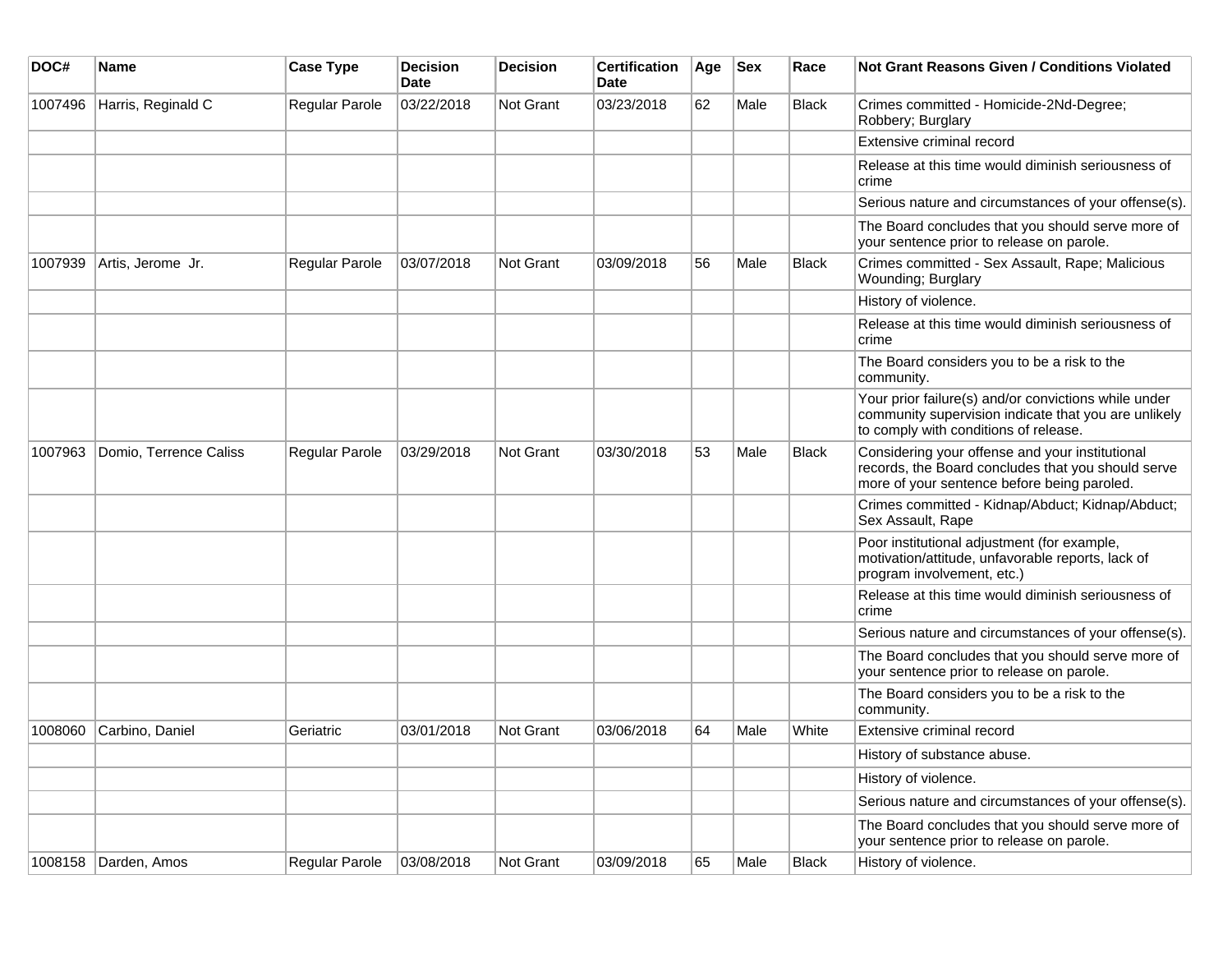| DOC#    | Name                                       | <b>Case Type</b>      | <b>Decision</b><br>Date | <b>Decision</b> | <b>Certification</b><br>Date | Age | <b>Sex</b> | Race         | <b>Not Grant Reasons Given / Conditions Violated</b>                                                                                                  |
|---------|--------------------------------------------|-----------------------|-------------------------|-----------------|------------------------------|-----|------------|--------------|-------------------------------------------------------------------------------------------------------------------------------------------------------|
| 1008158 | Darden, Amos                               | Regular Parole        | 03/08/2018              | Not Grant       | 03/09/2018                   | 65  | Male       | <b>Black</b> | Release at this time would diminish seriousness of<br>crime                                                                                           |
|         |                                            |                       |                         |                 |                              |     |            |              | Serious nature and circumstances of your offense(s).                                                                                                  |
| 1008220 | Mayberry, Emmett Walker Jr. Regular Parole |                       | 03/05/2018              | Not Grant       | 03/07/2018                   | 61  | Male       | <b>Black</b> | Crimes committed - Homicide-Attempted; Abduct-No<br>Ransom Or Asslt; Sex Assault, Rape                                                                |
|         |                                            |                       |                         |                 |                              |     |            |              | Release at this time would diminish seriousness of<br>crime                                                                                           |
|         |                                            |                       |                         |                 |                              |     |            |              | Serious nature and circumstances of your offense(s).                                                                                                  |
|         |                                            |                       |                         |                 |                              |     |            |              | The Board considers you to be a risk to the<br>community.                                                                                             |
| 1008347 | Wright, Calvin Bernard                     | Regular Parole        | 03/03/2018              | Not Grant       | 03/06/2018                   | 62  | Male       | <b>Black</b> | Crimes committed - Sex Assault, Rape; Sex Assault,<br>Rape; Sex Assault, Rape                                                                         |
|         |                                            |                       |                         |                 |                              |     |            |              | Release at this time would diminish seriousness of<br>crime                                                                                           |
|         |                                            |                       |                         |                 |                              |     |            |              | Serious nature and circumstances of your offense(s).                                                                                                  |
|         |                                            |                       |                         |                 |                              |     |            |              | The Board considers you to be a risk to the<br>community.                                                                                             |
| 1008785 | Moxley, Richard Grant                      | Regular Parole        | 03/09/2018              | Not Grant       | 03/13/2018                   | 61  | Male       | White        | Conviction of a new crime while incarcerated                                                                                                          |
|         |                                            |                       |                         |                 |                              |     |            |              | Crimes committed - Abduct-No Ransom Or Asslt;<br>Abduct-No Ransom Or Asslt; Abduct-No Ransom Or<br>Asslt                                              |
|         |                                            |                       |                         |                 |                              |     |            |              | History of violence.                                                                                                                                  |
|         |                                            |                       |                         |                 |                              |     |            |              | Release at this time would diminish seriousness of<br>crime                                                                                           |
|         |                                            |                       |                         |                 |                              |     |            |              | Serious nature and circumstances of your offense(s).                                                                                                  |
|         |                                            |                       |                         |                 |                              |     |            |              | The Board considers you to be a risk to the<br>community.                                                                                             |
| 1008970 | Mara, Joseph James Sr.                     | <b>Regular Parole</b> | 03/19/2018              | Not Grant       | 03/22/2018                   | 64  | Male       | White        | Crimes committed - Sex Assault, Rape; Aggravated<br>Sexual Battery; Aggravated Sexual Battery                                                         |
|         |                                            |                       |                         |                 |                              |     |            |              | Release at this time would diminish seriousness of<br>crime                                                                                           |
|         |                                            |                       |                         |                 |                              |     |            |              | Serious nature and circumstances of your offense(s).                                                                                                  |
|         |                                            |                       |                         |                 |                              |     |            |              | The Board considers you to be a risk to the<br>community.                                                                                             |
|         |                                            |                       |                         |                 |                              |     |            |              | Your prior failure(s) and/or convictions while under<br>community supervision indicate that you are unlikely<br>to comply with conditions of release. |
| 1009027 | Driver, Randy Scott                        | Regular Parole        | 03/26/2018              | Not Grant       | 03/27/2018                   | 52  | Male       | White        | Crimes committed - Aggravated Sexual Battery;<br>Indecent Exposure                                                                                    |
|         |                                            |                       |                         |                 |                              |     |            |              | Release at this time would diminish seriousness of<br>crime                                                                                           |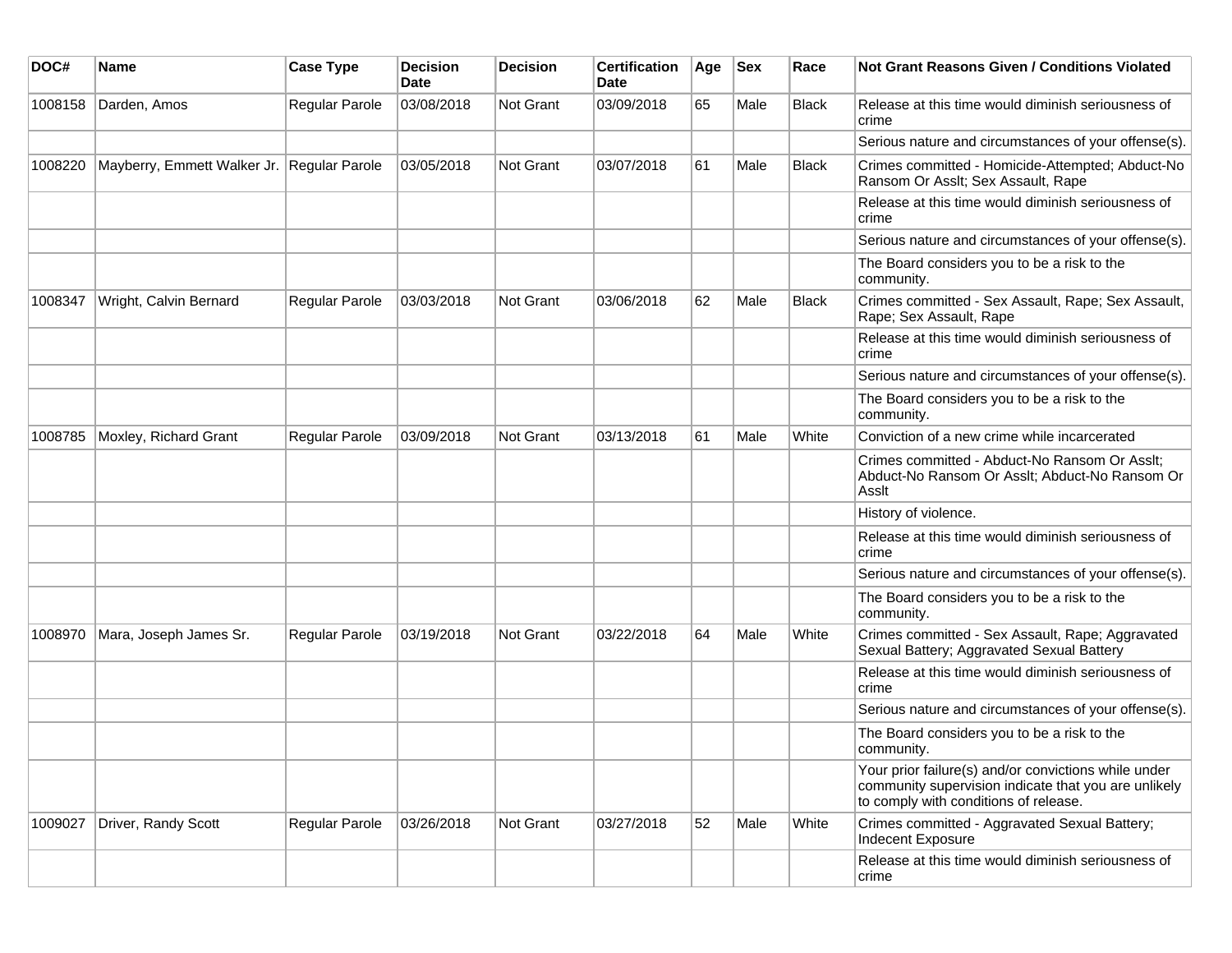| DOC#    | <b>Name</b>            | <b>Case Type</b>    | <b>Decision</b><br><b>Date</b> | <b>Decision</b>  | <b>Certification</b><br><b>Date</b> | Age | <b>Sex</b> | Race         | <b>Not Grant Reasons Given / Conditions Violated</b>                                                                                                               |
|---------|------------------------|---------------------|--------------------------------|------------------|-------------------------------------|-----|------------|--------------|--------------------------------------------------------------------------------------------------------------------------------------------------------------------|
| 1009027 | Driver, Randy Scott    | Regular Parole      | 03/26/2018                     | Not Grant        | 03/27/2018                          | 52  | Male       | White        | Serious nature and circumstances of your offense(s).                                                                                                               |
|         |                        |                     |                                |                  |                                     |     |            |              | The Board considers you to be a risk to the<br>community.                                                                                                          |
| 1009815 | Arrington, Robert Lee  | Regular Parole      | 03/13/2018                     | Not Grant        | 03/19/2018                          | 49  | Male       | <b>Black</b> | No Interest in Parole                                                                                                                                              |
| 1011779 | Maddrey, Ervin Connell | Regular Parole      | 03/06/2018                     | Not Grant        | 03/09/2018                          | 66  | Male       | <b>Black</b> | History of violence.                                                                                                                                               |
|         |                        |                     |                                |                  |                                     |     |            |              | Release at this time would diminish seriousness of<br>crime                                                                                                        |
|         |                        |                     |                                |                  |                                     |     |            |              | Serious nature and circumstances of your offense(s).                                                                                                               |
|         |                        |                     |                                |                  |                                     |     |            |              | The Board concludes that you should serve more of<br>your sentence prior to release on parole.                                                                     |
|         |                        |                     |                                |                  |                                     |     |            |              | You need to show a longer period of stable<br>adjustment.                                                                                                          |
|         |                        |                     |                                |                  |                                     |     |            |              | Your prior failure(s) and/or convictions while under<br>community supervision indicate that you are unlikely<br>to comply with conditions of release.              |
| 1012464 | Hurley, Jefferey Allen | <b>Board Review</b> | 03/14/2018                     | <b>Not Grant</b> | 03/19/2018                          | 50  | Male       | White        | Crimes committed - Stolen Goods: Buy/Receive,<br>Larceny <\$200; Stolen Goods: Buy/Receive,<br>Larceny <\$200; Abuse/Neglect Child: Reckless<br>Disregard For Life |
|         |                        |                     |                                |                  |                                     |     |            |              | Extensive criminal record                                                                                                                                          |
|         |                        |                     |                                |                  |                                     |     |            |              | Release at this time would diminish seriousness of<br>crime                                                                                                        |
|         |                        |                     |                                |                  |                                     |     |            |              | Serious nature and circumstances of your offense(s).                                                                                                               |
|         |                        |                     |                                |                  |                                     |     |            |              | The Board concludes that you should serve more of<br>your sentence prior to release on parole.                                                                     |
|         |                        |                     |                                |                  |                                     |     |            |              | Your prior failure(s) and/or convictions while under<br>community supervision indicate that you are unlikely<br>to comply with conditions of release.              |
| 1012519 | Brown, Kenneth Dwayne  | Regular Parole      | 03/02/2018                     | Not Grant        | 03/06/2018                          | 52  | Male       | <b>Black</b> | Crimes committed - Sex Assault, Rape; Aggravated<br>Sexual Battery; Sodomy                                                                                         |
|         |                        |                     |                                |                  |                                     |     |            |              | Release at this time would diminish seriousness of<br>crime                                                                                                        |
|         |                        |                     |                                |                  |                                     |     |            |              | Serious nature and circumstances of your offense(s).                                                                                                               |
|         |                        |                     |                                |                  |                                     |     |            |              | The Board considers you to be a risk to the<br>community.                                                                                                          |
|         |                        |                     |                                |                  |                                     |     |            |              | You need further participation in institutional work<br>and/or educational programs to indicate your positive<br>progression towards re-entry into society.        |
|         |                        |                     |                                |                  |                                     |     |            |              | You need to show a longer period of stable<br>adjustment.                                                                                                          |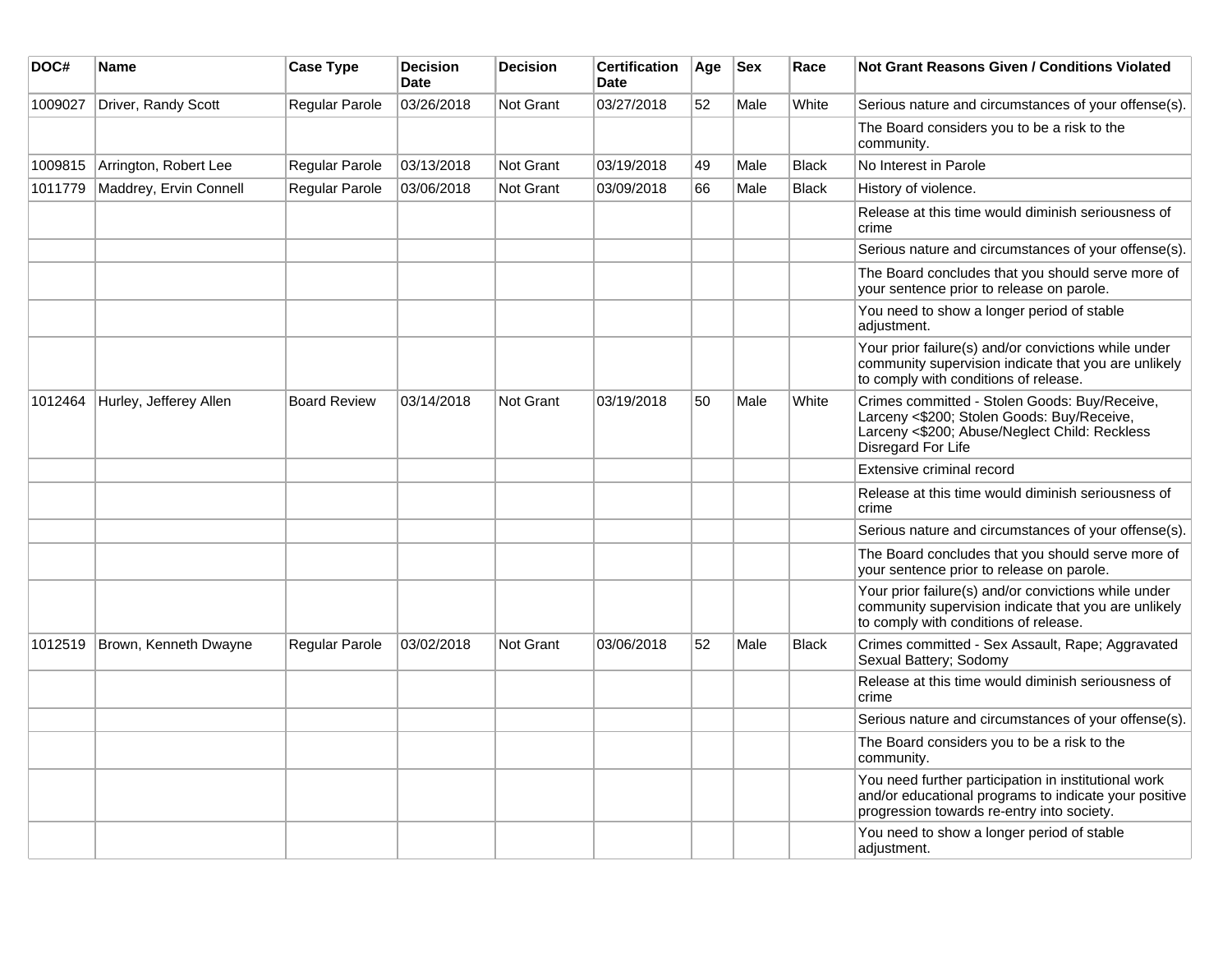| DOC#    | Name                | <b>Case Type</b>      | <b>Decision</b><br>Date | <b>Decision</b>  | <b>Certification</b><br>Date | Age | <b>Sex</b> | Race         | <b>Not Grant Reasons Given / Conditions Violated</b>                                                                                                  |
|---------|---------------------|-----------------------|-------------------------|------------------|------------------------------|-----|------------|--------------|-------------------------------------------------------------------------------------------------------------------------------------------------------|
| 1013129 | Jones, Johnny L     | Regular Parole        | 03/02/2018              | <b>Not Grant</b> | 03/06/2018                   | 59  | Male       | <b>Black</b> | Release at this time would diminish seriousness of<br>crime                                                                                           |
|         |                     |                       |                         |                  |                              |     |            |              | Serious nature and circumstances of your offense(s).                                                                                                  |
|         |                     |                       |                         |                  |                              |     |            |              | The Board considers you to be a risk to the<br>community.                                                                                             |
| 1013212 | Metz, Percell       | Geriatric             | 03/04/2018              | Not Grant        | 03/06/2018                   | 61  | Male       | <b>Black</b> | Crimes committed - Malicious Wounding                                                                                                                 |
|         |                     |                       |                         |                  |                              |     |            |              | Extensive criminal record                                                                                                                             |
|         |                     |                       |                         |                  |                              |     |            |              | History of violence.                                                                                                                                  |
|         |                     |                       |                         |                  |                              |     |            |              | Release at this time would diminish seriousness of<br>crime                                                                                           |
|         |                     |                       |                         |                  |                              |     |            |              | Serious nature and circumstances of your offense(s).                                                                                                  |
|         |                     |                       |                         |                  |                              |     |            |              | The Board concludes that you should serve more of<br>your sentence prior to release on parole.                                                        |
|         |                     |                       |                         |                  |                              |     |            |              | Your prior failure(s) and/or convictions while under<br>community supervision indicate that you are unlikely<br>to comply with conditions of release. |
| 1013225 | Traylor, James Lyle | <b>Regular Parole</b> | 03/21/2018              | Not Grant        | 03/23/2018                   | 52  | Male       | White        | Crimes committed - Kidnap/Abduct; Abduction: To<br>Gain Pecuniary Benefit (Extortion); Abduction: To<br>Gain Pecuniary Benefit (Extortion)            |
|         |                     |                       |                         |                  |                              |     |            |              | Extensive criminal record                                                                                                                             |
|         |                     |                       |                         |                  |                              |     |            |              | The Board considers you to be a risk to the<br>community.                                                                                             |
|         |                     |                       |                         |                  |                              |     |            |              | Your prior failure(s) and/or convictions while under<br>community supervision indicate that you are unlikely<br>to comply with conditions of release. |
| 1014535 | Wood, Cecil Jr      | Regular Parole        | 03/08/2018              | Not Grant        | 03/09/2018                   | 73  | Male       | <b>Black</b> | Conviction of a new crime while incarcerated                                                                                                          |
|         |                     |                       |                         |                  |                              |     |            |              | Crimes committed - Abduct-No Ransom Or Asslt;<br>Abduct-No Ransom Or Asslt; Sex Assault, Rape                                                         |
|         |                     |                       |                         |                  |                              |     |            |              | History of violence.                                                                                                                                  |
|         |                     |                       |                         |                  |                              |     |            |              | Serious nature and circumstances of your offense(s).                                                                                                  |
|         |                     |                       |                         |                  |                              |     |            |              | The Board considers you to be a risk to the<br>community.                                                                                             |
| 1014818 | Holman, Earl W      | Regular Parole        | 03/10/2018              | Not Grant        | 03/13/2018                   | 62  | Male       | <b>Black</b> | Crimes committed - Kidnap/Abduct; Sex Assault,<br>Rape; Forcible Sodomy                                                                               |
|         |                     |                       |                         |                  |                              |     |            |              | History of violence.                                                                                                                                  |
|         |                     |                       |                         |                  |                              |     |            |              | Release at this time would diminish seriousness of<br>crime                                                                                           |
|         |                     |                       |                         |                  |                              |     |            |              | Serious nature and circumstances of your offense(s).                                                                                                  |
|         |                     |                       |                         |                  |                              |     |            |              | The Board concludes that you should serve more of<br>your sentence prior to release on parole.                                                        |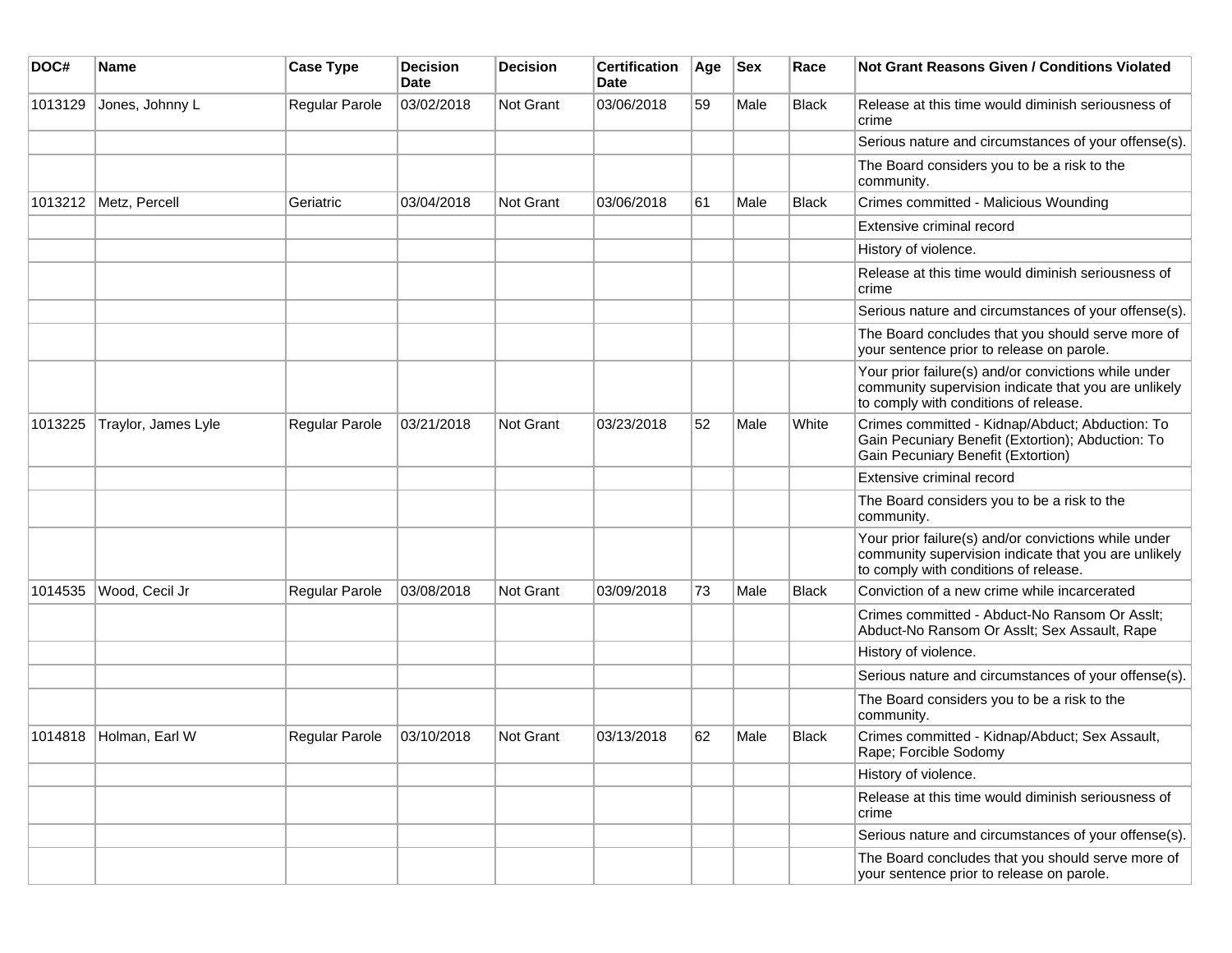| DOC#    | Name                        | <b>Case Type</b>      | <b>Decision</b><br>Date | <b>Decision</b>  | <b>Certification</b><br>Date | Age | <b>Sex</b> | Race         | <b>Not Grant Reasons Given / Conditions Violated</b>                                                                                                  |
|---------|-----------------------------|-----------------------|-------------------------|------------------|------------------------------|-----|------------|--------------|-------------------------------------------------------------------------------------------------------------------------------------------------------|
| 1014818 | Holman, Earl W              | Regular Parole        | 03/10/2018              | Not Grant        | 03/13/2018                   | 62  | Male       | <b>Black</b> | The Board considers you to be a risk to the<br>community.                                                                                             |
| 1015933 | Al-Wakil, Luqman Abdul      | Regular Parole        | 03/04/2018              | Not Grant        | 03/06/2018                   | 58  | Male       | <b>Black</b> | Crimes committed - Homicide-Capital; Sex Assault,<br>Rape; Weapon Offense                                                                             |
|         |                             |                       |                         |                  |                              |     |            |              | History of violence.                                                                                                                                  |
|         |                             |                       |                         |                  |                              |     |            |              | Serious nature and circumstances of your offense(s).                                                                                                  |
|         |                             |                       |                         |                  |                              |     |            |              | The Board considers you to be a risk to the<br>community.                                                                                             |
| 1016846 | Bastible, Alfred Dallas Jr. | <b>Regular Parole</b> | 03/18/2018              | <b>Not Grant</b> | 03/20/2018                   | 49  | Male       | White        | Extensive criminal record                                                                                                                             |
|         |                             |                       |                         |                  |                              |     |            |              | Release at this time would diminish seriousness of<br>crime                                                                                           |
|         |                             |                       |                         |                  |                              |     |            |              | Serious nature and circumstances of your offense(s).                                                                                                  |
|         |                             |                       |                         |                  |                              |     |            |              | The Board considers you to be a risk to the<br>community.                                                                                             |
|         |                             |                       |                         |                  |                              |     |            |              | Your prior failure(s) and/or convictions while under<br>community supervision indicate that you are unlikely<br>to comply with conditions of release. |
| 1017019 | Fauntleroy, Stephon P       | Regular Parole        | 03/11/2018              | Not Grant        | 03/13/2018                   | 54  | Male       | <b>Black</b> | Crimes committed - Homicide-1st Degree                                                                                                                |
|         |                             |                       |                         |                  |                              |     |            |              | Release at this time would diminish seriousness of<br>crime                                                                                           |
|         |                             |                       |                         |                  |                              |     |            |              | Serious nature and circumstances of your offense(s).                                                                                                  |
|         |                             |                       |                         |                  |                              |     |            |              | The Board concludes that you should serve more of<br>your sentence prior to release on parole.                                                        |
| 1017371 | White, Rodney Fernell       | Regular Parole        | 03/05/2018              | Not Grant        | 03/06/2018                   | 52  | Male       | <b>Black</b> | Crimes committed - Sex Assault, Rape; Penetrate<br>W/Inanimate Object; Robbery                                                                        |
|         |                             |                       |                         |                  |                              |     |            |              | Release at this time would diminish seriousness of<br>crime                                                                                           |
|         |                             |                       |                         |                  |                              |     |            |              | Serious nature and circumstances of your offense(s).                                                                                                  |
|         |                             |                       |                         |                  |                              |     |            |              | The Board considers you to be a risk to the<br>community.                                                                                             |
| 1017646 | Beale, James Lee            | Regular Parole        | 03/08/2018              | <b>Not Grant</b> | 03/09/2018                   | 67  | Male       | Black        | Crimes committed - Sex Assault, Rape; Sex Assault,<br>Rape; Forcible Sodomy                                                                           |
|         |                             |                       |                         |                  |                              |     |            |              | Serious nature and circumstances of your offense(s).                                                                                                  |
|         |                             |                       |                         |                  |                              |     |            |              | The Board concludes that you should serve more of<br>your sentence prior to release on parole.                                                        |
|         |                             |                       |                         |                  |                              |     |            |              | The Board considers you to be a risk to the<br>community.                                                                                             |
| 1017896 | Quenada, Elitoes Riale      | Regular Parole        | 03/16/2018              | <b>Not Grant</b> | 03/19/2018                   | 53  | Male       | Black        | Considering your offense and your institutional<br>records, the Board concludes that you should serve<br>more of your sentence before being paroled.  |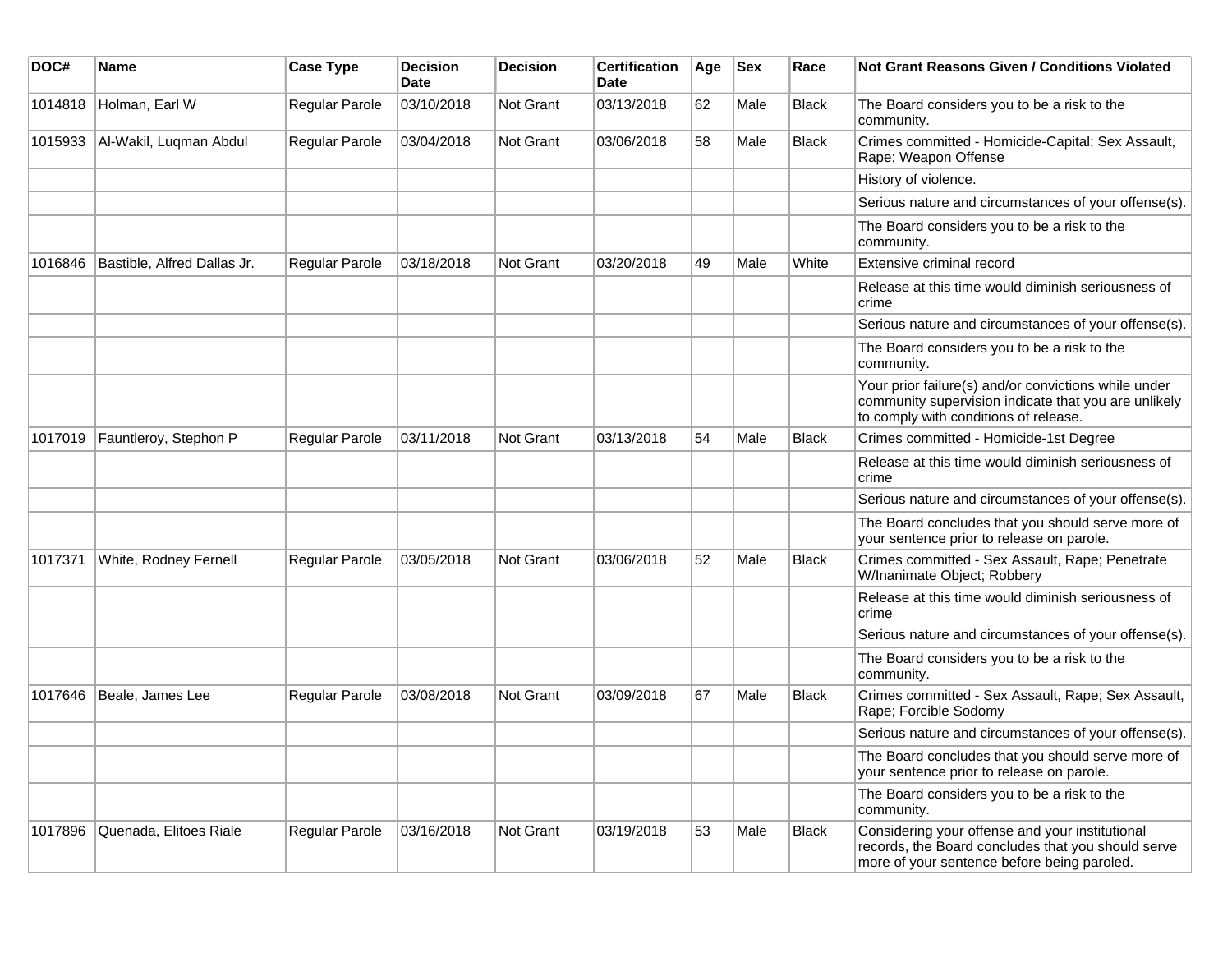| DOC#    | <b>Name</b>                 | <b>Case Type</b>      | <b>Decision</b><br><b>Date</b> | <b>Decision</b>  | <b>Certification</b><br>Date | Age | <b>Sex</b> | Race         | <b>Not Grant Reasons Given / Conditions Violated</b>                                                                                                        |
|---------|-----------------------------|-----------------------|--------------------------------|------------------|------------------------------|-----|------------|--------------|-------------------------------------------------------------------------------------------------------------------------------------------------------------|
| 1017896 | Quenada, Elitoes Riale      | Regular Parole        | 03/16/2018                     | <b>Not Grant</b> | 03/19/2018                   | 53  | Male       | Black        | History of violence.                                                                                                                                        |
|         |                             |                       |                                |                  |                              |     |            |              | Release at this time would diminish seriousness of<br>crime                                                                                                 |
|         |                             |                       |                                |                  |                              |     |            |              | Serious nature and circumstances of your offense(s).                                                                                                        |
|         |                             |                       |                                |                  |                              |     |            |              | You need to show a longer period of stable<br>adjustment.                                                                                                   |
| 1018537 | Brown, Bernard William      | <b>Regular Parole</b> | 03/09/2018                     | <b>Not Grant</b> | 03/13/2018                   | 61  | Male       | Black        | Extensive criminal record                                                                                                                                   |
|         |                             |                       |                                |                  |                              |     |            |              | History of violence.                                                                                                                                        |
|         |                             |                       |                                |                  |                              |     |            |              | Release at this time would diminish seriousness of<br>crime                                                                                                 |
|         |                             |                       |                                |                  |                              |     |            |              | Serious nature and circumstances of your offense(s).                                                                                                        |
|         |                             |                       |                                |                  |                              |     |            |              | Your prior failure(s) and/or convictions while under<br>community supervision indicate that you are unlikely<br>to comply with conditions of release.       |
| 1018634 | Washington, Raymond L       | Regular Parole        | 03/13/2018                     | <b>Not Grant</b> | 03/19/2018                   | 61  | Male       | <b>Black</b> | No Interest in Parole                                                                                                                                       |
| 1019231 | Burton, Henry Douglas       | Geriatric             | 03/22/2018                     | <b>Not Grant</b> | 03/23/2018                   | 69  | Male       | <b>Black</b> | Extensive criminal record                                                                                                                                   |
|         |                             |                       |                                |                  |                              |     |            |              | History of violence.                                                                                                                                        |
|         |                             |                       |                                |                  |                              |     |            |              | Release at this time would diminish seriousness of<br>crime                                                                                                 |
|         |                             |                       |                                |                  |                              |     |            |              | Serious nature and circumstances of your offense(s).                                                                                                        |
|         |                             |                       |                                |                  |                              |     |            |              | The Board considers you to be a risk to the<br>community.                                                                                                   |
|         |                             |                       |                                |                  |                              |     |            |              | Your prior failure(s) and/or convictions while under<br>community supervision indicate that you are unlikely<br>to comply with conditions of release.       |
| 1019646 | Riddick, Christopher M      | Regular Parole        | 03/15/2018                     | Not Grant        | 03/19/2018                   | 36  | Male       | <b>Black</b> | Release at this time would diminish seriousness of<br>crime                                                                                                 |
|         |                             |                       |                                |                  |                              |     |            |              | Serious nature and circumstances of your offense(s).                                                                                                        |
|         |                             |                       |                                |                  |                              |     |            |              | The Board considers you to be a risk to the<br>community.                                                                                                   |
|         |                             |                       |                                |                  |                              |     |            |              | You need further participation in institutional work<br>and/or educational programs to indicate your positive<br>progression towards re-entry into society. |
|         | 1019872 Adams, Thomas Wayne | Regular Parole        | 03/09/2018                     | Not Grant        | 03/13/2018                   | 56  | Male       | White        | Release at this time would diminish seriousness of<br>crime                                                                                                 |
|         |                             |                       |                                |                  |                              |     |            |              | You need to show a longer period of stable<br>adjustment.                                                                                                   |
|         |                             |                       |                                |                  |                              |     |            |              | Your prior failure(s) and/or convictions while under<br>community supervision indicate that you are unlikely<br>to comply with conditions of release.       |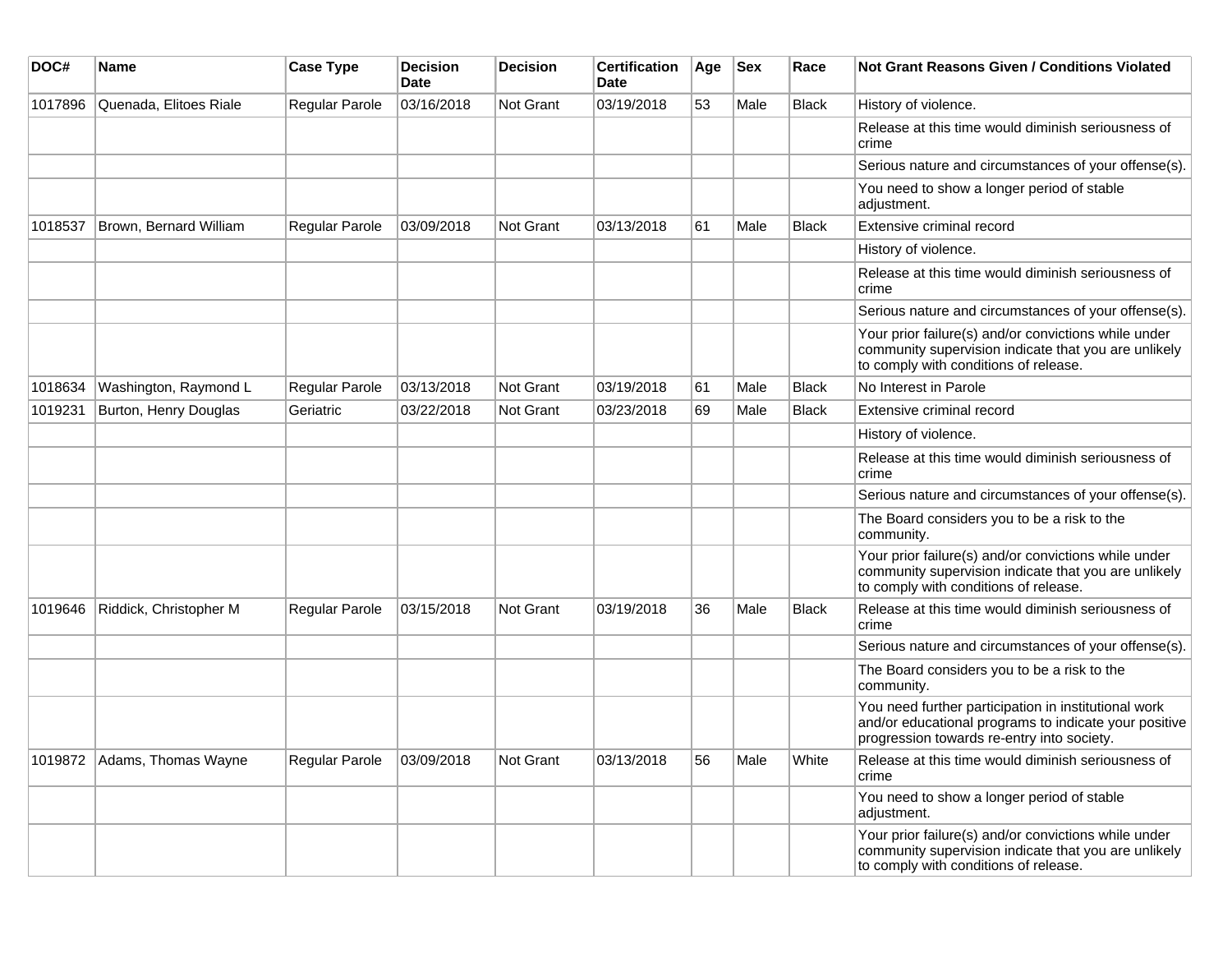| DOC#    | <b>Name</b>               | <b>Case Type</b>      | <b>Decision</b><br>Date | <b>Decision</b>  | <b>Certification</b><br><b>Date</b> | Age | <b>Sex</b> | Race         | Not Grant Reasons Given / Conditions Violated                                                                                                               |
|---------|---------------------------|-----------------------|-------------------------|------------------|-------------------------------------|-----|------------|--------------|-------------------------------------------------------------------------------------------------------------------------------------------------------------|
| 1020250 | Thomas, James Edward      | Regular Parole        | 03/14/2018              | <b>Not Grant</b> | 03/19/2018                          | 47  | Male       | White        | Crimes committed - Malicious Wounding; Malicious<br>Wounding; Burglary                                                                                      |
|         |                           |                       |                         |                  |                                     |     |            |              | Release at this time would diminish seriousness of<br>crime                                                                                                 |
|         |                           |                       |                         |                  |                                     |     |            |              | You need further participation in institutional work<br>and/or educational programs to indicate your positive<br>progression towards re-entry into society. |
|         |                           |                       |                         |                  |                                     |     |            |              | You need to show a longer period of stable<br>adjustment.                                                                                                   |
|         |                           |                       |                         |                  |                                     |     |            |              | Your prior failure(s) and/or convictions while under<br>community supervision indicate that you are unlikely<br>to comply with conditions of release.       |
| 1022044 | Johnson, Emmett Oliver    | Regular Parole        | 03/20/2018              | Not Grant        | 03/23/2018                          | 66  | Male       | <b>Black</b> | Poor institutional adjustment (for example,<br>motivation/attitude, unfavorable reports, lack of<br>program involvement, etc.)                              |
|         |                           |                       |                         |                  |                                     |     |            |              | Release at this time would diminish seriousness of<br>crime                                                                                                 |
|         |                           |                       |                         |                  |                                     |     |            |              | The Board concludes that you should serve more of<br>your sentence prior to release on parole.                                                              |
|         |                           |                       |                         |                  |                                     |     |            |              | You need further participation in institutional work<br>and/or educational programs to indicate your positive<br>progression towards re-entry into society. |
|         |                           |                       |                         |                  |                                     |     |            |              | You need to show a longer period of stable<br>adjustment.                                                                                                   |
| 1022219 | Holland, Javis Enos       | Regular Parole        | 03/20/2018              | <b>Not Grant</b> | 03/20/2018                          | 60  | Male       | <b>Black</b> | Crimes committed - Homicide/Murder;<br>Homicide/Murder; Robbery                                                                                             |
|         |                           |                       |                         |                  |                                     |     |            |              | History of violence.                                                                                                                                        |
|         |                           |                       |                         |                  |                                     |     |            |              | Release at this time would diminish seriousness of<br>crime                                                                                                 |
|         |                           |                       |                         |                  |                                     |     |            |              | Serious nature and circumstances of your offense(s).                                                                                                        |
| 1022461 | Ballentine, John Frederic | Regular Parole        | 03/21/2018              | <b>Not Grant</b> | 03/23/2018                          | 59  | Male       | White        | Extensive criminal record                                                                                                                                   |
|         |                           |                       |                         |                  |                                     |     |            |              | Release at this time would diminish seriousness of<br>crime                                                                                                 |
|         |                           |                       |                         |                  |                                     |     |            |              | Serious nature and circumstances of your offense(s).                                                                                                        |
| 1022627 | Flora, Vincent            | <b>Regular Parole</b> | 03/08/2018              | Not Grant        | 03/13/2018                          | 53  | Male       | <b>Black</b> | Crimes committed - Homicide-2Nd-Degree:<br>Robbery; Robbery                                                                                                 |
|         |                           |                       |                         |                  |                                     |     |            |              | History of violence.                                                                                                                                        |
|         |                           |                       |                         |                  |                                     |     |            |              | Release at this time would diminish seriousness of<br>crime                                                                                                 |
|         |                           |                       |                         |                  |                                     |     |            |              | The Board concludes that you should serve more of<br>your sentence prior to release on parole.                                                              |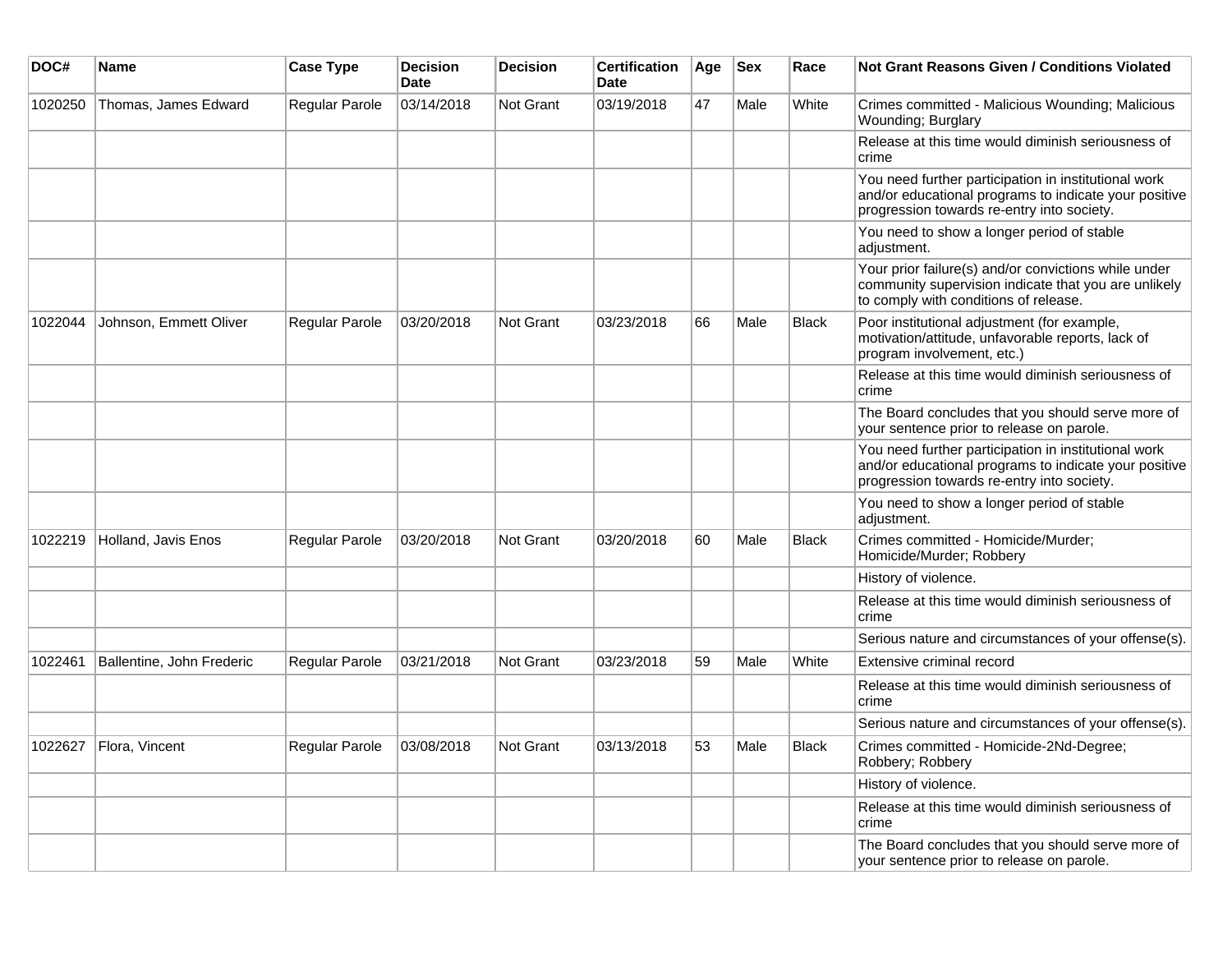| DOC#    | <b>Name</b>                    | <b>Case Type</b>      | <b>Decision</b><br><b>Date</b> | <b>Decision</b> | <b>Certification</b><br>Date | Age | <b>Sex</b> | Race         | Not Grant Reasons Given / Conditions Violated                                                                                                         |
|---------|--------------------------------|-----------------------|--------------------------------|-----------------|------------------------------|-----|------------|--------------|-------------------------------------------------------------------------------------------------------------------------------------------------------|
| 1022627 | Flora, Vincent                 | Regular Parole        | 03/08/2018                     | Not Grant       | 03/13/2018                   | 53  | Male       | <b>Black</b> | Your prior failure(s) and/or convictions while under<br>community supervision indicate that you are unlikely<br>to comply with conditions of release. |
| 1022956 | ibn Garris, Jawad Rasheed      | Regular Parole        | 03/20/2018                     | Not Grant       | 03/22/2018                   | 53  | Male       | <b>Black</b> | Crimes committed - (Attempted)Aggravated Sexual<br>Battery: Victim <13 Yrs; Assault: (Misdemeanor);<br>Forgery                                        |
|         |                                |                       |                                |                 |                              |     |            |              | Extensive criminal record                                                                                                                             |
|         |                                |                       |                                |                 |                              |     |            |              | Release at this time would diminish seriousness of<br>crime                                                                                           |
|         |                                |                       |                                |                 |                              |     |            |              | The Board concludes that you should serve more of<br>your sentence prior to release on parole.                                                        |
| 1023442 | Jenkins, Keith Antonio         | <b>Board Review</b>   | 03/01/2018                     | Not Grant       | 03/06/2018                   | 42  | Male       | <b>Black</b> | Crimes committed - Kidnap/Abduct; Robbery;<br>Malicious Wounding                                                                                      |
|         |                                |                       |                                |                 |                              |     |            |              | Release at this time would diminish seriousness of<br>crime                                                                                           |
|         |                                |                       |                                |                 |                              |     |            |              | Serious nature and circumstances of your offense(s).                                                                                                  |
|         |                                |                       |                                |                 |                              |     |            |              | The Board concludes that you should serve more of<br>your sentence prior to release on parole.                                                        |
| 1023776 | Hanna, Robert Michael          | <b>Regular Parole</b> | 03/22/2018                     | Not Grant       | 03/23/2018                   | 57  | Male       | White        | Crimes committed - Kidnap/Abduct;<br>(Attempted)Abduction: By Force, Intimidation Or<br>Deception; Sex Assault, Rape                                  |
|         |                                |                       |                                |                 |                              |     |            |              | Release at this time would diminish seriousness of<br>crime                                                                                           |
|         |                                |                       |                                |                 |                              |     |            |              | Serious nature and circumstances of your offense(s).                                                                                                  |
|         |                                |                       |                                |                 |                              |     |            |              | The Board considers you to be a risk to the<br>community.                                                                                             |
| 1024705 | Harper, Linwood Isaac          | Geriatric             | 03/09/2018                     | Not Grant       | 03/13/2018                   | 65  | Male       | <b>Black</b> | Extensive criminal record                                                                                                                             |
|         |                                |                       |                                |                 |                              |     |            |              | History of violence.                                                                                                                                  |
|         |                                |                       |                                |                 |                              |     |            |              | Serious nature and circumstances of your offense(s).                                                                                                  |
|         |                                |                       |                                |                 |                              |     |            |              | The Board considers you to be a risk to the<br>community.                                                                                             |
|         |                                |                       |                                |                 |                              |     |            |              | Your prior failure(s) and/or convictions while under<br>community supervision indicate that you are unlikely<br>to comply with conditions of release. |
|         | 1026152 Johnson, Michael Brian | Regular Parole        | 03/09/2018                     | Not Grant       | 03/13/2018                   | 55  | Male       | <b>Black</b> | Extensive criminal record                                                                                                                             |
|         |                                |                       |                                |                 |                              |     |            |              | History of substance abuse.                                                                                                                           |
|         |                                |                       |                                |                 |                              |     |            |              | History of violence.                                                                                                                                  |
|         |                                |                       |                                |                 |                              |     |            |              | Release at this time would diminish seriousness of<br>crime                                                                                           |
|         |                                |                       |                                |                 |                              |     |            |              | Serious nature and circumstances of your offense(s).                                                                                                  |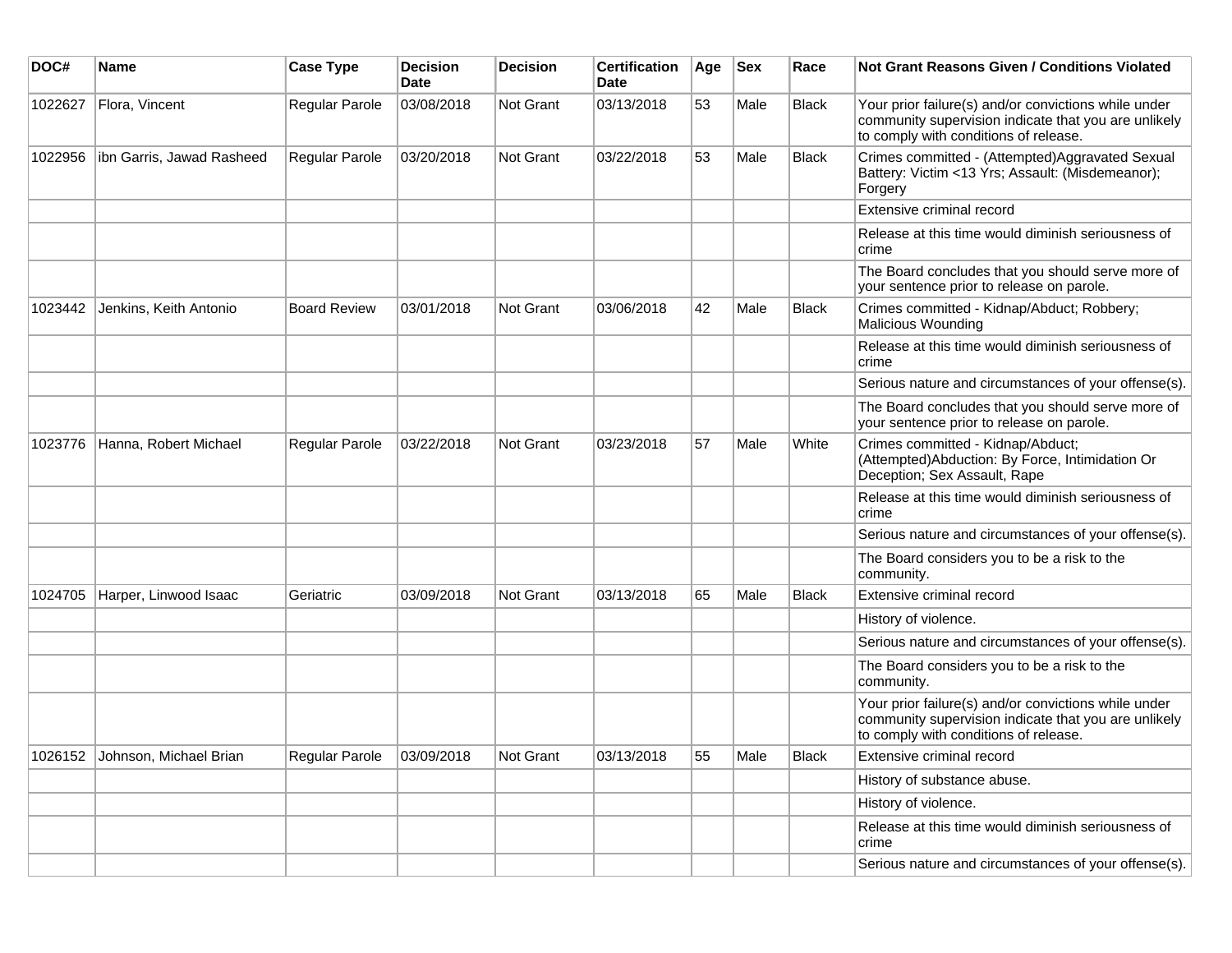| DOC#    | <b>Name</b>                     | <b>Case Type</b> | <b>Decision</b><br><b>Date</b> | Decision  | <b>Certification</b><br>Date | Age | <b>Sex</b> | Race         | Not Grant Reasons Given / Conditions Violated                                                                                                         |
|---------|---------------------------------|------------------|--------------------------------|-----------|------------------------------|-----|------------|--------------|-------------------------------------------------------------------------------------------------------------------------------------------------------|
| 1026152 | Johnson, Michael Brian          | Regular Parole   | 03/09/2018                     | Not Grant | 03/13/2018                   | 55  | Male       | <b>Black</b> | Your prior failure(s) and/or convictions while under<br>community supervision indicate that you are unlikely<br>to comply with conditions of release. |
| 1026717 | Boyd, Raphael J                 | Regular Parole   | 03/21/2018                     | Not Grant | 03/23/2018                   | 57  | Male       | <b>Black</b> | Extensive criminal record                                                                                                                             |
|         |                                 |                  |                                |           |                              |     |            |              | Release at this time would diminish seriousness of<br>crime                                                                                           |
|         |                                 |                  |                                |           |                              |     |            |              | Serious nature and circumstances of your offense(s).                                                                                                  |
|         |                                 |                  |                                |           |                              |     |            |              | The Board concludes that you should serve more of<br>your sentence prior to release on parole.                                                        |
|         |                                 |                  |                                |           |                              |     |            |              | The Board considers you to be a risk to the<br>community.                                                                                             |
| 1027606 | Coleman, Leroy Sherman          | Regular Parole   | 02/27/2018                     | Not Grant | 03/06/2018                   | 65  | Male       | Black        | Crimes committed - Kidnap/Abduct; Robbery;<br>Malicious Wounding                                                                                      |
|         |                                 |                  |                                |           |                              |     |            |              | Extensive criminal record                                                                                                                             |
|         |                                 |                  |                                |           |                              |     |            |              | History of violence.                                                                                                                                  |
|         |                                 |                  |                                |           |                              |     |            |              | Release at this time would diminish seriousness of<br>crime                                                                                           |
|         |                                 |                  |                                |           |                              |     |            |              | Serious nature and circumstances of your offense(s).                                                                                                  |
|         |                                 |                  |                                |           |                              |     |            |              | Your prior failure(s) and/or convictions while under<br>community supervision indicate that you are unlikely<br>to comply with conditions of release. |
| 1027889 | Brickhouse, Joseph<br>Roosevelt | Regular Parole   | 03/29/2018                     | Not Grant | 03/30/2018                   | 58  | Male       | <b>Black</b> | Considering your offense and your institutional<br>records, the Board concludes that you should serve<br>more of your sentence before being paroled.  |
|         |                                 |                  |                                |           |                              |     |            |              | Crimes committed - Kidnap/Abduct; Sex Assault,<br>Rape; Aggravated Sexual Battery                                                                     |
|         |                                 |                  |                                |           |                              |     |            |              | Extensive criminal record                                                                                                                             |
|         |                                 |                  |                                |           |                              |     |            |              | History of violence.                                                                                                                                  |
|         |                                 |                  |                                |           |                              |     |            |              | Release at this time would diminish seriousness of<br>crime                                                                                           |
|         |                                 |                  |                                |           |                              |     |            |              | Serious nature and circumstances of your offense(s).                                                                                                  |
|         |                                 |                  |                                |           |                              |     |            |              | The Board concludes that you should serve more of<br>your sentence prior to release on parole.                                                        |
|         |                                 |                  |                                |           |                              |     |            |              | The Board considers you to be a risk to the<br>community.                                                                                             |
|         |                                 |                  |                                |           |                              |     |            |              | Your record indicates a serious disregard for the<br>property rights of others.                                                                       |
| 1028090 | Mazyck, Gregory                 | Regular Parole   | 03/04/2018                     | Not Grant | 03/06/2018                   | 42  | Male       | Black        | Crimes committed - Homicide-1st Degree; Cocaine-<br>Possess; Conspiracy Commit Felon-Nondrg                                                           |
|         |                                 |                  |                                |           |                              |     |            |              | Extensive criminal record                                                                                                                             |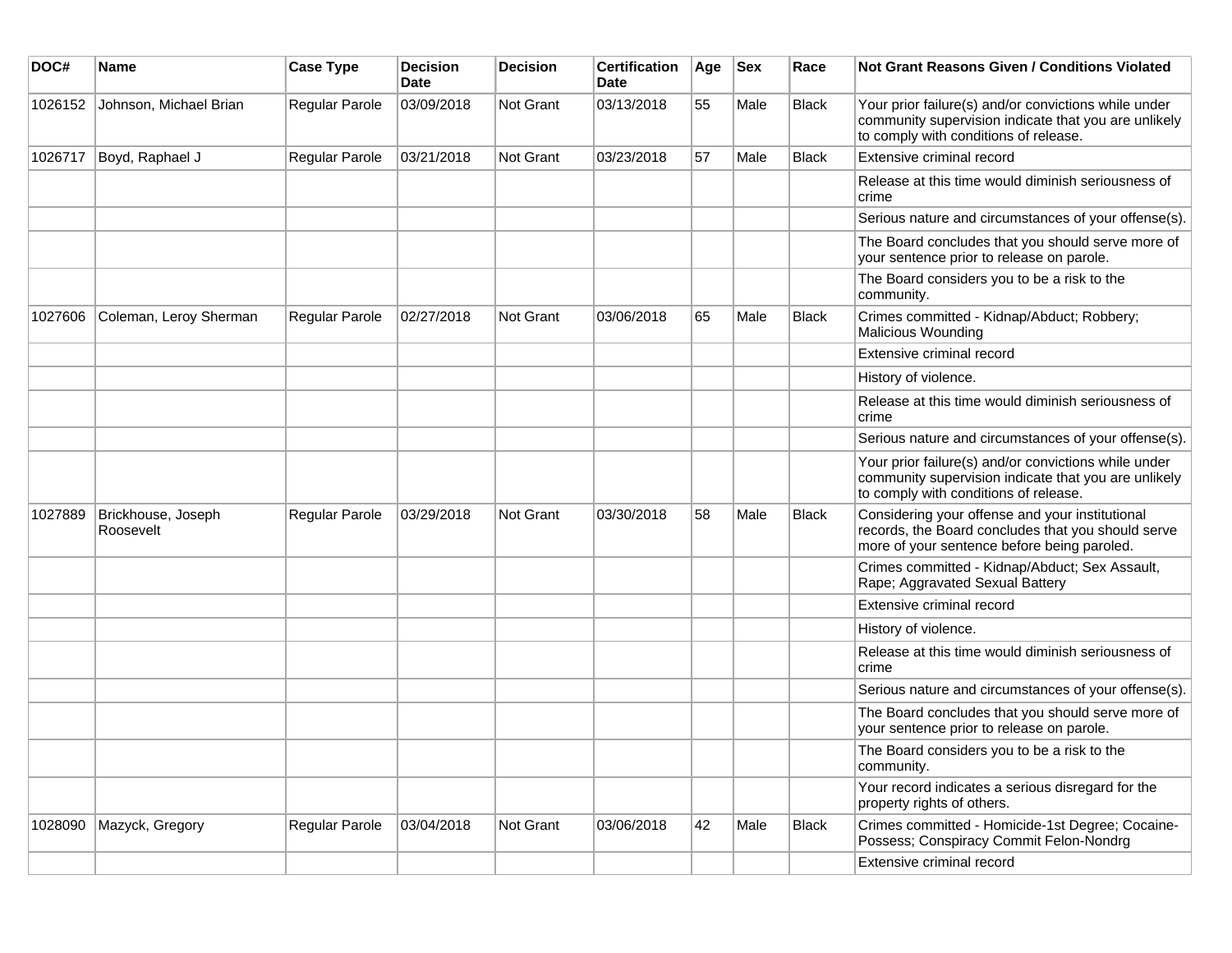| DOC#    | <b>Name</b>              | <b>Case Type</b> | <b>Decision</b><br>Date | <b>Decision</b>  | <b>Certification</b><br><b>Date</b> | Age | <b>Sex</b> | Race         | Not Grant Reasons Given / Conditions Violated                                                                                                         |
|---------|--------------------------|------------------|-------------------------|------------------|-------------------------------------|-----|------------|--------------|-------------------------------------------------------------------------------------------------------------------------------------------------------|
| 1028090 | Mazyck, Gregory          | Regular Parole   | 03/04/2018              | <b>Not Grant</b> | 03/06/2018                          | 42  | Male       | <b>Black</b> | History of substance abuse.                                                                                                                           |
|         |                          |                  |                         |                  |                                     |     |            |              | Poor institutional adjustment (for example,<br>motivation/attitude, unfavorable reports, lack of<br>program involvement, etc.)                        |
|         |                          |                  |                         |                  |                                     |     |            |              | Release at this time would diminish seriousness of<br>crime                                                                                           |
|         |                          |                  |                         |                  |                                     |     |            |              | Serious nature and circumstances of your offense(s).                                                                                                  |
| 1028230 | Walton, Gregory Lynwood  | Regular Parole   | 03/01/2018              | Not Grant        | 03/06/2018                          | 55  | Male       | <b>Black</b> | Conviction of a new crime while incarcerated                                                                                                          |
|         |                          |                  |                         |                  |                                     |     |            |              | History of violence.                                                                                                                                  |
|         |                          |                  |                         |                  |                                     |     |            |              | Release at this time would diminish seriousness of<br>crime                                                                                           |
|         |                          |                  |                         |                  |                                     |     |            |              | Serious nature and circumstances of your offense(s).                                                                                                  |
|         |                          |                  |                         |                  |                                     |     |            |              | The Board concludes that you should serve more of<br>your sentence prior to release on parole.                                                        |
|         |                          |                  |                         |                  |                                     |     |            |              | The Board considers you to be a risk to the<br>community.                                                                                             |
|         |                          |                  |                         |                  |                                     |     |            |              | You need to show a longer period of stable<br>adjustment.                                                                                             |
| 1028737 | Crockett, Eugene Leo Jr. | Regular Parole   | 03/16/2018              | Not Grant        | 03/19/2018                          | 55  | Male       | White        | No Interest in Parole                                                                                                                                 |
| 1028856 | Steppe, Tony E           | Geriatric        | 03/06/2018              | <b>Not Grant</b> | 03/07/2018                          | 64  | Male       | <b>Black</b> | History of violence.                                                                                                                                  |
|         |                          |                  |                         |                  |                                     |     |            |              | The Board concludes that you should serve more of<br>your sentence prior to release on parole.                                                        |
|         |                          |                  |                         |                  |                                     |     |            |              | The Board considers you to be a risk to the<br>community.                                                                                             |
|         |                          |                  |                         |                  |                                     |     |            |              | Your prior failure(s) and/or convictions while under<br>community supervision indicate that you are unlikely<br>to comply with conditions of release. |
| 1029241 | Brandon, Warren H        | Geriatric        | 03/02/2018              | <b>Not Grant</b> | 03/06/2018                          | 62  | Male       | White        | Crimes committed - Aggravated Sexual Battery;<br>Forcible Sodomy; Indecent Liberties                                                                  |
|         |                          |                  |                         |                  |                                     |     |            |              | Release at this time would diminish seriousness of<br>crime                                                                                           |
|         |                          |                  |                         |                  |                                     |     |            |              | Serious nature and circumstances of your offense(s).                                                                                                  |
|         |                          |                  |                         |                  |                                     |     |            |              | The Board considers you to be a risk to the<br>community.                                                                                             |
| 1029281 | Clark, Hugh Edward       | Regular Parole   | 03/05/2018              | <b>Not Grant</b> | 03/07/2018                          | 61  | Male       | White        | Release at this time would diminish seriousness of<br>crime                                                                                           |
|         |                          |                  |                         |                  |                                     |     |            |              | Serious nature and circumstances of your offense(s).                                                                                                  |
|         |                          |                  |                         |                  |                                     |     |            |              | The Board concludes that you should serve more of<br>your sentence prior to release on parole.                                                        |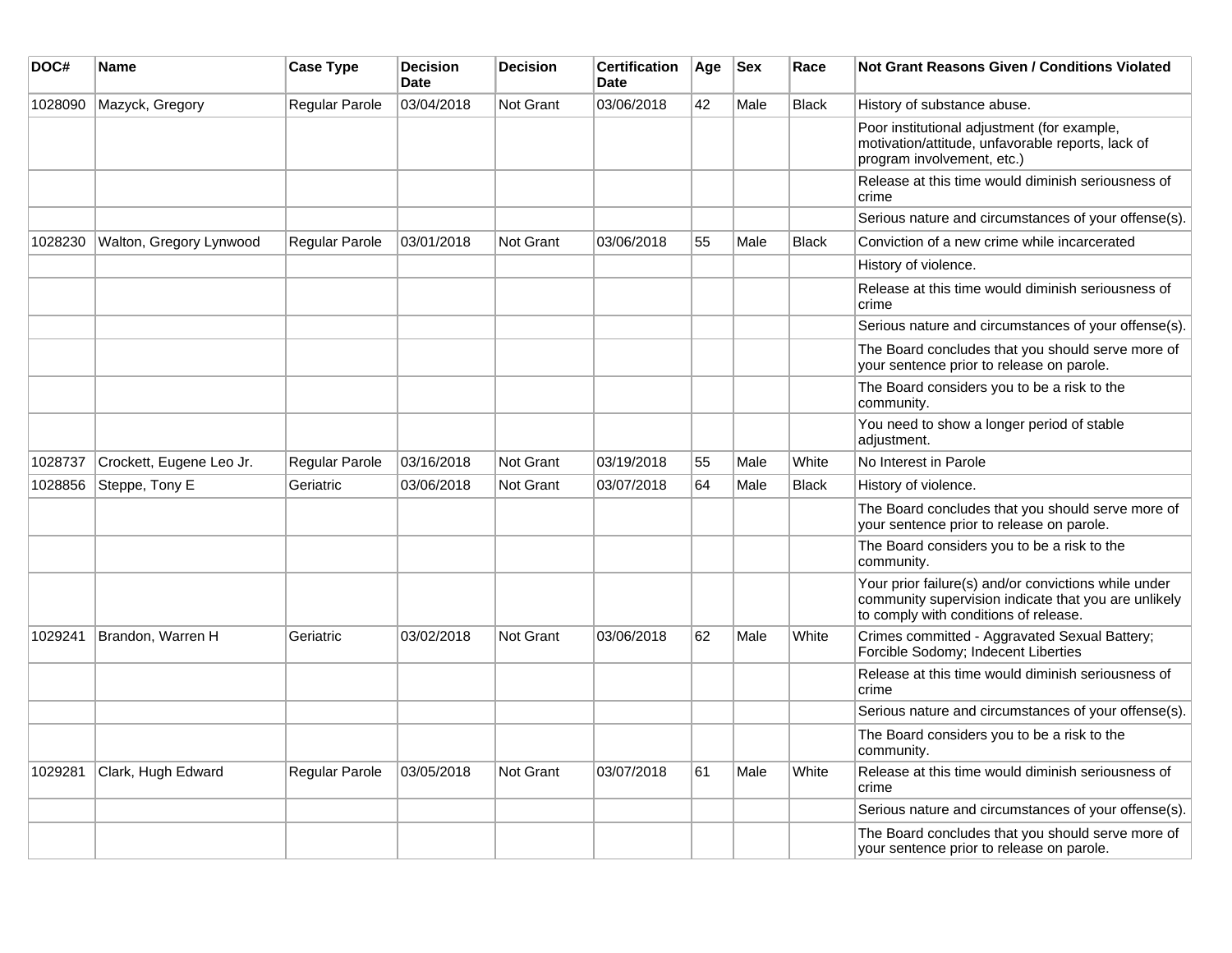| DOC#    | Name                    | <b>Case Type</b>      | <b>Decision</b><br><b>Date</b> | <b>Decision</b>  | <b>Certification</b><br><b>Date</b> | Age | $ $ Sex | Race         | Not Grant Reasons Given / Conditions Violated                                                                                                         |
|---------|-------------------------|-----------------------|--------------------------------|------------------|-------------------------------------|-----|---------|--------------|-------------------------------------------------------------------------------------------------------------------------------------------------------|
| 1029281 | Clark, Hugh Edward      | Regular Parole        | 03/05/2018                     | Not Grant        | 03/07/2018                          | 61  | Male    | White        | Your prior failure(s) and/or convictions while under<br>community supervision indicate that you are unlikely<br>to comply with conditions of release. |
| 1029844 | Moore, Wayne Melvin     | <b>Regular Parole</b> | 03/01/2018                     | Not Grant        | 03/06/2018                          | 56  | Male    | <b>Black</b> | Crimes committed - Abduct-No Ransom Or Asslt;<br>Sex Assault, Rape; Sex Asslt-Sodomy-Woman                                                            |
|         |                         |                       |                                |                  |                                     |     |         |              | Release at this time would diminish seriousness of<br>crime                                                                                           |
|         |                         |                       |                                |                  |                                     |     |         |              | Serious nature and circumstances of your offense(s).                                                                                                  |
|         |                         |                       |                                |                  |                                     |     |         |              | The Board concludes that you should serve more of<br>your sentence prior to release on parole.                                                        |
|         |                         |                       |                                |                  |                                     |     |         |              | The Board considers you to be a risk to the<br>community.                                                                                             |
| 1030295 | Frankie, Edward Thomas  | Regular Parole        | 03/07/2018                     | Not Grant        | 03/09/2018                          | 68  | Male    | White        | Crimes committed - Sex Assault, Rape; Sex Assault,<br>Rape; Burglary                                                                                  |
|         |                         |                       |                                |                  |                                     |     |         |              | Release at this time would diminish seriousness of<br>crime                                                                                           |
|         |                         |                       |                                |                  |                                     |     |         |              | The Board considers you to be a risk to the<br>community.                                                                                             |
| 1030450 | Tehuti, Hu              | Geriatric             | 03/08/2018                     | <b>Not Grant</b> | 03/09/2018                          | 64  | Male    | <b>Black</b> | History of violence.                                                                                                                                  |
|         |                         |                       |                                |                  |                                     |     |         |              | Release at this time would diminish seriousness of<br>crime                                                                                           |
|         |                         |                       |                                |                  |                                     |     |         |              | Serious nature and circumstances of your offense(s).                                                                                                  |
|         |                         |                       |                                |                  |                                     |     |         |              | The Board concludes that you should serve more of<br>your sentence prior to release on parole.                                                        |
|         |                         |                       |                                |                  |                                     |     |         |              | Your prior failure(s) and/or convictions while under<br>community supervision indicate that you are unlikely<br>to comply with conditions of release. |
|         |                         |                       |                                |                  |                                     |     |         |              | Your record of institutional infractions indicates a<br>disregard for rules and that you are not ready to<br>conform to society.                      |
| 1030751 | Cornell, Robert Phillip | <b>Regular Parole</b> | 03/29/2018                     | Not Grant        | 03/30/2018                          | 57  | Male    | White        | Extensive criminal record                                                                                                                             |
|         |                         |                       |                                |                  |                                     |     |         |              | Poor institutional adjustment (for example,<br>motivation/attitude, unfavorable reports, lack of<br>program involvement, etc.)                        |
|         |                         |                       |                                |                  |                                     |     |         |              | Release at this time would diminish seriousness of<br>crime                                                                                           |
|         |                         |                       |                                |                  |                                     |     |         |              | Your prior failure(s) and/or convictions while under<br>community supervision indicate that you are unlikely<br>to comply with conditions of release. |
|         |                         |                       |                                |                  |                                     |     |         |              | Your record indicates a serious disregard for the<br>property rights of others.                                                                       |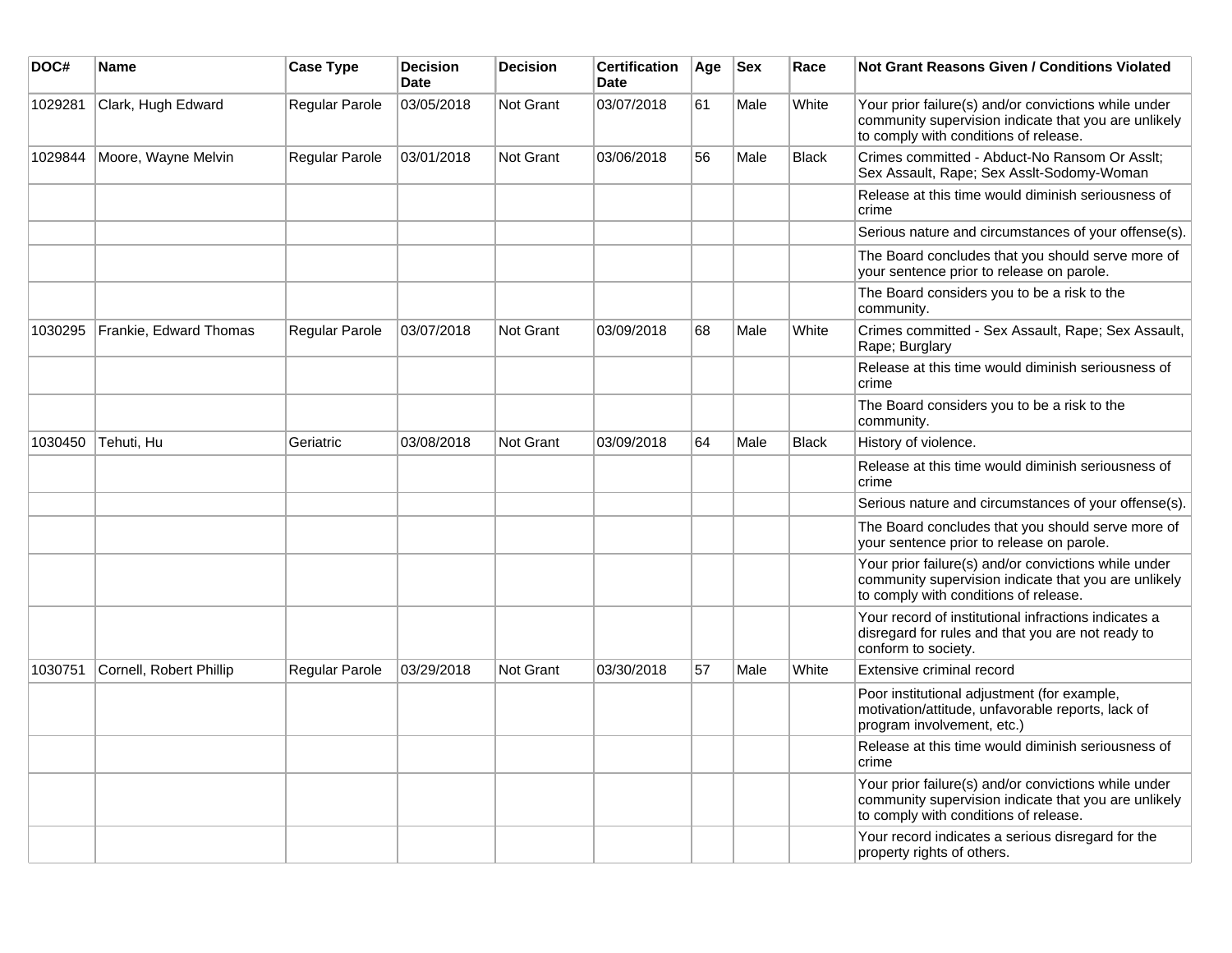| DOC#    | <b>Name</b>             | <b>Case Type</b>      | <b>Decision</b><br><b>Date</b> | <b>Decision</b>  | <b>Certification</b><br><b>Date</b> | Age | <b>Sex</b> | Race         | Not Grant Reasons Given / Conditions Violated                                                                                                         |
|---------|-------------------------|-----------------------|--------------------------------|------------------|-------------------------------------|-----|------------|--------------|-------------------------------------------------------------------------------------------------------------------------------------------------------|
| 1030751 | Cornell, Robert Phillip | Regular Parole        | 03/29/2018                     | <b>Not Grant</b> | 03/30/2018                          | 57  | Male       | White        | Your record of institutional infractions indicates a<br>disregard for rules and that you are not ready to<br>conform to society.                      |
| 1030935 | Hanvey, Claude Lee      | Regular Parole        | 03/30/2018                     | Not Grant        | 03/30/2018                          | 73  | Male       | White        | Crimes committed - Aggravated Sexual Battery;<br>Penetrate W/Inanimate Object; Sodomy - No Force                                                      |
|         |                         |                       |                                |                  |                                     |     |            |              | Release at this time would diminish seriousness of<br>crime                                                                                           |
|         |                         |                       |                                |                  |                                     |     |            |              | The Board concludes that you should serve more of<br>your sentence prior to release on parole.                                                        |
|         |                         |                       |                                |                  |                                     |     |            |              | The Board considers you to be a risk to the<br>community.                                                                                             |
| 1031427 | Hudson, Daniel Arnold   | Regular Parole        | 03/01/2018                     | Not Grant        | 03/02/2018                          | 57  | Male       | Black        | Crimes committed - Breaking And Entering; Breaking<br>And Entering; Breaking And Entering                                                             |
|         |                         |                       |                                |                  |                                     |     |            |              | Extensive criminal record                                                                                                                             |
|         |                         |                       |                                |                  |                                     |     |            |              | History of violence.                                                                                                                                  |
|         |                         |                       |                                |                  |                                     |     |            |              | Serious nature and circumstances of your offense(s).                                                                                                  |
|         |                         |                       |                                |                  |                                     |     |            |              | The Board concludes that you should serve more of<br>your sentence prior to release on parole.                                                        |
|         |                         |                       |                                |                  |                                     |     |            |              | Your prior failure(s) and/or convictions while under<br>community supervision indicate that you are unlikely<br>to comply with conditions of release. |
|         |                         |                       |                                |                  |                                     |     |            |              | Your record indicates a serious disregard for the<br>property rights of others.                                                                       |
| 1031877 | Strait, Donald Everett  | Regular Parole        | 03/09/2018                     | Not Grant        | 03/13/2018                          | 62  | Male       | White        | Crimes committed - Kidnap/Abduct; Sex Assault,<br>Rape; Sex Assault, Rape                                                                             |
|         |                         |                       |                                |                  |                                     |     |            |              | Extensive criminal record                                                                                                                             |
|         |                         |                       |                                |                  |                                     |     |            |              | History of violence.                                                                                                                                  |
|         |                         |                       |                                |                  |                                     |     |            |              | Serious nature and circumstances of your offense(s).                                                                                                  |
|         |                         |                       |                                |                  |                                     |     |            |              | The Board concludes that you should serve more of<br>your sentence prior to release on parole.                                                        |
|         |                         |                       |                                |                  |                                     |     |            |              | The Board considers you to be a risk to the<br>community.                                                                                             |
| 1031943 | Donawa, Terrance Lamont | <b>Regular Parole</b> | 03/11/2018                     | <b>Not Grant</b> | 03/13/2018                          | 48  | Male       | <b>Black</b> | Conviction of a new crime while incarcerated                                                                                                          |
|         |                         |                       |                                |                  |                                     |     |            |              | History of violence.                                                                                                                                  |
|         |                         |                       |                                |                  |                                     |     |            |              | Release at this time would diminish seriousness of<br>crime                                                                                           |
|         |                         |                       |                                |                  |                                     |     |            |              | The Board concludes that you should serve more of<br>your sentence prior to release on parole.                                                        |
| 1031989 | Lane, Jeffery Tyler     | Regular Parole        | 03/06/2018                     | Not Grant        | 03/09/2018                          | 48  | Male       | White        | Crimes committed - Kidnap/Abduct; Sex Assault,<br>Rape; Sex Assault, Rape                                                                             |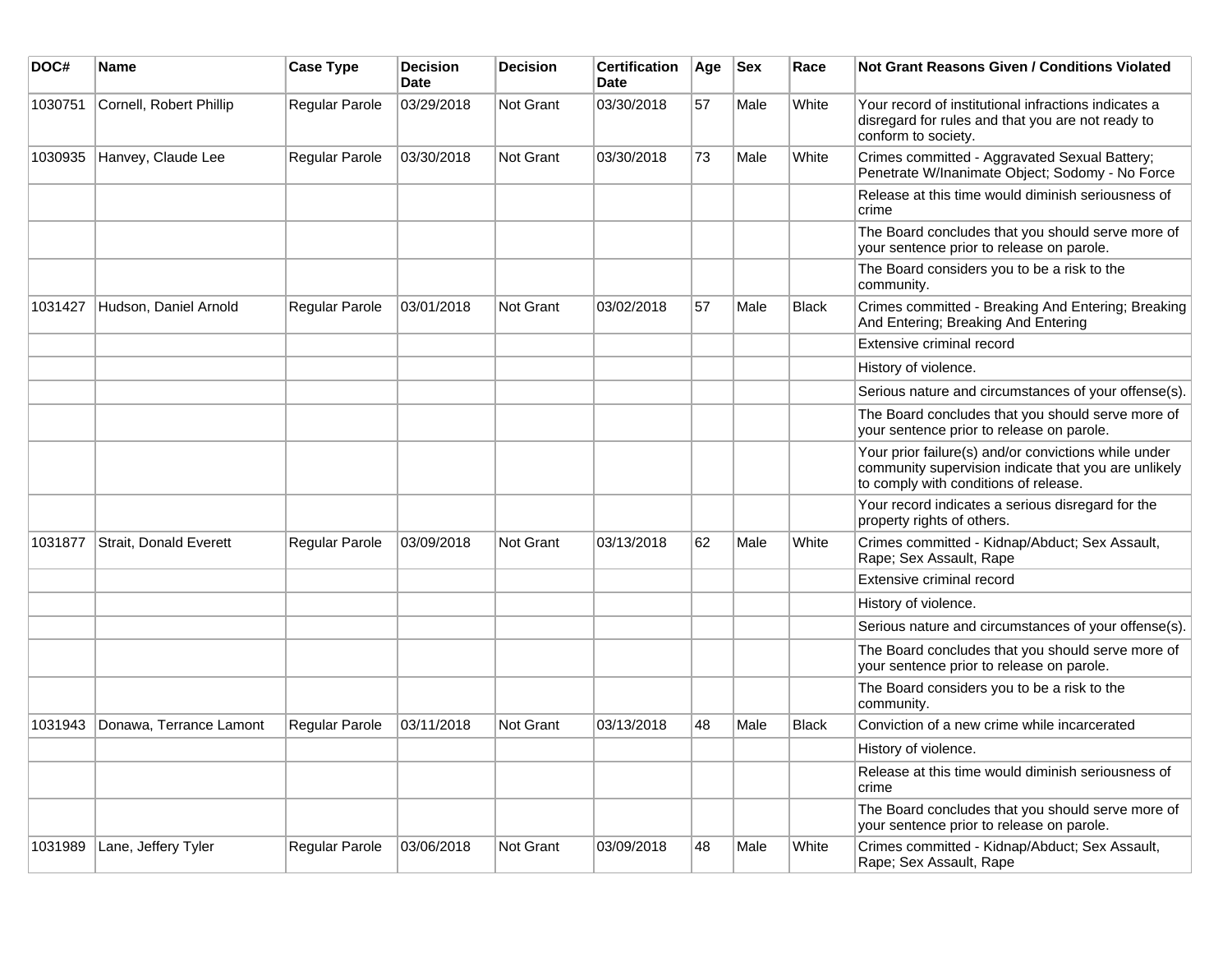| DOC#    | Name                                 | <b>Case Type</b>      | <b>Decision</b><br><b>Date</b> | <b>Decision</b>  | <b>Certification</b><br><b>Date</b> | Age | <b>Sex</b> | Race         | Not Grant Reasons Given / Conditions Violated                                                                                                               |
|---------|--------------------------------------|-----------------------|--------------------------------|------------------|-------------------------------------|-----|------------|--------------|-------------------------------------------------------------------------------------------------------------------------------------------------------------|
| 1031989 | Lane, Jeffery Tyler                  | <b>Regular Parole</b> | 03/06/2018                     | Not Grant        | 03/09/2018                          | 48  | Male       | White        | Release at this time would diminish seriousness of<br>crime                                                                                                 |
|         |                                      |                       |                                |                  |                                     |     |            |              | Serious nature and circumstances of your offense(s).                                                                                                        |
|         |                                      |                       |                                |                  |                                     |     |            |              | The Board concludes that you should serve more of<br>your sentence prior to release on parole.                                                              |
|         |                                      |                       |                                |                  |                                     |     |            |              | The Board considers you to be a risk to the<br>community.                                                                                                   |
|         |                                      |                       |                                |                  |                                     |     |            |              | Your prior failure(s) and/or convictions while under<br>community supervision indicate that you are unlikely<br>to comply with conditions of release.       |
| 1032041 | Kier, James Franklin                 | <b>Regular Parole</b> | 03/07/2018                     | Not Grant        | 03/09/2018                          | 61  | Male       | <b>Black</b> | Crimes committed - Homicide/Murder; Homicide-<br>Attempted; Robbery                                                                                         |
|         |                                      |                       |                                |                  |                                     |     |            |              | History of violence.                                                                                                                                        |
|         |                                      |                       |                                |                  |                                     |     |            |              | Release at this time would diminish seriousness of<br>crime                                                                                                 |
|         |                                      |                       |                                |                  |                                     |     |            |              | Serious nature and circumstances of your offense(s).                                                                                                        |
|         |                                      |                       |                                |                  |                                     |     |            |              | The Board concludes that you should serve more of<br>your sentence prior to release on parole.                                                              |
| 1032353 | Brown, Hugh Joseph                   | Regular Parole        | 03/12/2018                     | Not Grant        | 03/13/2018                          | 52  | Male       | <b>Black</b> | Release at this time would diminish seriousness of<br>crime                                                                                                 |
|         |                                      |                       |                                |                  |                                     |     |            |              | Serious nature and circumstances of your offense(s).                                                                                                        |
|         |                                      |                       |                                |                  |                                     |     |            |              | The Board concludes that you should serve more of<br>your sentence prior to release on parole.                                                              |
| 1032650 | Slate, Buford R                      | Regular Parole        | 03/07/2018                     | <b>Not Grant</b> | 03/09/2018                          | 73  | Male       | White        | Release at this time would diminish seriousness of<br>crime                                                                                                 |
|         |                                      |                       |                                |                  |                                     |     |            |              | Serious nature and circumstances of your offense(s).                                                                                                        |
|         |                                      |                       |                                |                  |                                     |     |            |              | The Board concludes that you should serve more of<br>your sentence prior to release on parole.                                                              |
| 1032818 | Hunter, Michael Tabb                 | Regular Parole        | 03/06/2018                     | <b>Not Grant</b> | 03/07/2018                          | 57  | Male       | <b>Black</b> | No Interest in Parole                                                                                                                                       |
| 1033034 | Collins, Maurice                     | Regular Parole        | 03/11/2018                     | Not Grant        | 03/13/2018                          | 58  | Male       | <b>Black</b> | Release at this time would diminish seriousness of<br>crime                                                                                                 |
|         |                                      |                       |                                |                  |                                     |     |            |              | The Board concludes that you should serve more of<br>your sentence prior to release on parole.                                                              |
|         |                                      |                       |                                |                  |                                     |     |            |              | You need further participation in institutional work<br>and/or educational programs to indicate your positive<br>progression towards re-entry into society. |
|         |                                      |                       |                                |                  |                                     |     |            |              | Your prior failure(s) and/or convictions while under<br>community supervision indicate that you are unlikely<br>to comply with conditions of release.       |
|         | 1033105   Bradford, Thomas Henry Jr. | Regular Parole        | 03/07/2018                     | <b>Not Grant</b> | 03/09/2018                          | 48  | Male       | <b>Black</b> | Crimes committed - Sex Assault, Rape; Robbery                                                                                                               |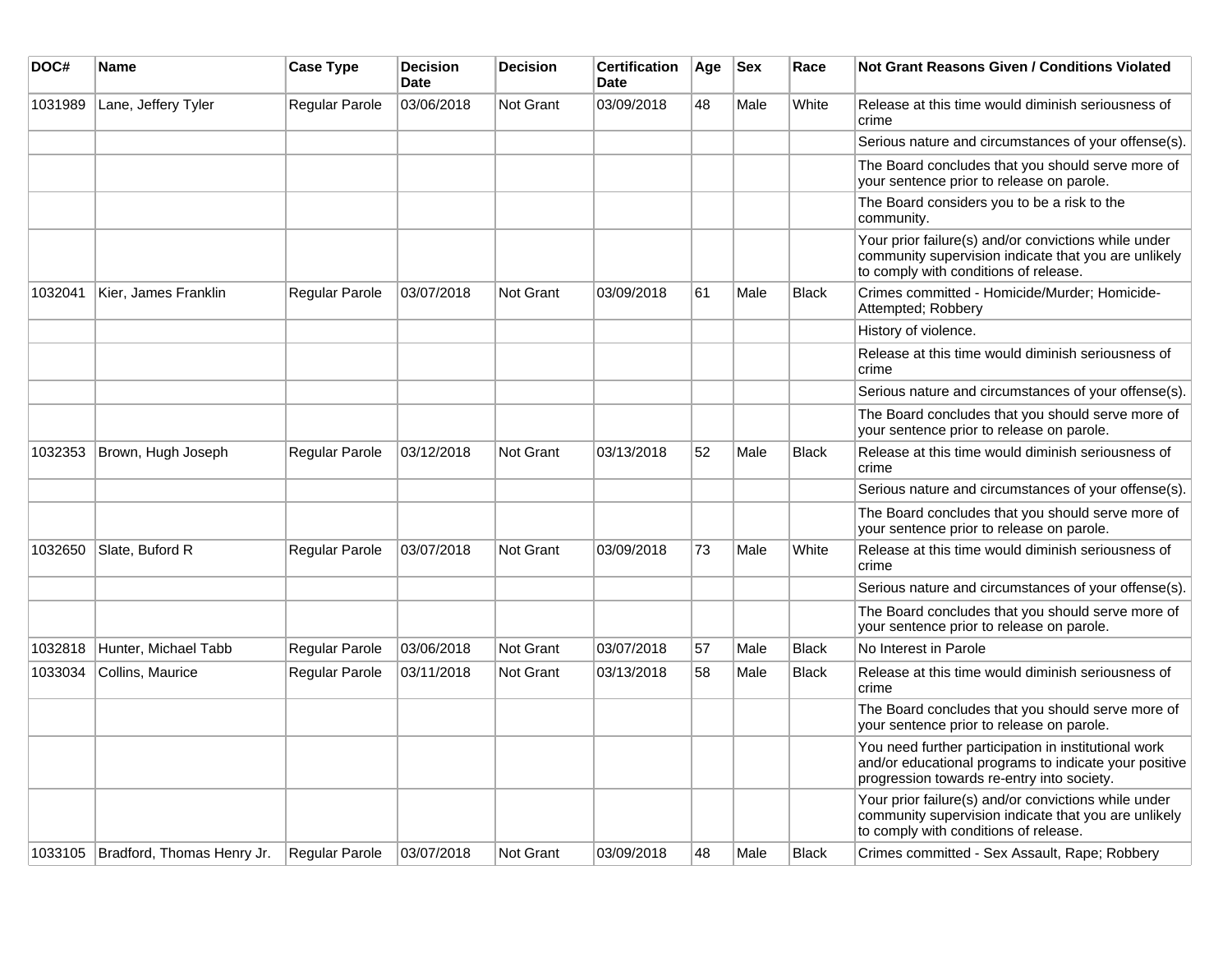| DOC#    | <b>Name</b>                | <b>Case Type</b> | <b>Decision</b><br><b>Date</b> | <b>Decision</b> | <b>Certification</b><br>Date | Age | <b>Sex</b> | Race         | <b>Not Grant Reasons Given / Conditions Violated</b>                                                                                                  |
|---------|----------------------------|------------------|--------------------------------|-----------------|------------------------------|-----|------------|--------------|-------------------------------------------------------------------------------------------------------------------------------------------------------|
| 1033105 | Bradford, Thomas Henry Jr. | Regular Parole   | 03/07/2018                     | Not Grant       | 03/09/2018                   | 48  | Male       | <b>Black</b> | Release at this time would diminish seriousness of<br>crime                                                                                           |
|         |                            |                  |                                |                 |                              |     |            |              | Serious nature and circumstances of your offense(s).                                                                                                  |
|         |                            |                  |                                |                 |                              |     |            |              | The Board considers you to be a risk to the<br>community.                                                                                             |
| 1033493 | Bobbs, Larry Joe           | Geriatric        | 03/12/2018                     | Not Grant       | 03/13/2018                   | 72  | Male       | White        | Extensive criminal record                                                                                                                             |
|         |                            |                  |                                |                 |                              |     |            |              | Other                                                                                                                                                 |
|         |                            |                  |                                |                 |                              |     |            |              | Release at this time would diminish seriousness of<br>crime                                                                                           |
|         |                            |                  |                                |                 |                              |     |            |              | Serious nature and circumstances of your offense(s).                                                                                                  |
|         |                            |                  |                                |                 |                              |     |            |              | The Board concludes that you should serve more of<br>your sentence prior to release on parole.                                                        |
| 1033989 | Acosta, Rafael Rogel       | Regular Parole   | 03/19/2018                     | Not Grant       | 03/20/2018                   | 63  | Male       | White        | Release at this time would diminish seriousness of<br>crime                                                                                           |
|         |                            |                  |                                |                 |                              |     |            |              | Serious nature and circumstances of your offense(s).                                                                                                  |
| 1034823 | Smith, Gregory Jerome      | Regular Parole   | 03/06/2018                     | Not Grant       | 03/07/2018                   | 41  | Male       | <b>Black</b> | Crimes committed - Homicide-1st Degree; Murder:<br>1st Degree; Drugs: Possess Sch I Or Ii                                                             |
|         |                            |                  |                                |                 |                              |     |            |              | Poor institutional adjustment (for example,<br>motivation/attitude, unfavorable reports, lack of<br>program involvement, etc.)                        |
|         |                            |                  |                                |                 |                              |     |            |              | You need to show a longer period of stable<br>adjustment.                                                                                             |
|         |                            |                  |                                |                 |                              |     |            |              | Your prior failure(s) and/or convictions while under<br>community supervision indicate that you are unlikely<br>to comply with conditions of release. |
|         |                            |                  |                                |                 |                              |     |            |              | Your record of institutional infractions indicates a<br>disregard for rules and that you are not ready to<br>conform to society.                      |
| 1035075 | Speller, Reuben Daniel     | Regular Parole   | 03/19/2018                     | Not Grant       | 03/22/2018                   | 67  | Male       | <b>Black</b> | Considering your offense and your institutional<br>records, the Board concludes that you should serve<br>more of your sentence before being paroled.  |
|         |                            |                  |                                |                 |                              |     |            |              | Extensive criminal record                                                                                                                             |
|         |                            |                  |                                |                 |                              |     |            |              | The Board concludes that you should serve more of<br>your sentence prior to release on parole.                                                        |
|         |                            |                  |                                |                 |                              |     |            |              | The Board considers you to be a risk to the<br>community.                                                                                             |
| 1035754 | Yeary, Robert Steven       | Geriatric        | 02/28/2018                     | Not Grant       | 03/02/2018                   | 70  | Male       | White        | History of violence.                                                                                                                                  |
|         |                            |                  |                                |                 |                              |     |            |              | Release at this time would diminish seriousness of<br>crime                                                                                           |
|         |                            |                  |                                |                 |                              |     |            |              | Serious nature and circumstances of your offense(s).                                                                                                  |
| 1036510 | Bullock, James Henry       | Regular Parole   | 03/17/2018                     | Not Grant       | 03/19/2018                   | 45  | Male       | Black        | Extensive criminal record                                                                                                                             |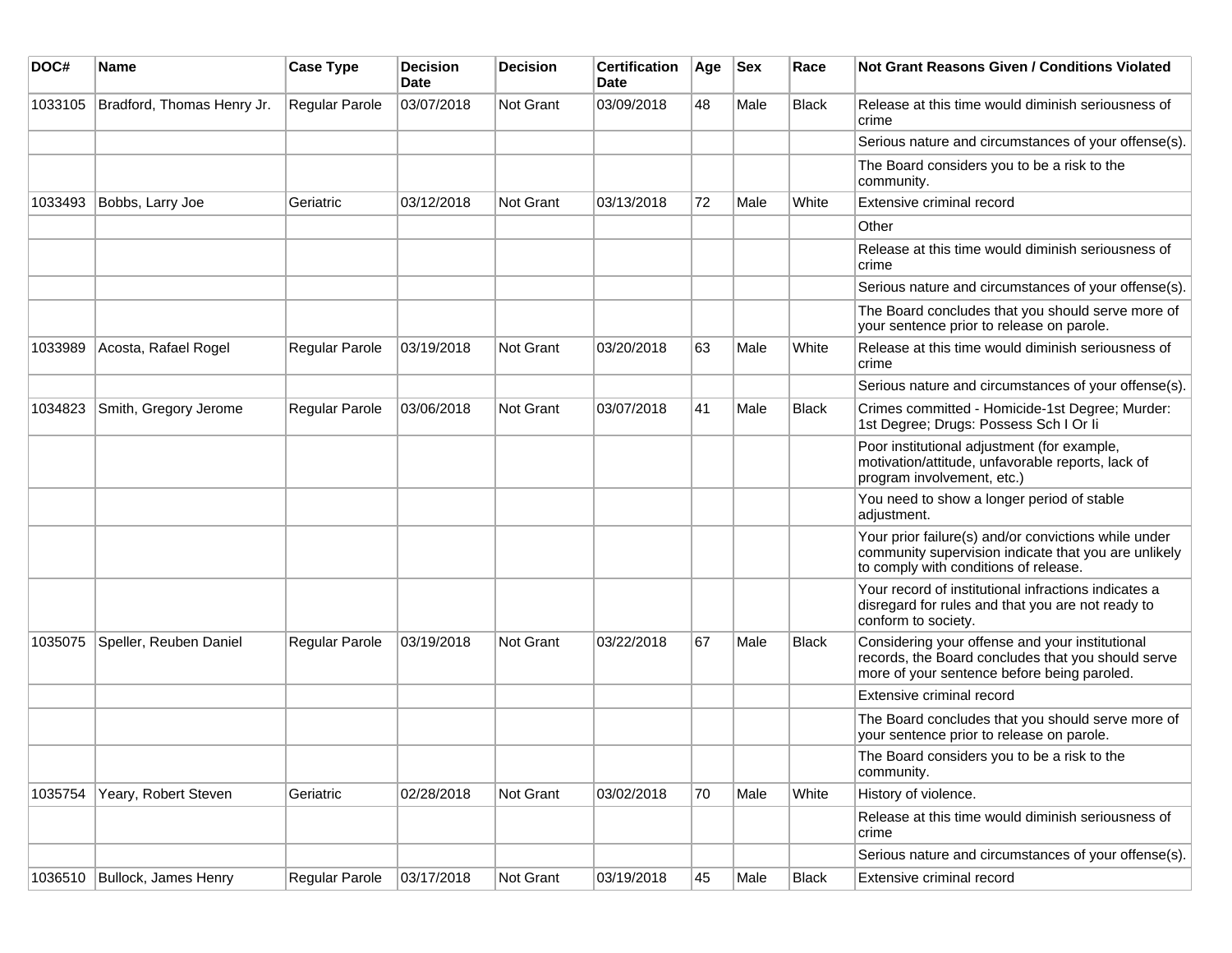| DOC#    | <b>Name</b>          | <b>Case Type</b> | <b>Decision</b><br><b>Date</b> | <b>Decision</b> | <b>Certification</b><br>Date | Age | <b>Sex</b> | Race         | <b>Not Grant Reasons Given / Conditions Violated</b>                                                                                                  |
|---------|----------------------|------------------|--------------------------------|-----------------|------------------------------|-----|------------|--------------|-------------------------------------------------------------------------------------------------------------------------------------------------------|
| 1036510 | Bullock, James Henry | Regular Parole   | 03/17/2018                     | Not Grant       | 03/19/2018                   | 45  | Male       | Black        | History of substance abuse.                                                                                                                           |
|         |                      |                  |                                |                 |                              |     |            |              | History of violence.                                                                                                                                  |
|         |                      |                  |                                |                 |                              |     |            |              | Release at this time would diminish seriousness of<br>crime                                                                                           |
|         |                      |                  |                                |                 |                              |     |            |              | Serious nature and circumstances of your offense(s).                                                                                                  |
| 1036603 | Stubblefield, Danny  | Geriatric        | 03/05/2018                     | Not Grant       | 03/06/2018                   | 63  | Male       | <b>Black</b> | The Board concludes that you should serve more of<br>your sentence prior to release on parole.                                                        |
|         |                      |                  |                                |                 |                              |     |            |              | The Board considers you to be a risk to the<br>community.                                                                                             |
|         |                      |                  |                                |                 |                              |     |            |              | Your prior failure(s) and/or convictions while under<br>community supervision indicate that you are unlikely<br>to comply with conditions of release. |
| 1036618 | Giles, James Oliver  | Regular Parole   | 03/07/2018                     | Not Grant       | 03/09/2018                   | 73  | Male       | <b>Black</b> | Crimes committed - Aggravated Sexual Battery;<br>Forcible Sodomy; Sodomy: By Force Or Victim<br>Helplessness                                          |
|         |                      |                  |                                |                 |                              |     |            |              | Release at this time would diminish seriousness of<br>crime                                                                                           |
|         |                      |                  |                                |                 |                              |     |            |              | Serious nature and circumstances of your offense(s).                                                                                                  |
|         |                      |                  |                                |                 |                              |     |            |              | The Board concludes that you should serve more of<br>your sentence prior to release on parole.                                                        |
|         |                      |                  |                                |                 |                              |     |            |              | Your prior failure(s) and/or convictions while under<br>community supervision indicate that you are unlikely<br>to comply with conditions of release. |
| 1037060 | Martinson, Steven G  | Regular Parole   | 03/21/2018                     | Not Grant       | 03/23/2018                   | 53  | Male       | White        | Crimes committed - Forcible Sodomy; Forcible<br>Sodomy; Larc-Grand                                                                                    |
|         |                      |                  |                                |                 |                              |     |            |              | Release at this time would diminish seriousness of<br>crime                                                                                           |
|         |                      |                  |                                |                 |                              |     |            |              | Serious nature and circumstances of your offense(s).                                                                                                  |
|         |                      |                  |                                |                 |                              |     |            |              | The Board considers you to be a risk to the<br>community.                                                                                             |
| 1038897 | Alston, Clarence     | Regular Parole   | 03/26/2018                     | Not Grant       | 03/28/2018                   | 56  | Male       | <b>Black</b> | Conviction of a new crime while incarcerated                                                                                                          |
|         |                      |                  |                                |                 |                              |     |            |              | Crimes committed - Abduct-No Ransom Or Asslt;<br>Sex Assault, Rape; Sex Assault, Rape                                                                 |
|         |                      |                  |                                |                 |                              |     |            |              | Extensive criminal record                                                                                                                             |
|         |                      |                  |                                |                 |                              |     |            |              | Release at this time would diminish seriousness of<br>crime                                                                                           |
|         |                      |                  |                                |                 |                              |     |            |              | Serious nature and circumstances of your offense(s).                                                                                                  |
|         |                      |                  |                                |                 |                              |     |            |              | The Board concludes that you should serve more of<br>your sentence prior to release on parole.                                                        |
|         |                      |                  |                                |                 |                              |     |            |              | The Board considers you to be a risk to the<br>community.                                                                                             |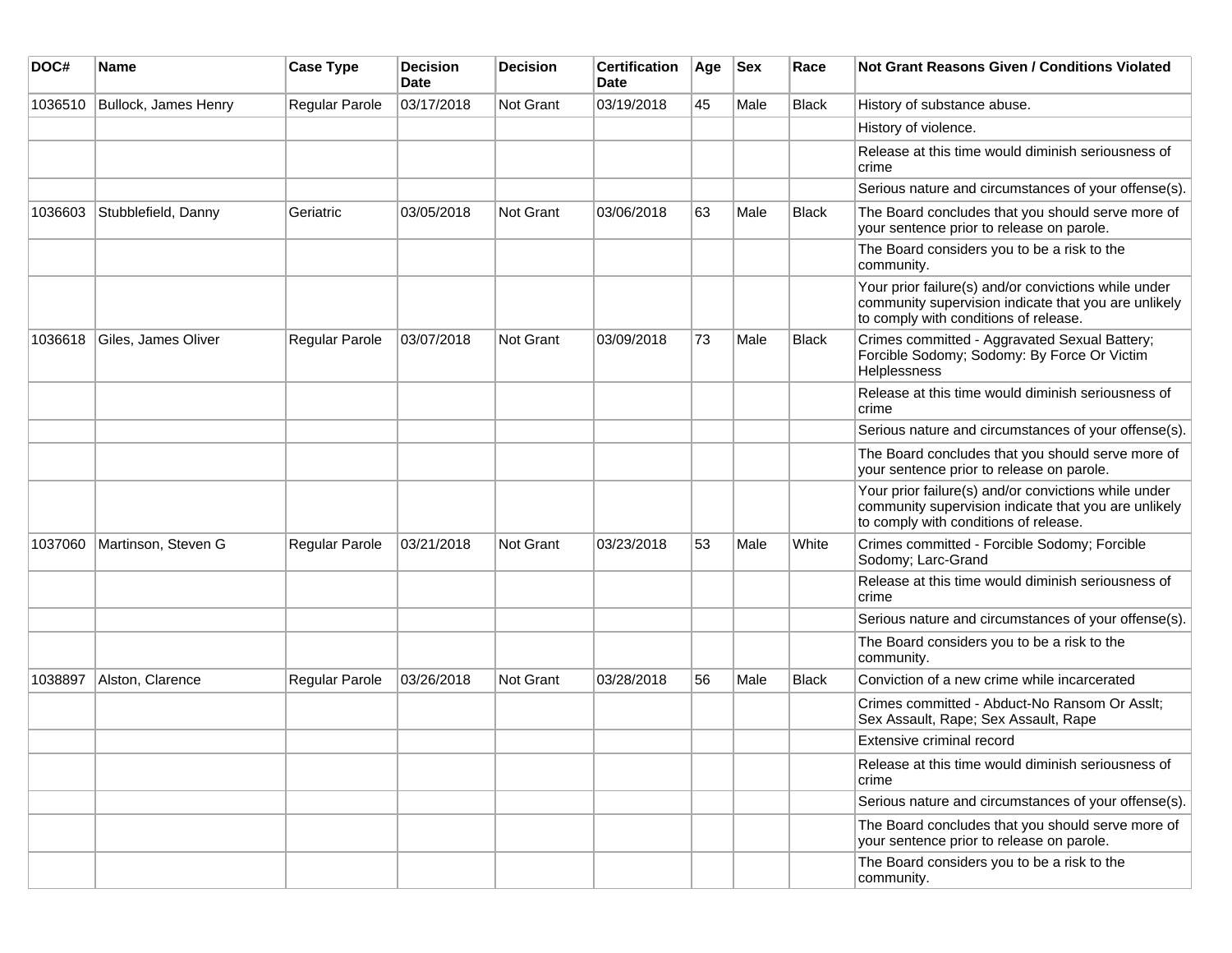| DOC#    | <b>Name</b>             | <b>Case Type</b>    | <b>Decision</b><br><b>Date</b> | <b>Decision</b> | <b>Certification</b><br><b>Date</b> | Age | <b>Sex</b> | Race         | Not Grant Reasons Given / Conditions Violated                                                                                                         |
|---------|-------------------------|---------------------|--------------------------------|-----------------|-------------------------------------|-----|------------|--------------|-------------------------------------------------------------------------------------------------------------------------------------------------------|
| 1039496 | Robinson, Clarence      | Regular Parole      | 03/14/2018                     | Not Grant       | 03/19/2018                          | 64  | Male       | Black        | Crimes committed - Robbery; Robbery; Indecent<br>Exposure                                                                                             |
|         |                         |                     |                                |                 |                                     |     |            |              | Poor institutional adjustment (for example,<br>motivation/attitude, unfavorable reports, lack of<br>program involvement, etc.)                        |
|         |                         |                     |                                |                 |                                     |     |            |              | The Board considers you to be a risk to the<br>community.                                                                                             |
|         |                         |                     |                                |                 |                                     |     |            |              | You need to show a longer period of stable<br>adjustment.                                                                                             |
|         |                         |                     |                                |                 |                                     |     |            |              | Your record of institutional infractions indicates a<br>disregard for rules and that you are not ready to<br>conform to society.                      |
| 1040142 | Dupree, Willis Earl     | <b>Board Review</b> | 03/30/2018                     | Not Grant       | 03/30/2018                          | 66  | Male       | White        | Poor institutional adjustment (for example,<br>motivation/attitude, unfavorable reports, lack of<br>program involvement, etc.)                        |
|         |                         |                     |                                |                 |                                     |     |            |              | Release at this time would diminish seriousness of<br>crime                                                                                           |
|         |                         |                     |                                |                 |                                     |     |            |              | Serious nature and circumstances of your offense(s).                                                                                                  |
|         |                         |                     |                                |                 |                                     |     |            |              | The Board concludes that you should serve more of<br>your sentence prior to release on parole.                                                        |
|         |                         |                     |                                |                 |                                     |     |            |              | You need to show a longer period of stable<br>adjustment.                                                                                             |
| 1040143 | Ross, Lorenzo Earl      | Regular Parole      | 03/09/2018                     | Not Grant       | 03/13/2018                          | 46  | Male       | <b>Black</b> | Extensive criminal record                                                                                                                             |
|         |                         |                     |                                |                 |                                     |     |            |              | History of substance abuse.                                                                                                                           |
|         |                         |                     |                                |                 |                                     |     |            |              | Release at this time would diminish seriousness of<br>crime                                                                                           |
|         |                         |                     |                                |                 |                                     |     |            |              | The Board concludes that you should serve more of<br>your sentence prior to release on parole.                                                        |
|         |                         |                     |                                |                 |                                     |     |            |              | Your prior failure(s) and/or convictions while under<br>community supervision indicate that you are unlikely<br>to comply with conditions of release. |
| 1040448 | Raulerson, John William | Geriatric           | 03/21/2018                     | Not Grant       | 03/23/2018                          | 61  | Male       | White        | Release at this time would diminish seriousness of<br>crime                                                                                           |
|         |                         |                     |                                |                 |                                     |     |            |              | Serious nature and circumstances of your offense(s).                                                                                                  |
|         |                         |                     |                                |                 |                                     |     |            |              | The Board considers you to be a risk to the<br>community.                                                                                             |
| 1040588 | Foster, Darian Marcellu | Regular Parole      | 03/13/2018                     | Not Grant       | 03/19/2018                          | 57  | Male       | Black        | Crimes committed - Abduct-No Ransom Or Asslt;<br>Sex Assault, Rape; Robbery                                                                           |
|         |                         |                     |                                |                 |                                     |     |            |              | Extensive criminal record                                                                                                                             |
|         |                         |                     |                                |                 |                                     |     |            |              | History of violence.                                                                                                                                  |
|         |                         |                     |                                |                 |                                     |     |            |              | Release at this time would diminish seriousness of<br>crime                                                                                           |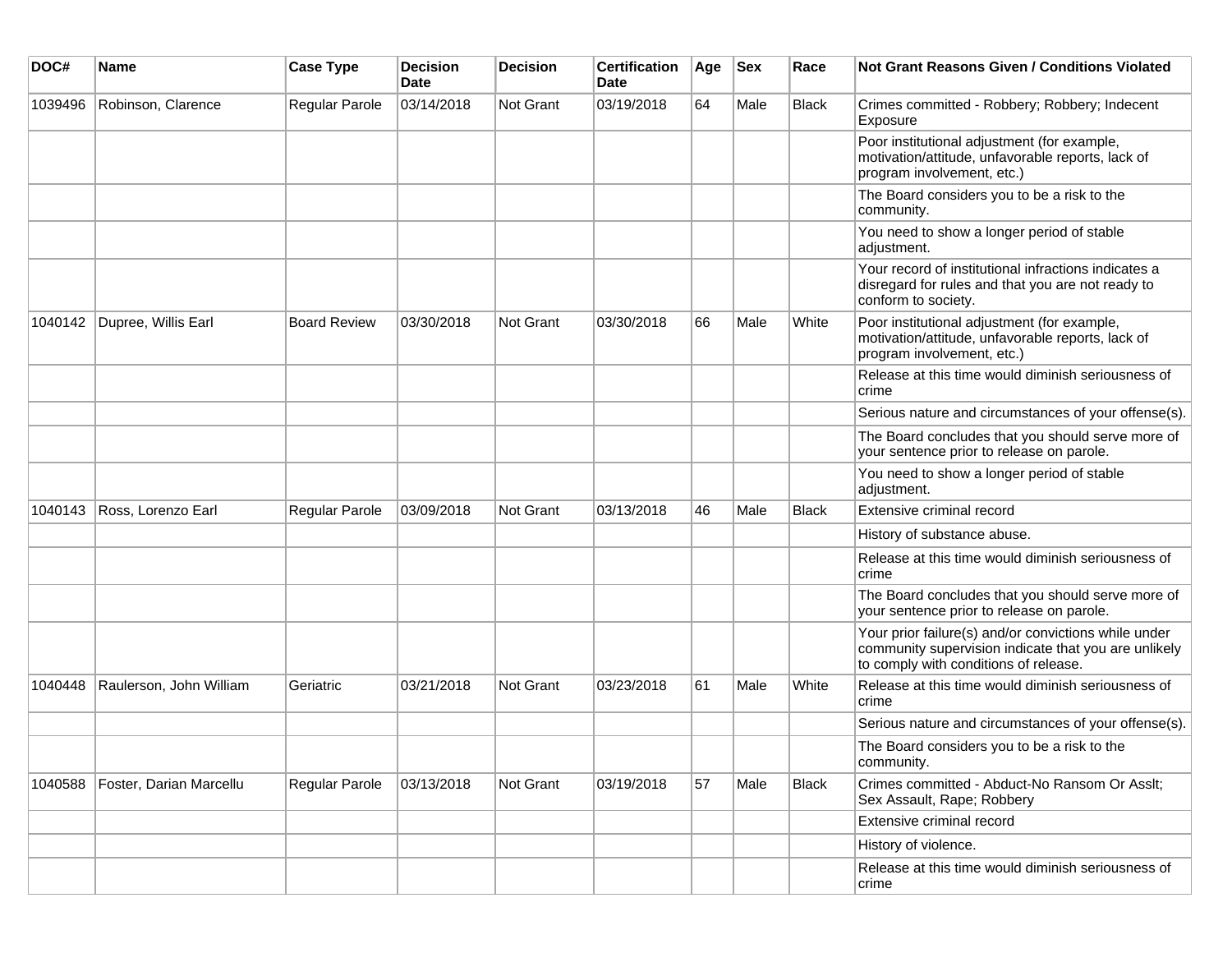| DOC#    | <b>Name</b>               | <b>Case Type</b>      | <b>Decision</b><br><b>Date</b> | <b>Decision</b> | <b>Certification</b><br>Date | Age | <b>Sex</b> | Race         | Not Grant Reasons Given / Conditions Violated                                                                                                         |
|---------|---------------------------|-----------------------|--------------------------------|-----------------|------------------------------|-----|------------|--------------|-------------------------------------------------------------------------------------------------------------------------------------------------------|
| 1040588 | Foster, Darian Marcellu   | Regular Parole        | 03/13/2018                     | Not Grant       | 03/19/2018                   | 57  | Male       | Black        | Serious nature and circumstances of your offense(s).                                                                                                  |
|         |                           |                       |                                |                 |                              |     |            |              | The Board considers you to be a risk to the<br>community.                                                                                             |
| 1041179 | Meyer, Jeffrey            | Regular Parole        | 03/15/2018                     | Not Grant       | 03/19/2018                   | 50  | Male       | <b>Black</b> | Crimes committed - Kidnap/Abduct; Forcible<br>Sodomy; Forcible Sodomy                                                                                 |
|         |                           |                       |                                |                 |                              |     |            |              | Release at this time would diminish seriousness of<br>crime                                                                                           |
|         |                           |                       |                                |                 |                              |     |            |              | Serious nature and circumstances of your offense(s).                                                                                                  |
|         |                           |                       |                                |                 |                              |     |            |              | The Board concludes that you should serve more of<br>your sentence prior to release on parole.                                                        |
|         |                           |                       |                                |                 |                              |     |            |              | The Board considers you to be a risk to the<br>community.                                                                                             |
| 1041492 | Witt, Mark Duane          | Regular Parole        | 03/07/2018                     | Not Grant       | 03/09/2018                   | 54  | Male       | White        | Release at this time would diminish seriousness of<br>crime                                                                                           |
|         |                           |                       |                                |                 |                              |     |            |              | Serious nature and circumstances of your offense(s).                                                                                                  |
|         |                           |                       |                                |                 |                              |     |            |              | The Board concludes that you should serve more of<br>your sentence prior to release on parole.                                                        |
| 1041832 | Sirry, James William      | <b>Regular Parole</b> | 03/10/2018                     | Not Grant       | 03/13/2018                   | 60  | Male       | White        | Crimes committed - Burglary; Burglary; Burglary                                                                                                       |
|         |                           |                       |                                |                 |                              |     |            |              | Extensive criminal record                                                                                                                             |
|         |                           |                       |                                |                 |                              |     |            |              | Release at this time would diminish seriousness of<br>crime                                                                                           |
|         |                           |                       |                                |                 |                              |     |            |              | Your record indicates a serious disregard for the<br>property rights of others.                                                                       |
| 1042363 | Perdue, Melvin Douglas    | <b>Regular Parole</b> | 03/12/2018                     | Not Grant       | 03/14/2018                   | 63  | Male       | Black        | Release at this time would diminish seriousness of<br>crime                                                                                           |
|         |                           |                       |                                |                 |                              |     |            |              | Serious nature and circumstances of your offense(s).                                                                                                  |
|         |                           |                       |                                |                 |                              |     |            |              | The Board concludes that you should serve more of<br>your sentence prior to release on parole.                                                        |
|         |                           |                       |                                |                 |                              |     |            |              | You need to show a longer period of stable<br>adjustment.                                                                                             |
|         |                           |                       |                                |                 |                              |     |            |              | Your prior failure(s) and/or convictions while under<br>community supervision indicate that you are unlikely<br>to comply with conditions of release. |
| 1042521 | Sekou, Kala Attiim        | <b>Regular Parole</b> | 03/21/2018                     | Not Grant       | 03/23/2018                   | 47  | Male       | <b>Black</b> | No Interest in Parole                                                                                                                                 |
| 1042714 | Knowles, William Michael  | Geriatric             | 03/21/2018                     | Not Grant       | 03/23/2018                   | 69  | Male       | White        | Release at this time would diminish seriousness of<br>crime                                                                                           |
|         |                           |                       |                                |                 |                              |     |            |              | Serious nature and circumstances of your offense(s).                                                                                                  |
|         |                           |                       |                                |                 |                              |     |            |              | The Board concludes that you should serve more of<br>your sentence prior to release on parole.                                                        |
| 1043835 | Patterson, Michael Ansell | Regular Parole        | 03/01/2018                     | Not Grant       | 03/06/2018                   | 58  | Male       | Black        | No Interest in Parole                                                                                                                                 |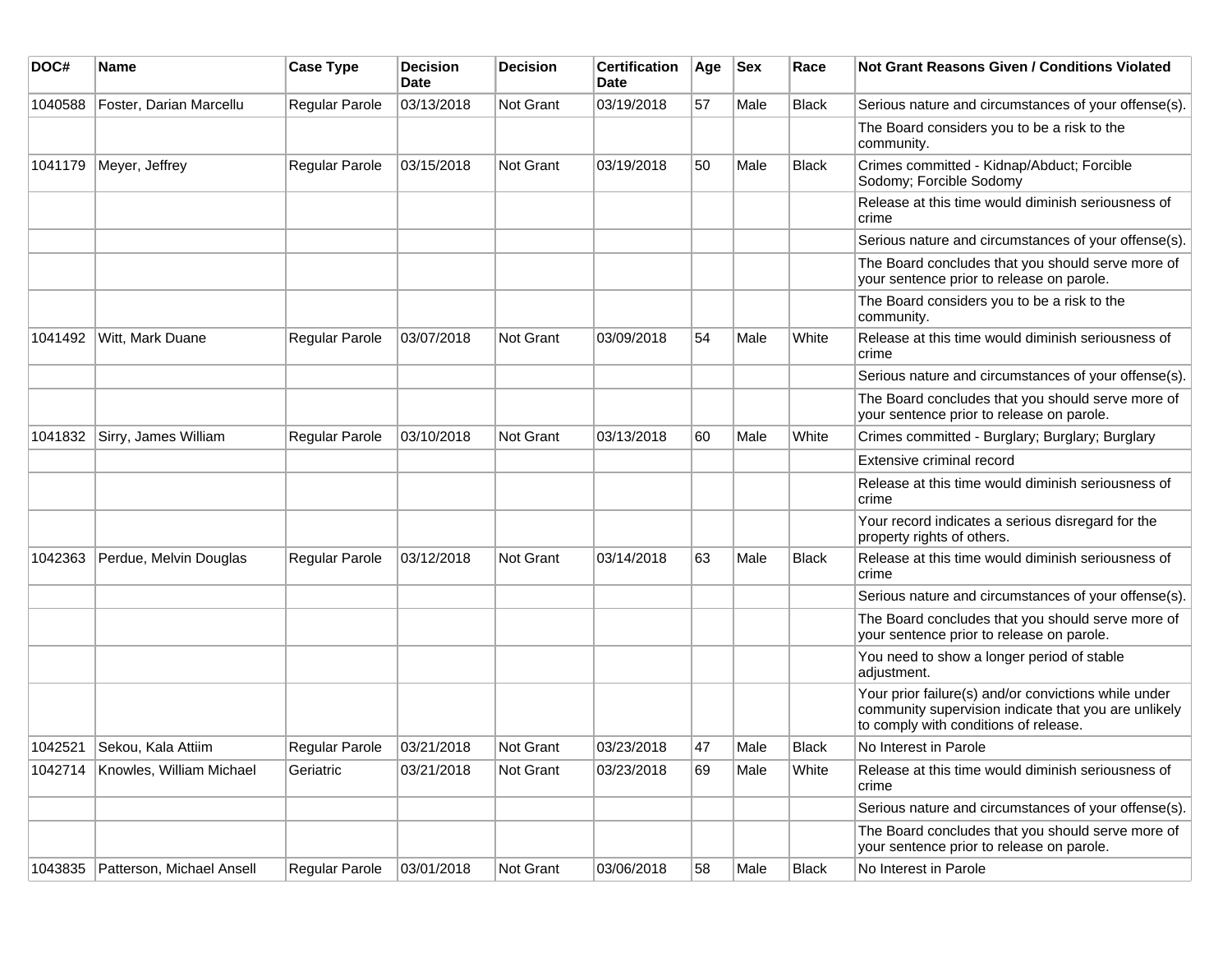| DOC#    | <b>Name</b>                 | <b>Case Type</b>      | <b>Decision</b><br><b>Date</b> | <b>Decision</b> | <b>Certification</b><br>Date | Age | <b>Sex</b> | Race         | <b>Not Grant Reasons Given / Conditions Violated</b>                                                                                                  |
|---------|-----------------------------|-----------------------|--------------------------------|-----------------|------------------------------|-----|------------|--------------|-------------------------------------------------------------------------------------------------------------------------------------------------------|
| 1044347 | Wilson, Cleavon Olandes     | Regular Parole        | 03/22/2018                     | Not Grant       | 03/23/2018                   | 43  | Male       | <b>Black</b> | Conviction of a new crime while incarcerated                                                                                                          |
|         |                             |                       |                                |                 |                              |     |            |              | Extensive criminal record                                                                                                                             |
|         |                             |                       |                                |                 |                              |     |            |              | Release at this time would diminish seriousness of<br>crime                                                                                           |
|         |                             |                       |                                |                 |                              |     |            |              | Serious nature and circumstances of your offense(s).                                                                                                  |
|         |                             |                       |                                |                 |                              |     |            |              | You need to show a longer period of stable<br>adjustment.                                                                                             |
| 1044948 | Barcase, Joseph Gregory Jr. | <b>Regular Parole</b> | 03/08/2018                     | Not Grant       | 03/09/2018                   | 48  | Male       | White        | Extensive criminal record                                                                                                                             |
|         |                             |                       |                                |                 |                              |     |            |              | Poor institutional adjustment (for example,<br>motivation/attitude, unfavorable reports, lack of<br>program involvement, etc.)                        |
|         |                             |                       |                                |                 |                              |     |            |              | Release at this time would diminish seriousness of<br>crime                                                                                           |
|         |                             |                       |                                |                 |                              |     |            |              | Serious nature and circumstances of your offense(s).                                                                                                  |
|         |                             |                       |                                |                 |                              |     |            |              | Your prior failure(s) and/or convictions while under<br>community supervision indicate that you are unlikely<br>to comply with conditions of release. |
|         |                             |                       |                                |                 |                              |     |            |              | Your record of institutional infractions indicates a<br>disregard for rules and that you are not ready to<br>conform to society.                      |
| 1045118 | Burns, James Herbert        | Regular Parole        | 03/18/2018                     | Not Grant       | 03/22/2018                   | 47  | Male       | White        | Crimes committed - Aggravated Sexual Battery;<br>Aggravated Sexual Battery; Aggravated Sexual<br>Battery                                              |
|         |                             |                       |                                |                 |                              |     |            |              | Release at this time would diminish seriousness of<br>crime                                                                                           |
|         |                             |                       |                                |                 |                              |     |            |              | Serious nature and circumstances of your offense(s).                                                                                                  |
|         |                             |                       |                                |                 |                              |     |            |              | The Board concludes that you should serve more of<br>your sentence prior to release on parole.                                                        |
|         |                             |                       |                                |                 |                              |     |            |              | The Board considers you to be a risk to the<br>community.                                                                                             |
| 1045473 | Mubdi, Ahmad Halim          | Regular Parole        | 03/13/2018                     | Not Grant       | 03/14/2018                   | 49  | Male       | Black        | Extensive criminal record                                                                                                                             |
|         |                             |                       |                                |                 |                              |     |            |              | Release at this time would diminish seriousness of<br>crime                                                                                           |
|         |                             |                       |                                |                 |                              |     |            |              | Your prior failure(s) and/or convictions while under<br>community supervision indicate that you are unlikely<br>to comply with conditions of release. |
|         |                             |                       |                                |                 |                              |     |            |              | Your record of institutional infractions indicates a<br>disregard for rules and that you are not ready to<br>conform to society.                      |
| 1045911 | Brenner, Elliot             | Geriatric             | 03/06/2018                     | Not Grant       | 03/06/2018                   | 73  | Male       | White        | Crimes committed - Homicide-1st Degree; Robbery                                                                                                       |
|         |                             |                       |                                |                 |                              |     |            |              | History of violence.                                                                                                                                  |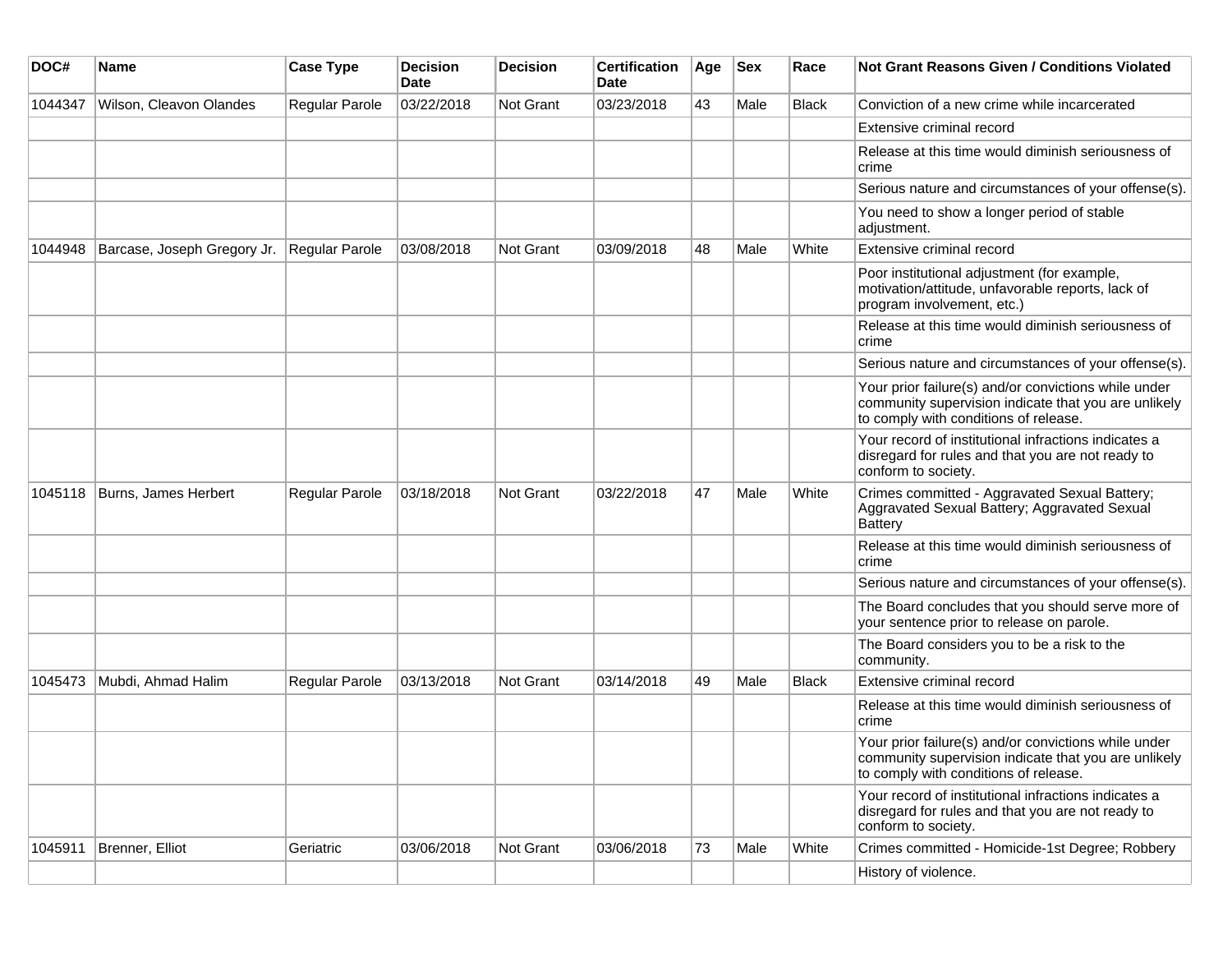| DOC#    | Name                   | <b>Case Type</b>      | <b>Decision</b><br><b>Date</b> | <b>Decision</b>  | <b>Certification</b><br><b>Date</b> | Age | <b>Sex</b> | Race         | <b>Not Grant Reasons Given / Conditions Violated</b>                                                                                                        |
|---------|------------------------|-----------------------|--------------------------------|------------------|-------------------------------------|-----|------------|--------------|-------------------------------------------------------------------------------------------------------------------------------------------------------------|
| 1045911 | Brenner, Elliot        | Geriatric             | 03/06/2018                     | Not Grant        | 03/06/2018                          | 73  | Male       | White        | Release at this time would diminish seriousness of<br>crime                                                                                                 |
|         |                        |                       |                                |                  |                                     |     |            |              | Serious nature and circumstances of your offense(s).                                                                                                        |
| 1045957 | Walker, Ronnie         | Regular Parole        | 03/12/2018                     | <b>Not Grant</b> | 03/13/2018                          | 55  | Male       | <b>Black</b> | Crimes committed - Statutory Burglary; Statutory<br>Burglary; Statutory Burglary                                                                            |
|         |                        |                       |                                |                  |                                     |     |            |              | Extensive criminal record                                                                                                                                   |
|         |                        |                       |                                |                  |                                     |     |            |              | History of substance abuse.                                                                                                                                 |
|         |                        |                       |                                |                  |                                     |     |            |              | You need to show a longer period of stable<br>adjustment.                                                                                                   |
|         |                        |                       |                                |                  |                                     |     |            |              | Your prior failure(s) and/or convictions while under<br>community supervision indicate that you are unlikely<br>to comply with conditions of release.       |
|         |                        |                       |                                |                  |                                     |     |            |              | Your record indicates a serious disregard for the<br>property rights of others.                                                                             |
| 1046294 | Freeman, Larry Eugene  | <b>Regular Parole</b> | 03/09/2018                     | Not Grant        | 03/13/2018                          | 54  | Male       | <b>Black</b> | Release at this time would diminish seriousness of<br>crime                                                                                                 |
|         |                        |                       |                                |                  |                                     |     |            |              | Serious nature and circumstances of your offense(s).                                                                                                        |
|         |                        |                       |                                |                  |                                     |     |            |              | The Board concludes that you should serve more of<br>your sentence prior to release on parole.                                                              |
|         |                        |                       |                                |                  |                                     |     |            |              | The Board considers you to be a risk to the<br>community.                                                                                                   |
| 1046817 | Carter, John Steven    | Geriatric             | 03/13/2018                     | Not Grant        | 03/14/2018                          | 65  | Male       | White        | Extensive criminal record                                                                                                                                   |
|         |                        |                       |                                |                  |                                     |     |            |              | Release at this time would diminish seriousness of<br>crime                                                                                                 |
|         |                        |                       |                                |                  |                                     |     |            |              | Serious nature and circumstances of your offense(s).                                                                                                        |
|         |                        |                       |                                |                  |                                     |     |            |              | The Board concludes that you should serve more of<br>your sentence prior to release on parole.                                                              |
| 1047777 | Seibert, Douglas Bruce | Geriatric             | 03/09/2018                     | Not Grant        | 03/09/2018                          | 68  | Male       | White        | Considering your offense and your institutional<br>records, the Board concludes that you should serve<br>more of your sentence before being paroled.        |
|         |                        |                       |                                |                  |                                     |     |            |              | Release at this time would diminish seriousness of<br>crime                                                                                                 |
|         |                        |                       |                                |                  |                                     |     |            |              | Serious nature and circumstances of your offense(s).                                                                                                        |
|         |                        |                       |                                |                  |                                     |     |            |              | The Board concludes that you should serve more of<br>your sentence prior to release on parole.                                                              |
|         |                        |                       |                                |                  |                                     |     |            |              | The Board considers you to be a risk to the<br>community.                                                                                                   |
|         |                        |                       |                                |                  |                                     |     |            |              | You need further participation in institutional work<br>and/or educational programs to indicate your positive<br>progression towards re-entry into society. |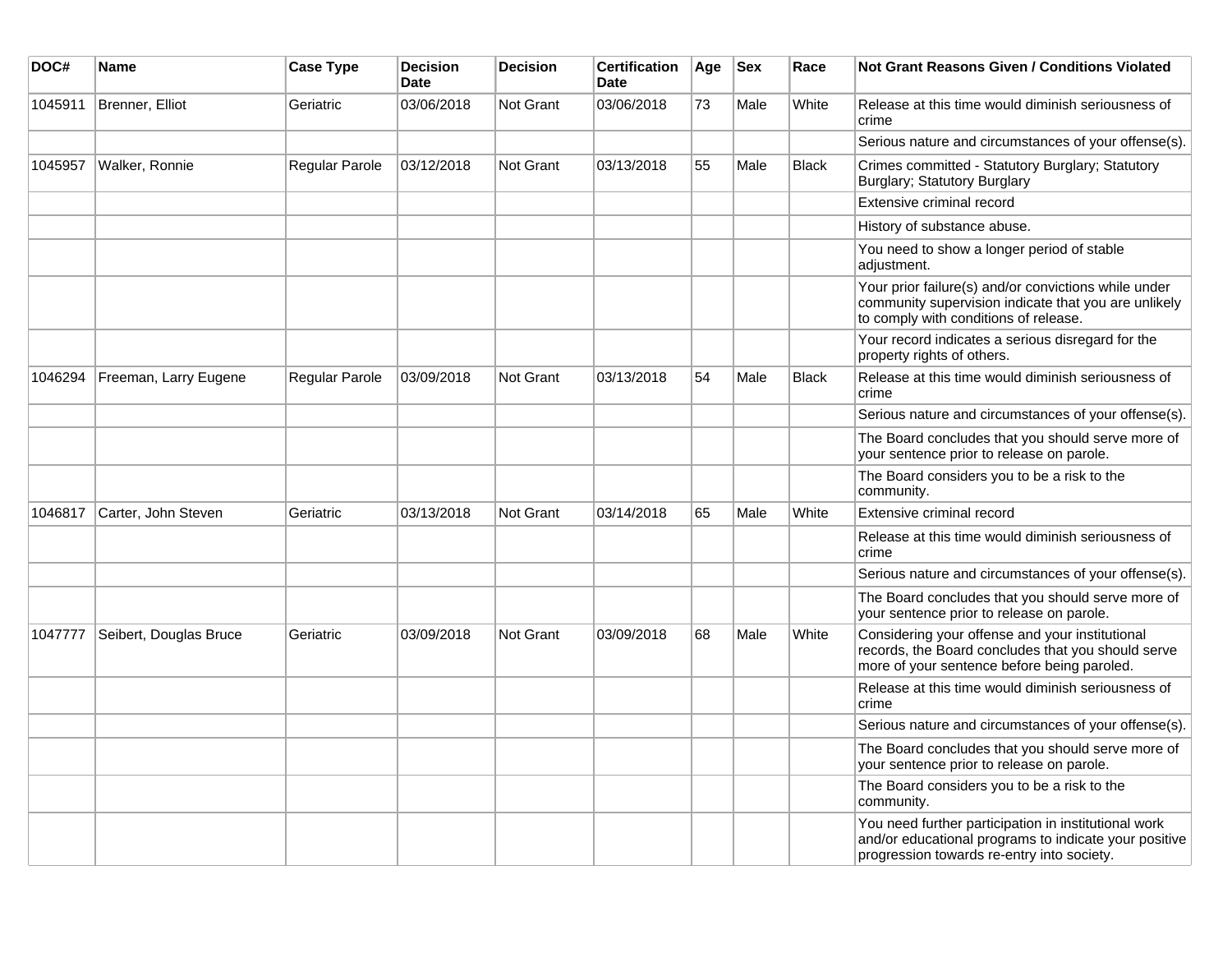| DOC#    | Name                    | <b>Case Type</b>      | <b>Decision</b><br>Date | <b>Decision</b>  | <b>Certification</b><br>Date | Age | <b>Sex</b> | Race         | Not Grant Reasons Given / Conditions Violated                                                                                                               |
|---------|-------------------------|-----------------------|-------------------------|------------------|------------------------------|-----|------------|--------------|-------------------------------------------------------------------------------------------------------------------------------------------------------------|
| 1048126 | Lambert, John Joseph    | Regular Parole        | 03/05/2018              | Not Grant        | 03/06/2018                   | 58  | Male       | White        | Release at this time would diminish seriousness of<br>crime                                                                                                 |
|         |                         |                       |                         |                  |                              |     |            |              | Serious nature and circumstances of your offense(s).                                                                                                        |
|         |                         |                       |                         |                  |                              |     |            |              | The Board considers you to be a risk to the<br>community.                                                                                                   |
|         |                         |                       |                         |                  |                              |     |            |              | Your prior failure(s) and/or convictions while under<br>community supervision indicate that you are unlikely<br>to comply with conditions of release.       |
| 1048227 | Clanton, Denzell Lamont | Regular Parole        | 02/28/2018              | Not Grant        | 03/06/2018                   | 44  | Male       | <b>Black</b> | Crimes committed - Homicide-1st Degree; Failure To<br>Appear; Use Of Firearm In Felony                                                                      |
|         |                         |                       |                         |                  |                              |     |            |              | Release at this time would diminish seriousness of<br>crime                                                                                                 |
|         |                         |                       |                         |                  |                              |     |            |              | You need further participation in institutional work<br>and/or educational programs to indicate your positive<br>progression towards re-entry into society. |
|         |                         |                       |                         |                  |                              |     |            |              | You need to show a longer period of stable<br>adjustment.                                                                                                   |
| 1048283 | Mcarthur, Jeffery C     | <b>Regular Parole</b> | 03/24/2018              | <b>Not Grant</b> | 03/26/2018                   | 52  | Male       | White        | Crimes committed - Malicious Wounding; Malicious<br>Wounding; Malicious Wounding                                                                            |
|         |                         |                       |                         |                  |                              |     |            |              | Extensive criminal record                                                                                                                                   |
|         |                         |                       |                         |                  |                              |     |            |              | History of violence.                                                                                                                                        |
|         |                         |                       |                         |                  |                              |     |            |              | Release at this time would diminish seriousness of<br>crime                                                                                                 |
|         |                         |                       |                         |                  |                              |     |            |              | The Board concludes that you should serve more of<br>your sentence prior to release on parole.                                                              |
|         |                         |                       |                         |                  |                              |     |            |              | The Board considers you to be a risk to the<br>community.                                                                                                   |
|         |                         |                       |                         |                  |                              |     |            |              | Your prior failure(s) and/or convictions while under<br>community supervision indicate that you are unlikely<br>to comply with conditions of release.       |
| 1049021 | Rowley, John Thomas Jr. | Regular Parole        | 03/08/2018              | <b>Not Grant</b> | 03/09/2018                   | 47  | Male       | White        | Extensive criminal record                                                                                                                                   |
|         |                         |                       |                         |                  |                              |     |            |              | Release at this time would diminish seriousness of<br>crime                                                                                                 |
|         |                         |                       |                         |                  |                              |     |            |              | You need further participation in institutional work<br>and/or educational programs to indicate your positive<br>progression towards re-entry into society. |
|         |                         |                       |                         |                  |                              |     |            |              | Your prior failure(s) and/or convictions while under<br>community supervision indicate that you are unlikely<br>to comply with conditions of release.       |
| 1049145 | Gentry, Joel David      | Regular Parole        | 03/19/2018              | Not Grant        | 03/22/2018                   | 56  | Male       | White        | Release at this time would diminish seriousness of<br>crime                                                                                                 |
|         |                         |                       |                         |                  |                              |     |            |              | Serious nature and circumstances of your offense(s).                                                                                                        |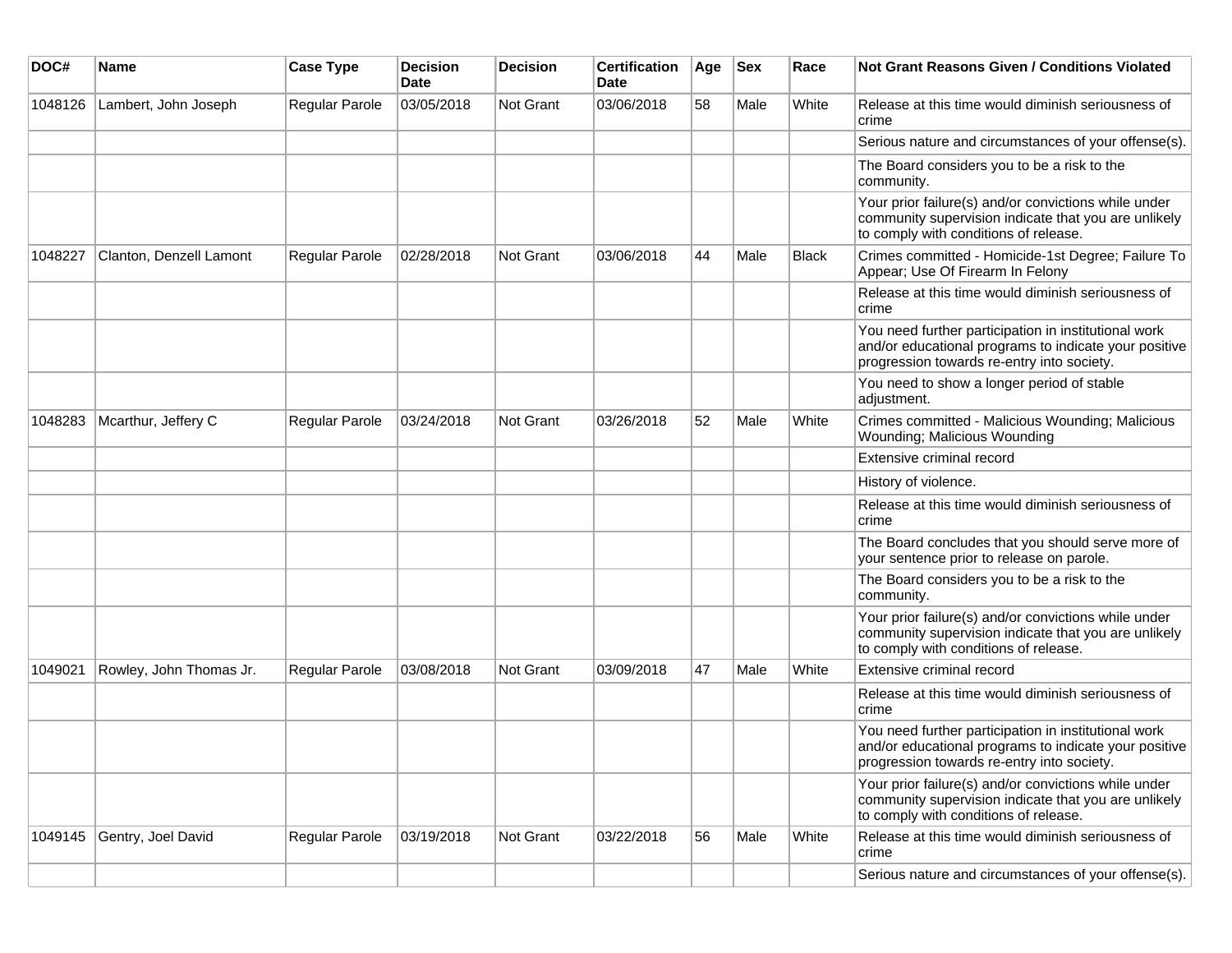| DOC#    | Name                       | <b>Case Type</b>      | <b>Decision</b><br><b>Date</b> | <b>Decision</b>  | <b>Certification</b><br>Date | Age | <b>Sex</b> | Race         | <b>Not Grant Reasons Given / Conditions Violated</b>                                                                                                  |
|---------|----------------------------|-----------------------|--------------------------------|------------------|------------------------------|-----|------------|--------------|-------------------------------------------------------------------------------------------------------------------------------------------------------|
| 1049145 | Gentry, Joel David         | Regular Parole        | 03/19/2018                     | Not Grant        | 03/22/2018                   | 56  | Male       | White        | The Board concludes that you should serve more of<br>your sentence prior to release on parole.                                                        |
|         |                            |                       |                                |                  |                              |     |            |              | You need to show a longer period of stable<br>adjustment.                                                                                             |
| 1049640 | Christian, Anthony Terrell | <b>Regular Parole</b> | 03/06/2018                     | Not Grant        | 03/07/2018                   | 30  | Male       | <b>Black</b> | Considering your offense and your institutional<br>records, the Board concludes that you should serve<br>more of your sentence before being paroled.  |
|         |                            |                       |                                |                  |                              |     |            |              | History of violence.                                                                                                                                  |
|         |                            |                       |                                |                  |                              |     |            |              | Poor institutional adjustment (for example,<br>motivation/attitude, unfavorable reports, lack of<br>program involvement, etc.)                        |
|         |                            |                       |                                |                  |                              |     |            |              | Release at this time would diminish seriousness of<br>crime                                                                                           |
|         |                            |                       |                                |                  |                              |     |            |              | The Board considers you to be a risk to the<br>community.                                                                                             |
|         |                            |                       |                                |                  |                              |     |            |              | Your prior failure(s) and/or convictions while under<br>community supervision indicate that you are unlikely<br>to comply with conditions of release. |
|         |                            |                       |                                |                  |                              |     |            |              | Your record of institutional infractions indicates a<br>disregard for rules and that you are not ready to<br>conform to society.                      |
| 1049937 | Witcher, Otis Wayne        | Regular Parole        | 03/21/2018                     | <b>Not Grant</b> | 03/23/2018                   | 47  | Male       | <b>Black</b> | History of substance abuse.                                                                                                                           |
|         |                            |                       |                                |                  |                              |     |            |              | Release at this time would diminish seriousness of<br>crime                                                                                           |
|         |                            |                       |                                |                  |                              |     |            |              | Serious nature and circumstances of your offense(s).                                                                                                  |
|         |                            |                       |                                |                  |                              |     |            |              | Your record of institutional infractions indicates a<br>disregard for rules and that you are not ready to<br>conform to society.                      |
| 1050256 | Shaw, James D              | Geriatric             | 03/20/2018                     | Not Grant        | 03/23/2018                   | 60  | Male       | <b>Black</b> | Crimes committed - Malicious Wounding: Malicious<br>Wounding                                                                                          |
|         |                            |                       |                                |                  |                              |     |            |              | Release at this time would diminish seriousness of<br>crime                                                                                           |
|         |                            |                       |                                |                  |                              |     |            |              | Serious nature and circumstances of your offense(s).                                                                                                  |
|         |                            |                       |                                |                  |                              |     |            |              | The Board considers you to be a risk to the<br>community.                                                                                             |
|         |                            |                       |                                |                  |                              |     |            |              | Your prior failure(s) and/or convictions while under<br>community supervision indicate that you are unlikely<br>to comply with conditions of release. |
| 1050928 | Dennis, Timothy A          | <b>Regular Parole</b> | 03/07/2018                     | <b>Not Grant</b> | 03/09/2018                   | 48  | Male       | <b>Black</b> | Release at this time would diminish seriousness of<br>crime                                                                                           |
|         |                            |                       |                                |                  |                              |     |            |              | Serious nature and circumstances of your offense(s).                                                                                                  |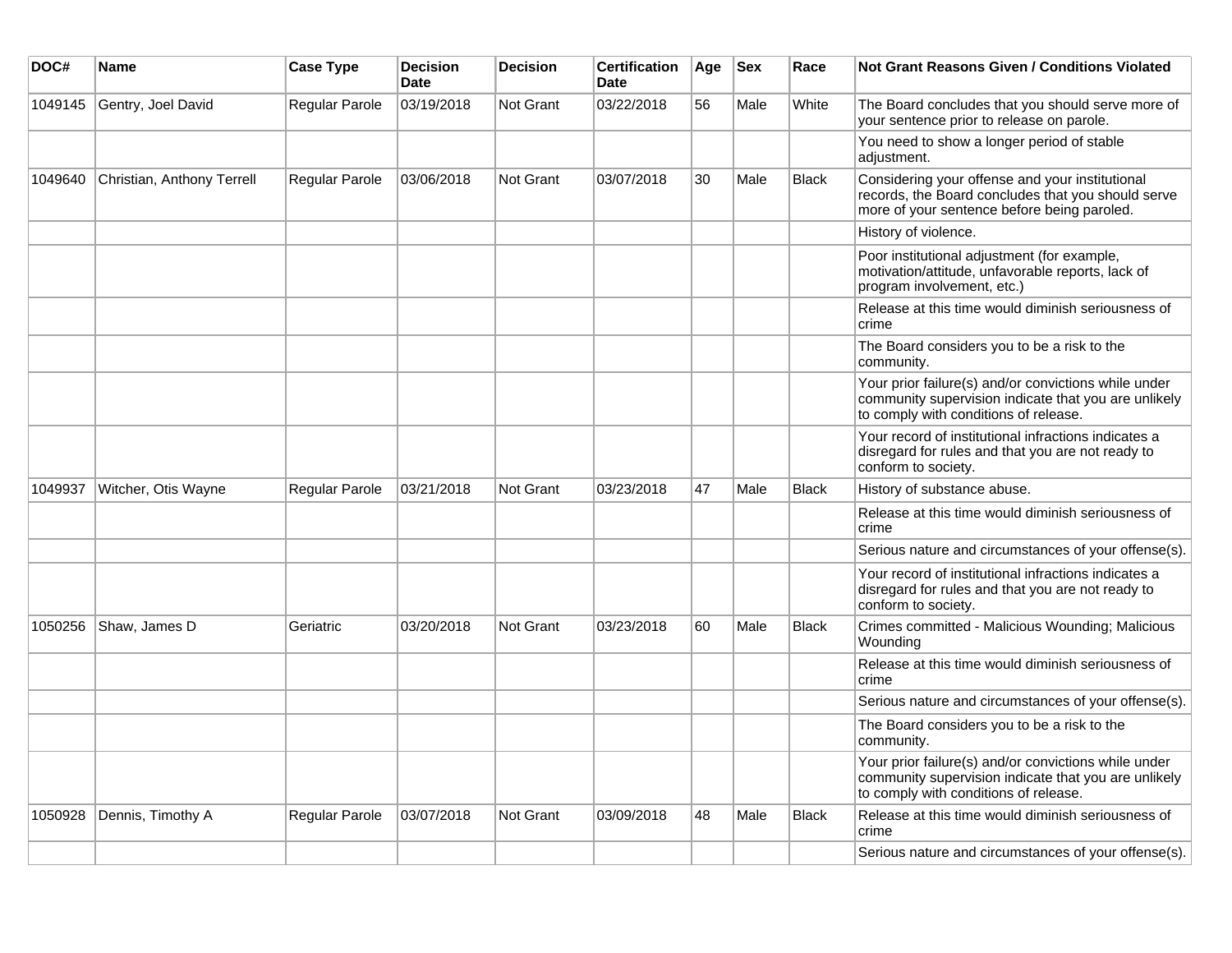| DOC#    | <b>Name</b>           | <b>Case Type</b> | <b>Decision</b><br><b>Date</b> | <b>Decision</b>  | <b>Certification</b><br><b>Date</b> | Age | <b>Sex</b> | Race         | <b>Not Grant Reasons Given / Conditions Violated</b>                                                                                                  |
|---------|-----------------------|------------------|--------------------------------|------------------|-------------------------------------|-----|------------|--------------|-------------------------------------------------------------------------------------------------------------------------------------------------------|
| 1050928 | Dennis, Timothy A     | Regular Parole   | 03/07/2018                     | <b>Not Grant</b> | 03/09/2018                          | 48  | Male       | <b>Black</b> | The Board considers you to be a risk to the<br>community.                                                                                             |
| 1051074 | Howard, Douglas Scott | Regular Parole   | 03/08/2018                     | <b>Not Grant</b> | 03/09/2018                          | 50  | Male       | White        | Crimes committed - Forcible Sodomy; Forcible<br>Sodomy; Forcible Sodomy                                                                               |
|         |                       |                  |                                |                  |                                     |     |            |              | Release at this time would diminish seriousness of<br>crime                                                                                           |
|         |                       |                  |                                |                  |                                     |     |            |              | The Board considers you to be a risk to the<br>community.                                                                                             |
|         |                       |                  |                                |                  |                                     |     |            |              | Your prior failure(s) and/or convictions while under<br>community supervision indicate that you are unlikely<br>to comply with conditions of release. |
| 1051098 | Robbs, Layvonne       | Regular Parole   | 03/09/2018                     | <b>Not Grant</b> | 03/13/2018                          | 71  | Male       | <b>Black</b> | Considering your offense and your institutional<br>records, the Board concludes that you should serve<br>more of your sentence before being paroled.  |
|         |                       |                  |                                |                  |                                     |     |            |              | Conviction of a new crime while incarcerated                                                                                                          |
|         |                       |                  |                                |                  |                                     |     |            |              | Crimes committed - Kidnap/Abduct; Kidnap/Abduct;<br>Sex Assault, Rape                                                                                 |
|         |                       |                  |                                |                  |                                     |     |            |              | Extensive criminal record                                                                                                                             |
|         |                       |                  |                                |                  |                                     |     |            |              | History of substance abuse.                                                                                                                           |
|         |                       |                  |                                |                  |                                     |     |            |              | History of violence.                                                                                                                                  |
|         |                       |                  |                                |                  |                                     |     |            |              | Poor institutional adjustment (for example,<br>motivation/attitude, unfavorable reports, lack of<br>program involvement, etc.)                        |
|         |                       |                  |                                |                  |                                     |     |            |              | The Board concludes that you should serve more of<br>your sentence prior to release on parole.                                                        |
|         |                       |                  |                                |                  |                                     |     |            |              | Your prior failure(s) and/or convictions while under<br>community supervision indicate that you are unlikely<br>to comply with conditions of release. |
|         |                       |                  |                                |                  |                                     |     |            |              | Your record of institutional infractions indicates a<br>disregard for rules and that you are not ready to<br>conform to society.                      |
| 1051504 | Lee, Samuel M         | Regular Parole   | 03/21/2018                     | Not Grant        | 03/23/2018                          | 58  | Male       | <b>Black</b> | Crimes committed - Homicide-1st Degree; Homicide-<br>Attempted; Homicide-Attempted                                                                    |
|         |                       |                  |                                |                  |                                     |     |            |              | Release at this time would diminish seriousness of<br>crime                                                                                           |
|         |                       |                  |                                |                  |                                     |     |            |              | Serious nature and circumstances of your offense(s).                                                                                                  |
|         |                       |                  |                                |                  |                                     |     |            |              | The Board concludes that you should serve more of<br>your sentence prior to release on parole.                                                        |
|         |                       |                  |                                |                  |                                     |     |            |              | The Board considers you to be a risk to the<br>community.                                                                                             |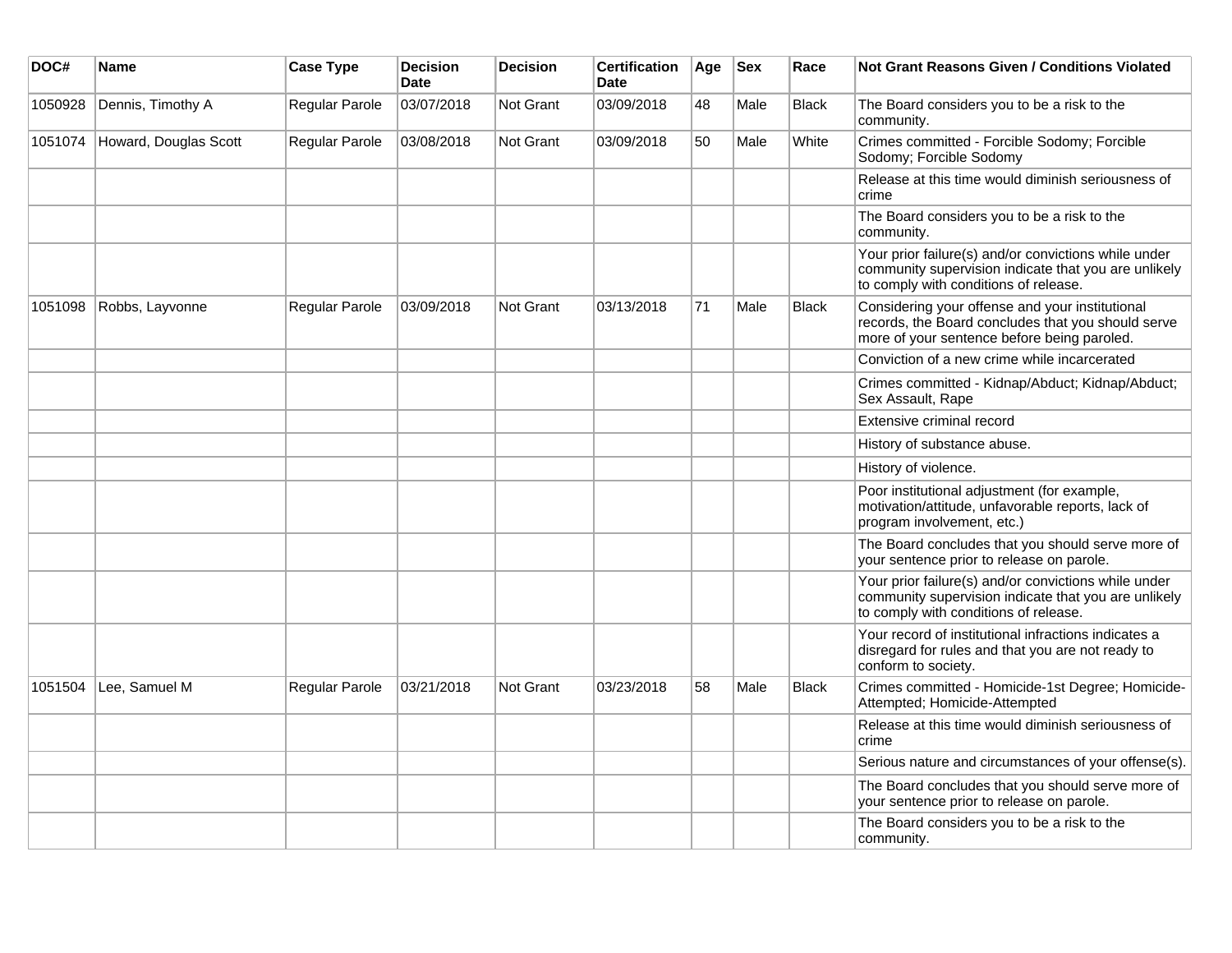| DOC#    | <b>Name</b>               | <b>Case Type</b> | <b>Decision</b><br><b>Date</b> | <b>Decision</b> | <b>Certification</b><br>Date | Age | <b>Sex</b> | Race         | Not Grant Reasons Given / Conditions Violated                                                                                                               |
|---------|---------------------------|------------------|--------------------------------|-----------------|------------------------------|-----|------------|--------------|-------------------------------------------------------------------------------------------------------------------------------------------------------------|
| 1051504 | Lee, Samuel M             | Regular Parole   | 03/21/2018                     | Not Grant       | 03/23/2018                   | 58  | Male       | Black        | You need further participation in institutional work<br>and/or educational programs to indicate your positive<br>progression towards re-entry into society. |
| 1051709 | Shields, Thomas Odell     | Regular Parole   | 03/01/2018                     | Not Grant       | 03/06/2018                   | 72  | Male       | Black        | Crimes committed - Sex Assault, Rape; Assault With<br>Intent To Maim; Burglary                                                                              |
|         |                           |                  |                                |                 |                              |     |            |              | Release at this time would diminish seriousness of<br>crime                                                                                                 |
|         |                           |                  |                                |                 |                              |     |            |              | Serious nature and circumstances of your offense(s).                                                                                                        |
|         |                           |                  |                                |                 |                              |     |            |              | The Board concludes that you should serve more of<br>your sentence prior to release on parole.                                                              |
|         |                           |                  |                                |                 |                              |     |            |              | The Board considers you to be a risk to the<br>community.                                                                                                   |
| 1052240 | Chavez, Roberto           | Regular Parole   | 02/28/2018                     | Not Grant       | 03/06/2018                   | 54  | Male       | White        | Extensive criminal record                                                                                                                                   |
|         |                           |                  |                                |                 |                              |     |            |              | Poor institutional adjustment (for example,<br>motivation/attitude, unfavorable reports, lack of<br>program involvement, etc.)                              |
|         |                           |                  |                                |                 |                              |     |            |              | Release at this time would diminish seriousness of<br>crime                                                                                                 |
|         |                           |                  |                                |                 |                              |     |            |              | Serious nature and circumstances of your offense(s).                                                                                                        |
|         |                           |                  |                                |                 |                              |     |            |              | The Board concludes that you should serve more of<br>your sentence prior to release on parole.                                                              |
|         |                           |                  |                                |                 |                              |     |            |              | The Board considers you to be a risk to the<br>community.                                                                                                   |
|         |                           |                  |                                |                 |                              |     |            |              | You need further participation in institutional work<br>and/or educational programs to indicate your positive<br>progression towards re-entry into society. |
| 1052794 | Shelton, Alfonzo          | Regular Parole   | 02/28/2018                     | Not Grant       | 03/06/2018                   | 47  | Male       | <b>Black</b> | Extensive criminal record                                                                                                                                   |
|         |                           |                  |                                |                 |                              |     |            |              | History of substance abuse.                                                                                                                                 |
|         |                           |                  |                                |                 |                              |     |            |              | History of violence.                                                                                                                                        |
|         |                           |                  |                                |                 |                              |     |            |              | Release at this time would diminish seriousness of<br>crime                                                                                                 |
|         |                           |                  |                                |                 |                              |     |            |              | Serious nature and circumstances of your offense(s).                                                                                                        |
|         |                           |                  |                                |                 |                              |     |            |              | Your prior failure(s) and/or convictions while under<br>community supervision indicate that you are unlikely<br>to comply with conditions of release.       |
| 1053558 | Barksdale, Reuben Gregory | Regular Parole   | 03/28/2018                     | Not Grant       | 03/28/2018                   | 57  | Male       | Black        | History of violence.                                                                                                                                        |
|         |                           |                  |                                |                 |                              |     |            |              | Release at this time would diminish seriousness of<br>crime                                                                                                 |
|         |                           |                  |                                |                 |                              |     |            |              | Serious nature and circumstances of your offense(s).                                                                                                        |
|         |                           |                  |                                |                 |                              |     |            |              | The Board concludes that you should serve more of<br>your sentence prior to release on parole.                                                              |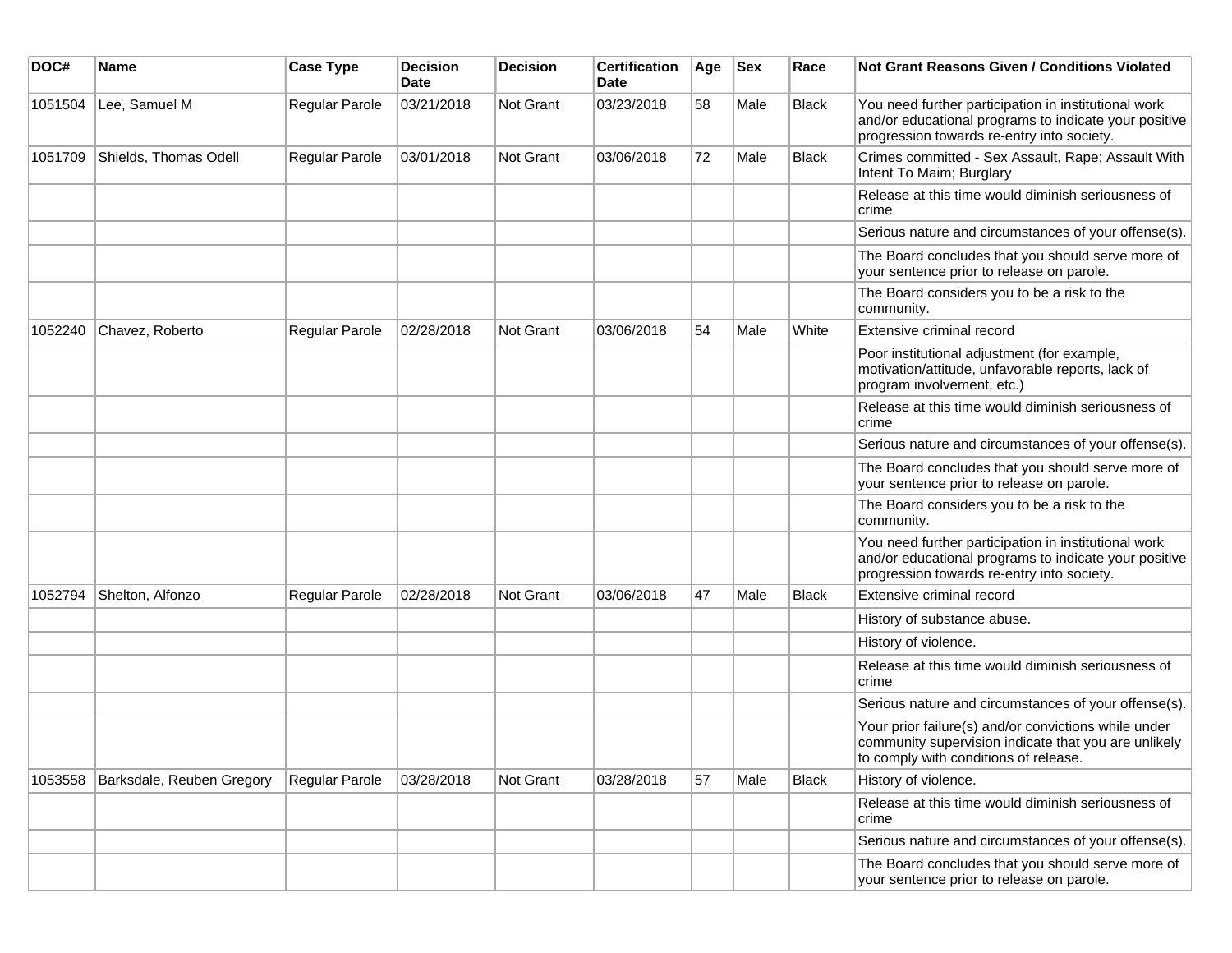| DOC#    | Name                       | <b>Case Type</b>      | <b>Decision</b><br><b>Date</b> | <b>Decision</b>  | <b>Certification</b><br><b>Date</b> | Age | <b>Sex</b> | Race         | <b>Not Grant Reasons Given / Conditions Violated</b>                                                                                                  |
|---------|----------------------------|-----------------------|--------------------------------|------------------|-------------------------------------|-----|------------|--------------|-------------------------------------------------------------------------------------------------------------------------------------------------------|
| 1054001 | Moore, Oscar Allen         | <b>Regular Parole</b> | 02/27/2018                     | Not Grant        | 03/02/2018                          | 61  | Male       | <b>Black</b> | Considering your offense and your institutional<br>records, the Board concludes that you should serve<br>more of your sentence before being paroled.  |
|         |                            |                       |                                |                  |                                     |     |            |              | Release at this time would diminish seriousness of<br>crime                                                                                           |
|         |                            |                       |                                |                  |                                     |     |            |              | Serious nature and circumstances of your offense(s).                                                                                                  |
|         |                            |                       |                                |                  |                                     |     |            |              | The Board concludes that you should serve more of<br>your sentence prior to release on parole.                                                        |
| 1054042 | Hoggard, John William III  | <b>Regular Parole</b> | 03/07/2018                     | Not Grant        | 03/09/2018                          | 63  | Male       | White        | Conviction of a new crime while incarcerated                                                                                                          |
|         |                            |                       |                                |                  |                                     |     |            |              | Extensive criminal record                                                                                                                             |
|         |                            |                       |                                |                  |                                     |     |            |              | History of violence.                                                                                                                                  |
|         |                            |                       |                                |                  |                                     |     |            |              | Release at this time would diminish seriousness of<br>crime                                                                                           |
|         |                            |                       |                                |                  |                                     |     |            |              | Serious nature and circumstances of your offense(s).                                                                                                  |
|         |                            |                       |                                |                  |                                     |     |            |              | The Board concludes that you should serve more of<br>your sentence prior to release on parole.                                                        |
|         |                            |                       |                                |                  |                                     |     |            |              | The Board considers you to be a risk to the<br>community.                                                                                             |
|         |                            |                       |                                |                  |                                     |     |            |              | Your prior failure(s) and/or convictions while under<br>community supervision indicate that you are unlikely<br>to comply with conditions of release. |
| 1054157 | Ferrell, Cecial            | Regular Parole        | 03/19/2018                     | Not Grant        | 03/22/2018                          | 60  | Male       | <b>Black</b> | Crimes committed - Homicide-2Nd-Degree;<br>Homicide-2Nd-Degree; Malicious Wounding                                                                    |
|         |                            |                       |                                |                  |                                     |     |            |              | Release at this time would diminish seriousness of<br>crime                                                                                           |
|         |                            |                       |                                |                  |                                     |     |            |              | Serious nature and circumstances of your offense(s).                                                                                                  |
|         |                            |                       |                                |                  |                                     |     |            |              | The Board considers you to be a risk to the<br>community.                                                                                             |
| 1054437 | Abdul-Malik, Nasir Al-Amin | <b>Regular Parole</b> | 03/21/2018                     | Not Grant        | 03/23/2018                          | 55  | Male       | <b>Black</b> | Release at this time would diminish seriousness of<br>crime                                                                                           |
|         |                            |                       |                                |                  |                                     |     |            |              | Serious nature and circumstances of your offense(s).                                                                                                  |
|         |                            |                       |                                |                  |                                     |     |            |              | The Board concludes that you should serve more of<br>your sentence prior to release on parole.                                                        |
|         |                            |                       |                                |                  |                                     |     |            |              | The Board considers you to be a risk to the<br>community.                                                                                             |
|         |                            |                       |                                |                  |                                     |     |            |              | Your prior failure(s) and/or convictions while under<br>community supervision indicate that you are unlikely<br>to comply with conditions of release. |
| 1055046 | Wyche, Nathan              | Regular Parole        | 03/06/2018                     | <b>Not Grant</b> | 03/09/2018                          | 59  | Male       | <b>Black</b> | Crimes committed - Malicious Wounding; Burglary;<br><b>Burglary</b>                                                                                   |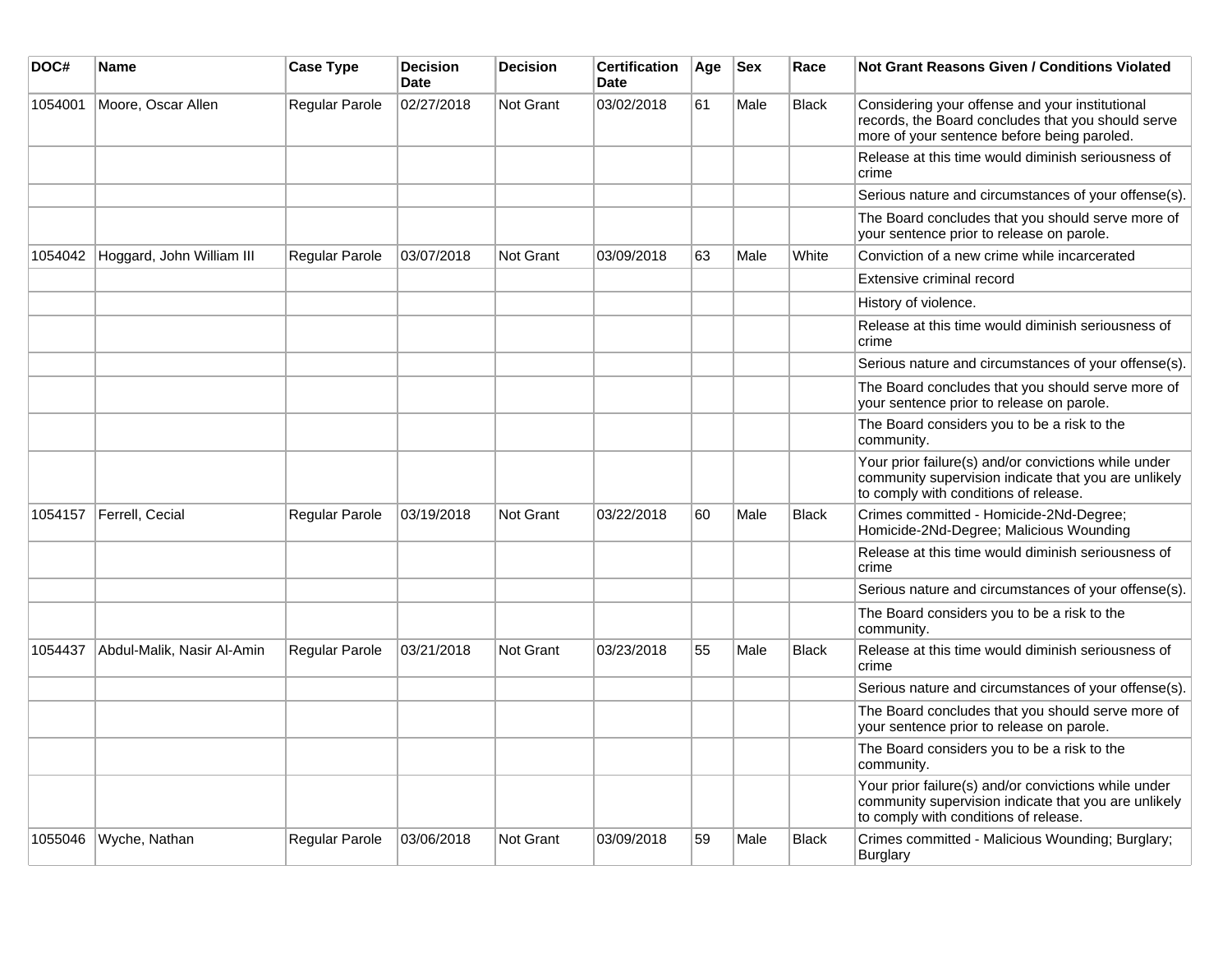| DOC#    | <b>Name</b>           | <b>Case Type</b> | <b>Decision</b><br><b>Date</b> | <b>Decision</b> | <b>Certification</b><br><b>Date</b> | Age | <b>Sex</b> | Race  | <b>Not Grant Reasons Given / Conditions Violated</b>                                                                                                  |
|---------|-----------------------|------------------|--------------------------------|-----------------|-------------------------------------|-----|------------|-------|-------------------------------------------------------------------------------------------------------------------------------------------------------|
| 1055046 | Wyche, Nathan         | Regular Parole   | 03/06/2018                     | Not Grant       | 03/09/2018                          | 59  | Male       | Black | Release at this time would diminish seriousness of<br>crime                                                                                           |
|         |                       |                  |                                |                 |                                     |     |            |       | The Board considers you to be a risk to the<br>community.                                                                                             |
|         |                       |                  |                                |                 |                                     |     |            |       | Your prior failure(s) and/or convictions while under<br>community supervision indicate that you are unlikely<br>to comply with conditions of release. |
| 1055507 | Eley, Chuck Terrell   | Regular Parole   | 03/14/2018                     | Not Grant       | 03/19/2018                          | 43  | Male       | Black | No Interest in Parole                                                                                                                                 |
| 1056349 | Renfro, Kevin R       | Regular Parole   | 03/01/2018                     | Not Grant       | 03/06/2018                          | 67  | Male       | White | Release at this time would diminish seriousness of<br>crime                                                                                           |
|         |                       |                  |                                |                 |                                     |     |            |       | Serious nature and circumstances of your offense(s).                                                                                                  |
|         |                       |                  |                                |                 |                                     |     |            |       | The Board concludes that you should serve more of<br>your sentence prior to release on parole.                                                        |
| 1057449 | Davis, Bennie Edward  | Geriatric        | 03/30/2018                     | Not Grant       | 03/30/2018                          | 65  | Male       | Black | Crimes committed - Malicious Wounding; Cocaine-<br>Possess                                                                                            |
|         |                       |                  |                                |                 |                                     |     |            |       | Extensive criminal record                                                                                                                             |
|         |                       |                  |                                |                 |                                     |     |            |       | History of substance abuse.                                                                                                                           |
|         |                       |                  |                                |                 |                                     |     |            |       | History of violence.                                                                                                                                  |
|         |                       |                  |                                |                 |                                     |     |            |       | Release at this time would diminish seriousness of<br>crime                                                                                           |
|         |                       |                  |                                |                 |                                     |     |            |       | Serious nature and circumstances of your offense(s).                                                                                                  |
|         |                       |                  |                                |                 |                                     |     |            |       | The Board concludes that you should serve more of<br>your sentence prior to release on parole.                                                        |
| 1057564 | Brim, Ben Jr          | Regular Parole   | 03/29/2018                     | Not Grant       | 03/30/2018                          | 63  | Male       | Black | History of substance abuse.                                                                                                                           |
|         |                       |                  |                                |                 |                                     |     |            |       | History of violence.                                                                                                                                  |
|         |                       |                  |                                |                 |                                     |     |            |       | Serious nature and circumstances of your offense(s).                                                                                                  |
|         |                       |                  |                                |                 |                                     |     |            |       | The Board considers you to be a risk to the<br>community.                                                                                             |
|         |                       |                  |                                |                 |                                     |     |            |       | Your prior failure(s) and/or convictions while under<br>community supervision indicate that you are unlikely<br>to comply with conditions of release. |
| 1057747 | Lorance, Lanny Thomas | Regular Parole   | 03/08/2018                     | Not Grant       | 03/13/2018                          | 63  | Male       | White | Crimes committed - Homicide/Murder; Robbery;<br>Fraud                                                                                                 |
|         |                       |                  |                                |                 |                                     |     |            |       | Release at this time would diminish seriousness of<br>crime                                                                                           |
|         |                       |                  |                                |                 |                                     |     |            |       | Serious nature and circumstances of your offense(s).                                                                                                  |
|         |                       |                  |                                |                 |                                     |     |            |       | The Board considers you to be a risk to the<br>community.                                                                                             |
|         |                       |                  |                                |                 |                                     |     |            |       | You need to show a longer period of stable<br>adjustment.                                                                                             |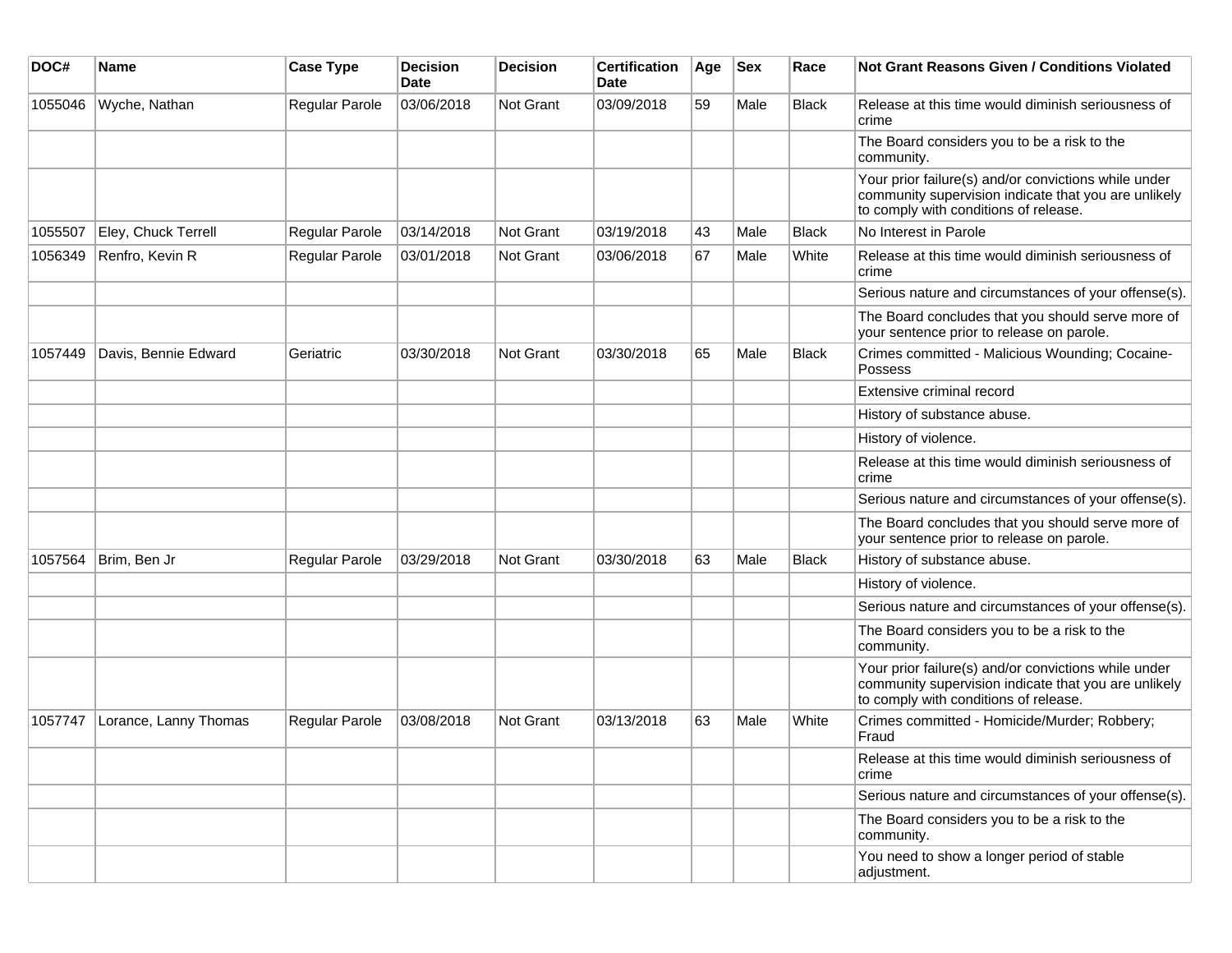| DOC#    | Name                     | <b>Case Type</b>      | <b>Decision</b><br>Date | <b>Decision</b>  | <b>Certification</b><br>Date | Age | <b>Sex</b> | Race         | Not Grant Reasons Given / Conditions Violated                                                                                                         |
|---------|--------------------------|-----------------------|-------------------------|------------------|------------------------------|-----|------------|--------------|-------------------------------------------------------------------------------------------------------------------------------------------------------|
| 1058416 | Pettus, Lloyd Eugene     | Regular Parole        | 03/21/2018              | Not Grant        | 03/23/2018                   | 61  | Male       | <b>Black</b> | Extensive criminal record                                                                                                                             |
|         |                          |                       |                         |                  |                              |     |            |              | History of violence.                                                                                                                                  |
|         |                          |                       |                         |                  |                              |     |            |              | Release at this time would diminish seriousness of<br>crime                                                                                           |
|         |                          |                       |                         |                  |                              |     |            |              | Serious nature and circumstances of your offense(s).                                                                                                  |
|         |                          |                       |                         |                  |                              |     |            |              | The Board concludes that you should serve more of<br>your sentence prior to release on parole.                                                        |
|         |                          |                       |                         |                  |                              |     |            |              | The Board considers you to be a risk to the<br>community.                                                                                             |
| 1058964 | Spurell, Calvin Mcneal   | <b>Regular Parole</b> | 03/09/2018              | Not Grant        | 03/09/2018                   | 58  | Male       | <b>Black</b> | Crimes committed - Aggravated Sexual Assault;<br>Sodomy                                                                                               |
|         |                          |                       |                         |                  |                              |     |            |              | Release at this time would diminish seriousness of<br>crime                                                                                           |
|         |                          |                       |                         |                  |                              |     |            |              | The Board concludes that you should serve more of<br>your sentence prior to release on parole.                                                        |
|         |                          |                       |                         |                  |                              |     |            |              | The Board considers you to be a risk to the<br>community.                                                                                             |
| 1059068 | Prizzi, Michael Vincent  | <b>Regular Parole</b> | 03/15/2018              | Not Grant        | 03/19/2018                   | 59  | Male       | White        | Extensive criminal record                                                                                                                             |
|         |                          |                       |                         |                  |                              |     |            |              | Release at this time would diminish seriousness of<br>crime                                                                                           |
|         |                          |                       |                         |                  |                              |     |            |              | Serious nature and circumstances of your offense(s).                                                                                                  |
|         |                          |                       |                         |                  |                              |     |            |              | Your prior failure(s) and/or convictions while under<br>community supervision indicate that you are unlikely<br>to comply with conditions of release. |
| 1059214 | Ware, James Stewart III  | <b>Regular Parole</b> | 03/17/2018              | Not Grant        | 03/22/2018                   | 52  | Male       | <b>Black</b> | Considering your offense and your institutional<br>records, the Board concludes that you should serve<br>more of your sentence before being paroled.  |
|         |                          |                       |                         |                  |                              |     |            |              | Release at this time would diminish seriousness of<br>crime                                                                                           |
|         |                          |                       |                         |                  |                              |     |            |              | Serious nature and circumstances of your offense(s).                                                                                                  |
|         |                          |                       |                         |                  |                              |     |            |              | The Board concludes that you should serve more of<br>your sentence prior to release on parole.                                                        |
| 1059469 | Hicklin, Alexander James | Regular Parole        | 03/06/2018              | Not Grant        | 03/07/2018                   | 57  | Male       | Black        | No Interest in Parole                                                                                                                                 |
| 1060315 | Jones, Melvin            | Regular Parole        | 03/22/2018              | <b>Not Grant</b> | 03/23/2018                   | 58  | Male       | Black        | Extensive criminal record                                                                                                                             |
|         |                          |                       |                         |                  |                              |     |            |              | History of substance abuse.                                                                                                                           |
|         |                          |                       |                         |                  |                              |     |            |              | The Board concludes that you should serve more of<br>your sentence prior to release on parole.                                                        |
|         |                          |                       |                         |                  |                              |     |            |              | Your prior failure(s) and/or convictions while under<br>community supervision indicate that you are unlikely<br>to comply with conditions of release. |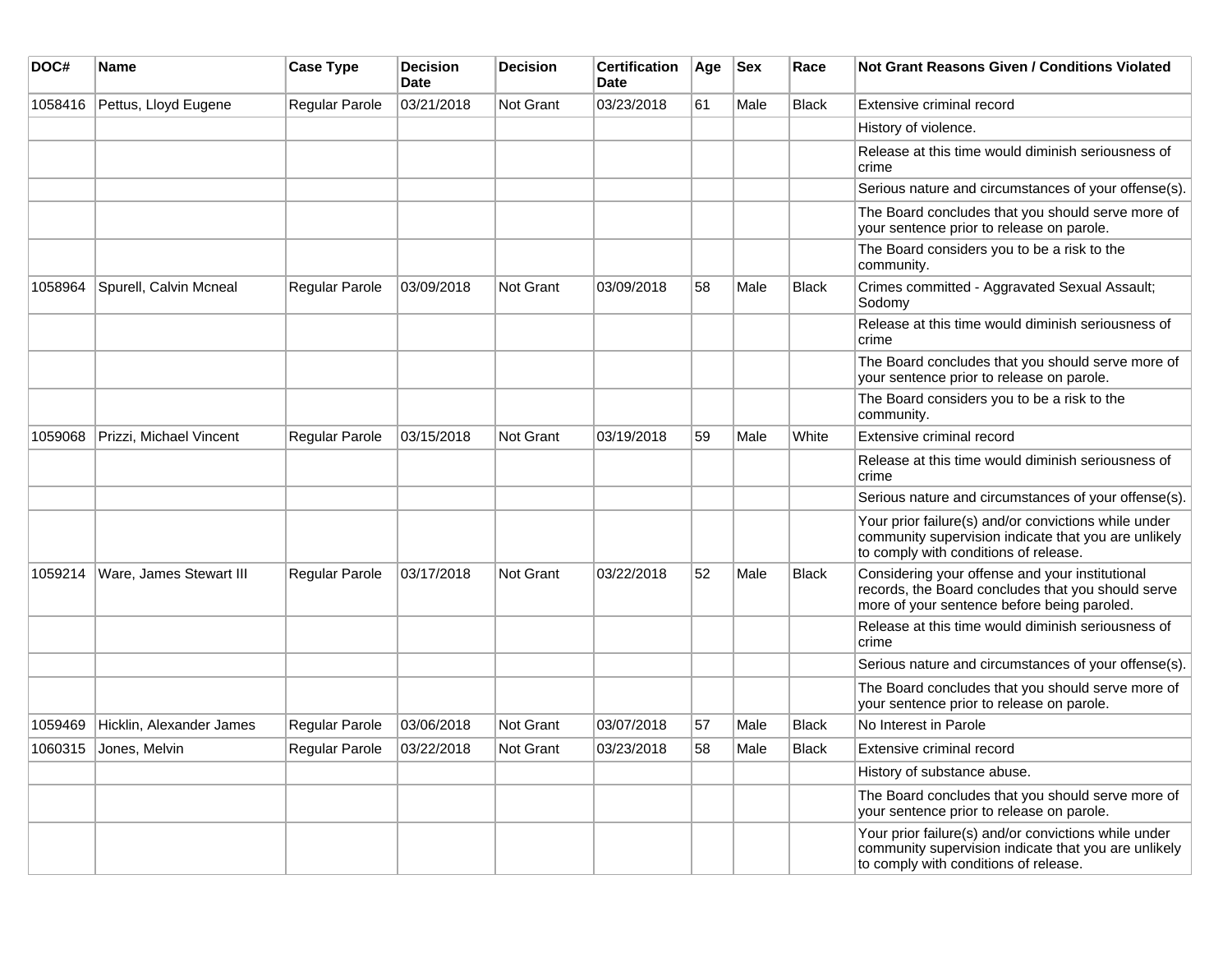| DOC#    | <b>Name</b>              | <b>Case Type</b> | <b>Decision</b><br><b>Date</b> | <b>Decision</b>  | <b>Certification</b><br>Date | Age | <b>Sex</b> | Race  | <b>Not Grant Reasons Given / Conditions Violated</b>                                                                                                        |
|---------|--------------------------|------------------|--------------------------------|------------------|------------------------------|-----|------------|-------|-------------------------------------------------------------------------------------------------------------------------------------------------------------|
| 1061058 | Wiggins, Michael Dwaine  | Regular Parole   | 03/16/2018                     | Not Grant        | 03/19/2018                   | 56  | Male       | Black | Extensive criminal record                                                                                                                                   |
|         |                          |                  |                                |                  |                              |     |            |       | History of substance abuse.                                                                                                                                 |
|         |                          |                  |                                |                  |                              |     |            |       | Release at this time would diminish seriousness of<br>crime                                                                                                 |
|         |                          |                  |                                |                  |                              |     |            |       | Serious nature and circumstances of your offense(s).                                                                                                        |
|         |                          |                  |                                |                  |                              |     |            |       | Your record of institutional infractions indicates a<br>disregard for rules and that you are not ready to<br>conform to society.                            |
| 1061148 | Hedrick, Danny Ray       | Regular Parole   | 03/06/2018                     | <b>Not Grant</b> | 03/07/2018                   | 44  | Male       | White | Considering your offense and your institutional<br>records, the Board concludes that you should serve<br>more of your sentence before being paroled.        |
|         |                          |                  |                                |                  |                              |     |            |       | Extensive criminal record                                                                                                                                   |
|         |                          |                  |                                |                  |                              |     |            |       | Poor institutional adjustment (for example,<br>motivation/attitude, unfavorable reports, lack of<br>program involvement, etc.)                              |
|         |                          |                  |                                |                  |                              |     |            |       | Release at this time would diminish seriousness of<br>crime                                                                                                 |
|         |                          |                  |                                |                  |                              |     |            |       | You need further participation in institutional work<br>and/or educational programs to indicate your positive<br>progression towards re-entry into society. |
|         |                          |                  |                                |                  |                              |     |            |       | Your record indicates a serious disregard for the<br>property rights of others.                                                                             |
|         |                          |                  |                                |                  |                              |     |            |       | Your record of institutional infractions indicates a<br>disregard for rules and that you are not ready to<br>conform to society.                            |
| 1062119 | White, Billy Boyd        | Regular Parole   | 03/22/2018                     | <b>Not Grant</b> | 03/23/2018                   | 58  | Male       | Black | Release at this time would diminish seriousness of<br>crime                                                                                                 |
|         |                          |                  |                                |                  |                              |     |            |       | Serious nature and circumstances of your offense(s).                                                                                                        |
|         |                          |                  |                                |                  |                              |     |            |       | You need to show a longer period of stable<br>adjustment.                                                                                                   |
| 1062263 | Schroeder, Eric Christia | Regular Parole   | 03/22/2018                     | Not Grant        | 03/23/2018                   | 46  | Male       | White | History of substance abuse.                                                                                                                                 |
|         |                          |                  |                                |                  |                              |     |            |       | History of violence.                                                                                                                                        |
|         |                          |                  |                                |                  |                              |     |            |       | Release at this time would diminish seriousness of<br>crime                                                                                                 |
|         |                          |                  |                                |                  |                              |     |            |       | The Board concludes that you should serve more of<br>your sentence prior to release on parole.                                                              |
|         |                          |                  |                                |                  |                              |     |            |       | Your prior failure(s) and/or convictions while under<br>community supervision indicate that you are unlikely<br>to comply with conditions of release.       |
| 1062285 | Maples, William Tommy    | Regular Parole   | 03/18/2018                     | Not Grant        | 03/20/2018                   | 68  | Male       | White | Release at this time would diminish seriousness of<br>crime                                                                                                 |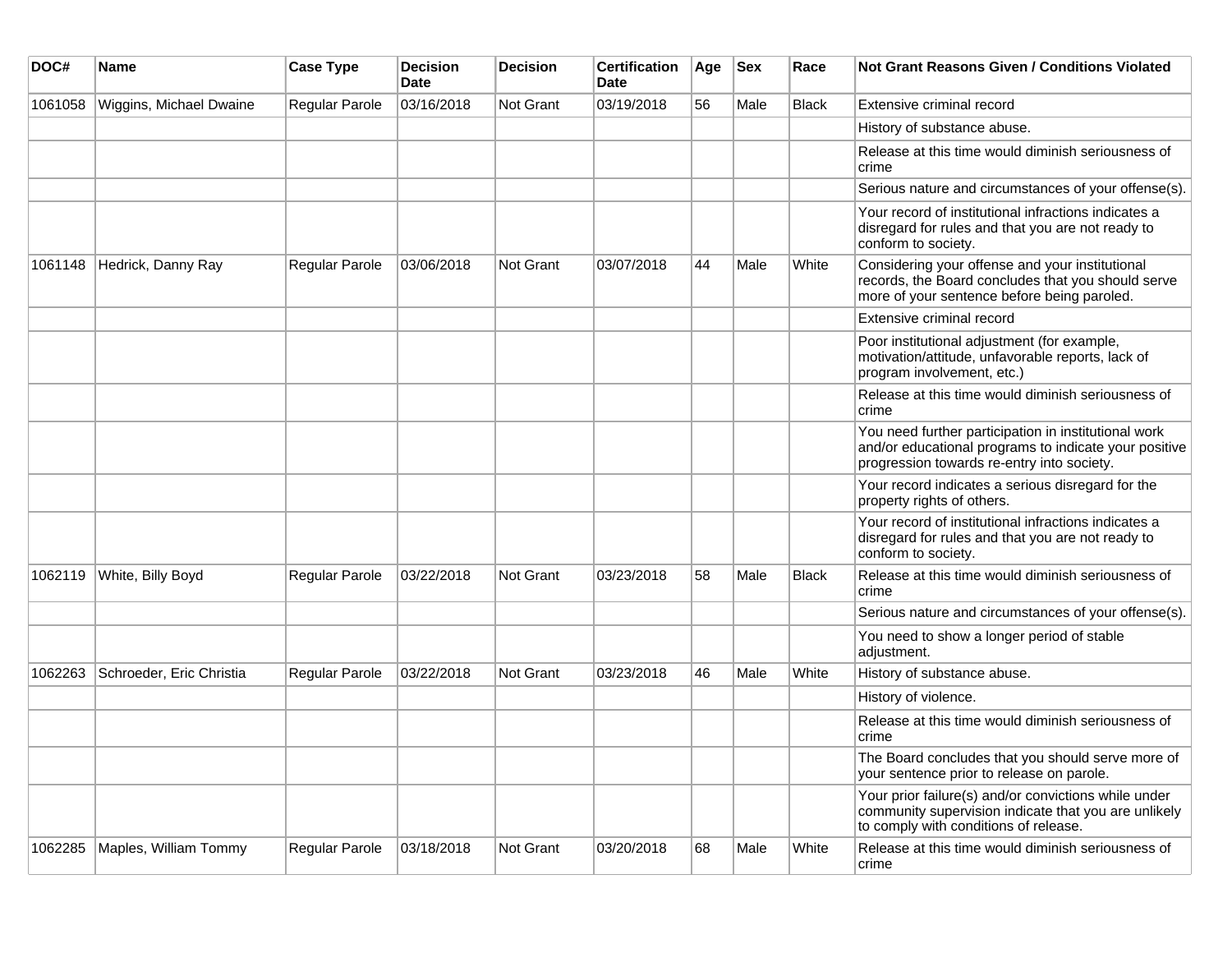| DOC#    | <b>Name</b>                 | <b>Case Type</b> | <b>Decision</b><br><b>Date</b> | <b>Decision</b> | <b>Certification</b><br><b>Date</b> | Age | <b>Sex</b> | Race                     | <b>Not Grant Reasons Given / Conditions Violated</b>                                                                                                  |
|---------|-----------------------------|------------------|--------------------------------|-----------------|-------------------------------------|-----|------------|--------------------------|-------------------------------------------------------------------------------------------------------------------------------------------------------|
| 1062285 | Maples, William Tommy       | Regular Parole   | 03/18/2018                     | Not Grant       | 03/20/2018                          | 68  | Male       | White                    | Serious nature and circumstances of your offense(s).                                                                                                  |
|         |                             |                  |                                |                 |                                     |     |            |                          | The Board considers you to be a risk to the<br>community.                                                                                             |
| 1062869 | Allen, Gregory Andre        | Regular Parole   | 03/09/2018                     | Not Grant       | 03/09/2018                          | 46  | Male       | <b>Black</b>             | Extensive criminal record                                                                                                                             |
|         |                             |                  |                                |                 |                                     |     |            |                          | Poor institutional adjustment (for example,<br>motivation/attitude, unfavorable reports, lack of<br>program involvement, etc.)                        |
|         |                             |                  |                                |                 |                                     |     |            |                          | Release at this time would diminish seriousness of<br>crime                                                                                           |
|         |                             |                  |                                |                 |                                     |     |            |                          | The Board concludes that you should serve more of<br>your sentence prior to release on parole.                                                        |
|         |                             |                  |                                |                 |                                     |     |            |                          | The Board considers you to be a risk to the<br>community.                                                                                             |
| 1063276 | Scott, Preston Alphonso Jr. | Regular Parole   | 03/29/2018                     | Not Grant       | 03/30/2018                          | 56  | Male       | <b>Black</b>             | <b>Extensive criminal record</b>                                                                                                                      |
|         |                             |                  |                                |                 |                                     |     |            |                          | History of substance abuse.                                                                                                                           |
|         |                             |                  |                                |                 |                                     |     |            |                          | The Board concludes that you should serve more of<br>your sentence prior to release on parole.                                                        |
|         |                             |                  |                                |                 |                                     |     |            |                          | Your prior failure(s) and/or convictions while under<br>community supervision indicate that you are unlikely<br>to comply with conditions of release. |
| 1063376 | Carpitcher, Aleck Jacob     | Geriatric        | 03/07/2018                     | Not Grant       | 03/09/2018                          | 61  | Male       | Alaskan<br><b>Native</b> | American Crimes committed - Aggravated Sexual Battery;<br>Indian or Penetrate W/Inanimate Object; Penetrate<br>W/Inanimate Object                     |
|         |                             |                  |                                |                 |                                     |     |            |                          | Release at this time would diminish seriousness of<br>crime                                                                                           |
|         |                             |                  |                                |                 |                                     |     |            |                          | Serious nature and circumstances of your offense(s).                                                                                                  |
|         |                             |                  |                                |                 |                                     |     |            |                          | The Board concludes that you should serve more of<br>your sentence prior to release on parole.                                                        |
|         |                             |                  |                                |                 |                                     |     |            |                          | The Board considers you to be a risk to the<br>community.                                                                                             |
| 1063808 | Pack, Kenneth Ray           | Regular Parole   | 03/06/2018                     | Not Grant       | 03/07/2018                          | 68  | Male       | White                    | Crimes committed - Sex Assault, Rape; Sex Assault,<br>Rape; Robbery                                                                                   |
|         |                             |                  |                                |                 |                                     |     |            |                          | Extensive criminal record                                                                                                                             |
|         |                             |                  |                                |                 |                                     |     |            |                          | History of violence.                                                                                                                                  |
|         |                             |                  |                                |                 |                                     |     |            |                          | Release at this time would diminish seriousness of<br>crime                                                                                           |
|         |                             |                  |                                |                 |                                     |     |            |                          | Serious nature and circumstances of your offense(s).                                                                                                  |
|         |                             |                  |                                |                 |                                     |     |            |                          | The Board considers you to be a risk to the<br>community.                                                                                             |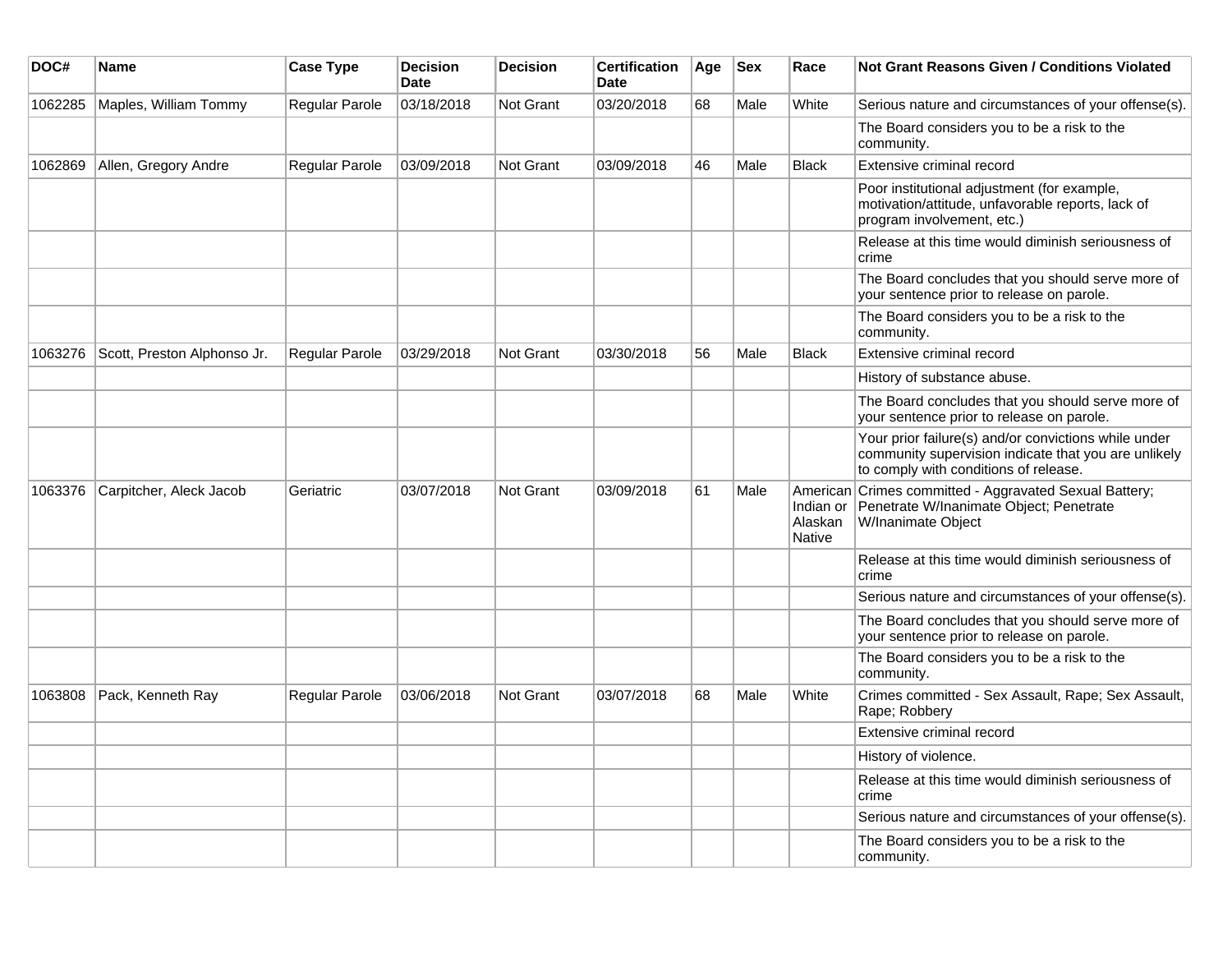| DOC#    | Name                    | <b>Case Type</b> | <b>Decision</b><br><b>Date</b> | <b>Decision</b> | <b>Certification</b><br><b>Date</b> | Age | <b>Sex</b> | Race         | <b>Not Grant Reasons Given / Conditions Violated</b>                                                                                                  |
|---------|-------------------------|------------------|--------------------------------|-----------------|-------------------------------------|-----|------------|--------------|-------------------------------------------------------------------------------------------------------------------------------------------------------|
| 1063808 | Pack, Kenneth Ray       | Regular Parole   | 03/06/2018                     | Not Grant       | 03/07/2018                          | 68  | Male       | White        | Your prior failure(s) and/or convictions while under<br>community supervision indicate that you are unlikely<br>to comply with conditions of release. |
| 1065935 | Perry, Jesse Elbert Jr. | Regular Parole   | 03/09/2018                     | Not Grant       | 03/13/2018                          | 46  | Male       | White        | Considering your offense and your institutional<br>records, the Board concludes that you should serve<br>more of your sentence before being paroled.  |
|         |                         |                  |                                |                 |                                     |     |            |              | Release at this time would diminish seriousness of<br>crime                                                                                           |
|         |                         |                  |                                |                 |                                     |     |            |              | Serious nature and circumstances of your offense(s).                                                                                                  |
|         |                         |                  |                                |                 |                                     |     |            |              | The Board concludes that you should serve more of<br>your sentence prior to release on parole.                                                        |
| 1066161 | Bryant, Michael Wayne   | Regular Parole   | 03/08/2018                     | Not Grant       | 03/09/2018                          | 48  | Male       | <b>Black</b> | Considering your offense and your institutional<br>records, the Board concludes that you should serve<br>more of your sentence before being paroled.  |
|         |                         |                  |                                |                 |                                     |     |            |              | Crimes committed - Sex Assault, Rape; Sex Assault,<br>Rape; Burglary                                                                                  |
|         |                         |                  |                                |                 |                                     |     |            |              | Extensive criminal record                                                                                                                             |
|         |                         |                  |                                |                 |                                     |     |            |              | History of violence.                                                                                                                                  |
|         |                         |                  |                                |                 |                                     |     |            |              | Release at this time would diminish seriousness of<br>crime                                                                                           |
|         |                         |                  |                                |                 |                                     |     |            |              | Serious nature and circumstances of your offense(s).                                                                                                  |
|         |                         |                  |                                |                 |                                     |     |            |              | The Board considers you to be a risk to the<br>community.                                                                                             |
| 1066290 | Diggs, Darryl Demetrus  | Regular Parole   | 03/23/2018                     | Not Grant       | 03/23/2018                          | 55  | Male       | <b>Black</b> | Crimes committed - Kidnap/Abduct; Forcible<br>Sodomy; Forcible Sodomy                                                                                 |
|         |                         |                  |                                |                 |                                     |     |            |              | Extensive criminal record                                                                                                                             |
|         |                         |                  |                                |                 |                                     |     |            |              | History of violence.                                                                                                                                  |
|         |                         |                  |                                |                 |                                     |     |            |              | Release at this time would diminish seriousness of<br>crime                                                                                           |
|         |                         |                  |                                |                 |                                     |     |            |              | Serious nature and circumstances of your offense(s).                                                                                                  |
|         |                         |                  |                                |                 |                                     |     |            |              | The Board considers you to be a risk to the<br>community.                                                                                             |
|         |                         |                  |                                |                 |                                     |     |            |              | Your prior failure(s) and/or convictions while under<br>community supervision indicate that you are unlikely<br>to comply with conditions of release. |
| 1067985 | Smith, Robert Lee       | Regular Parole   | 03/09/2018                     | Not Grant       | 03/13/2018                          | 63  | Male       | <b>Black</b> | Considering your offense and your institutional<br>records, the Board concludes that you should serve<br>more of your sentence before being paroled.  |
|         |                         |                  |                                |                 |                                     |     |            |              | Extensive criminal record                                                                                                                             |
|         |                         |                  |                                |                 |                                     |     |            |              | History of violence.                                                                                                                                  |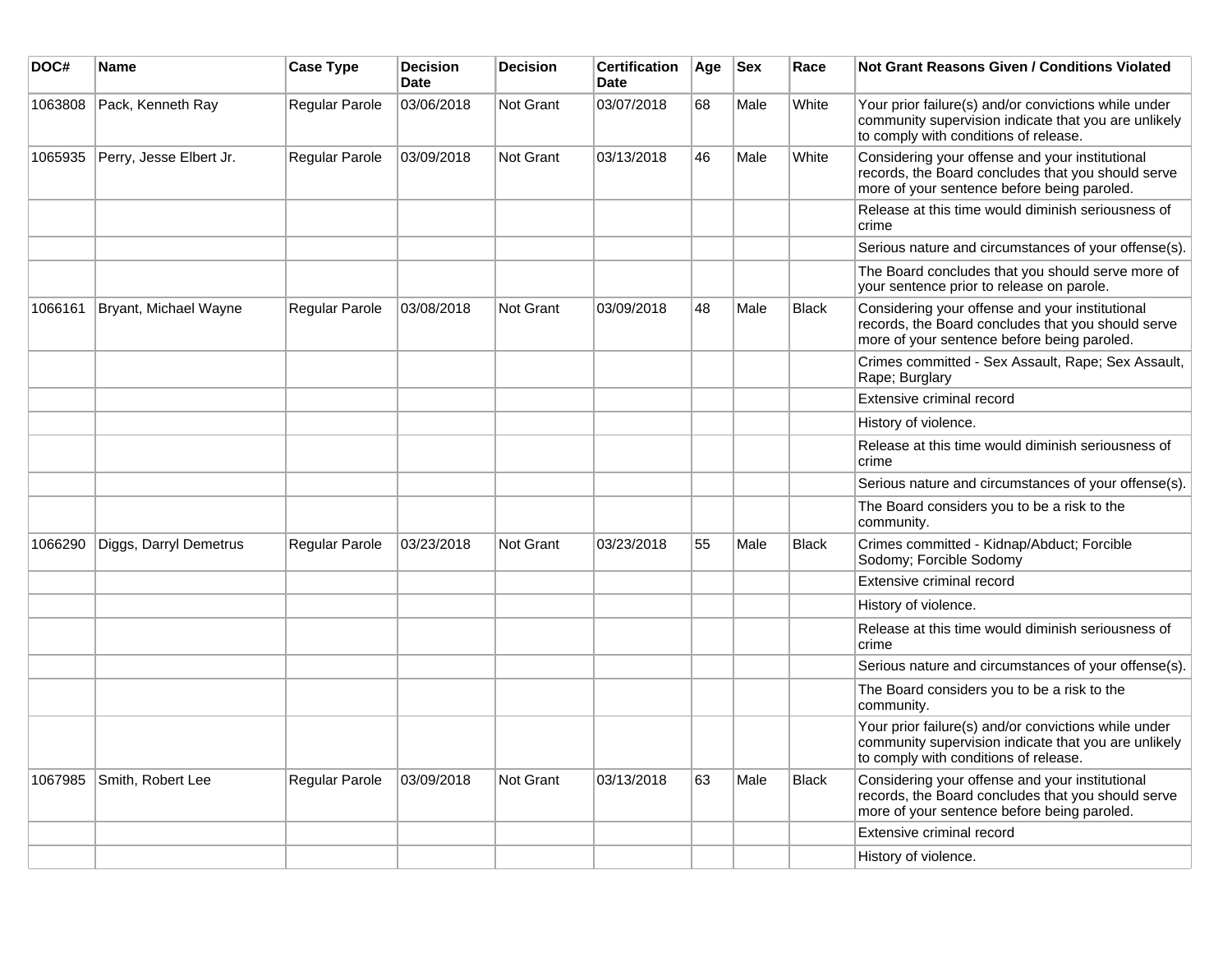| DOC#    | <b>Name</b>            | <b>Case Type</b> | <b>Decision</b><br>Date | <b>Decision</b> | <b>Certification</b><br><b>Date</b> | Age | <b>Sex</b> | Race         | <b>Not Grant Reasons Given / Conditions Violated</b>                                                                                                        |
|---------|------------------------|------------------|-------------------------|-----------------|-------------------------------------|-----|------------|--------------|-------------------------------------------------------------------------------------------------------------------------------------------------------------|
| 1067985 | Smith, Robert Lee      | Regular Parole   | 03/09/2018              | Not Grant       | 03/13/2018                          | 63  | Male       | Black        | Poor institutional adjustment (for example,<br>motivation/attitude, unfavorable reports, lack of<br>program involvement, etc.)                              |
|         |                        |                  |                         |                 |                                     |     |            |              | Release at this time would diminish seriousness of<br>crime                                                                                                 |
|         |                        |                  |                         |                 |                                     |     |            |              | Serious nature and circumstances of your offense(s).                                                                                                        |
|         |                        |                  |                         |                 |                                     |     |            |              | The Board concludes that you should serve more of<br>your sentence prior to release on parole.                                                              |
|         |                        |                  |                         |                 |                                     |     |            |              | The Board considers you to be a risk to the<br>community.                                                                                                   |
| 1068079 | Harris, Anthony James  | Regular Parole   | 03/06/2018              | Not Grant       | 03/09/2018                          | 50  | Male       | <b>Black</b> | Release at this time would diminish seriousness of<br>crime                                                                                                 |
|         |                        |                  |                         |                 |                                     |     |            |              | The Board concludes that you should serve more of<br>your sentence prior to release on parole.                                                              |
|         |                        |                  |                         |                 |                                     |     |            |              | The Board considers you to be a risk to the<br>community.                                                                                                   |
|         |                        |                  |                         |                 |                                     |     |            |              | You need further participation in institutional work<br>and/or educational programs to indicate your positive<br>progression towards re-entry into society. |
|         |                        |                  |                         |                 |                                     |     |            |              | Your prior failure(s) and/or convictions while under<br>community supervision indicate that you are unlikely<br>to comply with conditions of release.       |
| 1068156 | White, Anthony Ernest  | Regular Parole   | 03/08/2018              | Not Grant       | 03/13/2018                          | 57  | Male       | <b>Black</b> | Crimes committed - Malicious Wounding; Malicious<br>Wounding; Larc-Grand                                                                                    |
|         |                        |                  |                         |                 |                                     |     |            |              | Extensive criminal record                                                                                                                                   |
|         |                        |                  |                         |                 |                                     |     |            |              | Release at this time would diminish seriousness of<br>crime                                                                                                 |
|         |                        |                  |                         |                 |                                     |     |            |              | Serious nature and circumstances of your offense(s).                                                                                                        |
|         |                        |                  |                         |                 |                                     |     |            |              | The Board concludes that you should serve more of<br>your sentence prior to release on parole.                                                              |
|         |                        |                  |                         |                 |                                     |     |            |              | Your prior failure(s) and/or convictions while under<br>community supervision indicate that you are unlikely<br>to comply with conditions of release.       |
| 1068584 | Newell, Robert William | Geriatric        | 03/16/2018              | Not Grant       | 03/19/2018                          | 69  | Male       | White        | Crimes committed - Kidnap/Abduct; Kidnap -<br>Attempted; Sex Assault, Rape                                                                                  |
|         |                        |                  |                         |                 |                                     |     |            |              | Release at this time would diminish seriousness of<br>crime                                                                                                 |
|         |                        |                  |                         |                 |                                     |     |            |              | The Board considers you to be a risk to the<br>community.                                                                                                   |
|         |                        |                  |                         |                 |                                     |     |            |              | Your prior failure(s) and/or convictions while under<br>community supervision indicate that you are unlikely<br>to comply with conditions of release.       |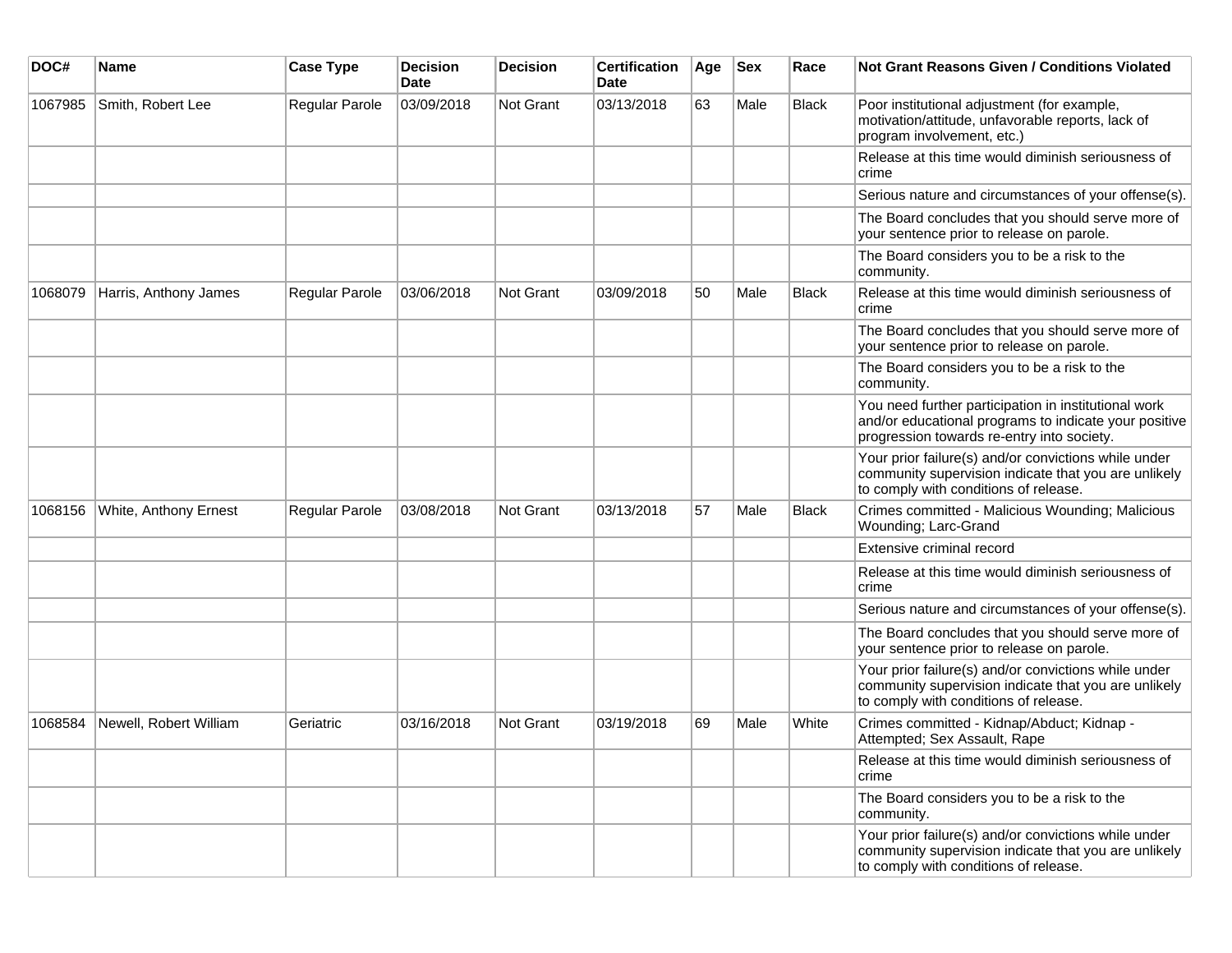| DOC#    | Name                     | <b>Case Type</b> | <b>Decision</b><br>Date | <b>Decision</b> | <b>Certification</b><br><b>Date</b> | Age | <b>Sex</b> | Race         | <b>Not Grant Reasons Given / Conditions Violated</b>                                                                                                        |
|---------|--------------------------|------------------|-------------------------|-----------------|-------------------------------------|-----|------------|--------------|-------------------------------------------------------------------------------------------------------------------------------------------------------------|
| 1068866 | Az Allah, Born Asiatic   | Regular Parole   | 02/27/2018              | Not Grant       | 03/06/2018                          | 53  | Male       | <b>Black</b> | Extensive criminal record                                                                                                                                   |
|         |                          |                  |                         |                 |                                     |     |            |              | History of substance abuse.                                                                                                                                 |
|         |                          |                  |                         |                 |                                     |     |            |              | History of violence.                                                                                                                                        |
|         |                          |                  |                         |                 |                                     |     |            |              | Release at this time would diminish seriousness of<br>crime                                                                                                 |
|         |                          |                  |                         |                 |                                     |     |            |              | Serious nature and circumstances of your offense(s).                                                                                                        |
|         |                          |                  |                         |                 |                                     |     |            |              | The Board concludes that you should serve more of<br>your sentence prior to release on parole.                                                              |
|         |                          |                  |                         |                 |                                     |     |            |              | The Board considers you to be a risk to the<br>community.                                                                                                   |
| 1068876 | Robinson, Carlos Raymond | Regular Parole   | 03/07/2018              | Not Grant       | 03/09/2018                          | 51  | Male       | <b>Black</b> | History of violence.                                                                                                                                        |
|         |                          |                  |                         |                 |                                     |     |            |              | Release at this time would diminish seriousness of<br>crime                                                                                                 |
|         |                          |                  |                         |                 |                                     |     |            |              | Serious nature and circumstances of your offense(s).                                                                                                        |
| 1069156 | Brown, Preston Raymond   | Regular Parole   | 03/05/2018              | Not Grant       | 03/07/2018                          | 43  | Male       | <b>Black</b> | Considering your offense and your institutional<br>records, the Board concludes that you should serve<br>more of your sentence before being paroled.        |
|         |                          |                  |                         |                 |                                     |     |            |              | Release at this time would diminish seriousness of<br>crime                                                                                                 |
|         |                          |                  |                         |                 |                                     |     |            |              | Serious nature and circumstances of your offense(s).                                                                                                        |
|         |                          |                  |                         |                 |                                     |     |            |              | The Board concludes that you should serve more of<br>your sentence prior to release on parole.                                                              |
|         |                          |                  |                         |                 |                                     |     |            |              | The Board considers you to be a risk to the<br>community.                                                                                                   |
| 1069266 | Hickman, Terrell         | Regular Parole   | 03/08/2018              | Not Grant       | 03/13/2018                          | 41  | Male       | <b>Black</b> | Considering your offense and your institutional<br>records, the Board concludes that you should serve<br>more of your sentence before being paroled.        |
|         |                          |                  |                         |                 |                                     |     |            |              | Release at this time would diminish seriousness of<br>crime                                                                                                 |
|         |                          |                  |                         |                 |                                     |     |            |              | Serious nature and circumstances of your offense(s).                                                                                                        |
|         |                          |                  |                         |                 |                                     |     |            |              | The Board concludes that you should serve more of<br>your sentence prior to release on parole.                                                              |
|         |                          |                  |                         |                 |                                     |     |            |              | You need further participation in institutional work<br>and/or educational programs to indicate your positive<br>progression towards re-entry into society. |
|         |                          |                  |                         |                 |                                     |     |            |              | You need to show a longer period of stable<br>adjustment.                                                                                                   |
| 1069354 | Johnson, Earl Ronald     | Geriatric        | 03/13/2018              | Not Grant       | 03/14/2018                          | 69  | Male       | <b>Black</b> | Extensive criminal record                                                                                                                                   |
|         |                          |                  |                         |                 |                                     |     |            |              | Release at this time would diminish seriousness of<br>crime                                                                                                 |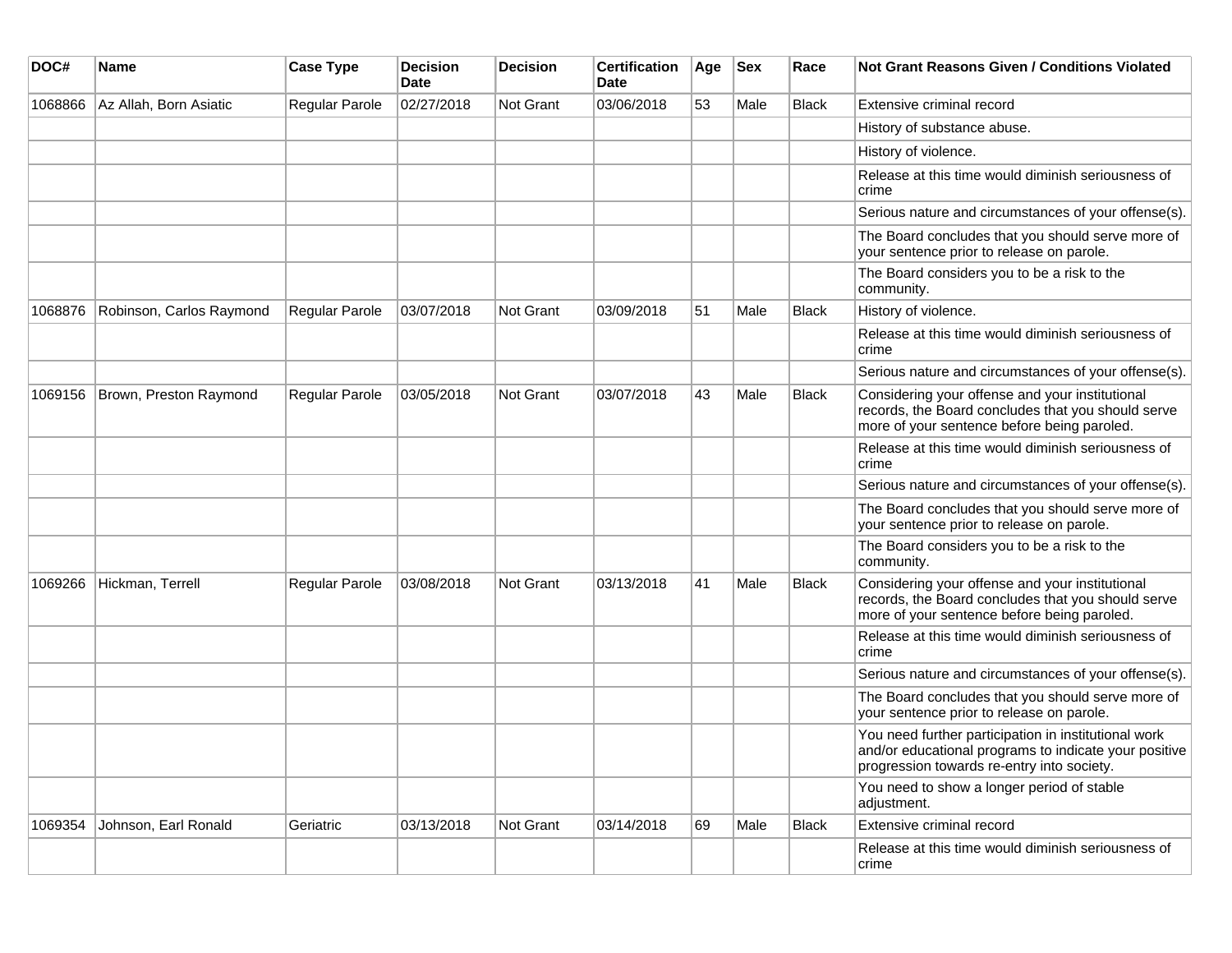| DOC#    | <b>Name</b>           | <b>Case Type</b> | <b>Decision</b><br><b>Date</b> | <b>Decision</b> | <b>Certification</b><br>Date | Age | <b>Sex</b> | Race         | Not Grant Reasons Given / Conditions Violated                                                                                                               |
|---------|-----------------------|------------------|--------------------------------|-----------------|------------------------------|-----|------------|--------------|-------------------------------------------------------------------------------------------------------------------------------------------------------------|
| 1069354 | Johnson, Earl Ronald  | Geriatric        | 03/13/2018                     | Not Grant       | 03/14/2018                   | 69  | Male       | <b>Black</b> | Serious nature and circumstances of your offense(s).                                                                                                        |
|         |                       |                  |                                |                 |                              |     |            |              | The Board considers you to be a risk to the<br>community.                                                                                                   |
|         |                       |                  |                                |                 |                              |     |            |              | Your prior failure(s) and/or convictions while under<br>community supervision indicate that you are unlikely<br>to comply with conditions of release.       |
| 1069816 | Berry, Michael Allen  | Regular Parole   | 03/21/2018                     | Not Grant       | 03/23/2018                   | 53  | Male       | White        | Crimes committed - Sex Assault, Rape; Sex Assault,<br>Rape; Sodomy                                                                                          |
|         |                       |                  |                                |                 |                              |     |            |              | Extensive criminal record                                                                                                                                   |
|         |                       |                  |                                |                 |                              |     |            |              | Release at this time would diminish seriousness of<br>crime                                                                                                 |
|         |                       |                  |                                |                 |                              |     |            |              | Serious nature and circumstances of your offense(s).                                                                                                        |
|         |                       |                  |                                |                 |                              |     |            |              | The Board concludes that you should serve more of<br>your sentence prior to release on parole.                                                              |
|         |                       |                  |                                |                 |                              |     |            |              | The Board considers you to be a risk to the<br>community.                                                                                                   |
| 1070794 | Harris, Odalis        | Geriatric        | 03/30/2018                     | Not Grant       | 03/30/2018                   | 61  | Male       | <b>Black</b> | Crimes committed - Robbery; Robbery; Robbery                                                                                                                |
|         |                       |                  |                                |                 |                              |     |            |              | History of violence.                                                                                                                                        |
|         |                       |                  |                                |                 |                              |     |            |              | Serious nature and circumstances of your offense(s).                                                                                                        |
|         |                       |                  |                                |                 |                              |     |            |              | The Board concludes that you should serve more of<br>your sentence prior to release on parole.                                                              |
|         |                       |                  |                                |                 |                              |     |            |              | You need to show a longer period of stable<br>adjustment.                                                                                                   |
|         |                       |                  |                                |                 |                              |     |            |              | Your prior failure(s) and/or convictions while under<br>community supervision indicate that you are unlikely<br>to comply with conditions of release.       |
| 1071355 | Miles, Darian Orlando | Regular Parole   | 03/19/2018                     | Not Grant       | 03/22/2018                   | 42  | Male       | <b>Black</b> | No Interest in Parole                                                                                                                                       |
| 1071567 | Wright, George L      | Regular Parole   | 03/22/2018                     | Not Grant       | 03/23/2018                   | 50  | Male       | <b>Black</b> | Crimes committed - Homicide-1st Degree; Use Of<br>Firearm In Felony                                                                                         |
|         |                       |                  |                                |                 |                              |     |            |              | Release at this time would diminish seriousness of<br>crime                                                                                                 |
|         |                       |                  |                                |                 |                              |     |            |              | Serious nature and circumstances of your offense(s).                                                                                                        |
|         |                       |                  |                                |                 |                              |     |            |              | You need further participation in institutional work<br>and/or educational programs to indicate your positive<br>progression towards re-entry into society. |
| 1072269 | Madison, Garris Leon  | Regular Parole   | 03/22/2018                     | Not Grant       | 03/23/2018                   | 46  | Male       | <b>Black</b> | Release at this time would diminish seriousness of<br>crime                                                                                                 |
|         |                       |                  |                                |                 |                              |     |            |              | Serious nature and circumstances of your offense(s).                                                                                                        |
|         |                       |                  |                                |                 |                              |     |            |              | The Board concludes that you should serve more of<br>your sentence prior to release on parole.                                                              |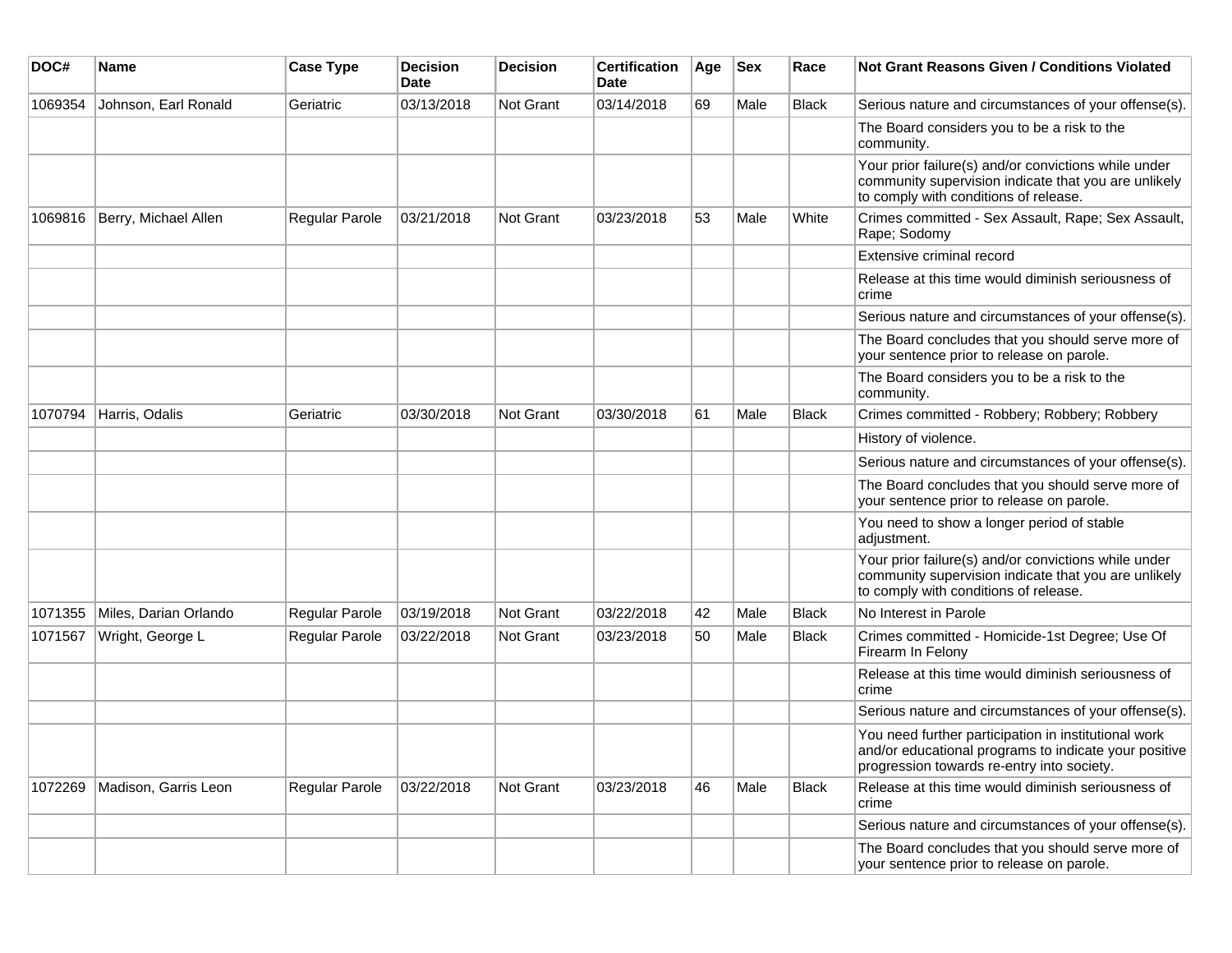| DOC#    | Name                    | <b>Case Type</b> | <b>Decision</b><br><b>Date</b> | <b>Decision</b>  | <b>Certification</b><br><b>Date</b> | Age | <b>Sex</b> | Race         | <b>Not Grant Reasons Given / Conditions Violated</b>                                                                                                  |
|---------|-------------------------|------------------|--------------------------------|------------------|-------------------------------------|-----|------------|--------------|-------------------------------------------------------------------------------------------------------------------------------------------------------|
| 1072338 | Patterson, Keith Edward | Regular Parole   | 03/05/2018                     | <b>Not Grant</b> | 03/06/2018                          | 41  | Male       | White        | Extensive criminal record                                                                                                                             |
|         |                         |                  |                                |                  |                                     |     |            |              | Release at this time would diminish seriousness of<br>crime                                                                                           |
|         |                         |                  |                                |                  |                                     |     |            |              | Serious nature and circumstances of your offense(s).                                                                                                  |
|         |                         |                  |                                |                  |                                     |     |            |              | The Board considers you to be a risk to the<br>community.                                                                                             |
|         |                         |                  |                                |                  |                                     |     |            |              | Your prior failure(s) and/or convictions while under<br>community supervision indicate that you are unlikely<br>to comply with conditions of release. |
| 1072590 | Marshall, Leon P        | Regular Parole   | 03/04/2018                     | Not Grant        | 03/06/2018                          | 56  | Male       | <b>Black</b> | Crimes committed - Kidnap/Abduct; Sex Assault,<br>Rape; Sex Assault, Rape                                                                             |
|         |                         |                  |                                |                  |                                     |     |            |              | Release at this time would diminish seriousness of<br>crime                                                                                           |
|         |                         |                  |                                |                  |                                     |     |            |              | Serious nature and circumstances of your offense(s).                                                                                                  |
|         |                         |                  |                                |                  |                                     |     |            |              | The Board considers you to be a risk to the<br>community.                                                                                             |
|         |                         |                  |                                |                  |                                     |     |            |              | Your prior failure(s) and/or convictions while under<br>community supervision indicate that you are unlikely<br>to comply with conditions of release. |
| 1072717 | Samuels, Rudolph        | Regular Parole   | 03/16/2018                     | <b>Not Grant</b> | 03/19/2018                          | 50  | Male       | <b>Black</b> | Conviction of a new crime while incarcerated                                                                                                          |
|         |                         |                  |                                |                  |                                     |     |            |              | Extensive criminal record                                                                                                                             |
|         |                         |                  |                                |                  |                                     |     |            |              | History of violence.                                                                                                                                  |
|         |                         |                  |                                |                  |                                     |     |            |              | Serious nature and circumstances of your offense(s).                                                                                                  |
|         |                         |                  |                                |                  |                                     |     |            |              | The Board concludes that you should serve more of<br>your sentence prior to release on parole.                                                        |
|         |                         |                  |                                |                  |                                     |     |            |              | The Board considers you to be a risk to the<br>community.                                                                                             |
|         |                         |                  |                                |                  |                                     |     |            |              | Your prior failure(s) and/or convictions while under<br>community supervision indicate that you are unlikely<br>to comply with conditions of release. |
| 1073351 | Fuller, Burnito Ricky   | Geriatric        | 03/09/2018                     | Not Grant        | 03/13/2018                          | 65  | Male       | <b>Black</b> | Extensive criminal record                                                                                                                             |
|         |                         |                  |                                |                  |                                     |     |            |              | History of substance abuse.                                                                                                                           |
|         |                         |                  |                                |                  |                                     |     |            |              | History of violence.                                                                                                                                  |
|         |                         |                  |                                |                  |                                     |     |            |              | Release at this time would diminish seriousness of<br>crime                                                                                           |
|         |                         |                  |                                |                  |                                     |     |            |              | Serious nature and circumstances of your offense(s).                                                                                                  |
|         |                         |                  |                                |                  |                                     |     |            |              | You need to show a longer period of stable<br>adjustment.                                                                                             |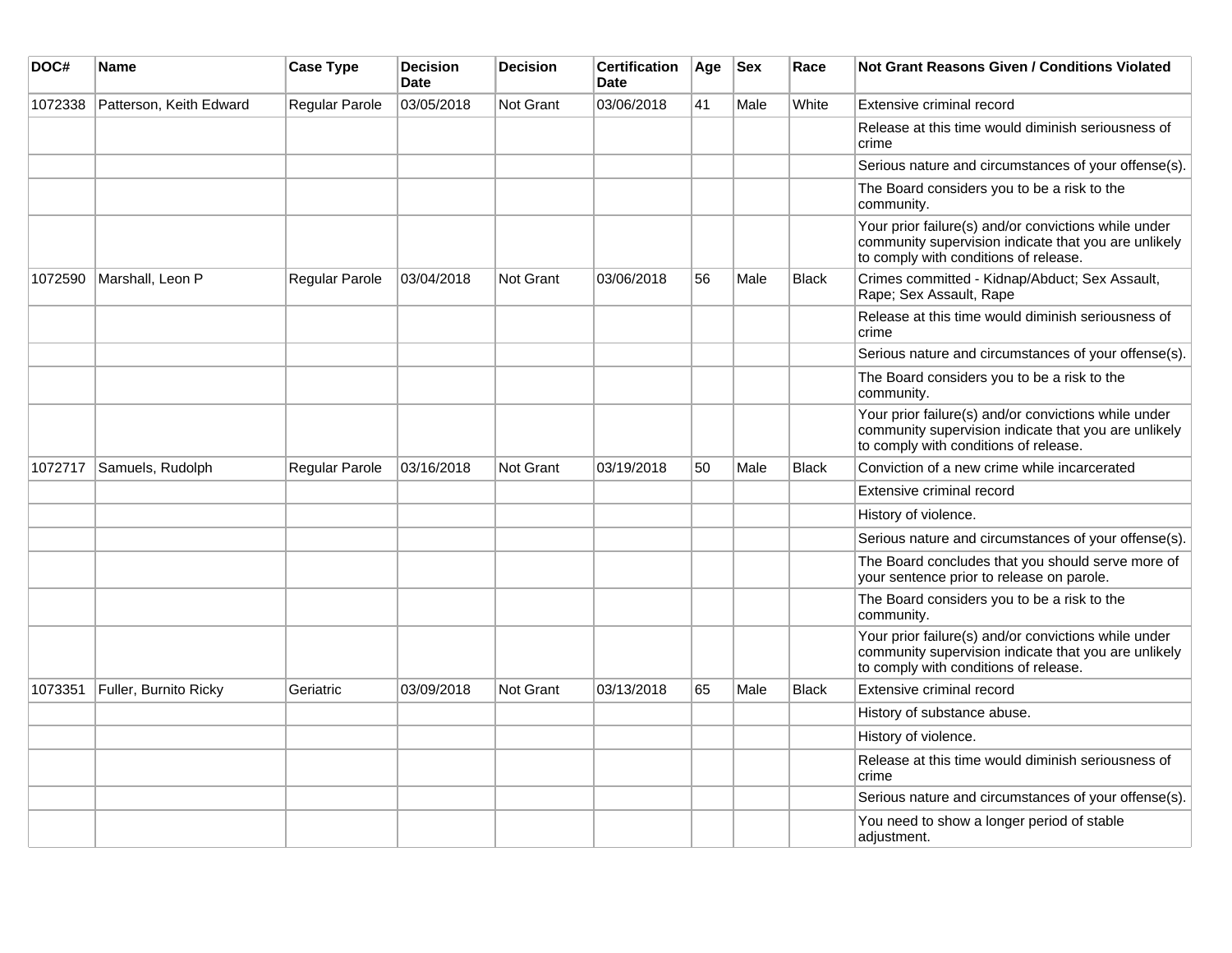| DOC#    | Name                   | <b>Case Type</b> | Decision<br><b>Date</b> | <b>Decision</b> | <b>Certification</b><br>Date | Age | <b>Sex</b> | Race         | <b>Not Grant Reasons Given / Conditions Violated</b>                                                                                                        |
|---------|------------------------|------------------|-------------------------|-----------------|------------------------------|-----|------------|--------------|-------------------------------------------------------------------------------------------------------------------------------------------------------------|
| 1073351 | Fuller, Burnito Ricky  | Geriatric        | 03/09/2018              | Not Grant       | 03/13/2018                   | 65  | Male       | <b>Black</b> | Your prior failure(s) and/or convictions while under<br>community supervision indicate that you are unlikely<br>to comply with conditions of release.       |
| 1073463 | Gunn, Hildred Willie   | Regular Parole   | 03/20/2018              | Not Grant       | 03/23/2018                   | 57  | Male       | <b>Black</b> | Considering your offense and your institutional<br>records, the Board concludes that you should serve<br>more of your sentence before being paroled.        |
|         |                        |                  |                         |                 |                              |     |            |              | Release at this time would diminish seriousness of<br>crime                                                                                                 |
|         |                        |                  |                         |                 |                              |     |            |              | Serious nature and circumstances of your offense(s).                                                                                                        |
|         |                        |                  |                         |                 |                              |     |            |              | The Board concludes that you should serve more of<br>your sentence prior to release on parole.                                                              |
|         |                        |                  |                         |                 |                              |     |            |              | You need further participation in institutional work<br>and/or educational programs to indicate your positive<br>progression towards re-entry into society. |
| 1073868 | Stephens, Paul Myron   | Regular Parole   | 03/20/2018              | Not Grant       | 03/23/2018                   | 59  | Male       | White        | Crimes committed - Homicide/Murder;<br>Homicide/Murder; Sex Assault, Rape                                                                                   |
|         |                        |                  |                         |                 |                              |     |            |              | History of violence.                                                                                                                                        |
|         |                        |                  |                         |                 |                              |     |            |              | Release at this time would diminish seriousness of<br>crime                                                                                                 |
|         |                        |                  |                         |                 |                              |     |            |              | Serious nature and circumstances of your offense(s).                                                                                                        |
|         |                        |                  |                         |                 |                              |     |            |              | The Board concludes that you should serve more of<br>your sentence prior to release on parole.                                                              |
| 1074362 | Pennix, Chubby Chuck   | Regular Parole   | 03/09/2018              | Not Grant       | 03/09/2018                   | 53  | Male       | <b>Black</b> | Extensive criminal record                                                                                                                                   |
|         |                        |                  |                         |                 |                              |     |            |              | Release at this time would diminish seriousness of<br>crime                                                                                                 |
|         |                        |                  |                         |                 |                              |     |            |              | Serious nature and circumstances of your offense(s).                                                                                                        |
|         |                        |                  |                         |                 |                              |     |            |              | The Board concludes that you should serve more of<br>your sentence prior to release on parole.                                                              |
|         |                        |                  |                         |                 |                              |     |            |              | The Board considers you to be a risk to the<br>community.                                                                                                   |
| 1074432 | Winston, Larry Donnell | Regular Parole   | 03/27/2018              | Not Grant       | 03/28/2018                   | 67  | Male       | <b>Black</b> | Crimes committed - Kidnap/Abduct; Kidnap/Abduct;<br>Sex Assault, Rape                                                                                       |
|         |                        |                  |                         |                 |                              |     |            |              | Extensive criminal record                                                                                                                                   |
|         |                        |                  |                         |                 |                              |     |            |              | Release at this time would diminish seriousness of<br>crime                                                                                                 |
|         |                        |                  |                         |                 |                              |     |            |              | Serious nature and circumstances of your offense(s).                                                                                                        |
|         |                        |                  |                         |                 |                              |     |            |              | The Board considers you to be a risk to the<br>community.                                                                                                   |
| 1075769 | Rickman, Ronald A      | Regular Parole   | 03/06/2018              | Not Grant       | 03/09/2018                   | 55  | Male       | White        | History of substance abuse.                                                                                                                                 |
|         |                        |                  |                         |                 |                              |     |            |              | History of violence.                                                                                                                                        |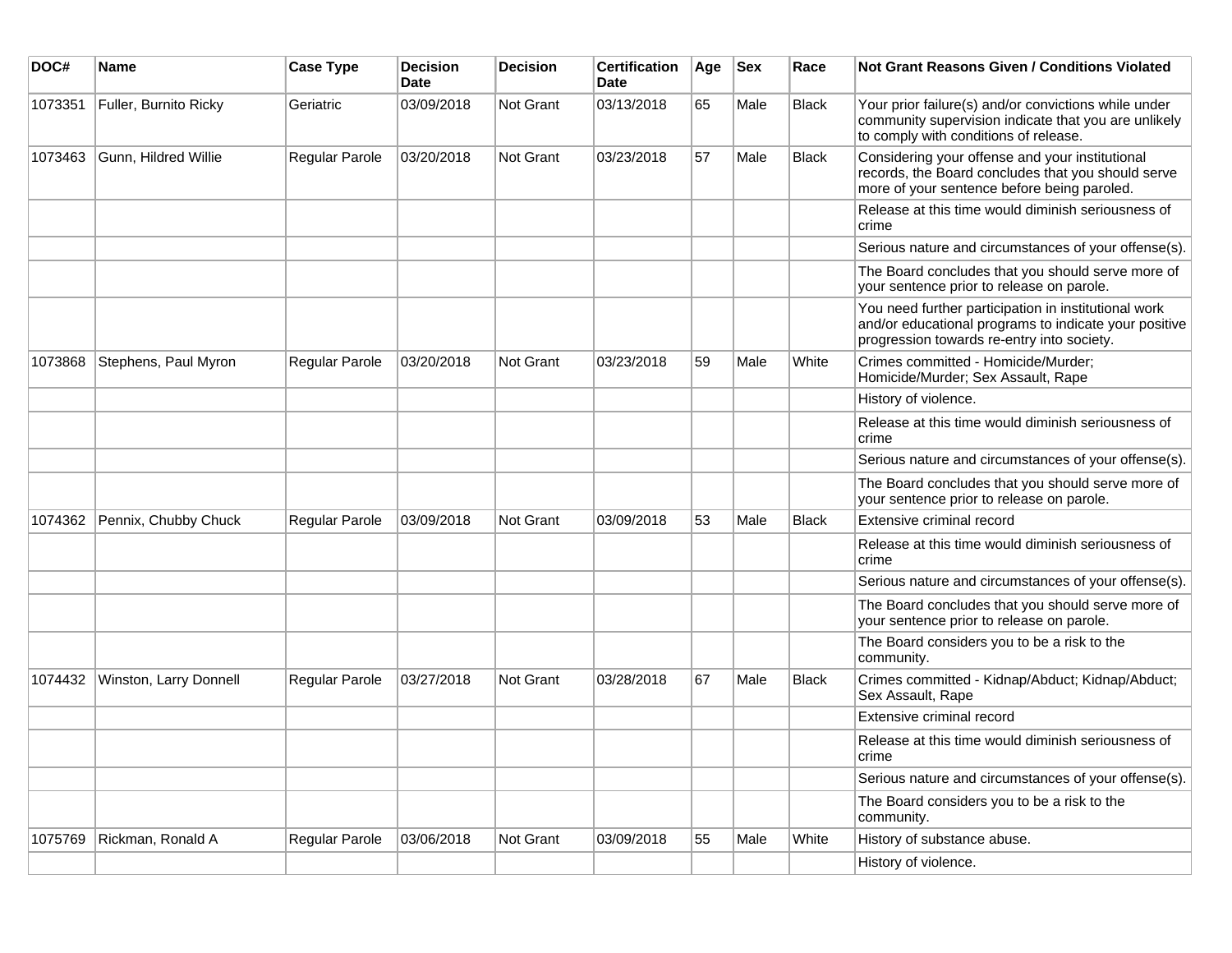| DOC#    | <b>Name</b>          | <b>Case Type</b>    | <b>Decision</b><br><b>Date</b> | <b>Decision</b>  | <b>Certification</b><br><b>Date</b> | Age | <b>Sex</b> | Race         | Not Grant Reasons Given / Conditions Violated                                                                                                         |
|---------|----------------------|---------------------|--------------------------------|------------------|-------------------------------------|-----|------------|--------------|-------------------------------------------------------------------------------------------------------------------------------------------------------|
| 1075769 | Rickman, Ronald A    | Regular Parole      | 03/06/2018                     | Not Grant        | 03/09/2018                          | 55  | Male       | White        | Poor institutional adjustment (for example,<br>motivation/attitude, unfavorable reports, lack of<br>program involvement, etc.)                        |
|         |                      |                     |                                |                  |                                     |     |            |              | Release at this time would diminish seriousness of<br>crime                                                                                           |
|         |                      |                     |                                |                  |                                     |     |            |              | Serious nature and circumstances of your offense(s).                                                                                                  |
|         |                      |                     |                                |                  |                                     |     |            |              | You need to show a longer period of stable<br>adjustment.                                                                                             |
|         |                      |                     |                                |                  |                                     |     |            |              | Your prior failure(s) and/or convictions while under<br>community supervision indicate that you are unlikely<br>to comply with conditions of release. |
|         |                      |                     |                                |                  |                                     |     |            |              | Your record of institutional infractions indicates a<br>disregard for rules and that you are not ready to<br>conform to society.                      |
| 1076123 | Watts, Terrance Lee  | <b>Board Review</b> | 03/26/2018                     | <b>Not Grant</b> | 03/26/2018                          | 53  | Male       | <b>Black</b> | Crimes committed - Homicide-1st Degree; Robbery;<br>Weapon Offense                                                                                    |
|         |                      |                     |                                |                  |                                     |     |            |              | Extensive criminal record                                                                                                                             |
|         |                      |                     |                                |                  |                                     |     |            |              | Release at this time would diminish seriousness of<br>crime                                                                                           |
|         |                      |                     |                                |                  |                                     |     |            |              | Serious nature and circumstances of your offense(s).                                                                                                  |
|         |                      |                     |                                |                  |                                     |     |            |              | The Board concludes that you should serve more of<br>your sentence prior to release on parole.                                                        |
| 1076927 | Jones, Donald Thomas | Regular Parole      | 03/20/2018                     | Not Grant        | 03/23/2018                          | 44  | Male       | <b>Black</b> | Release at this time would diminish seriousness of<br>crime                                                                                           |
|         |                      |                     |                                |                  |                                     |     |            |              | The Board concludes that you should serve more of<br>your sentence prior to release on parole.                                                        |
|         |                      |                     |                                |                  |                                     |     |            |              | You need to show a longer period of stable<br>adjustment.                                                                                             |
| 1077537 | Davis, Leon Wesley   | Regular Parole      | 03/05/2018                     | Not Grant        | 03/07/2018                          | 54  | Male       | <b>Black</b> | Crimes committed - Kidnap/Abduct; Abduct-No<br>Ransom Or Asslt; Sex Assault, Rape                                                                     |
|         |                      |                     |                                |                  |                                     |     |            |              | History of violence.                                                                                                                                  |
|         |                      |                     |                                |                  |                                     |     |            |              | Release at this time would diminish seriousness of<br>crime                                                                                           |
|         |                      |                     |                                |                  |                                     |     |            |              | The Board concludes that you should serve more of<br>your sentence prior to release on parole.                                                        |
|         |                      |                     |                                |                  |                                     |     |            |              | The Board considers you to be a risk to the<br>community.                                                                                             |
| 1077714 | Harris, Alonza F     | Regular Parole      | 02/28/2018                     | Not Grant        | 03/06/2018                          | 59  | Male       | <b>Black</b> | Crimes committed - Sex Assault, Rape; Sex Assault,<br>Rape; Sex Asslt-Sodomy-Woman                                                                    |
|         |                      |                     |                                |                  |                                     |     |            |              | Release at this time would diminish seriousness of<br>crime                                                                                           |
|         |                      |                     |                                |                  |                                     |     |            |              | Serious nature and circumstances of your offense(s).                                                                                                  |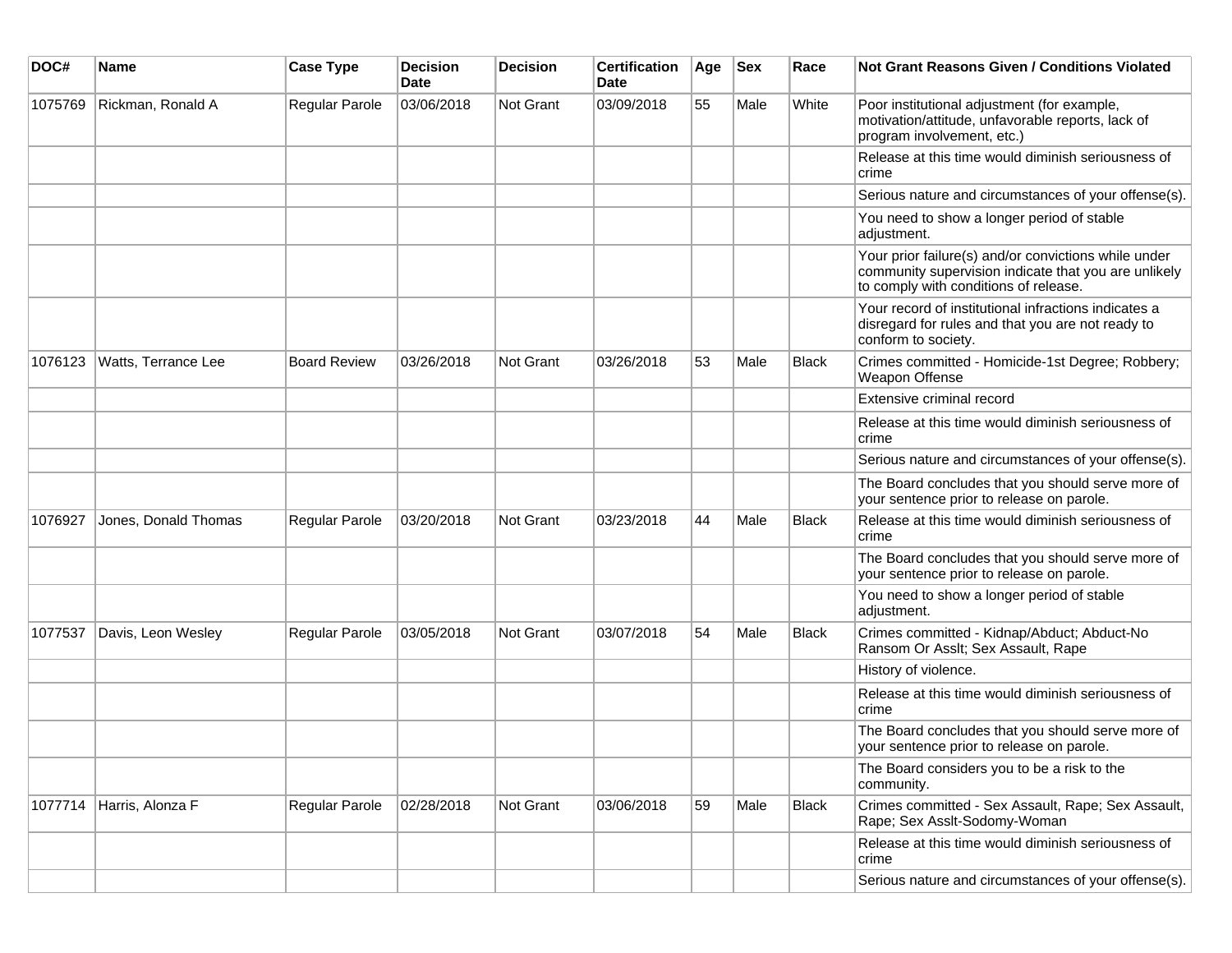| DOC#    | Name                  | <b>Case Type</b>      | <b>Decision</b><br><b>Date</b> | <b>Decision</b>  | <b>Certification</b><br>Date | Age | <b>Sex</b> | Race         | Not Grant Reasons Given / Conditions Violated                                                                                                               |
|---------|-----------------------|-----------------------|--------------------------------|------------------|------------------------------|-----|------------|--------------|-------------------------------------------------------------------------------------------------------------------------------------------------------------|
| 1077714 | Harris, Alonza F      | Regular Parole        | 02/28/2018                     | Not Grant        | 03/06/2018                   | 59  | Male       | <b>Black</b> | The Board considers you to be a risk to the<br>community.                                                                                                   |
|         |                       |                       |                                |                  |                              |     |            |              | You need further participation in institutional work<br>and/or educational programs to indicate your positive<br>progression towards re-entry into society. |
| 1078373 | Mizzell, Norman R Jr. | Regular Parole        | 03/06/2018                     | Not Grant        | 03/07/2018                   | 58  | Male       | <b>Black</b> | Extensive criminal record                                                                                                                                   |
|         |                       |                       |                                |                  |                              |     |            |              | Release at this time would diminish seriousness of<br>crime                                                                                                 |
|         |                       |                       |                                |                  |                              |     |            |              | Serious nature and circumstances of your offense(s).                                                                                                        |
|         |                       |                       |                                |                  |                              |     |            |              | The Board considers you to be a risk to the<br>community.                                                                                                   |
| 1078555 | Green, William        | <b>Regular Parole</b> | 03/06/2018                     | <b>Not Grant</b> | 03/09/2018                   | 66  | Male       | <b>Black</b> | Extensive criminal record                                                                                                                                   |
|         |                       |                       |                                |                  |                              |     |            |              | History of violence.                                                                                                                                        |
|         |                       |                       |                                |                  |                              |     |            |              | Release at this time would diminish seriousness of<br>crime                                                                                                 |
|         |                       |                       |                                |                  |                              |     |            |              | Serious nature and circumstances of your offense(s).                                                                                                        |
|         |                       |                       |                                |                  |                              |     |            |              | The Board considers you to be a risk to the<br>community.                                                                                                   |
| 1079050 | King, Leroy           | <b>Regular Parole</b> | 03/18/2018                     | <b>Not Grant</b> | 03/22/2018                   | 54  | Male       | <b>Black</b> | Release at this time would diminish seriousness of<br>crime                                                                                                 |
|         |                       |                       |                                |                  |                              |     |            |              | Serious nature and circumstances of your offense(s).                                                                                                        |
|         |                       |                       |                                |                  |                              |     |            |              | The Board concludes that you should serve more of<br>your sentence prior to release on parole.                                                              |
| 1079666 | Moore, Robert Lee     | Regular Parole        | 03/29/2018                     | <b>Not Grant</b> | 03/30/2018                   | 63  | Male       | White        | Release at this time would diminish seriousness of<br>crime                                                                                                 |
|         |                       |                       |                                |                  |                              |     |            |              | Serious nature and circumstances of your offense(s).                                                                                                        |
|         |                       |                       |                                |                  |                              |     |            |              | The Board concludes that you should serve more of<br>your sentence prior to release on parole.                                                              |
|         |                       |                       |                                |                  |                              |     |            |              | The Board considers you to be a risk to the<br>community.                                                                                                   |
|         |                       |                       |                                |                  |                              |     |            |              | Your prior failure(s) and/or convictions while under<br>community supervision indicate that you are unlikely<br>to comply with conditions of release.       |
| 1079880 | Williams, Matthew B   | <b>Regular Parole</b> | 03/22/2018                     | <b>Not Grant</b> | 03/23/2018                   | 51  | Male       | <b>Black</b> | Conviction of a new crime while incarcerated                                                                                                                |
|         |                       |                       |                                |                  |                              |     |            |              | Extensive criminal record                                                                                                                                   |
|         |                       |                       |                                |                  |                              |     |            |              | Release at this time would diminish seriousness of<br>crime                                                                                                 |
|         |                       |                       |                                |                  |                              |     |            |              | The Board concludes that you should serve more of<br>your sentence prior to release on parole.                                                              |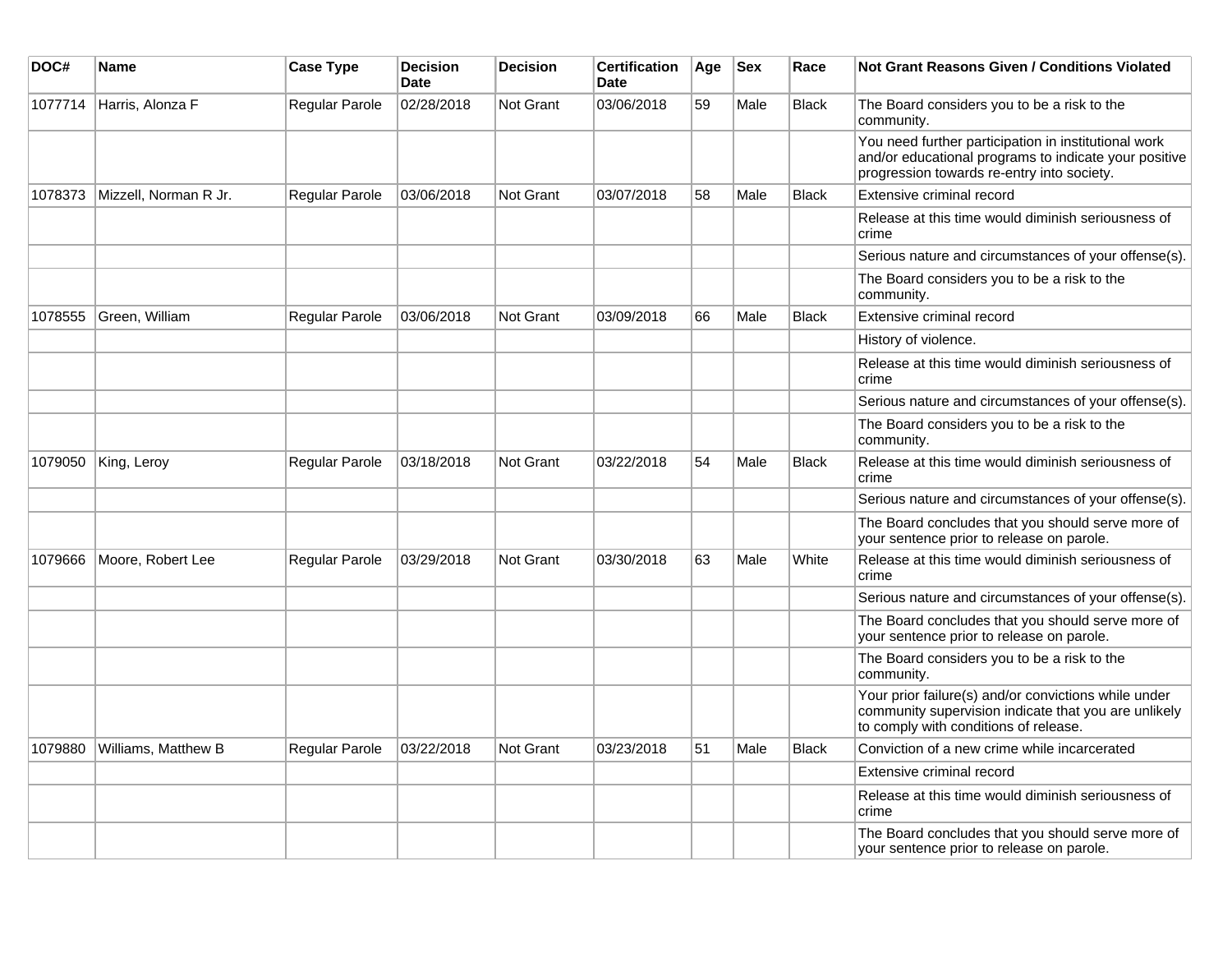| DOC#    | <b>Name</b>             | <b>Case Type</b> | <b>Decision</b><br><b>Date</b> | <b>Decision</b>  | <b>Certification</b><br>Date | Age | <b>Sex</b> | Race         | <b>Not Grant Reasons Given / Conditions Violated</b>                                                                                                  |
|---------|-------------------------|------------------|--------------------------------|------------------|------------------------------|-----|------------|--------------|-------------------------------------------------------------------------------------------------------------------------------------------------------|
| 1080221 | Gallahan, Solomon Lee   | Regular Parole   | 03/10/2018                     | <b>Not Grant</b> | 03/13/2018                   | 62  | Male       | White        | Crimes committed - Kidnap/Abduct; Penetrate<br>W/Inanimate Object; Forcible Sodomy                                                                    |
|         |                         |                  |                                |                  |                              |     |            |              | Extensive criminal record                                                                                                                             |
|         |                         |                  |                                |                  |                              |     |            |              | History of violence.                                                                                                                                  |
|         |                         |                  |                                |                  |                              |     |            |              | Release at this time would diminish seriousness of<br>crime                                                                                           |
|         |                         |                  |                                |                  |                              |     |            |              | Serious nature and circumstances of your offense(s).                                                                                                  |
|         |                         |                  |                                |                  |                              |     |            |              | The Board considers you to be a risk to the<br>community.                                                                                             |
|         |                         |                  |                                |                  |                              |     |            |              | Your prior failure(s) and/or convictions while under<br>community supervision indicate that you are unlikely<br>to comply with conditions of release. |
| 1080685 | Caudell, Robert Clayton | Regular Parole   | 03/01/2018                     | <b>Not Grant</b> | 03/06/2018                   | 62  | Male       | White        | Considering your offense and your institutional<br>records, the Board concludes that you should serve<br>more of your sentence before being paroled.  |
|         |                         |                  |                                |                  |                              |     |            |              | Crimes committed - Homicide-1st Degree                                                                                                                |
|         |                         |                  |                                |                  |                              |     |            |              | History of violence.                                                                                                                                  |
|         |                         |                  |                                |                  |                              |     |            |              | Release at this time would diminish seriousness of<br>crime                                                                                           |
|         |                         |                  |                                |                  |                              |     |            |              | Serious nature and circumstances of your offense(s).                                                                                                  |
|         |                         |                  |                                |                  |                              |     |            |              | The Board considers you to be a risk to the<br>community.                                                                                             |
|         |                         |                  |                                |                  |                              |     |            |              | You need to show a longer period of stable<br>adjustment.                                                                                             |
| 1080719 | Greene, Roy Junious Jr. | Geriatric        | 03/15/2018                     | <b>Not Grant</b> | 03/19/2018                   | 68  | Male       | <b>Black</b> | Release at this time would diminish seriousness of<br>crime                                                                                           |
|         |                         |                  |                                |                  |                              |     |            |              | Serious nature and circumstances of your offense(s).                                                                                                  |
|         |                         |                  |                                |                  |                              |     |            |              | The Board concludes that you should serve more of<br>your sentence prior to release on parole.                                                        |
| 1080907 | Accordino, William Juan | Regular Parole   | 03/26/2018                     | <b>Not Grant</b> | 03/26/2018                   | 47  | Male       | White        | Crimes committed - Forcible Sodomy; Forcible<br>Sodomy; Sex Offense - Attempted                                                                       |
|         |                         |                  |                                |                  |                              |     |            |              | Release at this time would diminish seriousness of<br>crime                                                                                           |
|         |                         |                  |                                |                  |                              |     |            |              | Serious nature and circumstances of your offense(s).                                                                                                  |
|         |                         |                  |                                |                  |                              |     |            |              | Your prior failure(s) and/or convictions while under<br>community supervision indicate that you are unlikely<br>to comply with conditions of release. |
| 1081108 | Price, Livingston       | Regular Parole   | 03/06/2018                     | Not Grant        | 03/09/2018                   | 52  | Male       | <b>Black</b> | History of violence.                                                                                                                                  |
|         |                         |                  |                                |                  |                              |     |            |              | Release at this time would diminish seriousness of<br>crime                                                                                           |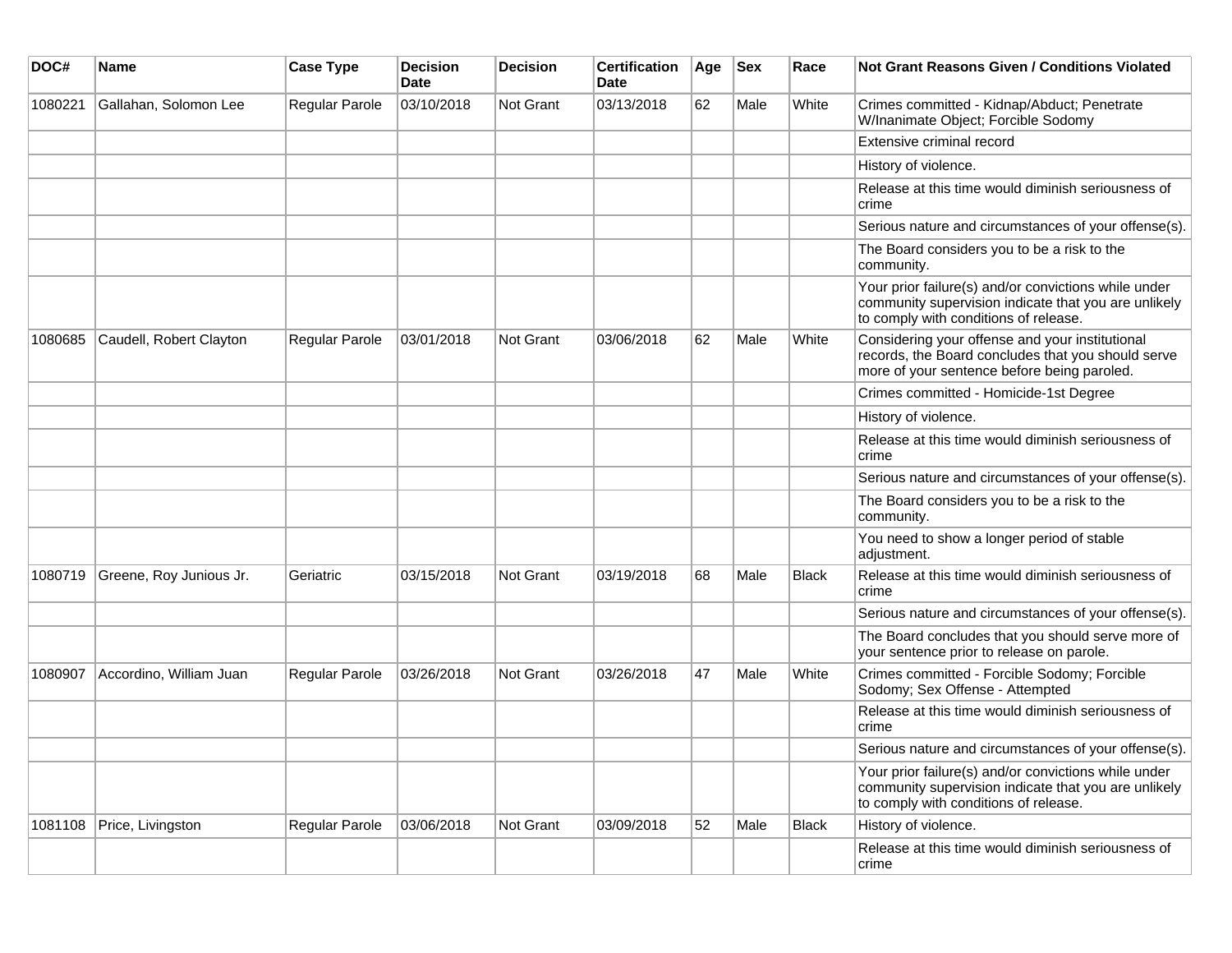| DOC#    | Name                      | <b>Case Type</b>      | <b>Decision</b><br><b>Date</b> | <b>Decision</b>  | <b>Certification</b><br>Date | Age | <b>Sex</b> | Race         | Not Grant Reasons Given / Conditions Violated                                                                                                         |
|---------|---------------------------|-----------------------|--------------------------------|------------------|------------------------------|-----|------------|--------------|-------------------------------------------------------------------------------------------------------------------------------------------------------|
| 1081108 | Price, Livingston         | Regular Parole        | 03/06/2018                     | Not Grant        | 03/09/2018                   | 52  | Male       | <b>Black</b> | Serious nature and circumstances of your offense(s).                                                                                                  |
|         |                           |                       |                                |                  |                              |     |            |              | The Board concludes that you should serve more of<br>your sentence prior to release on parole.                                                        |
|         |                           |                       |                                |                  |                              |     |            |              | The Board considers you to be a risk to the<br>community.                                                                                             |
| 1081626 | Noble, Ronald Jerome      | <b>Regular Parole</b> | 03/07/2018                     | Not Grant        | 03/09/2018                   | 48  | Male       | <b>Black</b> | History of substance abuse.                                                                                                                           |
|         |                           |                       |                                |                  |                              |     |            |              | History of violence.                                                                                                                                  |
|         |                           |                       |                                |                  |                              |     |            |              | Serious nature and circumstances of your offense(s).                                                                                                  |
|         |                           |                       |                                |                  |                              |     |            |              | The Board concludes that you should serve more of<br>your sentence prior to release on parole.                                                        |
|         |                           |                       |                                |                  |                              |     |            |              | You need to show a longer period of stable<br>adjustment.                                                                                             |
| 1082216 | Washington, Vichael Trent | Regular Parole        | 03/14/2018                     | Not Grant        | 03/14/2018                   | 60  | Male       | <b>Black</b> | Crimes committed - Homicide/Murder; Malicious<br>Wounding; Use Of Firearm In Felony                                                                   |
|         |                           |                       |                                |                  |                              |     |            |              | History of violence.                                                                                                                                  |
|         |                           |                       |                                |                  |                              |     |            |              | Release at this time would diminish seriousness of<br>crime                                                                                           |
|         |                           |                       |                                |                  |                              |     |            |              | Serious nature and circumstances of your offense(s).                                                                                                  |
| 1082232 | Oliver, Anthony Louis     | <b>Regular Parole</b> | 03/20/2018                     | Not Grant        | 03/23/2018                   | 54  | Male       | White        | Release at this time would diminish seriousness of<br>crime                                                                                           |
|         |                           |                       |                                |                  |                              |     |            |              | Serious nature and circumstances of your offense(s).                                                                                                  |
|         |                           |                       |                                |                  |                              |     |            |              | The Board concludes that you should serve more of<br>your sentence prior to release on parole.                                                        |
|         |                           |                       |                                |                  |                              |     |            |              | Your prior failure(s) and/or convictions while under<br>community supervision indicate that you are unlikely<br>to comply with conditions of release. |
| 1082655 | Harrell, Michael Deangelo | <b>Regular Parole</b> | 03/05/2018                     | Not Grant        | 03/07/2018                   | 48  | Male       | <b>Black</b> | Crimes committed - Homicide/Murder; Assault And<br><b>Battery</b>                                                                                     |
|         |                           |                       |                                |                  |                              |     |            |              | Release at this time would diminish seriousness of<br>crime                                                                                           |
|         |                           |                       |                                |                  |                              |     |            |              | Serious nature and circumstances of your offense(s).                                                                                                  |
|         |                           |                       |                                |                  |                              |     |            |              | The Board concludes that you should serve more of<br>your sentence prior to release on parole.                                                        |
|         | 1082775 Fields, Winston M | Regular Parole        | 03/08/2018                     | <b>Not Grant</b> | 03/13/2018                   | 79  | Male       | White        | Crimes committed - Aggravated Sexual Battery;<br>Aggravated Sexual Battery; Forcible Sodomy                                                           |
|         |                           |                       |                                |                  |                              |     |            |              | Release at this time would diminish seriousness of<br>crime                                                                                           |
|         |                           |                       |                                |                  |                              |     |            |              | Serious nature and circumstances of your offense(s).                                                                                                  |
|         |                           |                       |                                |                  |                              |     |            |              | The Board concludes that you should serve more of<br>your sentence prior to release on parole.                                                        |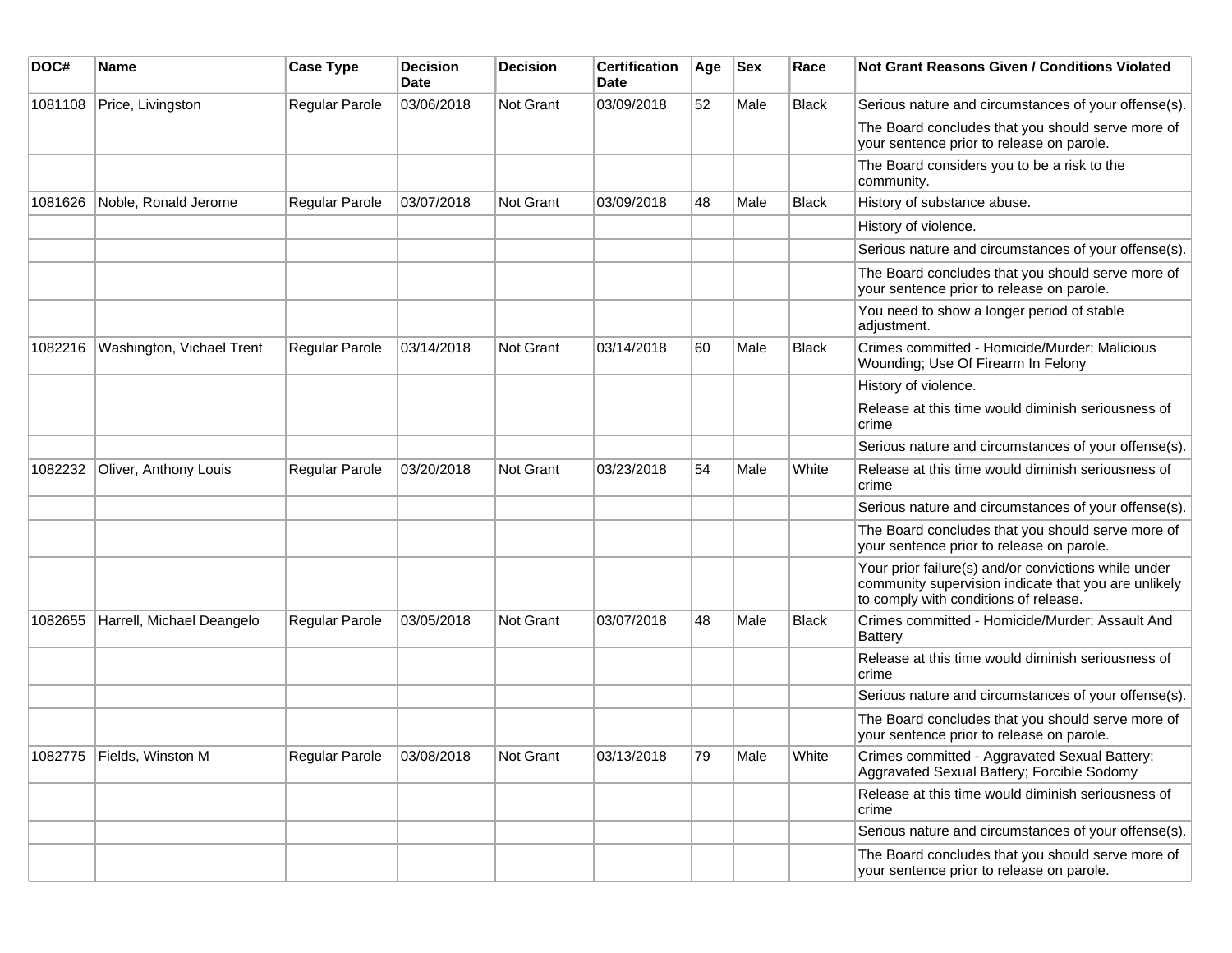| DOC#    | <b>Name</b>                        | <b>Case Type</b> | <b>Decision</b><br><b>Date</b> | <b>Decision</b>  | <b>Certification</b><br>Date | Age | <b>Sex</b> | Race         | <b>Not Grant Reasons Given / Conditions Violated</b>                                                                                                        |
|---------|------------------------------------|------------------|--------------------------------|------------------|------------------------------|-----|------------|--------------|-------------------------------------------------------------------------------------------------------------------------------------------------------------|
| 1082775 | Fields, Winston M                  | Regular Parole   | 03/08/2018                     | Not Grant        | 03/13/2018                   | 79  | Male       | White        | The Board considers you to be a risk to the<br>community.                                                                                                   |
|         |                                    |                  |                                |                  |                              |     |            |              | You need further participation in institutional work<br>and/or educational programs to indicate your positive<br>progression towards re-entry into society. |
| 1084048 | Willis, Darrell W                  | Regular Parole   | 03/12/2018                     | Not Grant        | 03/13/2018                   | 63  | Male       | White        | Crimes committed - Penetrate W/Inanimate Object;<br>Forcible Sodomy; Breaking And Entering                                                                  |
|         |                                    |                  |                                |                  |                              |     |            |              | History of substance abuse.                                                                                                                                 |
|         |                                    |                  |                                |                  |                              |     |            |              | History of violence.                                                                                                                                        |
|         |                                    |                  |                                |                  |                              |     |            |              | Release at this time would diminish seriousness of<br>crime                                                                                                 |
|         |                                    |                  |                                |                  |                              |     |            |              | Serious nature and circumstances of your offense(s).                                                                                                        |
|         |                                    |                  |                                |                  |                              |     |            |              | The Board concludes that you should serve more of<br>your sentence prior to release on parole.                                                              |
|         |                                    |                  |                                |                  |                              |     |            |              | The Board considers you to be a risk to the<br>community.                                                                                                   |
| 1085150 | Brown, Willie                      | Regular Parole   | 03/07/2018                     | <b>Not Grant</b> | 03/09/2018                   | 62  | Male       | <b>Black</b> | Extensive criminal record                                                                                                                                   |
|         |                                    |                  |                                |                  |                              |     |            |              | Release at this time would diminish seriousness of<br>crime                                                                                                 |
|         |                                    |                  |                                |                  |                              |     |            |              | Serious nature and circumstances of your offense(s).                                                                                                        |
|         |                                    |                  |                                |                  |                              |     |            |              | The Board concludes that you should serve more of<br>your sentence prior to release on parole.                                                              |
|         |                                    |                  |                                |                  |                              |     |            |              | You need to show a longer period of stable<br>adjustment.                                                                                                   |
|         |                                    |                  |                                |                  |                              |     |            |              | Your prior failure(s) and/or convictions while under<br>community supervision indicate that you are unlikely<br>to comply with conditions of release.       |
| 1085708 | Moreno, Milton                     | Geriatric        | 03/12/2018                     | <b>Not Grant</b> | 03/13/2018                   | 61  | Male       | White        | Crimes committed - Sex Assault, Rape                                                                                                                        |
|         |                                    |                  |                                |                  |                              |     |            |              | Release at this time would diminish seriousness of<br>crime                                                                                                 |
|         |                                    |                  |                                |                  |                              |     |            |              | Serious nature and circumstances of your offense(s).                                                                                                        |
|         |                                    |                  |                                |                  |                              |     |            |              | The Board considers you to be a risk to the<br>community.                                                                                                   |
|         | 1085806 Cronan, William Martin Jr. | Geriatric        | 03/21/2018                     | <b>Not Grant</b> | 03/23/2018                   | 70  | Male       | White        | Crimes committed - Homicide-2Nd-Degree;<br>Homicide-2Nd-Degree                                                                                              |
|         |                                    |                  |                                |                  |                              |     |            |              | Release at this time would diminish seriousness of<br>crime                                                                                                 |
|         |                                    |                  |                                |                  |                              |     |            |              | Serious nature and circumstances of your offense(s).                                                                                                        |
|         |                                    |                  |                                |                  |                              |     |            |              | The Board concludes that you should serve more of<br>your sentence prior to release on parole.                                                              |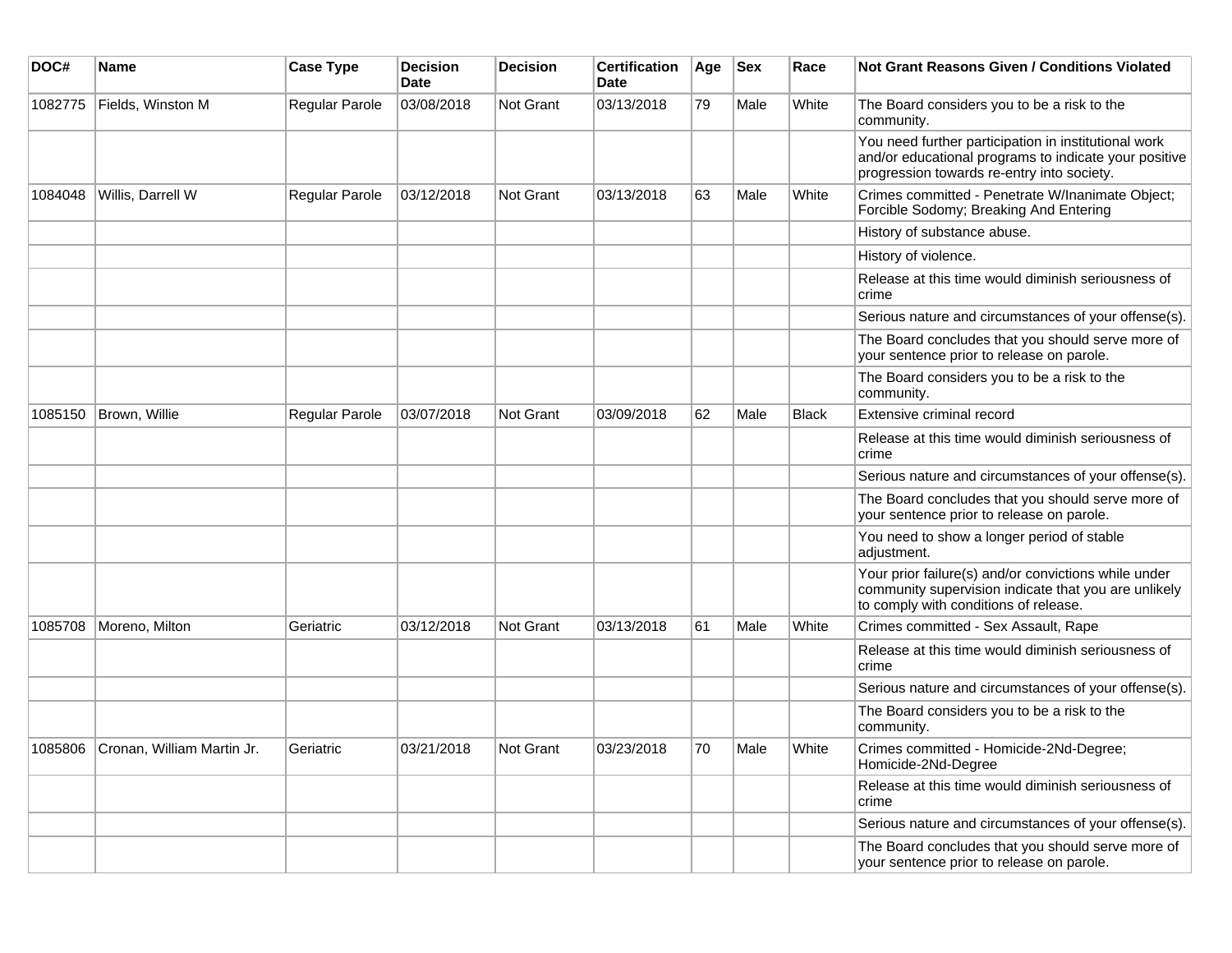| DOC#    | Name                    | <b>Case Type</b> | <b>Decision</b><br><b>Date</b> | <b>Decision</b>  | <b>Certification</b><br><b>Date</b> | Age | <b>Sex</b> | Race         | <b>Not Grant Reasons Given / Conditions Violated</b>                                                                                                  |
|---------|-------------------------|------------------|--------------------------------|------------------|-------------------------------------|-----|------------|--------------|-------------------------------------------------------------------------------------------------------------------------------------------------------|
| 1086372 | Sarver, Clarence David  | Regular Parole   | 03/18/2018                     | Not Grant        | 03/22/2018                          | 61  | Male       | White        | Crimes committed - Aggravated Sexual Battery;<br>Aggravated Sexual Battery; Sodomy                                                                    |
|         |                         |                  |                                |                  |                                     |     |            |              | Extensive criminal record                                                                                                                             |
|         |                         |                  |                                |                  |                                     |     |            |              | History of violence.                                                                                                                                  |
|         |                         |                  |                                |                  |                                     |     |            |              | Release at this time would diminish seriousness of<br>crime                                                                                           |
|         |                         |                  |                                |                  |                                     |     |            |              | The Board concludes that you should serve more of<br>your sentence prior to release on parole.                                                        |
|         |                         |                  |                                |                  |                                     |     |            |              | The Board considers you to be a risk to the<br>community.                                                                                             |
| 1086878 | Hendrix, John A         | Regular Parole   | 03/12/2018                     | <b>Not Grant</b> | 03/13/2018                          | 41  | Male       | <b>Black</b> | History of substance abuse.                                                                                                                           |
|         |                         |                  |                                |                  |                                     |     |            |              | History of violence.                                                                                                                                  |
|         |                         |                  |                                |                  |                                     |     |            |              | Release at this time would diminish seriousness of<br>crime                                                                                           |
|         |                         |                  |                                |                  |                                     |     |            |              | Serious nature and circumstances of your offense(s).                                                                                                  |
|         |                         |                  |                                |                  |                                     |     |            |              | The Board concludes that you should serve more of<br>your sentence prior to release on parole.                                                        |
|         |                         |                  |                                |                  |                                     |     |            |              | Your prior failure(s) and/or convictions while under<br>community supervision indicate that you are unlikely<br>to comply with conditions of release. |
| 1087444 | Parker, Andre Anthony   | Regular Parole   | 03/18/2018                     | <b>Not Grant</b> | 03/22/2018                          | 54  | Male       | <b>Black</b> | Crimes committed - Homicide-1st Degree; Burglary                                                                                                      |
|         |                         |                  |                                |                  |                                     |     |            |              | Extensive criminal record                                                                                                                             |
|         |                         |                  |                                |                  |                                     |     |            |              | History of substance abuse.                                                                                                                           |
|         |                         |                  |                                |                  |                                     |     |            |              | History of violence.                                                                                                                                  |
|         |                         |                  |                                |                  |                                     |     |            |              | You need to show a longer period of stable<br>adjustment.                                                                                             |
|         |                         |                  |                                |                  |                                     |     |            |              | Your prior failure(s) and/or convictions while under<br>community supervision indicate that you are unlikely<br>to comply with conditions of release. |
|         |                         |                  |                                |                  |                                     |     |            |              | Your record of institutional infractions indicates a<br>disregard for rules and that you are not ready to<br>conform to society.                      |
| 1087924 | Corbin, Ricky Allen Sr. | Regular Parole   | 03/07/2018                     | <b>Not Grant</b> | 03/09/2018                          | 50  | Male       | White        | History of violence.                                                                                                                                  |
|         |                         |                  |                                |                  |                                     |     |            |              | Release at this time would diminish seriousness of<br>crime                                                                                           |
|         |                         |                  |                                |                  |                                     |     |            |              | Serious nature and circumstances of your offense(s).                                                                                                  |
|         |                         |                  |                                |                  |                                     |     |            |              | Your prior failure(s) and/or convictions while under<br>community supervision indicate that you are unlikely<br>to comply with conditions of release. |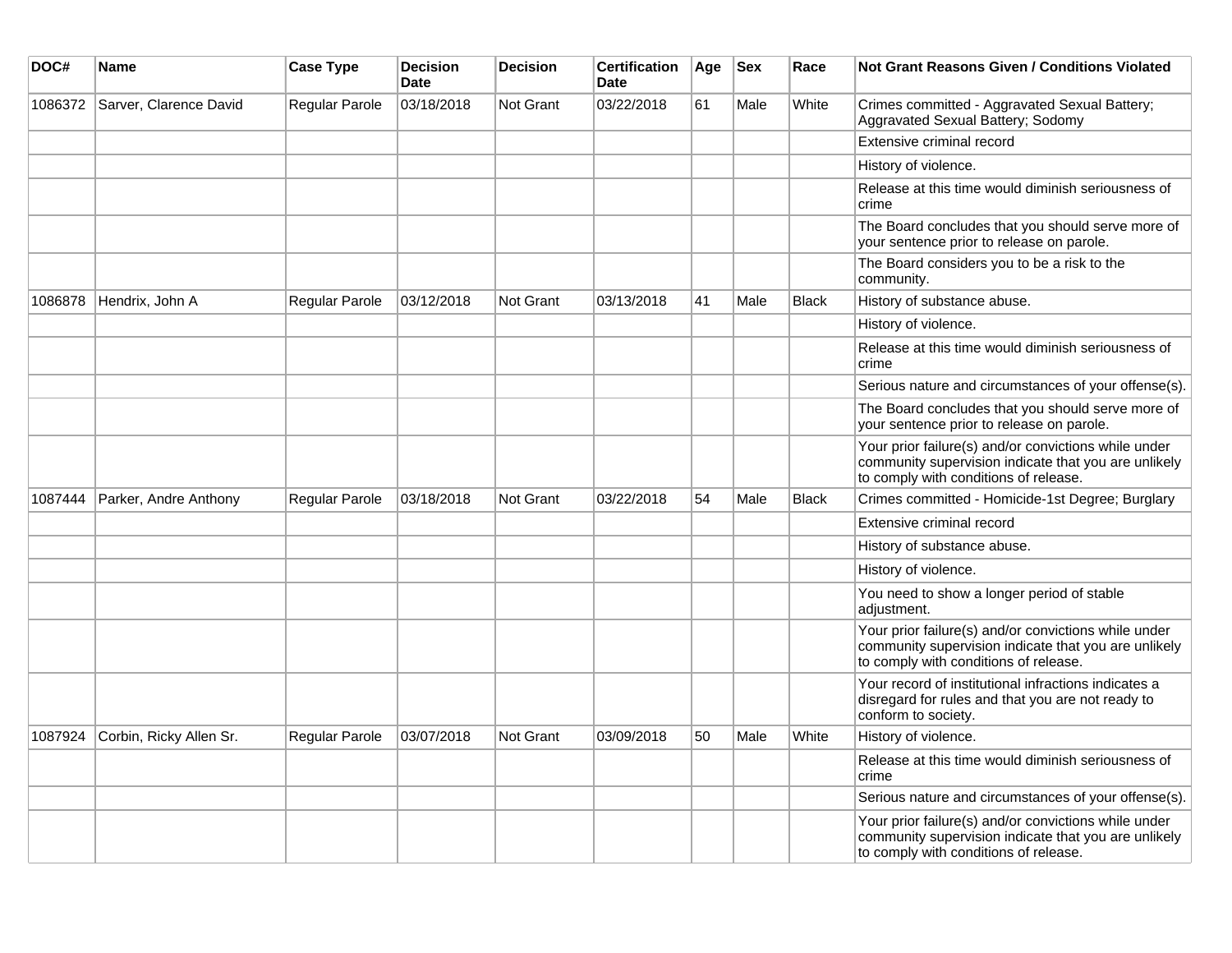| DOC#    | Name                                 | <b>Case Type</b> | <b>Decision</b><br><b>Date</b> | <b>Decision</b> | <b>Certification</b><br>Date | Age | <b>Sex</b> | Race         | <b>Not Grant Reasons Given / Conditions Violated</b>                                                                             |
|---------|--------------------------------------|------------------|--------------------------------|-----------------|------------------------------|-----|------------|--------------|----------------------------------------------------------------------------------------------------------------------------------|
| 1087924 | Corbin, Ricky Allen Sr.              | Regular Parole   | 03/07/2018                     | Not Grant       | 03/09/2018                   | 50  | Male       | White        | Your record of institutional infractions indicates a<br>disregard for rules and that you are not ready to<br>conform to society. |
| 1088159 | Rodriquez-Sotolongo, Julio<br>Elezer | Regular Parole   | 03/08/2018                     | Not Grant       | 03/09/2018                   | 62  | Male       | <b>Black</b> | Crimes committed - Homicide/Murder                                                                                               |
|         |                                      |                  |                                |                 |                              |     |            |              | Release at this time would diminish seriousness of<br>crime                                                                      |
|         |                                      |                  |                                |                 |                              |     |            |              | Serious nature and circumstances of your offense(s).                                                                             |
|         |                                      |                  |                                |                 |                              |     |            |              | The Board concludes that you should serve more of<br>your sentence prior to release on parole.                                   |
| 1088343 | Hawks, Virgil Lee                    | Geriatric        | 03/13/2018                     | Not Grant       | 03/14/2018                   | 63  | Male       | White        | Crimes committed - Kidnap/Abduct; Kidnap/Abduct;<br><b>Aggravated Sexual Battery</b>                                             |
|         |                                      |                  |                                |                 |                              |     |            |              | Release at this time would diminish seriousness of<br>crime                                                                      |
|         |                                      |                  |                                |                 |                              |     |            |              | Serious nature and circumstances of your offense(s).                                                                             |
|         |                                      |                  |                                |                 |                              |     |            |              | The Board considers you to be a risk to the<br>community.                                                                        |
| 1088830 | Crews, George Kelly                  | Geriatric        | 02/27/2018                     | Not Grant       | 03/02/2018                   | 61  | Male       | White        | Release at this time would diminish seriousness of<br>crime                                                                      |
|         |                                      |                  |                                |                 |                              |     |            |              | Serious nature and circumstances of your offense(s).                                                                             |
|         |                                      |                  |                                |                 |                              |     |            |              | The Board concludes that you should serve more of<br>your sentence prior to release on parole.                                   |
| 1090236 | Robinson, Carlson                    | Regular Parole   | 03/19/2018                     | Not Grant       | 03/22/2018                   | 47  | Male       | <b>Black</b> | Crimes committed - Homicide-1st Degree;<br>Kidnap/Abduct; Robbery - Attempted                                                    |
|         |                                      |                  |                                |                 |                              |     |            |              | Release at this time would diminish seriousness of<br>crime                                                                      |
|         |                                      |                  |                                |                 |                              |     |            |              | Serious nature and circumstances of your offense(s).                                                                             |
| 1090352 | Floresdiaz, Henry                    | Regular Parole   | 03/15/2018                     | Not Grant       | 03/19/2018                   | 46  | Male       | White        | Crimes committed - Homicide/Murder; Use Of<br>Firearm In Felony                                                                  |
|         |                                      |                  |                                |                 |                              |     |            |              | Release at this time would diminish seriousness of<br>crime                                                                      |
|         |                                      |                  |                                |                 |                              |     |            |              | Serious nature and circumstances of your offense(s).                                                                             |
|         |                                      |                  |                                |                 |                              |     |            |              | The Board concludes that you should serve more of<br>your sentence prior to release on parole.                                   |
|         |                                      |                  |                                |                 |                              |     |            |              | The Board considers you to be a risk to the<br>community.                                                                        |
| 1090386 | Poe, Marshall Jerome                 | Regular Parole   | 03/12/2018                     | Not Grant       | 03/13/2018                   | 53  | Male       | <b>Black</b> | Extensive criminal record                                                                                                        |
|         |                                      |                  |                                |                 |                              |     |            |              | History of violence.                                                                                                             |
|         |                                      |                  |                                |                 |                              |     |            |              | Release at this time would diminish seriousness of<br>crime                                                                      |
|         |                                      |                  |                                |                 |                              |     |            |              | Serious nature and circumstances of your offense(s).                                                                             |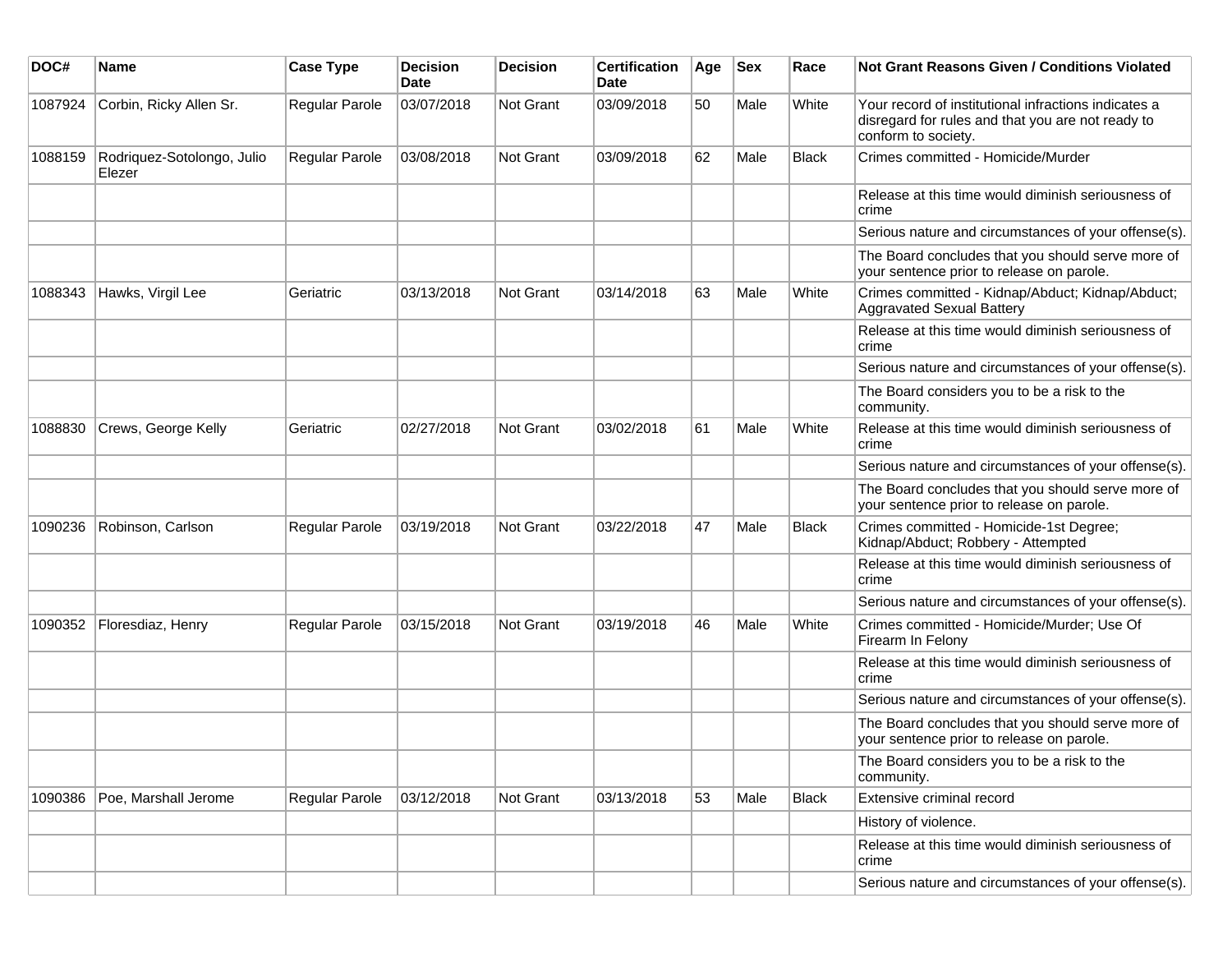| DOC#    | Name                      | <b>Case Type</b>      | <b>Decision</b><br><b>Date</b> | <b>Decision</b> | <b>Certification</b><br>Date | Age | <b>Sex</b> | Race         | <b>Not Grant Reasons Given / Conditions Violated</b>                                                                                                  |
|---------|---------------------------|-----------------------|--------------------------------|-----------------|------------------------------|-----|------------|--------------|-------------------------------------------------------------------------------------------------------------------------------------------------------|
| 1090386 | Poe, Marshall Jerome      | Regular Parole        | 03/12/2018                     | Not Grant       | 03/13/2018                   | 53  | Male       | <b>Black</b> | The Board concludes that you should serve more of<br>your sentence prior to release on parole.                                                        |
|         |                           |                       |                                |                 |                              |     |            |              | Your prior failure(s) and/or convictions while under<br>community supervision indicate that you are unlikely<br>to comply with conditions of release. |
| 1091686 | Goins, Henry Lee          | Regular Parole        | 03/19/2018                     | Not Grant       | 03/23/2018                   | 63  | Male       | <b>Black</b> | Considering your offense and your institutional<br>records, the Board concludes that you should serve<br>more of your sentence before being paroled.  |
|         |                           |                       |                                |                 |                              |     |            |              | Conviction of a new crime while incarcerated                                                                                                          |
|         |                           |                       |                                |                 |                              |     |            |              | Crimes committed - Homicide-Capital; Robbery;<br><b>Malicious Wounding</b>                                                                            |
|         |                           |                       |                                |                 |                              |     |            |              | Release at this time would diminish seriousness of<br>crime                                                                                           |
|         |                           |                       |                                |                 |                              |     |            |              | The Board concludes that you should serve more of<br>your sentence prior to release on parole.                                                        |
| 1092187 | Gooch, Edwin Allen III    | <b>Regular Parole</b> | 03/21/2018                     | Not Grant       | 03/23/2018                   | 65  | Male       | White        | Crimes committed - Homicide/Murder                                                                                                                    |
|         |                           |                       |                                |                 |                              |     |            |              | Release at this time would diminish seriousness of<br>crime                                                                                           |
|         |                           |                       |                                |                 |                              |     |            |              | Serious nature and circumstances of your offense(s).                                                                                                  |
|         |                           |                       |                                |                 |                              |     |            |              | The Board concludes that you should serve more of<br>your sentence prior to release on parole.                                                        |
| 1092408 | Reed, Samuel Toney        | Geriatric             | 03/21/2018                     | Not Grant       | 03/23/2018                   | 62  | Male       | <b>Black</b> | Crimes committed - Homicide-2Nd-Degree; Carnal<br>Knowledge; Possess Firearm-Felon                                                                    |
|         |                           |                       |                                |                 |                              |     |            |              | Extensive criminal record                                                                                                                             |
|         |                           |                       |                                |                 |                              |     |            |              | Release at this time would diminish seriousness of<br>crime                                                                                           |
|         |                           |                       |                                |                 |                              |     |            |              | Serious nature and circumstances of your offense(s).                                                                                                  |
| 1092602 | Billmyer, John Joseph Jr. | Regular Parole        | 03/23/2018                     | Not Grant       | 03/23/2018                   | 55  | Male       | White        | Crimes committed - Robbery; Burgl: Enter Structure<br>To Commit Larceny/A&B/Etc; Steal Property >= \$5<br>From Person (Pick Pocket)                   |
|         |                           |                       |                                |                 |                              |     |            |              | Extensive criminal record                                                                                                                             |
|         |                           |                       |                                |                 |                              |     |            |              | The Board concludes that you should serve more of<br>your sentence prior to release on parole.                                                        |
|         |                           |                       |                                |                 |                              |     |            |              | Your prior failure(s) and/or convictions while under<br>community supervision indicate that you are unlikely<br>to comply with conditions of release. |
|         |                           |                       |                                |                 |                              |     |            |              | Your record indicates a serious disregard for the<br>property rights of others.                                                                       |
| 1093836 | Mcgilvary, Frederick      | Regular Parole        | 03/09/2018                     | Not Grant       | 03/13/2018                   | 62  | Male       | Black        | Considering your offense and your institutional<br>records, the Board concludes that you should serve<br>more of your sentence before being paroled.  |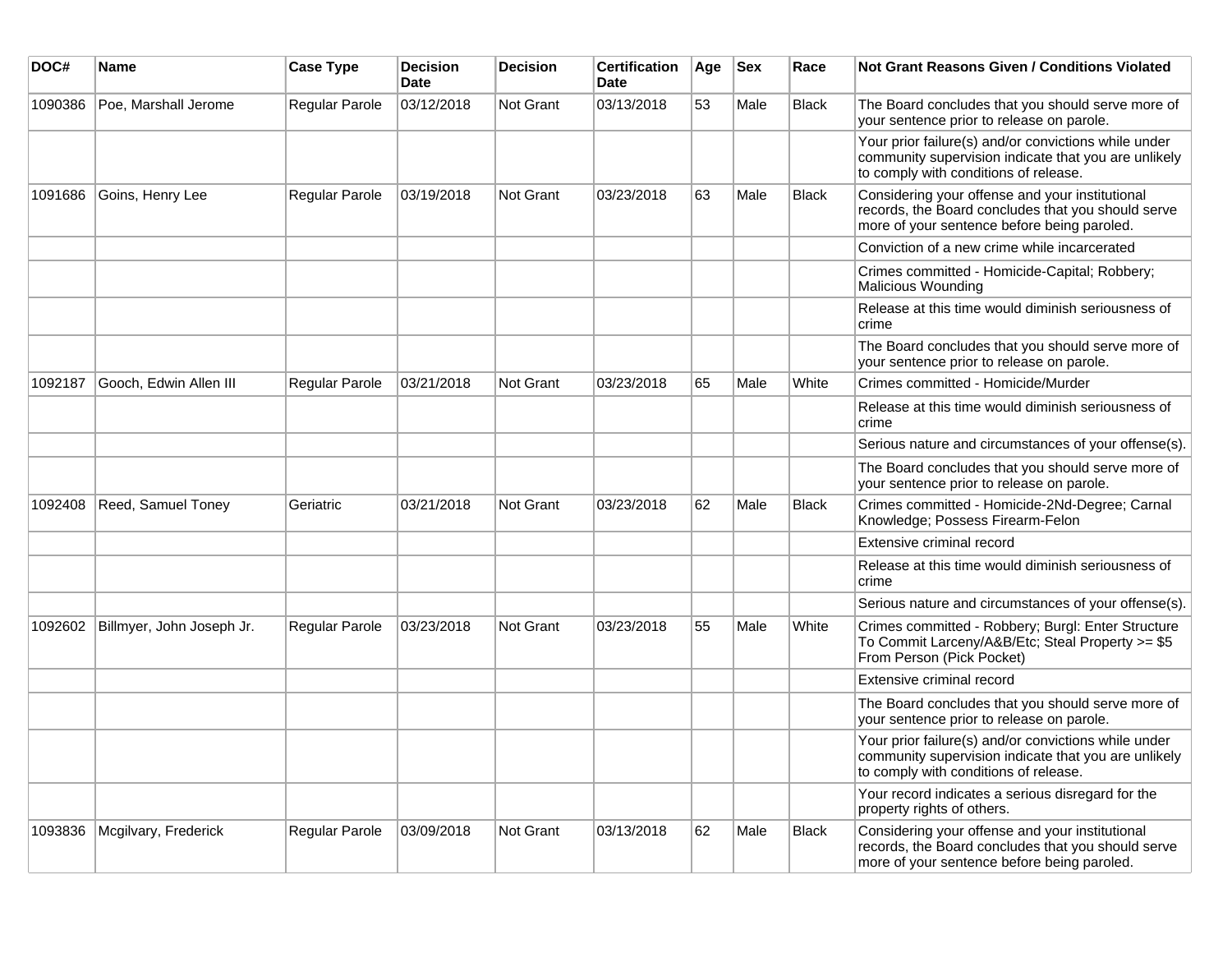| DOC#    | Name                      | <b>Case Type</b>    | <b>Decision</b><br><b>Date</b> | <b>Decision</b>  | <b>Certification</b><br><b>Date</b> | Age | <b>Sex</b> | Race         | <b>Not Grant Reasons Given / Conditions Violated</b>                                                                           |
|---------|---------------------------|---------------------|--------------------------------|------------------|-------------------------------------|-----|------------|--------------|--------------------------------------------------------------------------------------------------------------------------------|
| 1093836 | Mcgilvary, Frederick      | Regular Parole      | 03/09/2018                     | <b>Not Grant</b> | 03/13/2018                          | 62  | Male       | <b>Black</b> | History of substance abuse.                                                                                                    |
|         |                           |                     |                                |                  |                                     |     |            |              | Release at this time would diminish seriousness of<br>crime                                                                    |
|         |                           |                     |                                |                  |                                     |     |            |              | Serious nature and circumstances of your offense(s).                                                                           |
|         |                           |                     |                                |                  |                                     |     |            |              | The Board considers you to be a risk to the<br>community.                                                                      |
|         |                           |                     |                                |                  |                                     |     |            |              | You need to show a longer period of stable<br>adjustment.                                                                      |
| 1094258 | Mcmillan, Thomas Anthony  | Regular Parole      | 03/16/2018                     | Not Grant        | 03/19/2018                          | 61  | Male       | White        | Crimes committed - Kidnap/Abduct; Kidnap/Abduct;<br><b>Aggravated Sexual Battery</b>                                           |
|         |                           |                     |                                |                  |                                     |     |            |              | Release at this time would diminish seriousness of<br>crime                                                                    |
|         |                           |                     |                                |                  |                                     |     |            |              | Serious nature and circumstances of your offense(s).                                                                           |
|         |                           |                     |                                |                  |                                     |     |            |              | The Board concludes that you should serve more of<br>your sentence prior to release on parole.                                 |
|         |                           |                     |                                |                  |                                     |     |            |              | The Board considers you to be a risk to the<br>community.                                                                      |
| 1094331 | Ash, James Leonard        | Geriatric           | 03/23/2018                     | Not Grant        | 03/23/2018                          | 66  | Male       | <b>Black</b> | Extensive criminal record                                                                                                      |
|         |                           |                     |                                |                  |                                     |     |            |              | History of violence.                                                                                                           |
|         |                           |                     |                                |                  |                                     |     |            |              | Release at this time would diminish seriousness of<br>crime                                                                    |
|         |                           |                     |                                |                  |                                     |     |            |              | Serious nature and circumstances of your offense(s).                                                                           |
|         |                           |                     |                                |                  |                                     |     |            |              | The Board concludes that you should serve more of<br>your sentence prior to release on parole.                                 |
|         |                           |                     |                                |                  |                                     |     |            |              | The Board considers you to be a risk to the<br>community.                                                                      |
| 1094413 | Knight, James Herbert Jr. | Regular Parole      | 03/07/2018                     | <b>Not Grant</b> | 03/09/2018                          | 46  | Male       | Black        | Poor institutional adjustment (for example,<br>motivation/attitude, unfavorable reports, lack of<br>program involvement, etc.) |
|         |                           |                     |                                |                  |                                     |     |            |              | Release at this time would diminish seriousness of<br>crime                                                                    |
|         |                           |                     |                                |                  |                                     |     |            |              | Serious nature and circumstances of your offense(s).                                                                           |
|         |                           |                     |                                |                  |                                     |     |            |              | The Board concludes that you should serve more of<br>your sentence prior to release on parole.                                 |
|         |                           |                     |                                |                  |                                     |     |            |              | You need to show a longer period of stable<br>adjustment.                                                                      |
| 1094738 | Taylor, Lemuel O          | <b>Board Review</b> | 03/29/2018                     | <b>Not Grant</b> | 03/29/2018                          | 42  | Male       | <b>Black</b> | Poor institutional adjustment (for example,<br>motivation/attitude, unfavorable reports, lack of<br>program involvement, etc.) |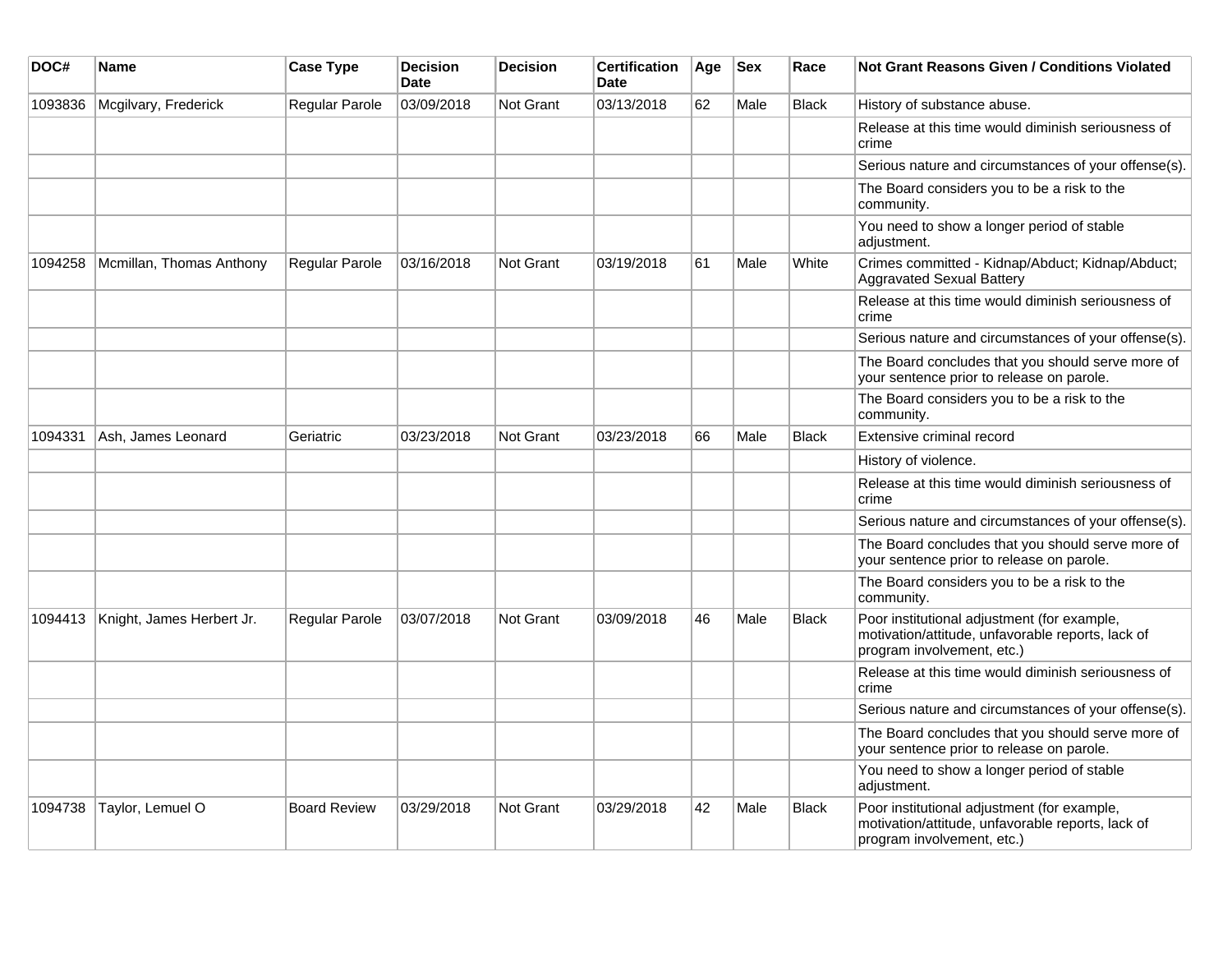| DOC#    | <b>Name</b>                | <b>Case Type</b>    | <b>Decision</b><br>Date | <b>Decision</b>  | <b>Certification</b><br>Date | Age | <b>Sex</b> | Race         | Not Grant Reasons Given / Conditions Violated                                                                                                        |
|---------|----------------------------|---------------------|-------------------------|------------------|------------------------------|-----|------------|--------------|------------------------------------------------------------------------------------------------------------------------------------------------------|
| 1094738 | Taylor, Lemuel O           | <b>Board Review</b> | 03/29/2018              | Not Grant        | 03/29/2018                   | 42  | Male       | <b>Black</b> | Your record of institutional infractions indicates a<br>disregard for rules and that you are not ready to<br>conform to society.                     |
| 1095168 | Matthews, Timothy Corneliu | Regular Parole      | 03/01/2018              | Not Grant        | 03/06/2018                   | 47  | Male       | <b>Black</b> | Extensive criminal record                                                                                                                            |
|         |                            |                     |                         |                  |                              |     |            |              | Release at this time would diminish seriousness of<br>crime                                                                                          |
|         |                            |                     |                         |                  |                              |     |            |              | Serious nature and circumstances of your offense(s).                                                                                                 |
|         |                            |                     |                         |                  |                              |     |            |              | The Board concludes that you should serve more of<br>your sentence prior to release on parole.                                                       |
| 1095666 | James, Linwood Thomas Jr.  | Regular Parole      | 03/12/2018              | Not Grant        | 03/14/2018                   | 59  | Male       | <b>Black</b> | History of substance abuse.                                                                                                                          |
|         |                            |                     |                         |                  |                              |     |            |              | History of violence.                                                                                                                                 |
|         |                            |                     |                         |                  |                              |     |            |              | Release at this time would diminish seriousness of<br>crime                                                                                          |
|         |                            |                     |                         |                  |                              |     |            |              | Serious nature and circumstances of your offense(s).                                                                                                 |
|         |                            |                     |                         |                  |                              |     |            |              | The Board considers you to be a risk to the<br>community.                                                                                            |
| 1096119 | Newman, Oneil Alphonso     | Regular Parole      | 03/05/2018              | <b>Not Grant</b> | 03/07/2018                   | 46  | Male       | Black        | Crimes committed - Homicide/Murder; Homicide-1st<br>Degree; Kidnap/Abduct                                                                            |
|         |                            |                     |                         |                  |                              |     |            |              | Release at this time would diminish seriousness of<br>crime                                                                                          |
|         |                            |                     |                         |                  |                              |     |            |              | The Board concludes that you should serve more of<br>your sentence prior to release on parole.                                                       |
| 1096299 | Wright, Robert W Jr.       | Regular Parole      | 03/06/2018              | <b>Not Grant</b> | 03/07/2018                   | 56  | Male       | Black        | Crimes committed - Sex Assault, Rape; Arson; Arson                                                                                                   |
|         |                            |                     |                         |                  |                              |     |            |              | Release at this time would diminish seriousness of<br>crime                                                                                          |
|         |                            |                     |                         |                  |                              |     |            |              | Serious nature and circumstances of your offense(s).                                                                                                 |
| 1097138 | Duff, Bobby Lee            | Geriatric           | 03/27/2018              | <b>Not Grant</b> | 03/28/2018                   | 68  | Male       | White        | Crimes committed - Penetrate W/Inanimate Object;<br>Penetrate W/Inanimate Object; Sexual<br>Assault/Abuse                                            |
|         |                            |                     |                         |                  |                              |     |            |              | Release at this time would diminish seriousness of<br>crime                                                                                          |
|         |                            |                     |                         |                  |                              |     |            |              | Serious nature and circumstances of your offense(s).                                                                                                 |
|         |                            |                     |                         |                  |                              |     |            |              | The Board considers you to be a risk to the<br>community.                                                                                            |
| 1097229 | Martin, Harold Timothy     | Regular Parole      | 02/27/2018              | Not Grant        | 03/06/2018                   | 57  | Male       | Black        | Considering your offense and your institutional<br>records, the Board concludes that you should serve<br>more of your sentence before being paroled. |
|         |                            |                     |                         |                  |                              |     |            |              | Release at this time would diminish seriousness of<br>crime                                                                                          |
|         |                            |                     |                         |                  |                              |     |            |              | Serious nature and circumstances of your offense(s).                                                                                                 |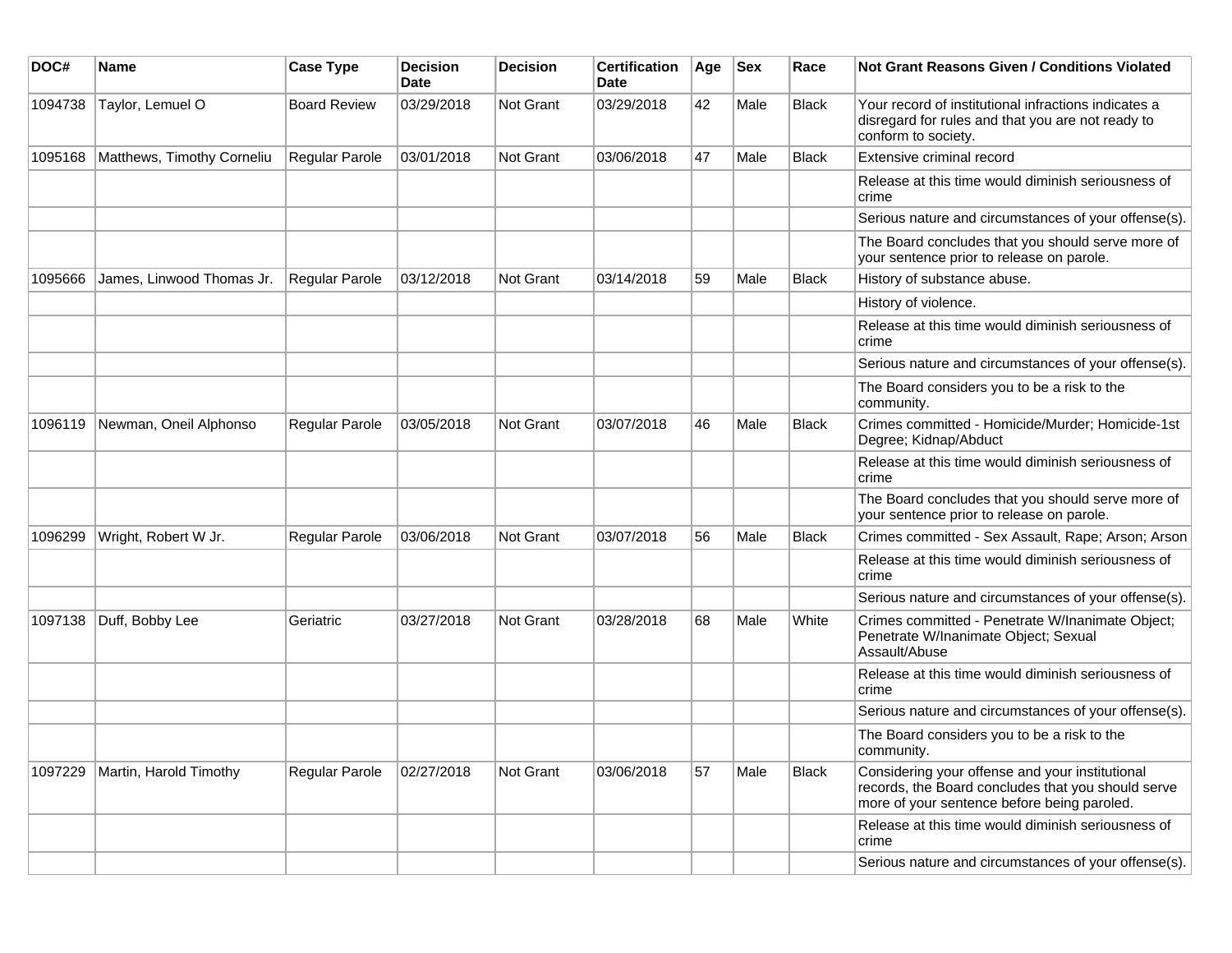| DOC#    | <b>Name</b>            | <b>Case Type</b> | <b>Decision</b><br>Date | <b>Decision</b> | <b>Certification</b><br>Date | Age | <b>Sex</b> | Race         | <b>Not Grant Reasons Given / Conditions Violated</b>                                                                                                  |
|---------|------------------------|------------------|-------------------------|-----------------|------------------------------|-----|------------|--------------|-------------------------------------------------------------------------------------------------------------------------------------------------------|
| 1098253 | Grooms, Scott Eugene   | Regular Parole   | 02/28/2018              | Not Grant       | 03/02/2018                   | 65  | Male       | White        | No Interest in Parole                                                                                                                                 |
| 1098487 | Beckham, Daron Keith   | Regular Parole   | 03/09/2018              | Not Grant       | 03/13/2018                   | 49  | Male       | <b>Black</b> | History of substance abuse.                                                                                                                           |
|         |                        |                  |                         |                 |                              |     |            |              | Release at this time would diminish seriousness of<br>crime                                                                                           |
|         |                        |                  |                         |                 |                              |     |            |              | Serious nature and circumstances of your offense(s).                                                                                                  |
|         |                        |                  |                         |                 |                              |     |            |              | The Board considers you to be a risk to the<br>community.                                                                                             |
|         |                        |                  |                         |                 |                              |     |            |              | Your prior failure(s) and/or convictions while under<br>community supervision indicate that you are unlikely<br>to comply with conditions of release. |
| 1098501 | Jones, Thomas Anthony  | Regular Parole   | 03/26/2018              | Not Grant       | 03/27/2018                   | 44  | Male       | <b>Black</b> | Crimes committed - Homicide-1st Degree; Robbery;<br>Robbery                                                                                           |
|         |                        |                  |                         |                 |                              |     |            |              | Extensive criminal record                                                                                                                             |
|         |                        |                  |                         |                 |                              |     |            |              | History of violence.                                                                                                                                  |
|         |                        |                  |                         |                 |                              |     |            |              | Release at this time would diminish seriousness of<br>crime                                                                                           |
|         |                        |                  |                         |                 |                              |     |            |              | Serious nature and circumstances of your offense(s).                                                                                                  |
|         |                        |                  |                         |                 |                              |     |            |              | The Board concludes that you should serve more of<br>your sentence prior to release on parole.                                                        |
| 1098881 | Davis, Frank Leon      | Regular Parole   | 03/09/2018              | Not Grant       | 03/09/2018                   | 63  | Male       | Black        | History of substance abuse.                                                                                                                           |
|         |                        |                  |                         |                 |                              |     |            |              | History of violence.                                                                                                                                  |
|         |                        |                  |                         |                 |                              |     |            |              | Serious nature and circumstances of your offense(s).                                                                                                  |
|         |                        |                  |                         |                 |                              |     |            |              | The Board concludes that you should serve more of<br>your sentence prior to release on parole.                                                        |
|         |                        |                  |                         |                 |                              |     |            |              | The Board considers you to be a risk to the<br>community.                                                                                             |
|         |                        |                  |                         |                 |                              |     |            |              | Your prior failure(s) and/or convictions while under<br>community supervision indicate that you are unlikely<br>to comply with conditions of release. |
| 1099190 | Butler, Valitana Ray   | Geriatric        | 03/08/2018              | Not Grant       | 03/09/2018                   | 65  | Male       | <b>Black</b> | Crimes committed - Homicide-Attempted; Homicide-<br>Attempted; Homicide-Attempted                                                                     |
|         |                        |                  |                         |                 |                              |     |            |              | History of violence.                                                                                                                                  |
|         |                        |                  |                         |                 |                              |     |            |              | Release at this time would diminish seriousness of<br>crime                                                                                           |
|         |                        |                  |                         |                 |                              |     |            |              | Serious nature and circumstances of your offense(s).                                                                                                  |
|         |                        |                  |                         |                 |                              |     |            |              | The Board considers you to be a risk to the<br>community.                                                                                             |
| 1099586 | Farish, Raymond Eugene | Regular Parole   | 03/03/2018              | Not Grant       | 03/06/2018                   | 58  | Male       | White        | Crimes committed - Sex Assault, Rape; Sodomy;<br>Parole Violation                                                                                     |
|         |                        |                  |                         |                 |                              |     |            |              | History of violence.                                                                                                                                  |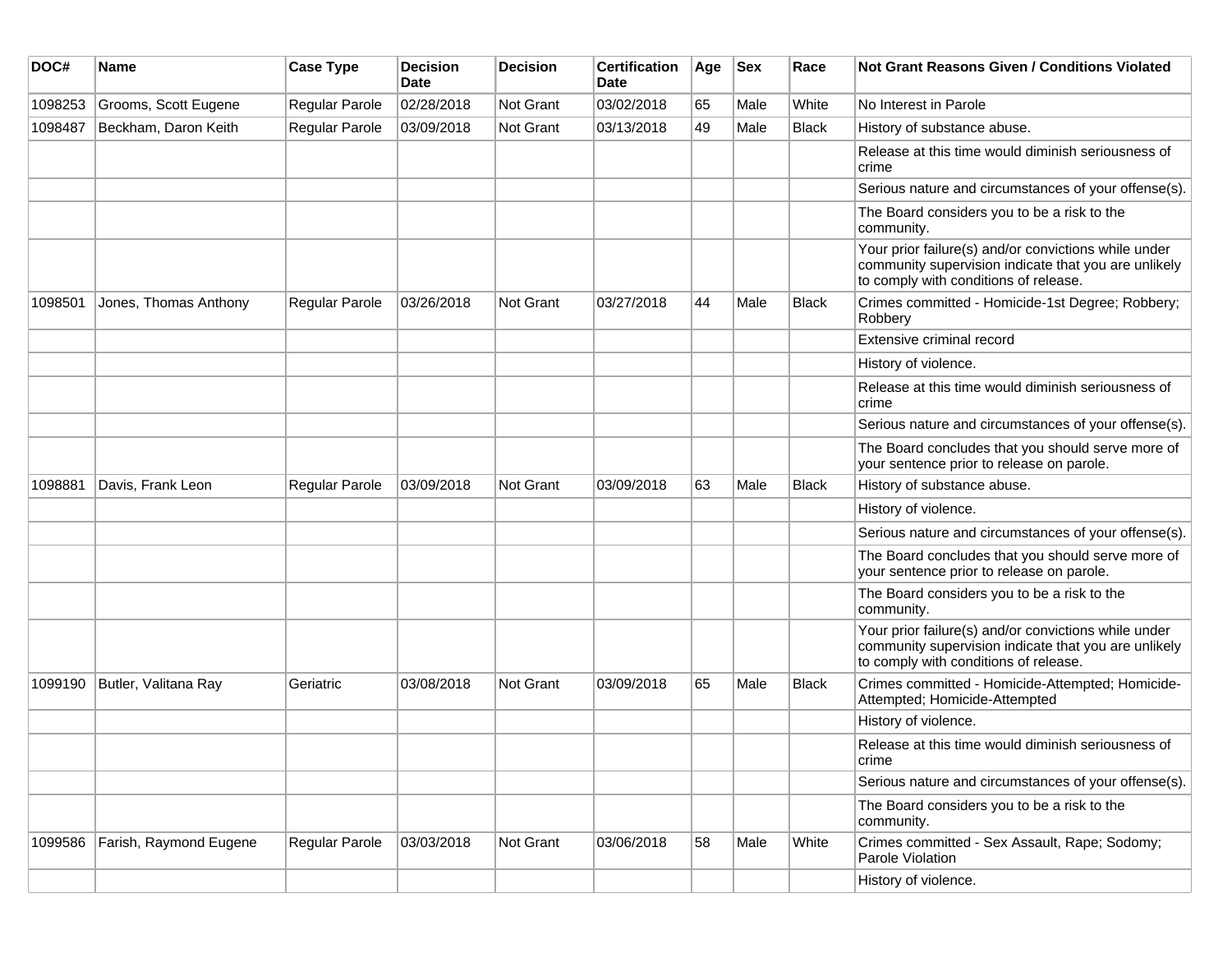| DOC#    | <b>Name</b>            | <b>Case Type</b> | <b>Decision</b><br><b>Date</b> | <b>Decision</b> | <b>Certification</b><br>Date | Age | <b>Sex</b> | Race         | <b>Not Grant Reasons Given / Conditions Violated</b>                                                                                                  |
|---------|------------------------|------------------|--------------------------------|-----------------|------------------------------|-----|------------|--------------|-------------------------------------------------------------------------------------------------------------------------------------------------------|
| 1099586 | Farish, Raymond Eugene | Regular Parole   | 03/03/2018                     | Not Grant       | 03/06/2018                   | 58  | Male       | White        | The Board concludes that you should serve more of<br>your sentence prior to release on parole.                                                        |
|         |                        |                  |                                |                 |                              |     |            |              | The Board considers you to be a risk to the<br>community.                                                                                             |
| 1100318 | Al-Karim, Anas Madaan  | Regular Parole   | 03/11/2018                     | Not Grant       | 03/13/2018                   | 53  | Male       | <b>Black</b> | Considering your offense and your institutional<br>records, the Board concludes that you should serve<br>more of your sentence before being paroled.  |
|         |                        |                  |                                |                 |                              |     |            |              | Release at this time would diminish seriousness of<br>crime                                                                                           |
|         |                        |                  |                                |                 |                              |     |            |              | Serious nature and circumstances of your offense(s).                                                                                                  |
|         |                        |                  |                                |                 |                              |     |            |              | The Board concludes that you should serve more of<br>your sentence prior to release on parole.                                                        |
|         |                        |                  |                                |                 |                              |     |            |              | The Board considers you to be a risk to the<br>community.                                                                                             |
| 1100802 | Yvad, Ju-Ju            | Regular Parole   | 03/20/2018                     | Not Grant       | 03/23/2018                   | 51  | Male       | Black        | Crimes committed - Homicide/Murder; Homicide-1st<br>Degree; Robbery - Attempted                                                                       |
|         |                        |                  |                                |                 |                              |     |            |              | Extensive criminal record                                                                                                                             |
|         |                        |                  |                                |                 |                              |     |            |              | Poor institutional adjustment (for example,<br>motivation/attitude, unfavorable reports, lack of<br>program involvement, etc.)                        |
|         |                        |                  |                                |                 |                              |     |            |              | Release at this time would diminish seriousness of<br>crime                                                                                           |
|         |                        |                  |                                |                 |                              |     |            |              | Serious nature and circumstances of your offense(s).                                                                                                  |
| 1100828 | Joyner, Anthony Glen   | Regular Parole   | 03/08/2018                     | Not Grant       | 03/09/2018                   | 62  | Male       | <b>Black</b> | Conviction of a new crime while incarcerated                                                                                                          |
|         |                        |                  |                                |                 |                              |     |            |              | Extensive criminal record                                                                                                                             |
|         |                        |                  |                                |                 |                              |     |            |              | History of violence.                                                                                                                                  |
|         |                        |                  |                                |                 |                              |     |            |              | Release at this time would diminish seriousness of<br>crime                                                                                           |
|         |                        |                  |                                |                 |                              |     |            |              | Serious nature and circumstances of your offense(s).                                                                                                  |
|         |                        |                  |                                |                 |                              |     |            |              | You need to show a longer period of stable<br>adjustment.                                                                                             |
|         |                        |                  |                                |                 |                              |     |            |              | Your prior failure(s) and/or convictions while under<br>community supervision indicate that you are unlikely<br>to comply with conditions of release. |
| 1101279 | White, Thomas Mccray   | Regular Parole   | 03/12/2018                     | Not Grant       | 03/14/2018                   | 55  | Male       | Black        | Considering your offense and your institutional<br>records, the Board concludes that you should serve<br>more of your sentence before being paroled.  |
|         |                        |                  |                                |                 |                              |     |            |              | Extensive criminal record                                                                                                                             |
|         |                        |                  |                                |                 |                              |     |            |              | History of violence.                                                                                                                                  |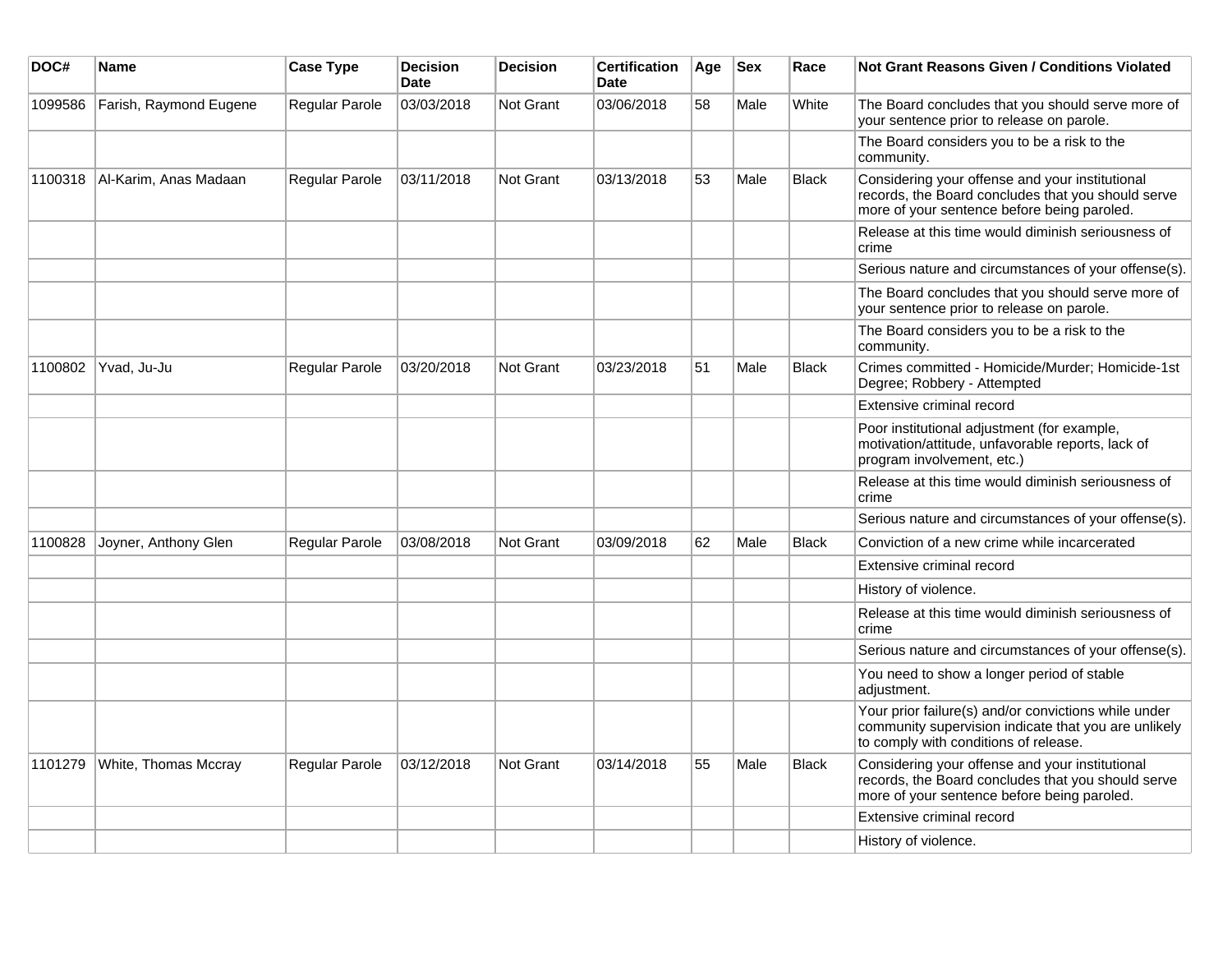| DOC#    | <b>Name</b>           | <b>Case Type</b> | <b>Decision</b><br><b>Date</b> | <b>Decision</b> | <b>Certification</b><br>Date | Age | <b>Sex</b> | Race         | <b>Not Grant Reasons Given / Conditions Violated</b>                                                                                                  |
|---------|-----------------------|------------------|--------------------------------|-----------------|------------------------------|-----|------------|--------------|-------------------------------------------------------------------------------------------------------------------------------------------------------|
| 1101279 | White, Thomas Mccray  | Regular Parole   | 03/12/2018                     | Not Grant       | 03/14/2018                   | 55  | Male       | Black        | Poor institutional adjustment (for example,<br>motivation/attitude, unfavorable reports, lack of<br>program involvement, etc.)                        |
|         |                       |                  |                                |                 |                              |     |            |              | Release at this time would diminish seriousness of<br>crime                                                                                           |
|         |                       |                  |                                |                 |                              |     |            |              | Your prior failure(s) and/or convictions while under<br>community supervision indicate that you are unlikely<br>to comply with conditions of release. |
|         |                       |                  |                                |                 |                              |     |            |              | Your record indicates a serious disregard for the<br>property rights of others.                                                                       |
|         |                       |                  |                                |                 |                              |     |            |              | Your record of institutional infractions indicates a<br>disregard for rules and that you are not ready to<br>conform to society.                      |
| 1101586 | Kenney, Bruce Eugene  | Geriatric        | 03/12/2018                     | Not Grant       | 03/13/2018                   | 68  | Male       | <b>Black</b> | Extensive criminal record                                                                                                                             |
|         |                       |                  |                                |                 |                              |     |            |              | Release at this time would diminish seriousness of<br>crime                                                                                           |
|         |                       |                  |                                |                 |                              |     |            |              | Serious nature and circumstances of your offense(s).                                                                                                  |
|         |                       |                  |                                |                 |                              |     |            |              | The Board concludes that you should serve more of<br>your sentence prior to release on parole.                                                        |
|         |                       |                  |                                |                 |                              |     |            |              | You need to show a longer period of stable<br>adjustment.                                                                                             |
| 1101981 | Rainey, Melvin Jr.    | Regular Parole   | 03/07/2018                     | Not Grant       | 03/09/2018                   | 53  | Male       | <b>Black</b> | Poor institutional adjustment (for example,<br>motivation/attitude, unfavorable reports, lack of<br>program involvement, etc.)                        |
|         |                       |                  |                                |                 |                              |     |            |              | Release at this time would diminish seriousness of<br>crime                                                                                           |
|         |                       |                  |                                |                 |                              |     |            |              | The Board concludes that you should serve more of<br>your sentence prior to release on parole.                                                        |
|         |                       |                  |                                |                 |                              |     |            |              | Your prior failure(s) and/or convictions while under<br>community supervision indicate that you are unlikely<br>to comply with conditions of release. |
| 1102185 | Jackson, Joseph Ray   | Regular Parole   | 03/01/2018                     | Not Grant       | 03/06/2018                   | 69  | Male       | White        | Crimes committed - Kidnap/Abduct; Sex Assault,<br>Rape; Forcible Sodomy                                                                               |
|         |                       |                  |                                |                 |                              |     |            |              | Extensive criminal record                                                                                                                             |
|         |                       |                  |                                |                 |                              |     |            |              | History of violence.                                                                                                                                  |
|         |                       |                  |                                |                 |                              |     |            |              | Release at this time would diminish seriousness of<br>crime                                                                                           |
|         |                       |                  |                                |                 |                              |     |            |              | Serious nature and circumstances of your offense(s).                                                                                                  |
| 1102592 | Marshall, Joel Racine | Geriatric        | 03/15/2018                     | Not Grant       | 03/19/2018                   | 72  | Male       | White        | Crimes committed - Homicide-2Nd-Degree; Use Of<br>Firearm In Felony; Possess Firearm-Felon                                                            |
|         |                       |                  |                                |                 |                              |     |            |              | Release at this time would diminish seriousness of<br>crime                                                                                           |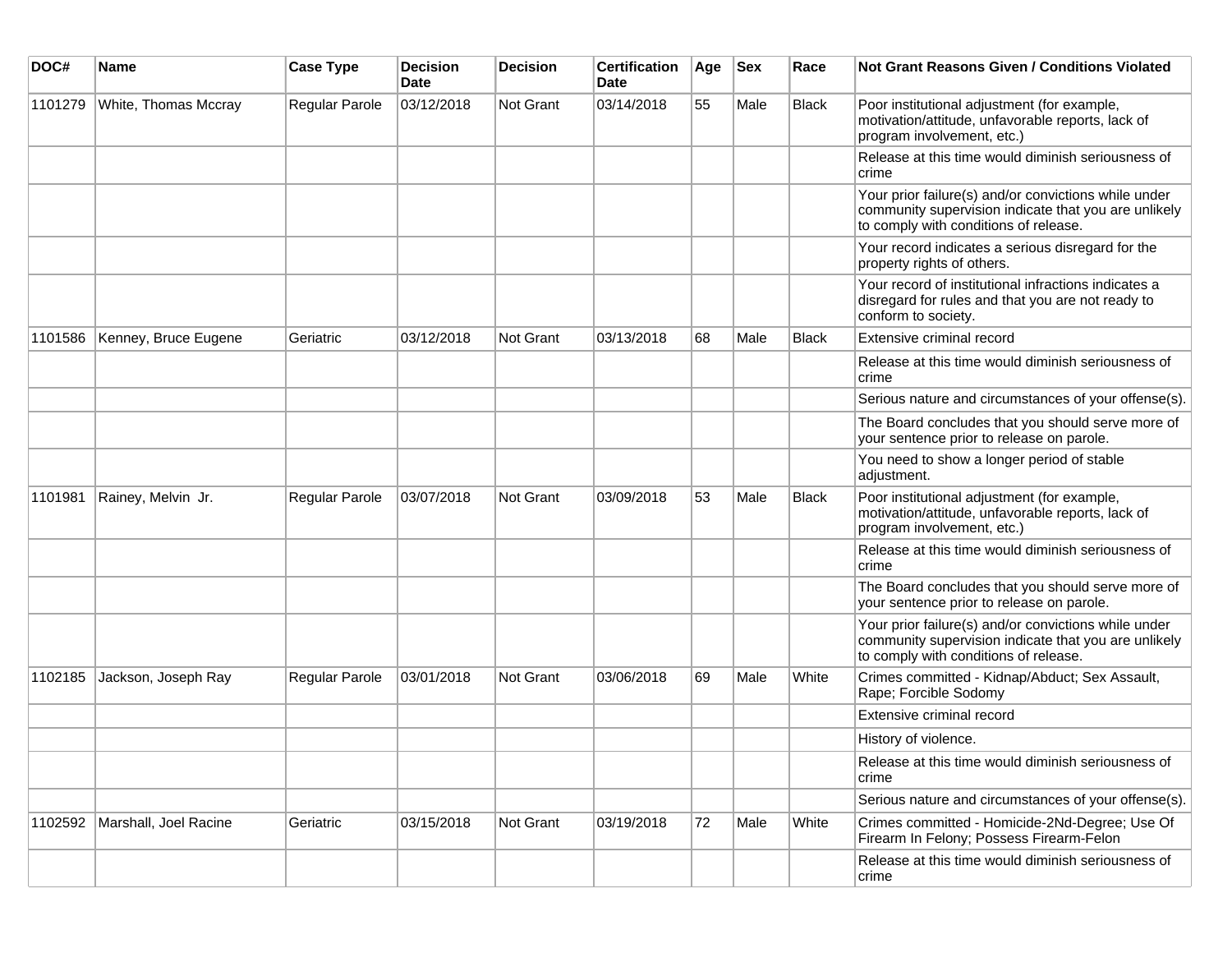| DOC#    | Name                   | <b>Case Type</b> | <b>Decision</b><br><b>Date</b> | <b>Decision</b>  | <b>Certification</b><br>Date | Age | <b>Sex</b> | Race                            | <b>Not Grant Reasons Given / Conditions Violated</b>                                                                                                  |
|---------|------------------------|------------------|--------------------------------|------------------|------------------------------|-----|------------|---------------------------------|-------------------------------------------------------------------------------------------------------------------------------------------------------|
| 1102592 | Marshall, Joel Racine  | Geriatric        | 03/15/2018                     | Not Grant        | 03/19/2018                   | 72  | Male       | White                           | Serious nature and circumstances of your offense(s).                                                                                                  |
|         |                        |                  |                                |                  |                              |     |            |                                 | You need to show a longer period of stable<br>adjustment.                                                                                             |
| 1102741 | Lee, Huy Ngoc          | Regular Parole   | 03/22/2018                     | Not Grant        | 03/23/2018                   | 55  | Male       | Asian or<br>Pacific<br>Islander | Release at this time would diminish seriousness of<br>crime                                                                                           |
|         |                        |                  |                                |                  |                              |     |            |                                 | Serious nature and circumstances of your offense(s).                                                                                                  |
|         |                        |                  |                                |                  |                              |     |            |                                 | The Board concludes that you should serve more of<br>your sentence prior to release on parole.                                                        |
| 1102872 | Ruffin, Julian William | Geriatric        | 03/09/2018                     | <b>Not Grant</b> | 03/13/2018                   | 60  | Male       | White                           | Extensive criminal record                                                                                                                             |
|         |                        |                  |                                |                  |                              |     |            |                                 | History of substance abuse.                                                                                                                           |
|         |                        |                  |                                |                  |                              |     |            |                                 | History of violence.                                                                                                                                  |
|         |                        |                  |                                |                  |                              |     |            |                                 | Serious nature and circumstances of your offense(s).                                                                                                  |
|         |                        |                  |                                |                  |                              |     |            |                                 | The Board concludes that you should serve more of<br>your sentence prior to release on parole.                                                        |
|         |                        |                  |                                |                  |                              |     |            |                                 | You need to show a longer period of stable<br>adjustment.                                                                                             |
| 1103085 | Cochran, Dennis Wayne  | Regular Parole   | 03/08/2018                     | Not Grant        | 03/09/2018                   | 63  | Male       | White                           | Crimes committed - Abduct-No Ransom Or Asslt;<br>Sex Assault, Rape; Sodomy                                                                            |
|         |                        |                  |                                |                  |                              |     |            |                                 | Release at this time would diminish seriousness of<br>crime                                                                                           |
|         |                        |                  |                                |                  |                              |     |            |                                 | Serious nature and circumstances of your offense(s).                                                                                                  |
|         |                        |                  |                                |                  |                              |     |            |                                 | Your prior failure(s) and/or convictions while under<br>community supervision indicate that you are unlikely<br>to comply with conditions of release. |
|         |                        |                  |                                |                  |                              |     |            |                                 | Your record of institutional infractions indicates a<br>disregard for rules and that you are not ready to<br>conform to society.                      |
| 1103357 | Montenegro, Francisco  | Geriatric        | 03/19/2018                     | <b>Not Grant</b> | 03/22/2018                   | 81  | Male       | White                           | Crimes committed - Sex Assault, Rape                                                                                                                  |
|         |                        |                  |                                |                  |                              |     |            |                                 | Release at this time would diminish seriousness of<br>crime                                                                                           |
|         |                        |                  |                                |                  |                              |     |            |                                 | Serious nature and circumstances of your offense(s).                                                                                                  |
|         |                        |                  |                                |                  |                              |     |            |                                 | The Board considers you to be a risk to the<br>community.                                                                                             |
|         | 1103412 Knox, Ronald B | Regular Parole   | 03/29/2018                     | Not Grant        | 03/30/2018                   | 69  | Male       | White                           | Other                                                                                                                                                 |
|         |                        |                  |                                |                  |                              |     |            |                                 | Release at this time would diminish seriousness of<br>crime                                                                                           |
|         |                        |                  |                                |                  |                              |     |            |                                 | Serious nature and circumstances of your offense(s).                                                                                                  |
|         |                        |                  |                                |                  |                              |     |            |                                 | The Board concludes that you should serve more of<br>your sentence prior to release on parole.                                                        |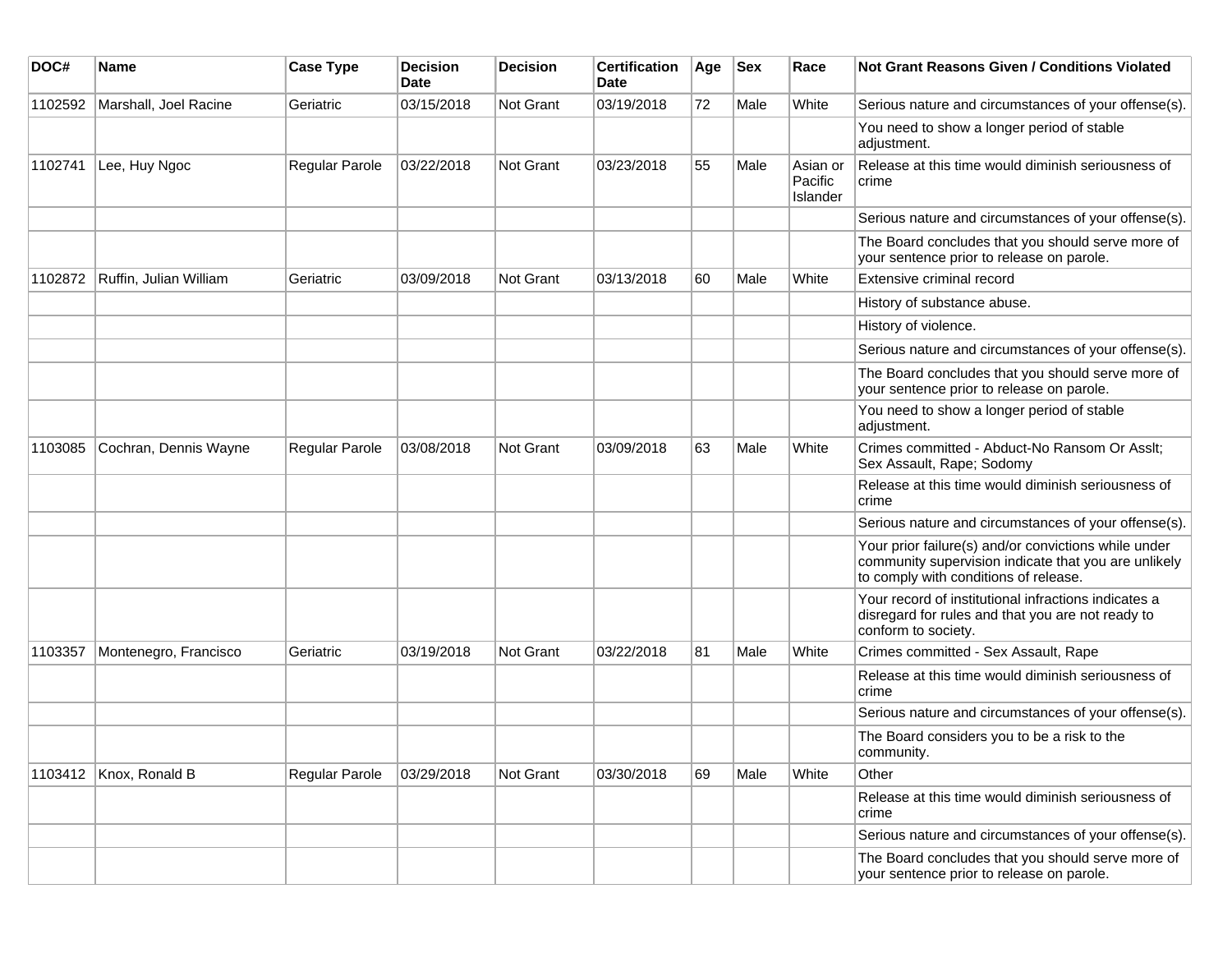| DOC#    | <b>Name</b>               | <b>Case Type</b> | <b>Decision</b><br><b>Date</b> | <b>Decision</b>  | <b>Certification</b><br>Date | Age | <b>Sex</b> | Race         | <b>Not Grant Reasons Given / Conditions Violated</b>                                                                                                  |
|---------|---------------------------|------------------|--------------------------------|------------------|------------------------------|-----|------------|--------------|-------------------------------------------------------------------------------------------------------------------------------------------------------|
| 1103704 | Sills, Richard Julius Jr. | Regular Parole   | 03/09/2018                     | <b>Not Grant</b> | 03/13/2018                   | 50  | Male       | <b>Black</b> | Extensive criminal record                                                                                                                             |
|         |                           |                  |                                |                  |                              |     |            |              | History of substance abuse.                                                                                                                           |
|         |                           |                  |                                |                  |                              |     |            |              | History of violence.                                                                                                                                  |
|         |                           |                  |                                |                  |                              |     |            |              | Release at this time would diminish seriousness of<br>crime                                                                                           |
|         |                           |                  |                                |                  |                              |     |            |              | Your prior failure(s) and/or convictions while under<br>community supervision indicate that you are unlikely<br>to comply with conditions of release. |
|         |                           |                  |                                |                  |                              |     |            |              | Your record of institutional infractions indicates a<br>disregard for rules and that you are not ready to<br>conform to society.                      |
| 1103708 | Cartwright, Darrell       | Regular Parole   | 03/17/2018                     | <b>Not Grant</b> | 03/19/2018                   | 49  | Male       | White        | Crimes committed - Homicide-1st Degree; Homicide-<br>Attempted; Larc-Petty                                                                            |
|         |                           |                  |                                |                  |                              |     |            |              | History of violence.                                                                                                                                  |
|         |                           |                  |                                |                  |                              |     |            |              | Release at this time would diminish seriousness of<br>crime                                                                                           |
|         |                           |                  |                                |                  |                              |     |            |              | The Board concludes that you should serve more of<br>your sentence prior to release on parole.                                                        |
|         |                           |                  |                                |                  |                              |     |            |              | The Board considers you to be a risk to the<br>community.                                                                                             |
| 1103731 | Dudas, Sean T             | Regular Parole   | 03/06/2018                     | <b>Not Grant</b> | 03/07/2018                   | 52  | Male       | White        | No Interest in Parole                                                                                                                                 |
| 1104685 | Johnson, Corey            | Regular Parole   | 03/19/2018                     | <b>Not Grant</b> | 03/22/2018                   | 42  | Male       | <b>Black</b> | No Interest in Parole                                                                                                                                 |
| 1104706 | Downer, Barry Eugene      | Regular Parole   | 03/09/2018                     | <b>Not Grant</b> | 03/13/2018                   | 58  | Male       | White        | Release at this time would diminish seriousness of<br>crime                                                                                           |
|         |                           |                  |                                |                  |                              |     |            |              | Serious nature and circumstances of your offense(s).                                                                                                  |
|         |                           |                  |                                |                  |                              |     |            |              | The Board concludes that you should serve more of<br>your sentence prior to release on parole.                                                        |
|         |                           |                  |                                |                  |                              |     |            |              | Your record of institutional infractions indicates a<br>disregard for rules and that you are not ready to<br>conform to society.                      |
| 1105074 | Griffith, Mitchell Wayne  | Regular Parole   | 03/08/2018                     | <b>Not Grant</b> | 03/09/2018                   | 65  | Male       | Black        | Crimes committed - Homicide-1st Degree; Resisting<br>Officer/Arrest; Use Of Firearm In Felony                                                         |
|         |                           |                  |                                |                  |                              |     |            |              | Release at this time would diminish seriousness of<br>crime                                                                                           |
|         |                           |                  |                                |                  |                              |     |            |              | Serious nature and circumstances of your offense(s).                                                                                                  |
|         |                           |                  |                                |                  |                              |     |            |              | The Board concludes that you should serve more of<br>your sentence prior to release on parole.                                                        |
|         |                           |                  |                                |                  |                              |     |            |              | The Board considers you to be a risk to the<br>community.                                                                                             |
| 1105248 | Fullard, Earl Kenneth     | Geriatric        | 03/17/2018                     | Not Grant        | 03/20/2018                   | 71  | Male       | Black        | Crimes committed - Kidnap/Abduct; Penetrate<br>W/Inanimate Object                                                                                     |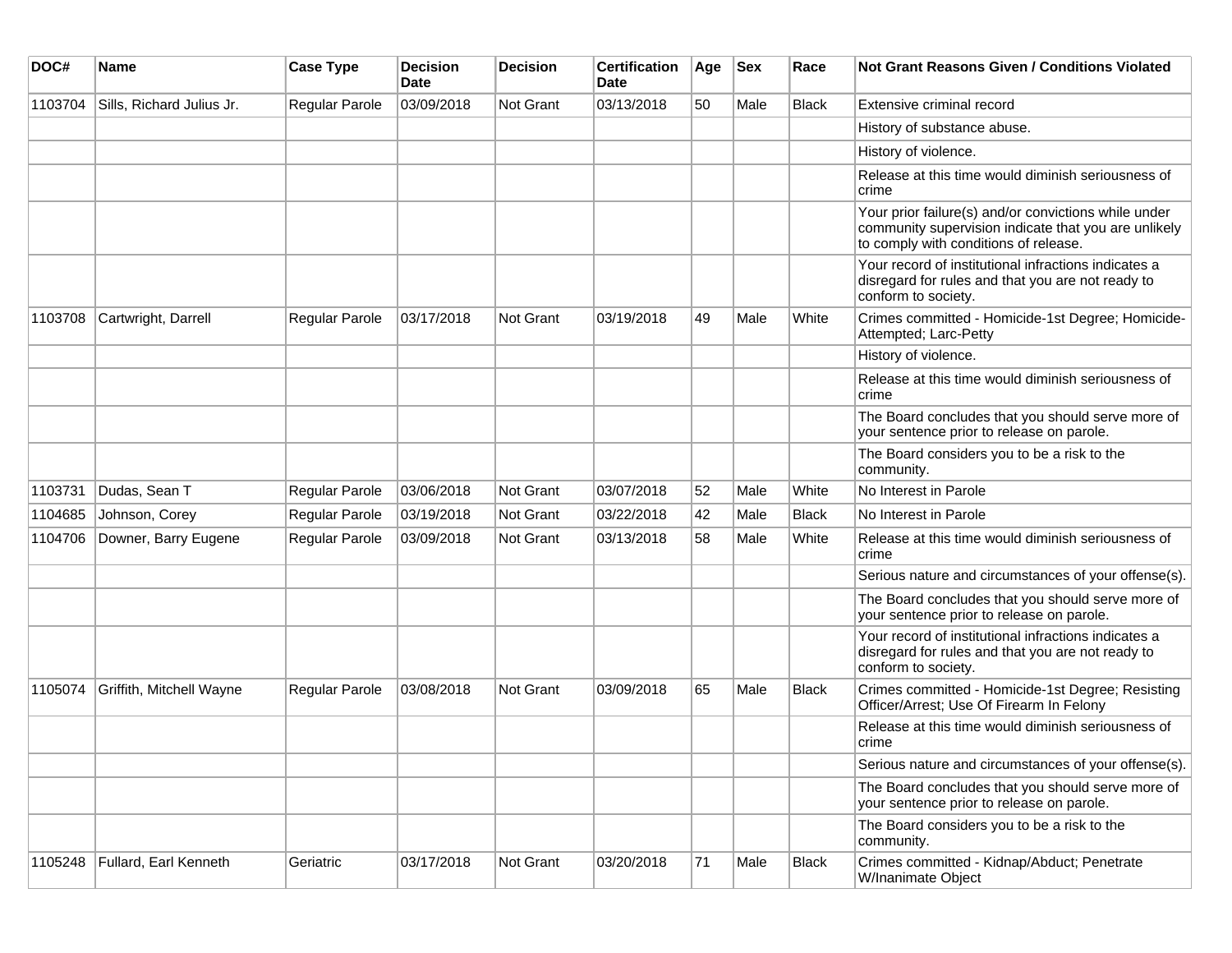| DOC#    | <b>Name</b>                | <b>Case Type</b> | <b>Decision</b><br><b>Date</b> | <b>Decision</b> | <b>Certification</b><br>Date | Age | <b>Sex</b> | Race         | Not Grant Reasons Given / Conditions Violated                                                                                                        |
|---------|----------------------------|------------------|--------------------------------|-----------------|------------------------------|-----|------------|--------------|------------------------------------------------------------------------------------------------------------------------------------------------------|
| 1105248 | Fullard, Earl Kenneth      | Geriatric        | 03/17/2018                     | Not Grant       | 03/20/2018                   | 71  | Male       | <b>Black</b> | Extensive criminal record                                                                                                                            |
|         |                            |                  |                                |                 |                              |     |            |              | Release at this time would diminish seriousness of<br>crime                                                                                          |
|         |                            |                  |                                |                 |                              |     |            |              | The Board considers you to be a risk to the<br>community.                                                                                            |
| 1106000 | Ballance, Kevin Marvin     | Regular Parole   | 03/21/2018                     | Not Grant       | 03/23/2018                   | 51  | Male       | White        | No Interest in Parole                                                                                                                                |
| 1106065 | Woody, Robert Lee          | Regular Parole   | 03/07/2018                     | Not Grant       | 03/09/2018                   | 79  | Male       | Black        | Crimes committed - Homicide-2Nd-Degree;<br>Homicide-2Nd-Degree; Kidnap/Abduct                                                                        |
|         |                            |                  |                                |                 |                              |     |            |              | History of violence.                                                                                                                                 |
|         |                            |                  |                                |                 |                              |     |            |              | Release at this time would diminish seriousness of<br>crime                                                                                          |
|         |                            |                  |                                |                 |                              |     |            |              | Serious nature and circumstances of your offense(s).                                                                                                 |
|         |                            |                  |                                |                 |                              |     |            |              | The Board considers you to be a risk to the<br>community.                                                                                            |
| 1106095 | Mcclain, Dennis            | Regular Parole   | 03/12/2018                     | Not Grant       | 03/13/2018                   | 47  | Male       | <b>Black</b> | Release at this time would diminish seriousness of<br>crime                                                                                          |
|         |                            |                  |                                |                 |                              |     |            |              | Serious nature and circumstances of your offense(s).                                                                                                 |
|         |                            |                  |                                |                 |                              |     |            |              | The Board concludes that you should serve more of<br>your sentence prior to release on parole.                                                       |
|         |                            |                  |                                |                 |                              |     |            |              | You need to show a longer period of stable<br>adjustment.                                                                                            |
|         |                            |                  |                                |                 |                              |     |            |              | Your record of institutional infractions indicates a<br>disregard for rules and that you are not ready to<br>conform to society.                     |
| 1106134 | Utterback, John Wesley Jr. | Regular Parole   | 03/21/2018                     | Not Grant       | 03/23/2018                   | 59  | Male       | White        | History of violence.                                                                                                                                 |
|         |                            |                  |                                |                 |                              |     |            |              | Poor institutional adjustment (for example,<br>motivation/attitude, unfavorable reports, lack of<br>program involvement, etc.)                       |
|         |                            |                  |                                |                 |                              |     |            |              | Release at this time would diminish seriousness of<br>crime                                                                                          |
|         |                            |                  |                                |                 |                              |     |            |              | Serious nature and circumstances of your offense(s).                                                                                                 |
|         |                            |                  |                                |                 |                              |     |            |              | The Board concludes that you should serve more of<br>your sentence prior to release on parole.                                                       |
|         |                            |                  |                                |                 |                              |     |            |              | Your record of institutional infractions indicates a<br>disregard for rules and that you are not ready to<br>conform to society.                     |
| 1106182 | Stacey, James Eric         | Regular Parole   | 03/16/2018                     | Not Grant       | 03/19/2018                   | 52  | Male       | Black        | Considering your offense and your institutional<br>records, the Board concludes that you should serve<br>more of your sentence before being paroled. |
|         |                            |                  |                                |                 |                              |     |            |              | Crimes committed - Robbery; Robbery                                                                                                                  |
|         |                            |                  |                                |                 |                              |     |            |              | Extensive criminal record                                                                                                                            |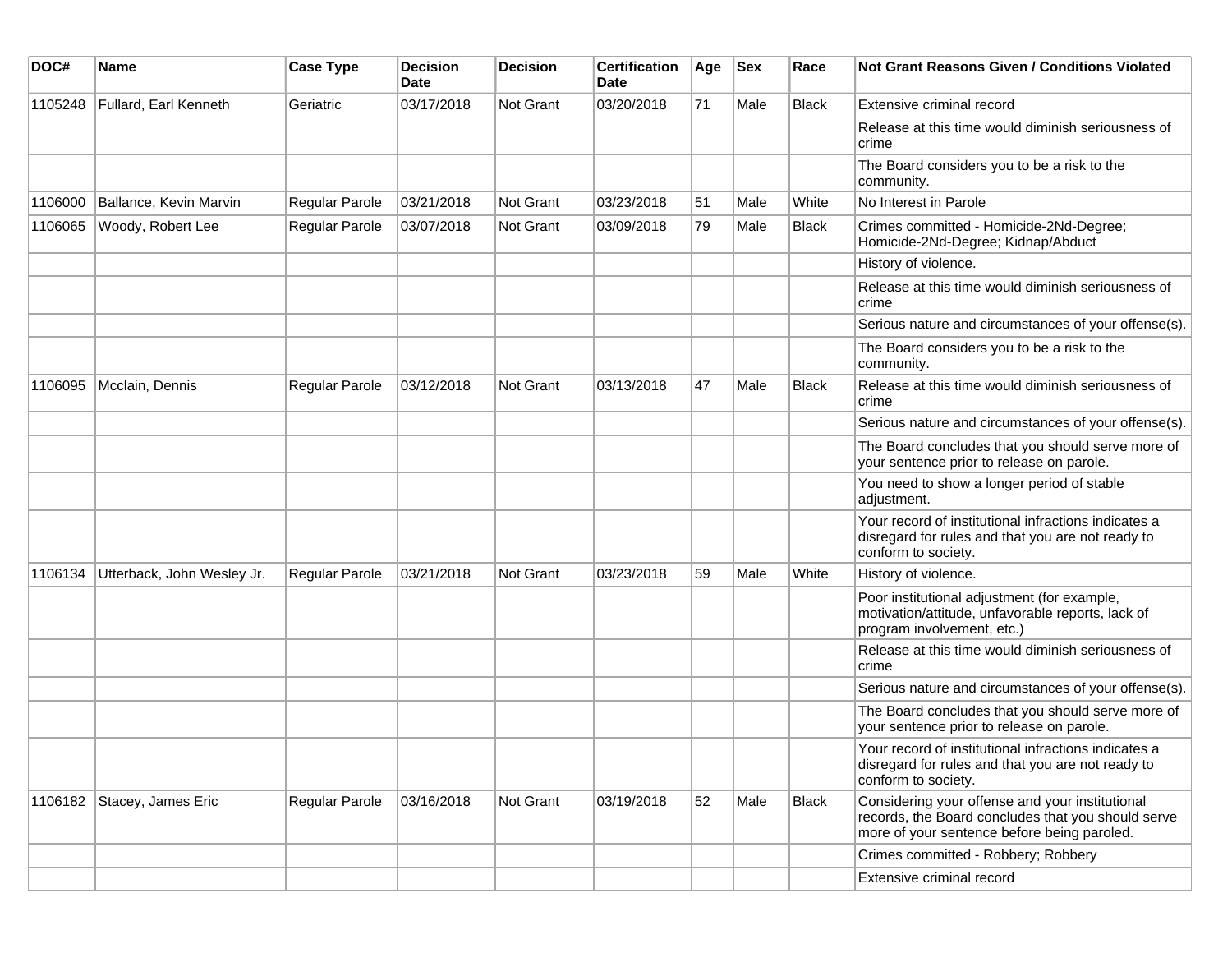| DOC#    | <b>Name</b>            | <b>Case Type</b> | <b>Decision</b><br><b>Date</b> | <b>Decision</b>  | <b>Certification</b><br><b>Date</b> | Age | <b>Sex</b> | Race         | Not Grant Reasons Given / Conditions Violated                                                                                                        |
|---------|------------------------|------------------|--------------------------------|------------------|-------------------------------------|-----|------------|--------------|------------------------------------------------------------------------------------------------------------------------------------------------------|
| 1106182 | Stacey, James Eric     | Regular Parole   | 03/16/2018                     | Not Grant        | 03/19/2018                          | 52  | Male       | <b>Black</b> | History of substance abuse.                                                                                                                          |
|         |                        |                  |                                |                  |                                     |     |            |              | Poor institutional adjustment (for example,<br>motivation/attitude, unfavorable reports, lack of<br>program involvement, etc.)                       |
|         |                        |                  |                                |                  |                                     |     |            |              | Serious nature and circumstances of your offense(s).                                                                                                 |
|         |                        |                  |                                |                  |                                     |     |            |              | Your record of institutional infractions indicates a<br>disregard for rules and that you are not ready to<br>conform to society.                     |
| 1107458 | Crawley, David Edward  | Regular Parole   | 03/07/2018                     | <b>Not Grant</b> | 03/09/2018                          | 49  | Male       | <b>Black</b> | Considering your offense and your institutional<br>records, the Board concludes that you should serve<br>more of your sentence before being paroled. |
|         |                        |                  |                                |                  |                                     |     |            |              | Extensive criminal record                                                                                                                            |
|         |                        |                  |                                |                  |                                     |     |            |              | History of substance abuse.                                                                                                                          |
|         |                        |                  |                                |                  |                                     |     |            |              | History of violence.                                                                                                                                 |
|         |                        |                  |                                |                  |                                     |     |            |              | Poor institutional adjustment (for example,<br>motivation/attitude, unfavorable reports, lack of<br>program involvement, etc.)                       |
|         |                        |                  |                                |                  |                                     |     |            |              | You need to show a longer period of stable<br>adjustment.                                                                                            |
|         |                        |                  |                                |                  |                                     |     |            |              | Your record of institutional infractions indicates a<br>disregard for rules and that you are not ready to<br>conform to society.                     |
| 1107867 | Riley, Charles Richard | Regular Parole   | 03/16/2018                     | <b>Not Grant</b> | 03/19/2018                          | 56  | Male       | White        | Crimes committed - Kidnap/Abduct; Sex Assault,<br>Rape; Sex Assault, Rape                                                                            |
|         |                        |                  |                                |                  |                                     |     |            |              | Extensive criminal record                                                                                                                            |
|         |                        |                  |                                |                  |                                     |     |            |              | History of violence.                                                                                                                                 |
|         |                        |                  |                                |                  |                                     |     |            |              | Release at this time would diminish seriousness of<br>crime                                                                                          |
|         |                        |                  |                                |                  |                                     |     |            |              | Serious nature and circumstances of your offense(s).                                                                                                 |
|         |                        |                  |                                |                  |                                     |     |            |              | The Board considers you to be a risk to the<br>community.                                                                                            |
| 1107952 | Watson, Bennie Jr.     | Geriatric        | 02/28/2018                     | <b>Not Grant</b> | 03/06/2018                          | 66  | Male       | Black        | Crimes committed - Homicide-1st Degree; Statutory<br>Burglary                                                                                        |
|         |                        |                  |                                |                  |                                     |     |            |              | History of substance abuse.                                                                                                                          |
|         |                        |                  |                                |                  |                                     |     |            |              | History of violence.                                                                                                                                 |
|         |                        |                  |                                |                  |                                     |     |            |              | Release at this time would diminish seriousness of<br>crime                                                                                          |
|         |                        |                  |                                |                  |                                     |     |            |              | Serious nature and circumstances of your offense(s).                                                                                                 |
| 1108086 | Coleman, Lonnie Eugene | Regular Parole   | 03/29/2018                     | Not Grant        | 03/30/2018                          | 66  | Male       | <b>Black</b> | Conviction of a new crime while incarcerated                                                                                                         |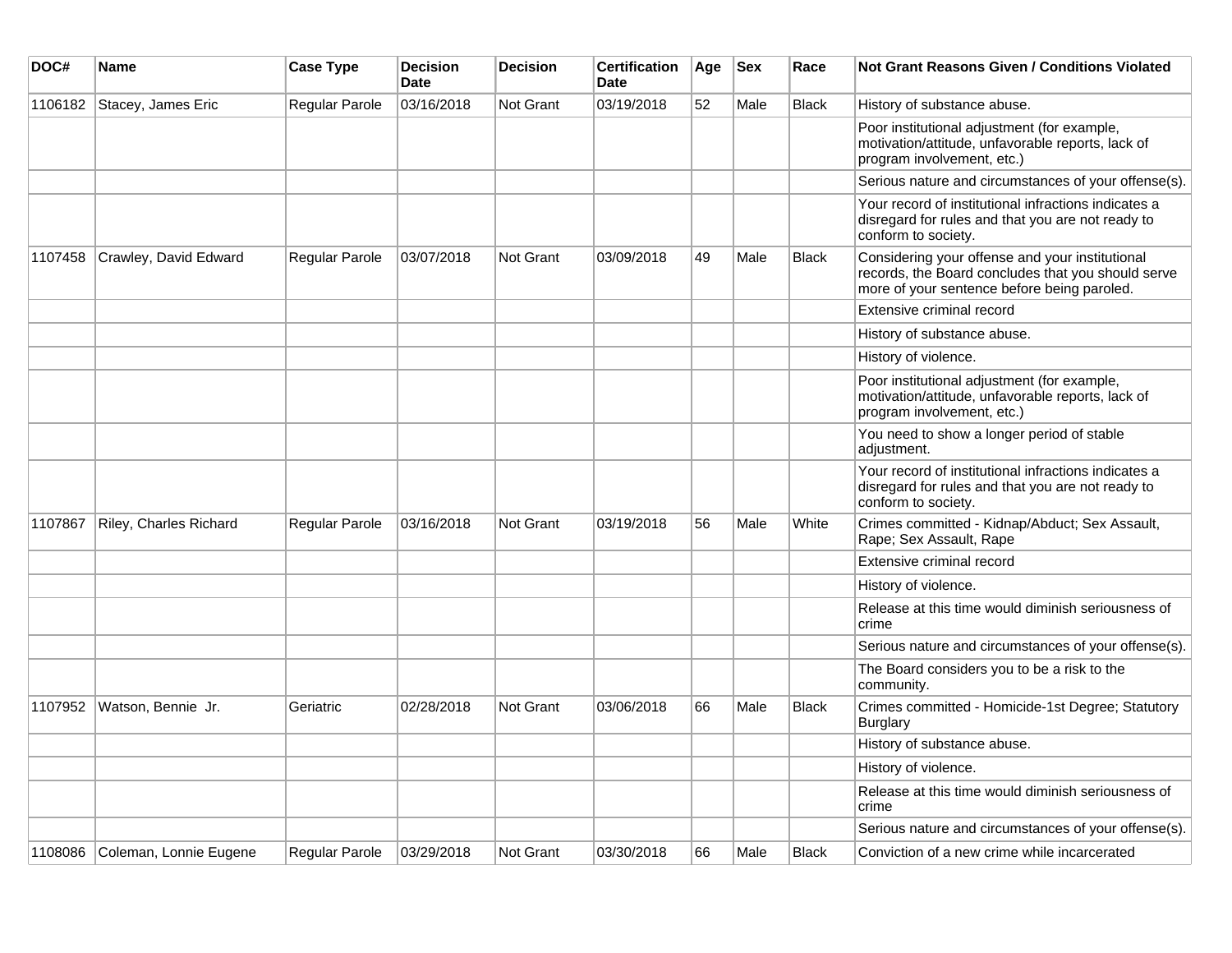| DOC#    | Name                   | <b>Case Type</b>      | <b>Decision</b><br><b>Date</b> | <b>Decision</b>  | <b>Certification</b><br><b>Date</b> | Age | <b>Sex</b> | Race         | <b>Not Grant Reasons Given / Conditions Violated</b>                                                                                                  |
|---------|------------------------|-----------------------|--------------------------------|------------------|-------------------------------------|-----|------------|--------------|-------------------------------------------------------------------------------------------------------------------------------------------------------|
| 1108086 | Coleman, Lonnie Eugene | Regular Parole        | 03/29/2018                     | <b>Not Grant</b> | 03/30/2018                          | 66  | Male       | <b>Black</b> | Crimes committed - Sex Assault, Rape; Burglary;<br>Burglary                                                                                           |
|         |                        |                       |                                |                  |                                     |     |            |              | History of violence.                                                                                                                                  |
|         |                        |                       |                                |                  |                                     |     |            |              | Release at this time would diminish seriousness of<br>crime                                                                                           |
|         |                        |                       |                                |                  |                                     |     |            |              | The Board considers you to be a risk to the<br>community.                                                                                             |
|         |                        |                       |                                |                  |                                     |     |            |              | Your prior failure(s) and/or convictions while under<br>community supervision indicate that you are unlikely<br>to comply with conditions of release. |
| 1108227 | Casey, Calvin          | Regular Parole        | 03/02/2018                     | <b>Not Grant</b> | 03/06/2018                          | 60  | Male       | <b>Black</b> | Considering your offense and your institutional<br>records, the Board concludes that you should serve<br>more of your sentence before being paroled.  |
|         |                        |                       |                                |                  |                                     |     |            |              | Conviction of a new crime while incarcerated                                                                                                          |
|         |                        |                       |                                |                  |                                     |     |            |              | Crimes committed - Homicide-2Nd-Degree; Sex<br>Assault, Rape; Sex Asslt-Sodomy-Woman                                                                  |
|         |                        |                       |                                |                  |                                     |     |            |              | The Board concludes that you should serve more of<br>your sentence prior to release on parole.                                                        |
|         |                        |                       |                                |                  |                                     |     |            |              | The Board considers you to be a risk to the<br>community.                                                                                             |
|         |                        |                       |                                |                  |                                     |     |            |              | Your prior failure(s) and/or convictions while under<br>community supervision indicate that you are unlikely<br>to comply with conditions of release. |
| 1109523 | Jones, Darrell Duwane  | Regular Parole        | 03/18/2018                     | <b>Not Grant</b> | 03/23/2018                          | 43  | Male       | <b>Black</b> | Crimes committed - Homicide-2Nd-Degree;<br>Malicious Wounding; Assault: On Law<br>Enf/Judge/DOC/Fire/Emerg Person                                     |
|         |                        |                       |                                |                  |                                     |     |            |              | History of violence.                                                                                                                                  |
|         |                        |                       |                                |                  |                                     |     |            |              | Serious nature and circumstances of your offense(s).                                                                                                  |
|         |                        |                       |                                |                  |                                     |     |            |              | The Board concludes that you should serve more of<br>your sentence prior to release on parole.                                                        |
|         |                        |                       |                                |                  |                                     |     |            |              | The Board considers you to be a risk to the<br>community.                                                                                             |
| 1110265 | Lucas, Danny           | <b>Regular Parole</b> | 03/18/2018                     | Not Grant        | 03/23/2018                          | 55  | Male       | Black        | Considering your offense and your institutional<br>records, the Board concludes that you should serve<br>more of your sentence before being paroled.  |
|         |                        |                       |                                |                  |                                     |     |            |              | History of violence.                                                                                                                                  |
|         |                        |                       |                                |                  |                                     |     |            |              | Release at this time would diminish seriousness of<br>crime                                                                                           |
|         |                        |                       |                                |                  |                                     |     |            |              | The Board considers you to be a risk to the<br>community.                                                                                             |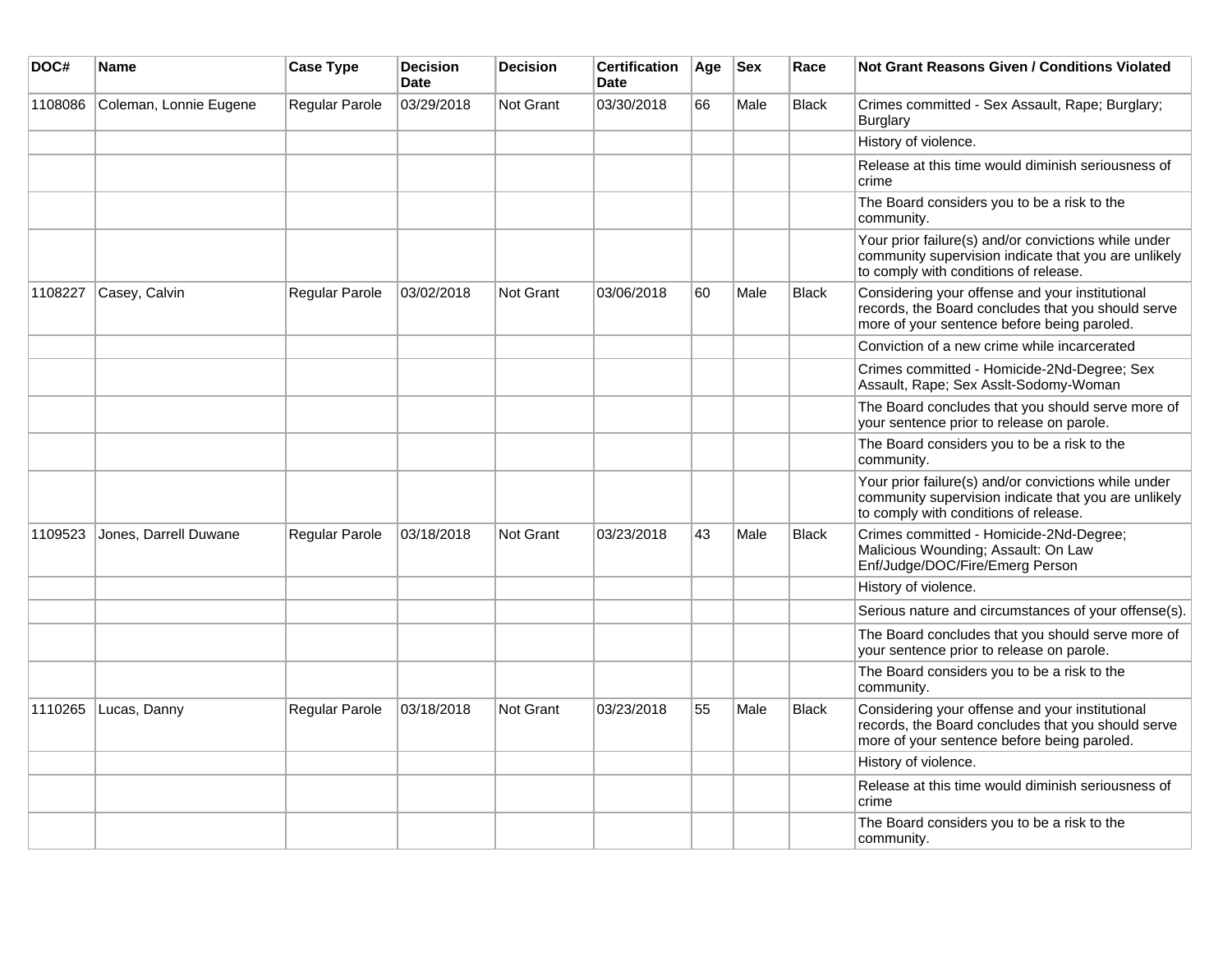| DOC#    | <b>Name</b>             | <b>Case Type</b> | <b>Decision</b><br><b>Date</b> | <b>Decision</b> | <b>Certification</b><br>Date | Age | <b>Sex</b> | Race         | <b>Not Grant Reasons Given / Conditions Violated</b>                                                                                                        |
|---------|-------------------------|------------------|--------------------------------|-----------------|------------------------------|-----|------------|--------------|-------------------------------------------------------------------------------------------------------------------------------------------------------------|
| 1110477 | Johnson, Antonio Danell | Regular Parole   | 03/22/2018                     | Not Grant       | 03/23/2018                   | 43  | Male       | <b>Black</b> | Considering your offense and your institutional<br>records, the Board concludes that you should serve<br>more of your sentence before being paroled.        |
|         |                         |                  |                                |                 |                              |     |            |              | Crimes committed - Homicide-1st Degree; Robbery;<br>Use Of Firearm In Felony                                                                                |
|         |                         |                  |                                |                 |                              |     |            |              | History of violence.                                                                                                                                        |
|         |                         |                  |                                |                 |                              |     |            |              | Poor institutional adjustment (for example,<br>motivation/attitude, unfavorable reports, lack of<br>program involvement, etc.)                              |
|         |                         |                  |                                |                 |                              |     |            |              | Release at this time would diminish seriousness of<br>crime                                                                                                 |
|         |                         |                  |                                |                 |                              |     |            |              | Serious nature and circumstances of your offense(s).                                                                                                        |
|         |                         |                  |                                |                 |                              |     |            |              | You need further participation in institutional work<br>and/or educational programs to indicate your positive<br>progression towards re-entry into society. |
|         |                         |                  |                                |                 |                              |     |            |              | Your record of institutional infractions indicates a<br>disregard for rules and that you are not ready to<br>conform to society.                            |
| 1110780 | Smith, Thomas Earl      | Regular Parole   | 03/26/2018                     | Not Grant       | 03/26/2018                   | 75  | Male       | White        | Crimes committed - Sex Assault, Rape; Sex Assault,<br>Rape; Burgl Tools-Possess                                                                             |
|         |                         |                  |                                |                 |                              |     |            |              | Release at this time would diminish seriousness of<br>crime                                                                                                 |
|         |                         |                  |                                |                 |                              |     |            |              | Serious nature and circumstances of your offense(s).                                                                                                        |
|         |                         |                  |                                |                 |                              |     |            |              | The Board concludes that you should serve more of<br>your sentence prior to release on parole.                                                              |
|         |                         |                  |                                |                 |                              |     |            |              | The Board considers you to be a risk to the<br>community.                                                                                                   |
|         |                         |                  |                                |                 |                              |     |            |              | You need further participation in institutional work<br>and/or educational programs to indicate your positive<br>progression towards re-entry into society. |
| 1111503 | Jennings, Thomas E      | Regular Parole   | 03/11/2018                     | Not Grant       | 03/13/2018                   | 49  | Male       | <b>Black</b> | Crimes committed - Homicide-1st Degree; Breaking<br>And Entering; Breaking And Entering                                                                     |
|         |                         |                  |                                |                 |                              |     |            |              | Extensive criminal record                                                                                                                                   |
|         |                         |                  |                                |                 |                              |     |            |              | History of violence.                                                                                                                                        |
|         |                         |                  |                                |                 |                              |     |            |              | Release at this time would diminish seriousness of<br>crime                                                                                                 |
|         |                         |                  |                                |                 |                              |     |            |              | Serious nature and circumstances of your offense(s).                                                                                                        |
|         |                         |                  |                                |                 |                              |     |            |              | The Board considers you to be a risk to the<br>community.                                                                                                   |
|         |                         |                  |                                |                 |                              |     |            |              | Your prior failure(s) and/or convictions while under<br>community supervision indicate that you are unlikely<br>to comply with conditions of release.       |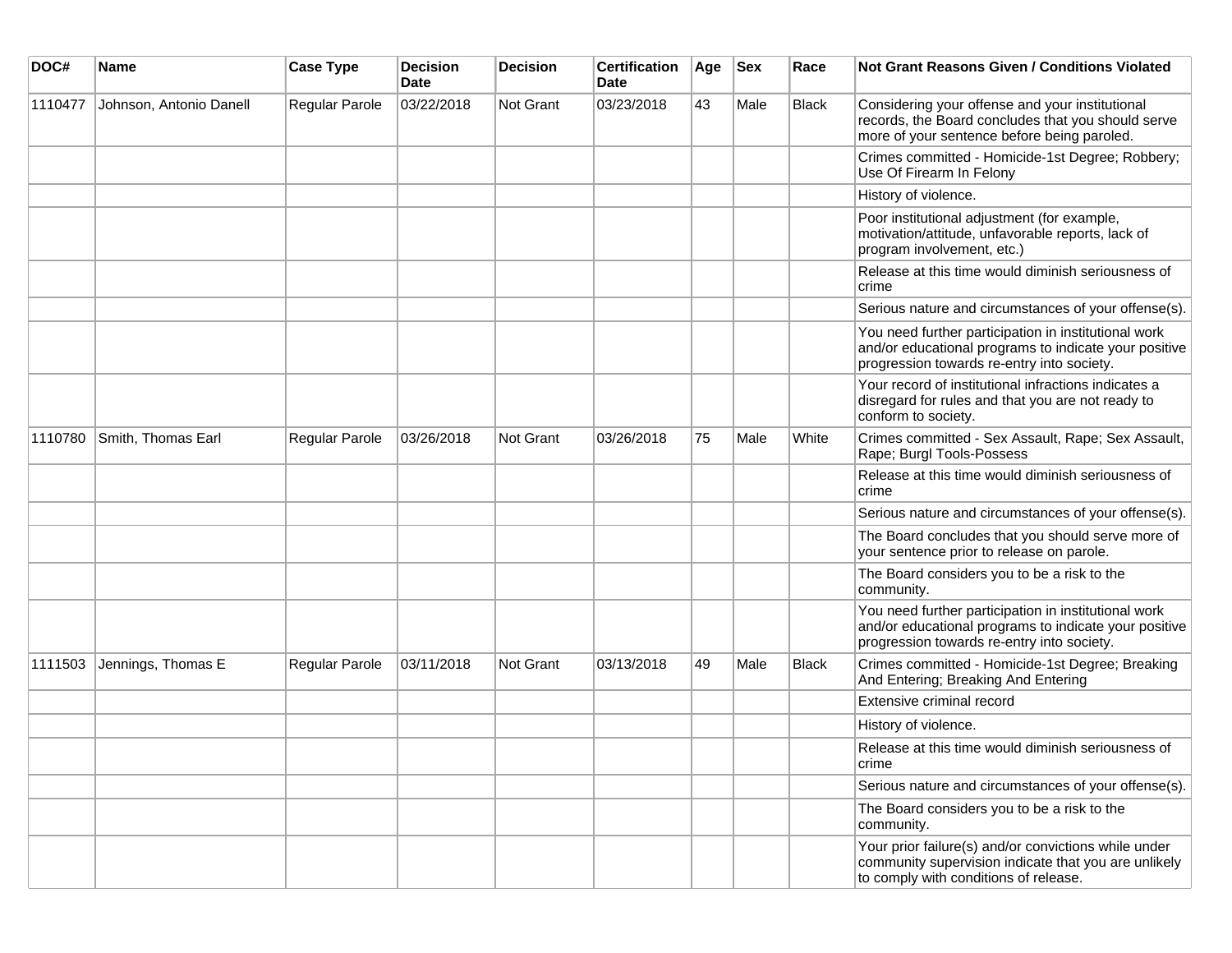| DOC#    | Name                          | <b>Case Type</b> | <b>Decision</b><br><b>Date</b> | <b>Decision</b> | <b>Certification</b><br>Date | Age | <b>Sex</b> | Race         | <b>Not Grant Reasons Given / Conditions Violated</b>                                                                                                  |
|---------|-------------------------------|------------------|--------------------------------|-----------------|------------------------------|-----|------------|--------------|-------------------------------------------------------------------------------------------------------------------------------------------------------|
| 1111537 | Williams, Jerry F             | Regular Parole   | 03/29/2018                     | Not Grant       | 03/30/2018                   | 60  | Male       | <b>Black</b> | Extensive criminal record                                                                                                                             |
|         |                               |                  |                                |                 |                              |     |            |              | History of substance abuse.                                                                                                                           |
|         |                               |                  |                                |                 |                              |     |            |              | History of violence.                                                                                                                                  |
|         |                               |                  |                                |                 |                              |     |            |              | Release at this time would diminish seriousness of<br>crime                                                                                           |
|         |                               |                  |                                |                 |                              |     |            |              | Serious nature and circumstances of your offense(s).                                                                                                  |
|         |                               |                  |                                |                 |                              |     |            |              | Your prior failure(s) and/or convictions while under<br>community supervision indicate that you are unlikely<br>to comply with conditions of release. |
| 1111663 | Cruz, Martin Santos           | Regular Parole   | 03/05/2018                     | Not Grant       | 03/07/2018                   | 54  | Male       | White        | History of violence.                                                                                                                                  |
|         |                               |                  |                                |                 |                              |     |            |              | Release at this time would diminish seriousness of<br>crime                                                                                           |
|         |                               |                  |                                |                 |                              |     |            |              | Serious nature and circumstances of your offense(s).                                                                                                  |
|         |                               |                  |                                |                 |                              |     |            |              | The Board considers you to be a risk to the<br>community.                                                                                             |
| 1112198 | Gilbert, Frank Lee Jr.        | Geriatric        | 03/21/2018                     | Not Grant       | 03/23/2018                   | 87  | Male       | White        | Crimes committed - Sex Assault, Rape; Sex Assault,<br>Rape; Sex Assault, Rape                                                                         |
|         |                               |                  |                                |                 |                              |     |            |              | Extensive criminal record                                                                                                                             |
|         |                               |                  |                                |                 |                              |     |            |              | Release at this time would diminish seriousness of<br>crime                                                                                           |
|         |                               |                  |                                |                 |                              |     |            |              | The Board concludes that you should serve more of<br>your sentence prior to release on parole.                                                        |
|         |                               |                  |                                |                 |                              |     |            |              | The Board considers you to be a risk to the<br>community.                                                                                             |
| 1112447 | Juggins, Maurice              | Regular Parole   | 03/01/2018                     | Not Grant       | 03/02/2018                   | 59  | Male       | <b>Black</b> | History of substance abuse.                                                                                                                           |
|         |                               |                  |                                |                 |                              |     |            |              | History of violence.                                                                                                                                  |
|         |                               |                  |                                |                 |                              |     |            |              | Release at this time would diminish seriousness of<br>crime                                                                                           |
|         |                               |                  |                                |                 |                              |     |            |              | Serious nature and circumstances of your offense(s).                                                                                                  |
|         |                               |                  |                                |                 |                              |     |            |              | The Board concludes that you should serve more of<br>your sentence prior to release on parole.                                                        |
|         |                               |                  |                                |                 |                              |     |            |              | The Board considers you to be a risk to the<br>community.                                                                                             |
| 1113486 | Muhammad, Willard Mutaal      | Regular Parole   | 03/20/2018                     | Not Grant       | 03/23/2018                   | 61  | Male       | <b>Black</b> | Release at this time would diminish seriousness of<br>crime                                                                                           |
|         |                               |                  |                                |                 |                              |     |            |              | Serious nature and circumstances of your offense(s).                                                                                                  |
|         |                               |                  |                                |                 |                              |     |            |              | The Board concludes that you should serve more of<br>your sentence prior to release on parole.                                                        |
|         | 1113622 Adams, Dennis William | Regular Parole   | 03/08/2018                     | Not Grant       | 03/09/2018                   | 60  | Male       | White        | History of violence.                                                                                                                                  |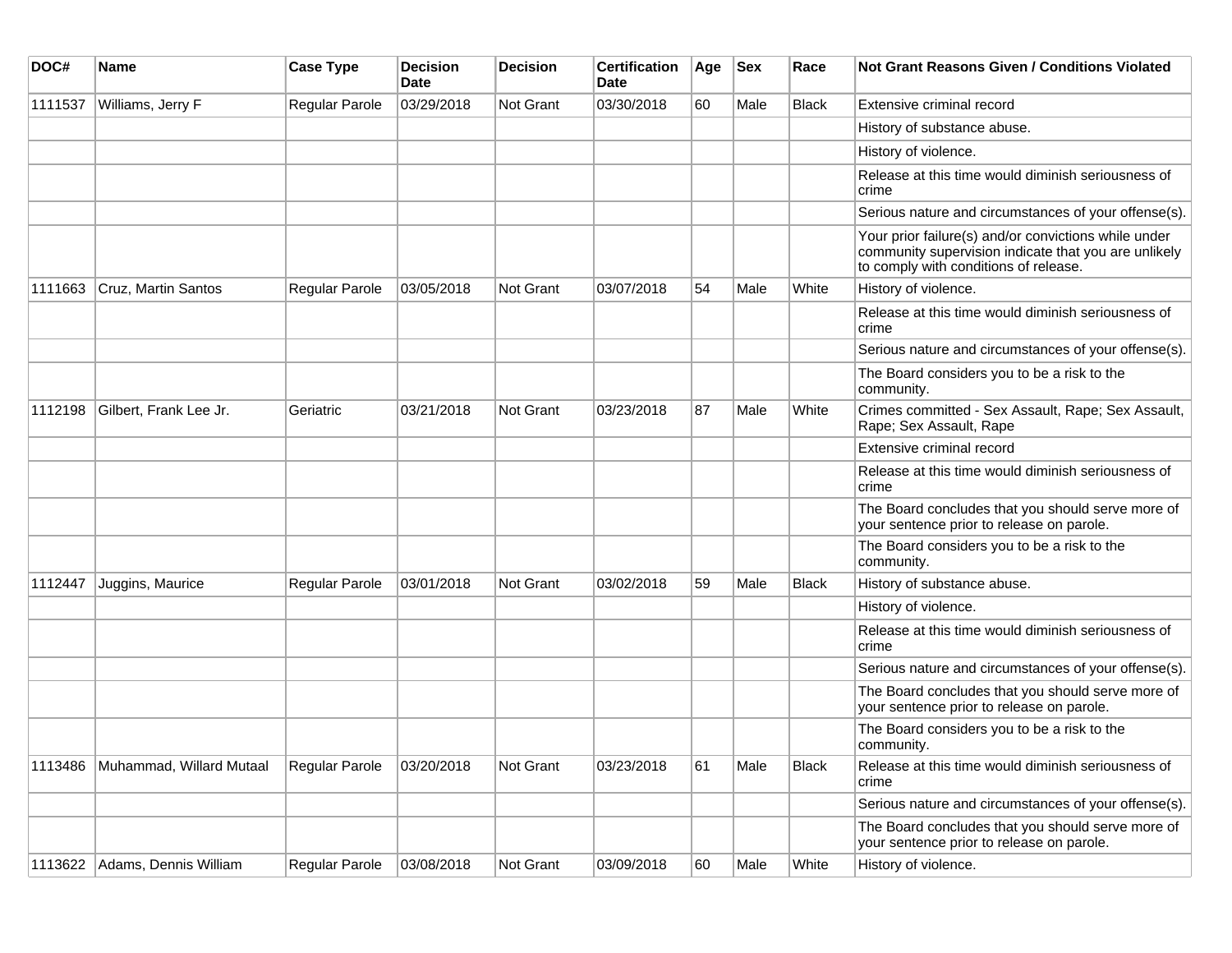| DOC#    | <b>Name</b>           | <b>Case Type</b> | <b>Decision</b><br><b>Date</b> | <b>Decision</b> | <b>Certification</b><br><b>Date</b> | Age | <b>Sex</b> | Race         | <b>Not Grant Reasons Given / Conditions Violated</b>                                                                                                  |
|---------|-----------------------|------------------|--------------------------------|-----------------|-------------------------------------|-----|------------|--------------|-------------------------------------------------------------------------------------------------------------------------------------------------------|
| 1113622 | Adams, Dennis William | Regular Parole   | 03/08/2018                     | Not Grant       | 03/09/2018                          | 60  | Male       | White        | Release at this time would diminish seriousness of<br>crime                                                                                           |
|         |                       |                  |                                |                 |                                     |     |            |              | Serious nature and circumstances of your offense(s).                                                                                                  |
|         |                       |                  |                                |                 |                                     |     |            |              | The Board concludes that you should serve more of<br>your sentence prior to release on parole.                                                        |
| 1113925 | Creasy, Richard O     | Regular Parole   | 03/21/2018                     | Not Grant       | 03/23/2018                          | 52  | Male       | White        | Considering your offense and your institutional<br>records, the Board concludes that you should serve<br>more of your sentence before being paroled.  |
|         |                       |                  |                                |                 |                                     |     |            |              | Crimes committed - Homicide/Murder; Burglary;<br>Larc-Grand                                                                                           |
|         |                       |                  |                                |                 |                                     |     |            |              | History of violence.                                                                                                                                  |
|         |                       |                  |                                |                 |                                     |     |            |              | Release at this time would diminish seriousness of<br>crime                                                                                           |
|         |                       |                  |                                |                 |                                     |     |            |              | Serious nature and circumstances of your offense(s).                                                                                                  |
|         |                       |                  |                                |                 |                                     |     |            |              | The Board concludes that you should serve more of<br>your sentence prior to release on parole.                                                        |
|         |                       |                  |                                |                 |                                     |     |            |              | The Board considers you to be a risk to the<br>community.                                                                                             |
| 1114172 | White, Chester        | Regular Parole   | 03/20/2018                     | Not Grant       | 03/23/2018                          | 57  | Male       | <b>Black</b> | Crimes committed - Sex Assault, Rape; Robbery;<br><b>Unlawful Wounding</b>                                                                            |
|         |                       |                  |                                |                 |                                     |     |            |              | Release at this time would diminish seriousness of<br>crime                                                                                           |
|         |                       |                  |                                |                 |                                     |     |            |              | Serious nature and circumstances of your offense(s).                                                                                                  |
|         |                       |                  |                                |                 |                                     |     |            |              | The Board concludes that you should serve more of<br>your sentence prior to release on parole.                                                        |
|         |                       |                  |                                |                 |                                     |     |            |              | The Board considers you to be a risk to the<br>community.                                                                                             |
|         |                       |                  |                                |                 |                                     |     |            |              | Your prior failure(s) and/or convictions while under<br>community supervision indicate that you are unlikely<br>to comply with conditions of release. |
| 1115065 | Hayes, Jimmy Lee      | Regular Parole   | 03/16/2018                     | Not Grant       | 03/19/2018                          | 45  | Male       | Black        | Considering your offense and your institutional<br>records, the Board concludes that you should serve<br>more of your sentence before being paroled.  |
|         |                       |                  |                                |                 |                                     |     |            |              | History of substance abuse.                                                                                                                           |
|         |                       |                  |                                |                 |                                     |     |            |              | History of violence.                                                                                                                                  |
|         |                       |                  |                                |                 |                                     |     |            |              | Serious nature and circumstances of your offense(s).                                                                                                  |
|         |                       |                  |                                |                 |                                     |     |            |              | You need to show a longer period of stable<br>adjustment.                                                                                             |
| 1115321 | Askew, Darnell        | Regular Parole   | 03/06/2018                     | Not Grant       | 03/07/2018                          | 58  | Male       | <b>Black</b> | Crimes committed - Kidnap/Abduct; Kidnap/Abduct;<br>Sex Assault, Rape                                                                                 |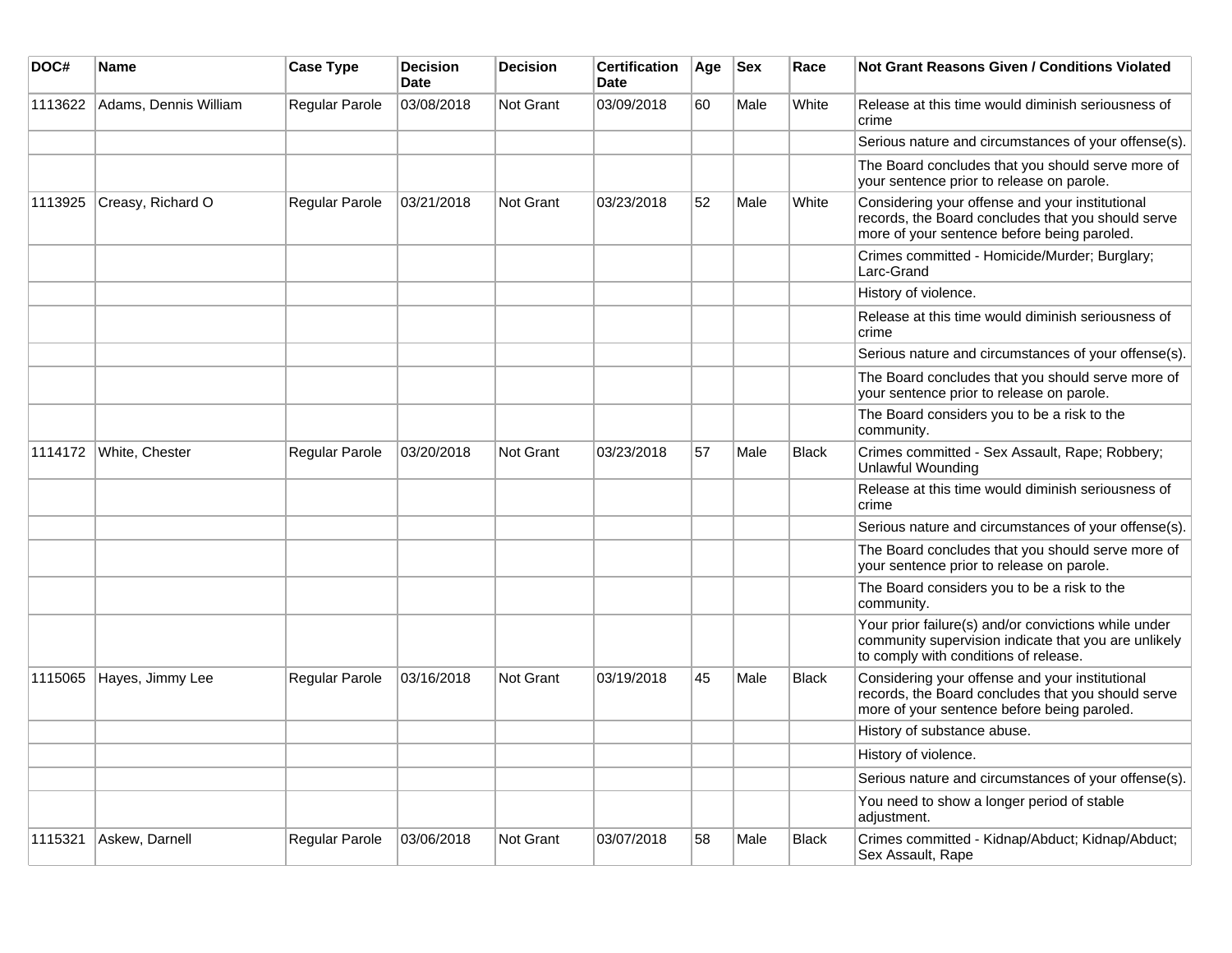| DOC#    | <b>Name</b>                             | <b>Case Type</b> | <b>Decision</b><br><b>Date</b> | <b>Decision</b> | <b>Certification</b><br>Date | Age | $ $ Sex | Race         | Not Grant Reasons Given / Conditions Violated                                                                                                         |
|---------|-----------------------------------------|------------------|--------------------------------|-----------------|------------------------------|-----|---------|--------------|-------------------------------------------------------------------------------------------------------------------------------------------------------|
| 1115321 | Askew, Darnell                          | Regular Parole   | 03/06/2018                     | Not Grant       | 03/07/2018                   | 58  | Male    | Black        | Release at this time would diminish seriousness of<br>crime                                                                                           |
|         |                                         |                  |                                |                 |                              |     |         |              | Serious nature and circumstances of your offense(s).                                                                                                  |
|         |                                         |                  |                                |                 |                              |     |         |              | The Board considers you to be a risk to the<br>community.                                                                                             |
| 1116066 | Mccotter, William Scott                 | Regular Parole   | 03/06/2018                     | Not Grant       | 03/09/2018                   | 49  | Male    | White        | Release at this time would diminish seriousness of<br>crime                                                                                           |
|         |                                         |                  |                                |                 |                              |     |         |              | Serious nature and circumstances of your offense(s).                                                                                                  |
|         |                                         |                  |                                |                 |                              |     |         |              | The Board concludes that you should serve more of<br>your sentence prior to release on parole.                                                        |
|         |                                         |                  |                                |                 |                              |     |         |              | The Board considers you to be a risk to the<br>community.                                                                                             |
| 1116695 | Bane, Robert Allen                      | Regular Parole   | 03/21/2018                     | Not Grant       | 03/23/2018                   | 54  | Male    | White        | Crimes committed - Homicide/Murder; Homicide-<br>Attempted; Burglary                                                                                  |
|         |                                         |                  |                                |                 |                              |     |         |              | Release at this time would diminish seriousness of<br>crime                                                                                           |
|         |                                         |                  |                                |                 |                              |     |         |              | Serious nature and circumstances of your offense(s).                                                                                                  |
| 1117301 | Muhammad, Chinaka Achuko Regular Parole |                  | 03/21/2018                     | Not Grant       | 03/23/2018                   | 65  | Male    | <b>Black</b> | Crimes committed - Sex Assault, Rape; Burglary;<br>Grand Larceny: >=\$200 Not From A Person                                                           |
|         |                                         |                  |                                |                 |                              |     |         |              | Extensive criminal record                                                                                                                             |
|         |                                         |                  |                                |                 |                              |     |         |              | Release at this time would diminish seriousness of<br>crime                                                                                           |
|         |                                         |                  |                                |                 |                              |     |         |              | The Board concludes that you should serve more of<br>your sentence prior to release on parole.                                                        |
|         |                                         |                  |                                |                 |                              |     |         |              | Your prior failure(s) and/or convictions while under<br>community supervision indicate that you are unlikely<br>to comply with conditions of release. |
| 1117843 | Lawson, David Allen                     | Regular Parole   | 03/16/2018                     | Not Grant       | 03/19/2018                   | 47  | Male    | White        | Conviction of a new crime while incarcerated                                                                                                          |
|         |                                         |                  |                                |                 |                              |     |         |              | History of violence.                                                                                                                                  |
|         |                                         |                  |                                |                 |                              |     |         |              | Release at this time would diminish seriousness of<br>crime                                                                                           |
|         |                                         |                  |                                |                 |                              |     |         |              | Serious nature and circumstances of your offense(s).                                                                                                  |
|         |                                         |                  |                                |                 |                              |     |         |              | The Board concludes that you should serve more of<br>your sentence prior to release on parole.                                                        |
| 1117860 | Hill, David T                           | Regular Parole   | 03/02/2018                     | Not Grant       | 03/06/2018                   | 51  | Male    | Black        | Considering your offense and your institutional<br>records, the Board concludes that you should serve<br>more of your sentence before being paroled.  |
|         |                                         |                  |                                |                 |                              |     |         |              | Release at this time would diminish seriousness of<br>crime                                                                                           |
|         |                                         |                  |                                |                 |                              |     |         |              | The Board concludes that you should serve more of<br>your sentence prior to release on parole.                                                        |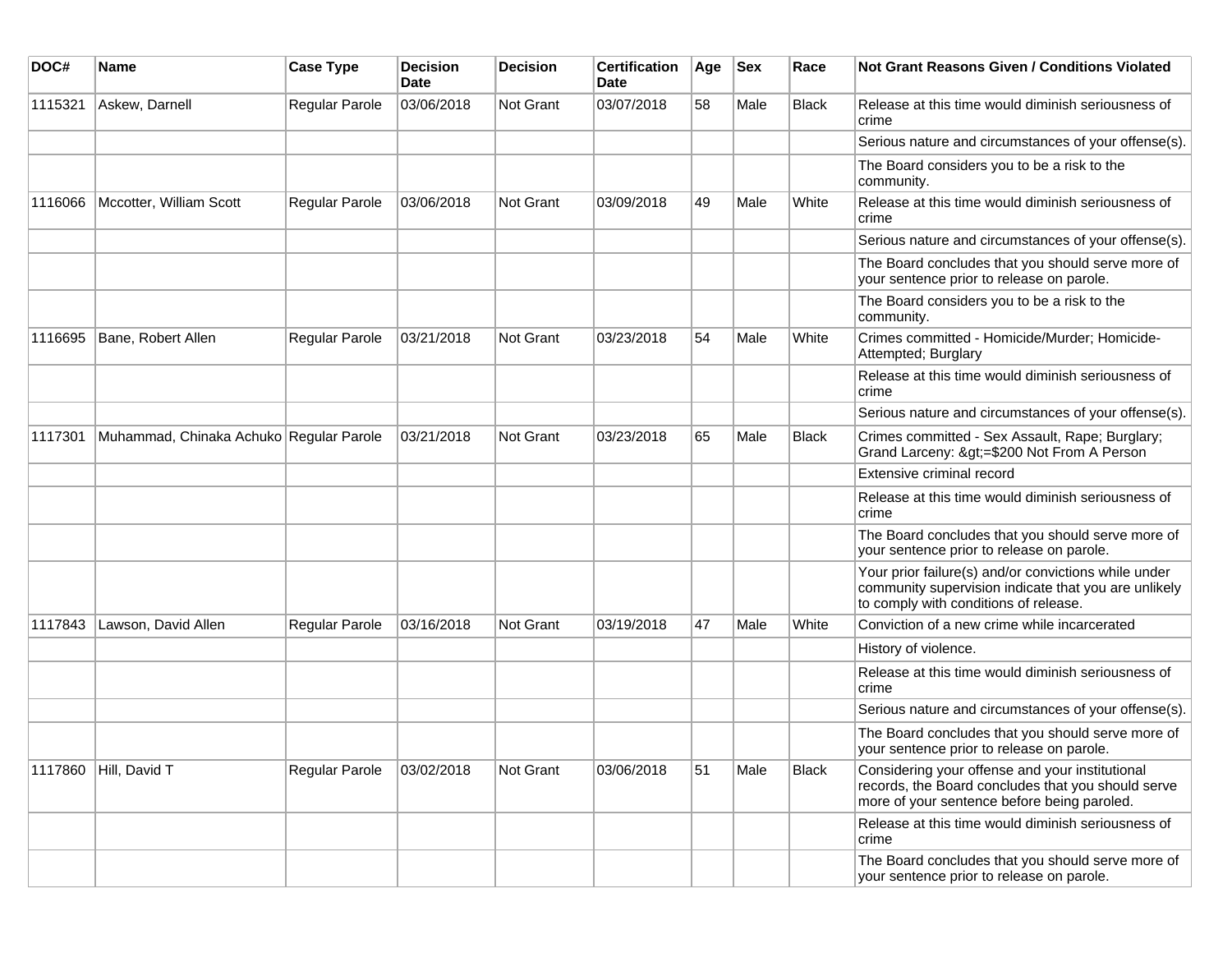| DOC#    | <b>Name</b>          | <b>Case Type</b> | <b>Decision</b><br><b>Date</b> | <b>Decision</b>  | <b>Certification</b><br><b>Date</b> | Age | Sex  | Race         | <b>Not Grant Reasons Given / Conditions Violated</b>                                                                                                        |
|---------|----------------------|------------------|--------------------------------|------------------|-------------------------------------|-----|------|--------------|-------------------------------------------------------------------------------------------------------------------------------------------------------------|
| 1117860 | Hill, David T        | Regular Parole   | 03/02/2018                     | Not Grant        | 03/06/2018                          | 51  | Male | <b>Black</b> | The Board considers you to be a risk to the<br>community.                                                                                                   |
|         |                      |                  |                                |                  |                                     |     |      |              | Your prior failure(s) and/or convictions while under<br>community supervision indicate that you are unlikely<br>to comply with conditions of release.       |
| 1117996 | Chase, Wayne Allen   | Regular Parole   | 03/01/2018                     | Not Grant        | 03/06/2018                          | 56  | Male | White        | Poor institutional adjustment (for example,<br>motivation/attitude, unfavorable reports, lack of<br>program involvement, etc.)                              |
|         |                      |                  |                                |                  |                                     |     |      |              | Release at this time would diminish seriousness of<br>crime                                                                                                 |
|         |                      |                  |                                |                  |                                     |     |      |              | Serious nature and circumstances of your offense(s).                                                                                                        |
|         |                      |                  |                                |                  |                                     |     |      |              | The Board considers you to be a risk to the<br>community.                                                                                                   |
|         |                      |                  |                                |                  |                                     |     |      |              | Your record of institutional infractions indicates a<br>disregard for rules and that you are not ready to<br>conform to society.                            |
| 1118233 | Redinger, John A     | Regular Parole   | 03/23/2018                     | <b>Not Grant</b> | 03/23/2018                          | 66  | Male | White        | History of violence.                                                                                                                                        |
|         |                      |                  |                                |                  |                                     |     |      |              | Release at this time would diminish seriousness of<br>crime                                                                                                 |
|         |                      |                  |                                |                  |                                     |     |      |              | Serious nature and circumstances of your offense(s).                                                                                                        |
|         |                      |                  |                                |                  |                                     |     |      |              | The Board concludes that you should serve more of<br>your sentence prior to release on parole.                                                              |
|         |                      |                  |                                |                  |                                     |     |      |              | The Board considers you to be a risk to the<br>community.                                                                                                   |
| 1118251 | Fisher, James Robert | Geriatric        | 03/21/2018                     | <b>Not Grant</b> | 03/23/2018                          | 64  | Male | <b>Black</b> | Crimes committed - Homicide-2Nd-Degree; Use Of<br>Firearm In Felony; Possess Firearm-Felon                                                                  |
|         |                      |                  |                                |                  |                                     |     |      |              | Extensive criminal record                                                                                                                                   |
|         |                      |                  |                                |                  |                                     |     |      |              | History of substance abuse.                                                                                                                                 |
|         |                      |                  |                                |                  |                                     |     |      |              | History of violence.                                                                                                                                        |
|         |                      |                  |                                |                  |                                     |     |      |              | Release at this time would diminish seriousness of<br>crime                                                                                                 |
|         |                      |                  |                                |                  |                                     |     |      |              | Serious nature and circumstances of your offense(s).                                                                                                        |
|         |                      |                  |                                |                  |                                     |     |      |              | You need further participation in institutional work<br>and/or educational programs to indicate your positive<br>progression towards re-entry into society. |
| 1118821 | Gause, Herbert       | Regular Parole   | 03/19/2018                     | Not Grant        | 03/22/2018                          | 66  | Male | <b>Black</b> | Considering your offense and your institutional<br>records, the Board concludes that you should serve<br>more of your sentence before being paroled.        |
|         |                      |                  |                                |                  |                                     |     |      |              | Crimes committed - Homicide-2Nd-Degree; Larc-<br>Petty 3Rd/Subsequent Off                                                                                   |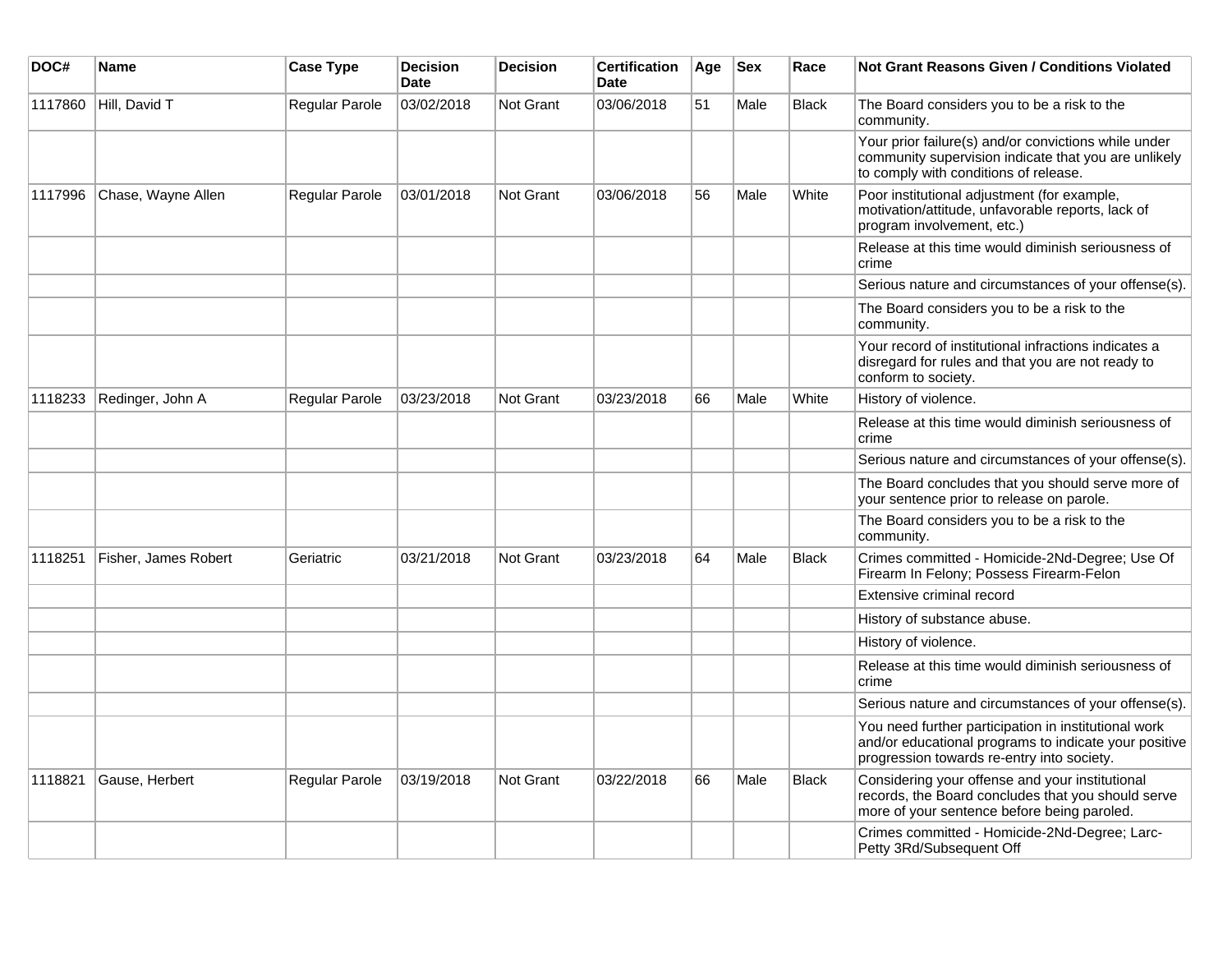| DOC#    | Name                       | <b>Case Type</b> | <b>Decision</b><br><b>Date</b> | <b>Decision</b>  | <b>Certification</b><br><b>Date</b> | Age | <b>Sex</b> | Race         | <b>Not Grant Reasons Given / Conditions Violated</b>                                                                                                  |
|---------|----------------------------|------------------|--------------------------------|------------------|-------------------------------------|-----|------------|--------------|-------------------------------------------------------------------------------------------------------------------------------------------------------|
| 1118821 | Gause, Herbert             | Regular Parole   | 03/19/2018                     | Not Grant        | 03/22/2018                          | 66  | Male       | <b>Black</b> | Release at this time would diminish seriousness of<br>crime                                                                                           |
|         |                            |                  |                                |                  |                                     |     |            |              | Serious nature and circumstances of your offense(s).                                                                                                  |
|         |                            |                  |                                |                  |                                     |     |            |              | The Board considers you to be a risk to the<br>community.                                                                                             |
|         |                            |                  |                                |                  |                                     |     |            |              | You need to show a longer period of stable<br>adjustment.                                                                                             |
| 1118823 | Monroe, Haston Richard Jr. | Regular Parole   | 03/12/2018                     | <b>Not Grant</b> | 03/13/2018                          | 61  | Male       | <b>Black</b> | Extensive criminal record                                                                                                                             |
|         |                            |                  |                                |                  |                                     |     |            |              | History of substance abuse.                                                                                                                           |
|         |                            |                  |                                |                  |                                     |     |            |              | Release at this time would diminish seriousness of<br>crime                                                                                           |
|         |                            |                  |                                |                  |                                     |     |            |              | The Board concludes that you should serve more of<br>your sentence prior to release on parole.                                                        |
|         |                            |                  |                                |                  |                                     |     |            |              | Your prior failure(s) and/or convictions while under<br>community supervision indicate that you are unlikely<br>to comply with conditions of release. |
| 1119438 | Robertson, Carlos          | Regular Parole   | 03/07/2018                     | <b>Not Grant</b> | 03/09/2018                          | 57  | Male       | Black        | History of violence.                                                                                                                                  |
|         |                            |                  |                                |                  |                                     |     |            |              | Release at this time would diminish seriousness of<br>crime                                                                                           |
|         |                            |                  |                                |                  |                                     |     |            |              | Serious nature and circumstances of your offense(s).                                                                                                  |
|         |                            |                  |                                |                  |                                     |     |            |              | The Board considers you to be a risk to the<br>community.                                                                                             |
|         |                            |                  |                                |                  |                                     |     |            |              | Your prior failure(s) and/or convictions while under<br>community supervision indicate that you are unlikely<br>to comply with conditions of release. |
| 1120874 | Davis, Sherman O           | Regular Parole   | 02/28/2018                     | Not Grant        | 03/06/2018                          | 53  | Male       | <b>Black</b> | Conviction of a new crime while incarcerated                                                                                                          |
|         |                            |                  |                                |                  |                                     |     |            |              | Release at this time would diminish seriousness of<br>crime                                                                                           |
|         |                            |                  |                                |                  |                                     |     |            |              | Serious nature and circumstances of your offense(s).                                                                                                  |
|         |                            |                  |                                |                  |                                     |     |            |              | The Board considers you to be a risk to the<br>community.                                                                                             |
| 1121585 | Noel, Reginald Lee         | Regular Parole   | 03/06/2018                     | <b>Not Grant</b> | 03/09/2018                          | 47  | Male       | <b>Black</b> | Extensive criminal record                                                                                                                             |
|         |                            |                  |                                |                  |                                     |     |            |              | History of violence.                                                                                                                                  |
|         |                            |                  |                                |                  |                                     |     |            |              | Release at this time would diminish seriousness of<br>crime                                                                                           |
|         |                            |                  |                                |                  |                                     |     |            |              | Serious nature and circumstances of your offense(s).                                                                                                  |
|         |                            |                  |                                |                  |                                     |     |            |              | The Board concludes that you should serve more of<br>your sentence prior to release on parole.                                                        |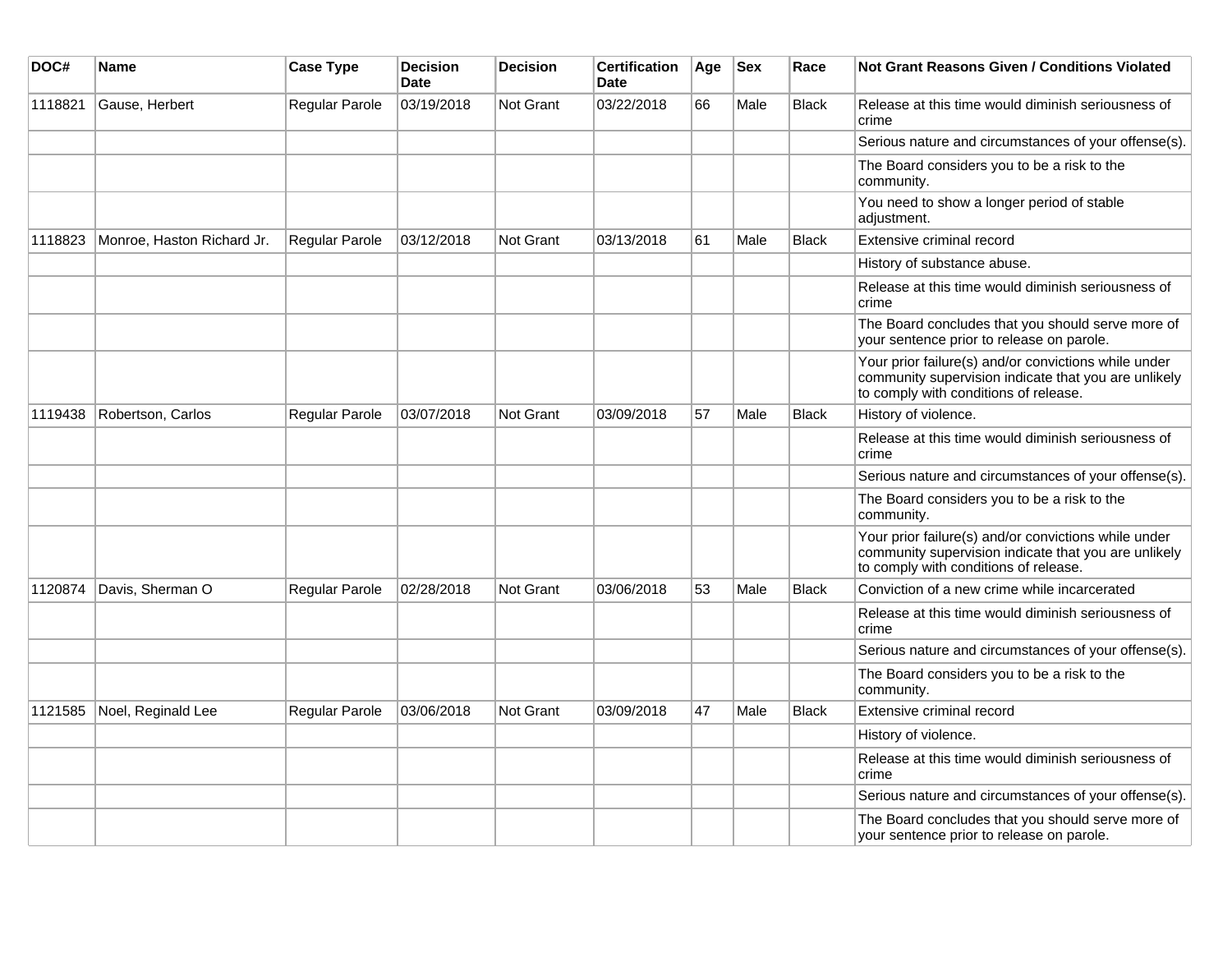| DOC#    | <b>Name</b>            | <b>Case Type</b> | <b>Decision</b><br><b>Date</b> | <b>Decision</b> | <b>Certification</b><br>Date | Age | <b>Sex</b> | Race         | <b>Not Grant Reasons Given / Conditions Violated</b>                                                                                                  |
|---------|------------------------|------------------|--------------------------------|-----------------|------------------------------|-----|------------|--------------|-------------------------------------------------------------------------------------------------------------------------------------------------------|
| 1121617 | Spain, Loshon Roberto  | Regular Parole   | 03/02/2018                     | Not Grant       | 03/06/2018                   | 46  | Male       | Black        | Considering your offense and your institutional<br>records, the Board concludes that you should serve<br>more of your sentence before being paroled.  |
|         |                        |                  |                                |                 |                              |     |            |              | Conviction of a new crime while incarcerated                                                                                                          |
|         |                        |                  |                                |                 |                              |     |            |              | Release at this time would diminish seriousness of<br>crime                                                                                           |
|         |                        |                  |                                |                 |                              |     |            |              | Serious nature and circumstances of your offense(s).                                                                                                  |
|         |                        |                  |                                |                 |                              |     |            |              | Your prior failure(s) and/or convictions while under<br>community supervision indicate that you are unlikely<br>to comply with conditions of release. |
| 1122246 | Jackson, Samuel Lee    | Regular Parole   | 03/02/2018                     | Not Grant       | 03/06/2018                   | 65  | Male       | <b>Black</b> | Crimes committed - Kidnap/Abduct; Sex Assault,<br>Rape; Aggravated Sexual Battery                                                                     |
|         |                        |                  |                                |                 |                              |     |            |              | Release at this time would diminish seriousness of<br>crime                                                                                           |
|         |                        |                  |                                |                 |                              |     |            |              | Serious nature and circumstances of your offense(s).                                                                                                  |
| 1122403 | Robinson, George A     | Regular Parole   | 03/29/2018                     | Not Grant       | 03/29/2018                   | 59  | Male       | <b>Black</b> | Crimes committed - Homicide-Capital; Homicide-<br>Capital; Robbery                                                                                    |
|         |                        |                  |                                |                 |                              |     |            |              | History of violence.                                                                                                                                  |
|         |                        |                  |                                |                 |                              |     |            |              | Release at this time would diminish seriousness of<br>crime                                                                                           |
|         |                        |                  |                                |                 |                              |     |            |              | The Board concludes that you should serve more of<br>your sentence prior to release on parole.                                                        |
|         |                        |                  |                                |                 |                              |     |            |              | The Board considers you to be a risk to the<br>community.                                                                                             |
| 1122453 | Bragg, Albert S Jr.    | Regular Parole   | 03/09/2018                     | Not Grant       | 03/13/2018                   | 64  | Male       | White        | Extensive criminal record                                                                                                                             |
|         |                        |                  |                                |                 |                              |     |            |              | History of violence.                                                                                                                                  |
|         |                        |                  |                                |                 |                              |     |            |              | Release at this time would diminish seriousness of<br>crime                                                                                           |
|         |                        |                  |                                |                 |                              |     |            |              | Serious nature and circumstances of your offense(s).                                                                                                  |
| 1122896 | Hill, Norman           | Regular Parole   | 02/28/2018                     | Not Grant       | 03/06/2018                   | 56  | Male       | <b>Black</b> | Conviction of a new crime while incarcerated                                                                                                          |
|         |                        |                  |                                |                 |                              |     |            |              | Crimes committed - Homicide-1st Degree; Burglary;<br><b>Burglary</b>                                                                                  |
|         |                        |                  |                                |                 |                              |     |            |              | History of violence.                                                                                                                                  |
|         |                        |                  |                                |                 |                              |     |            |              | Serious nature and circumstances of your offense(s).                                                                                                  |
|         |                        |                  |                                |                 |                              |     |            |              | The Board concludes that you should serve more of<br>your sentence prior to release on parole.                                                        |
|         |                        |                  |                                |                 |                              |     |            |              | The Board considers you to be a risk to the<br>community.                                                                                             |
| 1123026 | Cooper, Charles Junior | Regular Parole   | 03/13/2018                     | Not Grant       | 03/14/2018                   | 57  | Male       | Black        | Crimes committed - Shoplifting; Receiv Stolen Prop;<br>Dangerous Drugs                                                                                |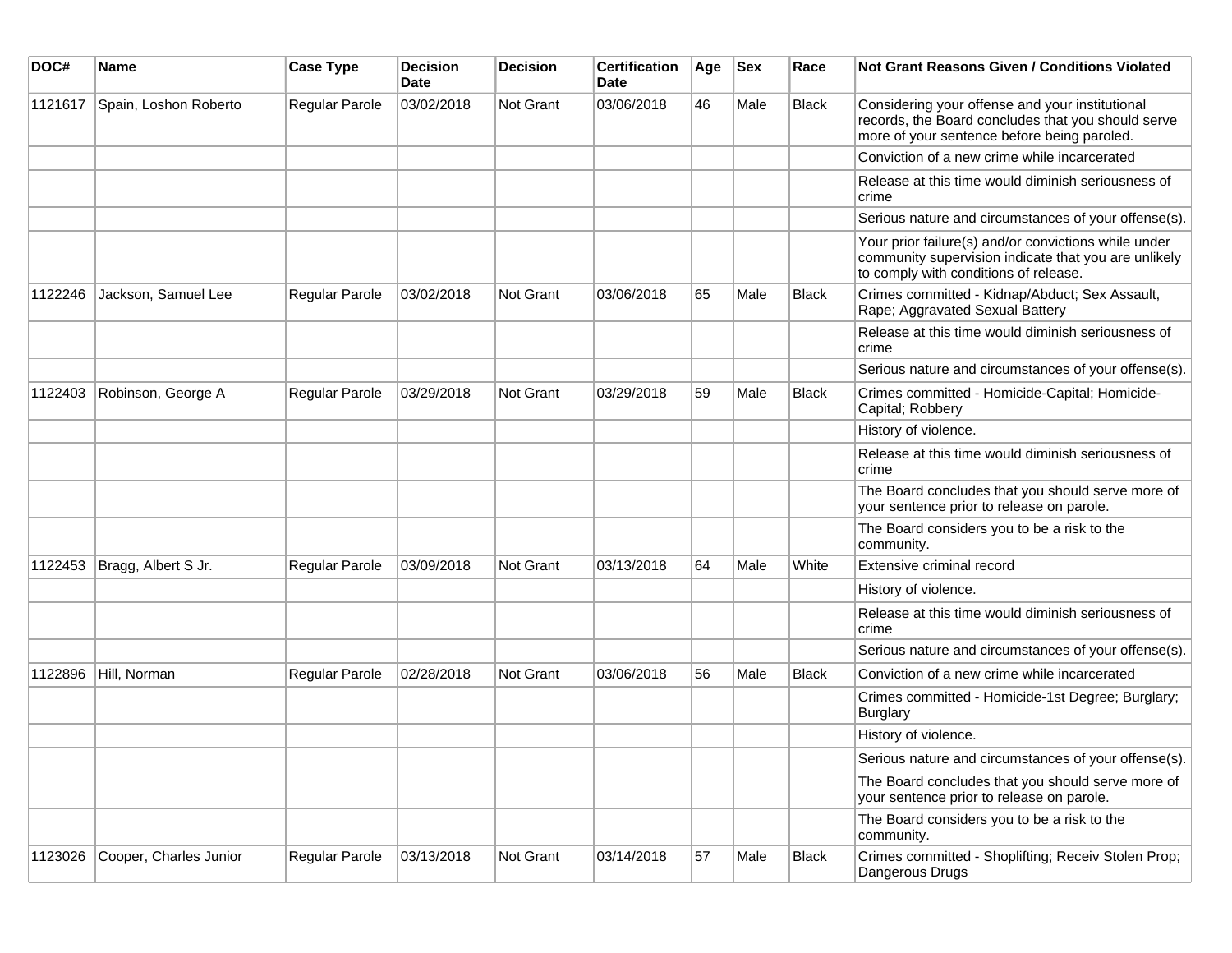| DOC#    | <b>Name</b>             | <b>Case Type</b> | <b>Decision</b><br>Date | <b>Decision</b> | <b>Certification</b><br>Date | Age | <b>Sex</b> | Race         | <b>Not Grant Reasons Given / Conditions Violated</b>                                                                                                  |
|---------|-------------------------|------------------|-------------------------|-----------------|------------------------------|-----|------------|--------------|-------------------------------------------------------------------------------------------------------------------------------------------------------|
| 1123026 | Cooper, Charles Junior  | Regular Parole   | 03/13/2018              | Not Grant       | 03/14/2018                   | 57  | Male       | <b>Black</b> | Release at this time would diminish seriousness of<br>crime                                                                                           |
|         |                         |                  |                         |                 |                              |     |            |              | Serious nature and circumstances of your offense(s).                                                                                                  |
| 1123080 | King, Theodore Mckinley | Regular Parole   | 03/21/2018              | Not Grant       | 03/23/2018                   | 51  | Male       | <b>Black</b> | Extensive criminal record                                                                                                                             |
|         |                         |                  |                         |                 |                              |     |            |              | History of violence.                                                                                                                                  |
|         |                         |                  |                         |                 |                              |     |            |              | Release at this time would diminish seriousness of<br>crime                                                                                           |
|         |                         |                  |                         |                 |                              |     |            |              | Serious nature and circumstances of your offense(s).                                                                                                  |
|         |                         |                  |                         |                 |                              |     |            |              | The Board concludes that you should serve more of<br>your sentence prior to release on parole.                                                        |
|         |                         |                  |                         |                 |                              |     |            |              | Your prior failure(s) and/or convictions while under<br>community supervision indicate that you are unlikely<br>to comply with conditions of release. |
| 1123346 | Wyche, Lee Andrew       | Regular Parole   | 03/08/2018              | Not Grant       | 03/13/2018                   | 65  | Male       | <b>Black</b> | Crimes committed - Homicide/Murder; Burglary; Use<br>Of Firearm In Felony                                                                             |
|         |                         |                  |                         |                 |                              |     |            |              | Extensive criminal record                                                                                                                             |
|         |                         |                  |                         |                 |                              |     |            |              | Release at this time would diminish seriousness of<br>crime                                                                                           |
|         |                         |                  |                         |                 |                              |     |            |              | Serious nature and circumstances of your offense(s).                                                                                                  |
|         |                         |                  |                         |                 |                              |     |            |              | Your prior failure(s) and/or convictions while under<br>community supervision indicate that you are unlikely<br>to comply with conditions of release. |
| 1123702 | Spell, Larry Richard    | Geriatric        | 03/19/2018              | Not Grant       | 03/20/2018                   | 65  | Male       | Black        | Extensive criminal record                                                                                                                             |
|         |                         |                  |                         |                 |                              |     |            |              | History of violence.                                                                                                                                  |
|         |                         |                  |                         |                 |                              |     |            |              | Release at this time would diminish seriousness of<br>crime                                                                                           |
|         |                         |                  |                         |                 |                              |     |            |              | Serious nature and circumstances of your offense(s).                                                                                                  |
|         |                         |                  |                         |                 |                              |     |            |              | The Board concludes that you should serve more of<br>your sentence prior to release on parole.                                                        |
|         |                         |                  |                         |                 |                              |     |            |              | Your prior failure(s) and/or convictions while under<br>community supervision indicate that you are unlikely<br>to comply with conditions of release. |
| 1124529 | Moore, Randy R          | Regular Parole   | 03/06/2018              | Not Grant       | 03/09/2018                   | 46  | Male       | Black        | Considering your offense and your institutional<br>records, the Board concludes that you should serve<br>more of your sentence before being paroled.  |
|         |                         |                  |                         |                 |                              |     |            |              | Extensive criminal record                                                                                                                             |
|         |                         |                  |                         |                 |                              |     |            |              | History of substance abuse.                                                                                                                           |
|         |                         |                  |                         |                 |                              |     |            |              | Poor institutional adjustment (for example,<br>motivation/attitude, unfavorable reports, lack of<br>program involvement, etc.)                        |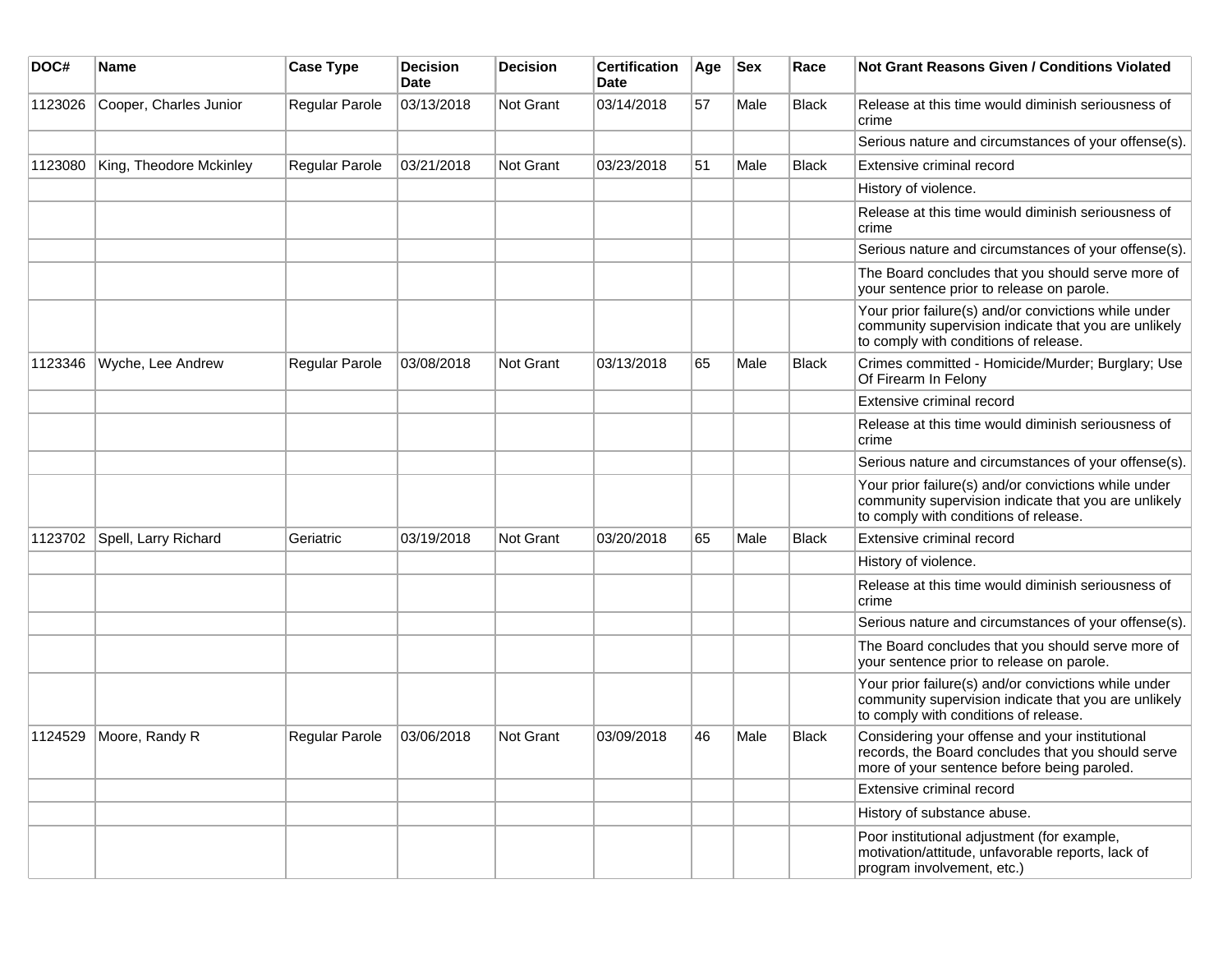| DOC#    | <b>Name</b>          | <b>Case Type</b> | <b>Decision</b><br><b>Date</b> | <b>Decision</b> | <b>Certification</b><br>Date | Age | <b>Sex</b> | Race         | <b>Not Grant Reasons Given / Conditions Violated</b>                                                                                                  |
|---------|----------------------|------------------|--------------------------------|-----------------|------------------------------|-----|------------|--------------|-------------------------------------------------------------------------------------------------------------------------------------------------------|
| 1124529 | Moore, Randy R       | Regular Parole   | 03/06/2018                     | Not Grant       | 03/09/2018                   | 46  | Male       | <b>Black</b> | You need to show a longer period of stable<br>adjustment.                                                                                             |
|         |                      |                  |                                |                 |                              |     |            |              | Your record of institutional infractions indicates a<br>disregard for rules and that you are not ready to<br>conform to society.                      |
| 1124598 | Boone, James Junious | Regular Parole   | 03/16/2018                     | Not Grant       | 03/19/2018                   | 50  | Male       | <b>Black</b> | The Board concludes that you should serve more of<br>your sentence prior to release on parole.                                                        |
|         |                      |                  |                                |                 |                              |     |            |              | Your record of institutional infractions indicates a<br>disregard for rules and that you are not ready to<br>conform to society.                      |
| 1125202 | Todd, John Randall   | Regular Parole   | 03/09/2018                     | Not Grant       | 03/13/2018                   | 52  | Male       | White        | Considering your offense and your institutional<br>records, the Board concludes that you should serve<br>more of your sentence before being paroled.  |
|         |                      |                  |                                |                 |                              |     |            |              | Poor institutional adjustment (for example,<br>motivation/attitude, unfavorable reports, lack of<br>program involvement, etc.)                        |
|         |                      |                  |                                |                 |                              |     |            |              | Release at this time would diminish seriousness of<br>crime                                                                                           |
|         |                      |                  |                                |                 |                              |     |            |              | The Board considers you to be a risk to the<br>community.                                                                                             |
|         |                      |                  |                                |                 |                              |     |            |              | Your prior failure(s) and/or convictions while under<br>community supervision indicate that you are unlikely<br>to comply with conditions of release. |
|         |                      |                  |                                |                 |                              |     |            |              | Your record of institutional infractions indicates a<br>disregard for rules and that you are not ready to<br>conform to society.                      |
| 1125852 | Cox, Danny Ray       | Regular Parole   | 03/20/2018                     | Not Grant       | 03/22/2018                   | 60  | Male       | White        | Considering your offense and your institutional<br>records, the Board concludes that you should serve<br>more of your sentence before being paroled.  |
|         |                      |                  |                                |                 |                              |     |            |              | Extensive criminal record                                                                                                                             |
|         |                      |                  |                                |                 |                              |     |            |              | You need to show a longer period of stable<br>adjustment.                                                                                             |
|         |                      |                  |                                |                 |                              |     |            |              | Your prior failure(s) and/or convictions while under<br>community supervision indicate that you are unlikely<br>to comply with conditions of release. |
| 1126196 | Williams, Jermaine D | Regular Parole   | 03/22/2018                     | Not Grant       | 03/23/2018                   | 43  | Male       | <b>Black</b> | Extensive criminal record                                                                                                                             |
|         |                      |                  |                                |                 |                              |     |            |              | History of substance abuse.                                                                                                                           |
|         |                      |                  |                                |                 |                              |     |            |              | History of violence.                                                                                                                                  |
|         |                      |                  |                                |                 |                              |     |            |              | Release at this time would diminish seriousness of<br>crime                                                                                           |
|         |                      |                  |                                |                 |                              |     |            |              | You need to show a longer period of stable<br>adjustment.                                                                                             |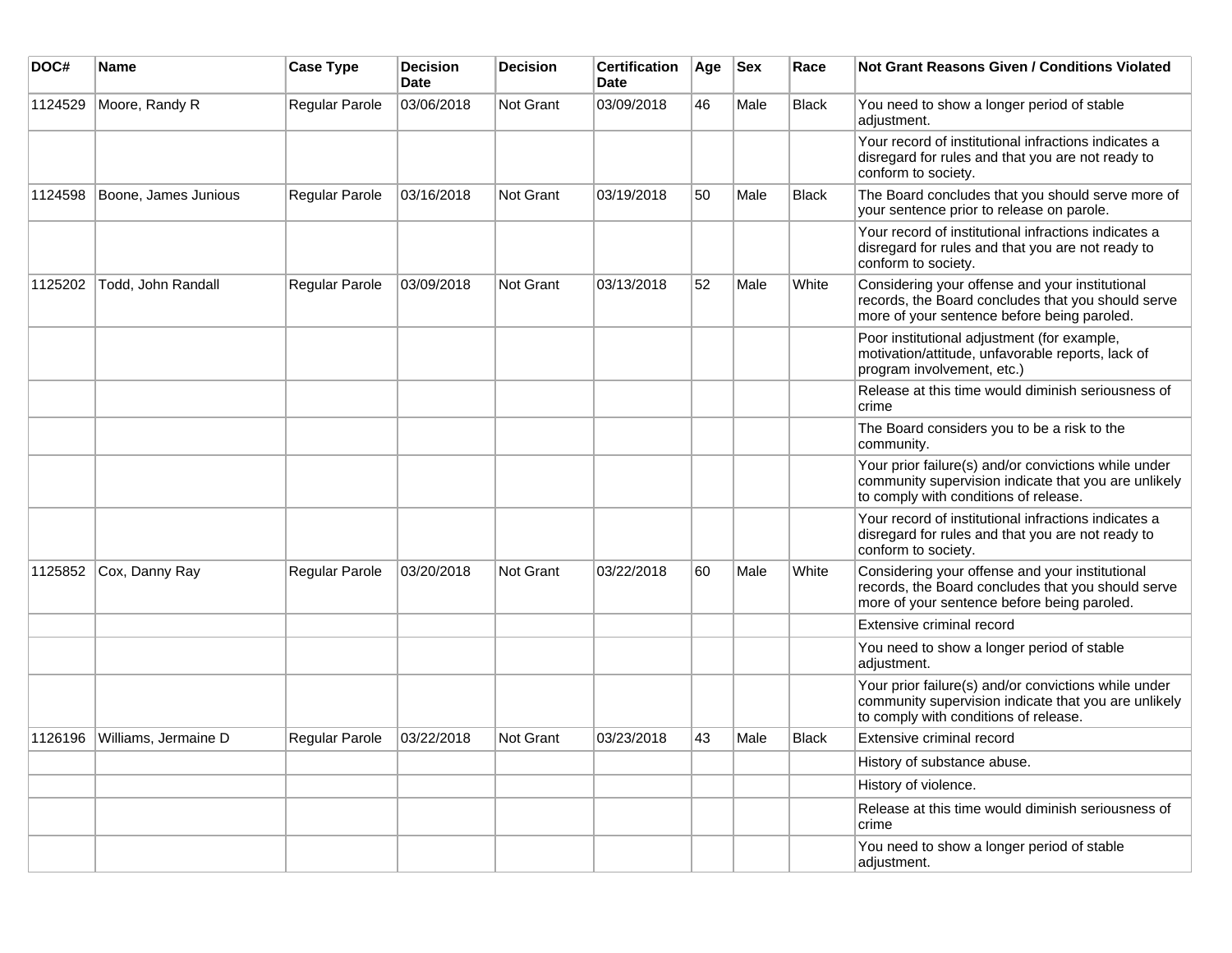| DOC#    | Name                   | <b>Case Type</b> | <b>Decision</b><br><b>Date</b> | <b>Decision</b> | <b>Certification</b><br><b>Date</b> | Age | <b>Sex</b> | Race         | <b>Not Grant Reasons Given / Conditions Violated</b>                                                                                                        |
|---------|------------------------|------------------|--------------------------------|-----------------|-------------------------------------|-----|------------|--------------|-------------------------------------------------------------------------------------------------------------------------------------------------------------|
| 1126196 | Williams, Jermaine D   | Regular Parole   | 03/22/2018                     | Not Grant       | 03/23/2018                          | 43  | Male       | <b>Black</b> | Your prior failure(s) and/or convictions while under<br>community supervision indicate that you are unlikely<br>to comply with conditions of release.       |
| 1126654 | Brown, Carl Thomas Jr. | Regular Parole   | 03/14/2018                     | Not Grant       | 03/19/2018                          | 49  | Male       | <b>Black</b> | Crimes committed - Aggravated Sexual Battery;<br>Forcible Sodomy; Cocaine-Sell                                                                              |
|         |                        |                  |                                |                 |                                     |     |            |              | Extensive criminal record                                                                                                                                   |
|         |                        |                  |                                |                 |                                     |     |            |              | Release at this time would diminish seriousness of<br>crime                                                                                                 |
|         |                        |                  |                                |                 |                                     |     |            |              | Serious nature and circumstances of your offense(s).                                                                                                        |
|         |                        |                  |                                |                 |                                     |     |            |              | The Board concludes that you should serve more of<br>your sentence prior to release on parole.                                                              |
|         |                        |                  |                                |                 |                                     |     |            |              | Your prior failure(s) and/or convictions while under<br>community supervision indicate that you are unlikely<br>to comply with conditions of release.       |
| 1126686 | Smith, Leon P          | Regular Parole   | 03/15/2018                     | Not Grant       | 03/19/2018                          | 48  | Male       | <b>Black</b> | Crimes committed - Homicide-1st Degree; Abduct-<br>No Ransom Or Asslt; Aggravated Sexual Battery                                                            |
|         |                        |                  |                                |                 |                                     |     |            |              | Release at this time would diminish seriousness of<br>crime                                                                                                 |
|         |                        |                  |                                |                 |                                     |     |            |              | Serious nature and circumstances of your offense(s).                                                                                                        |
|         |                        |                  |                                |                 |                                     |     |            |              | The Board concludes that you should serve more of<br>your sentence prior to release on parole.                                                              |
|         |                        |                  |                                |                 |                                     |     |            |              | The Board considers you to be a risk to the<br>community.                                                                                                   |
| 1126861 | Pelley, Steven Douglas | Geriatric        | 03/06/2018                     | Not Grant       | 03/07/2018                          | 62  | Male       | White        | Crimes committed - Breaking And Entering; Breaking<br>And Entering; Breaking And Entering                                                                   |
|         |                        |                  |                                |                 |                                     |     |            |              | Extensive criminal record                                                                                                                                   |
|         |                        |                  |                                |                 |                                     |     |            |              | Release at this time would diminish seriousness of<br>crime                                                                                                 |
|         |                        |                  |                                |                 |                                     |     |            |              | Serious nature and circumstances of your offense(s).                                                                                                        |
|         |                        |                  |                                |                 |                                     |     |            |              | You need further participation in institutional work<br>and/or educational programs to indicate your positive<br>progression towards re-entry into society. |
| 1126946 | Clay, Robert Lewis     | Geriatric        | 02/28/2018                     | Not Grant       | 03/06/2018                          | 69  | Male       | <b>Black</b> | Crimes committed - Homicide-2Nd-Degree; Use Of<br>Firearm In Felony                                                                                         |
|         |                        |                  |                                |                 |                                     |     |            |              | History of violence.                                                                                                                                        |
|         |                        |                  |                                |                 |                                     |     |            |              | Release at this time would diminish seriousness of<br>crime                                                                                                 |
|         |                        |                  |                                |                 |                                     |     |            |              | Serious nature and circumstances of your offense(s).                                                                                                        |
|         |                        |                  |                                |                 |                                     |     |            |              | The Board concludes that you should serve more of<br>your sentence prior to release on parole.                                                              |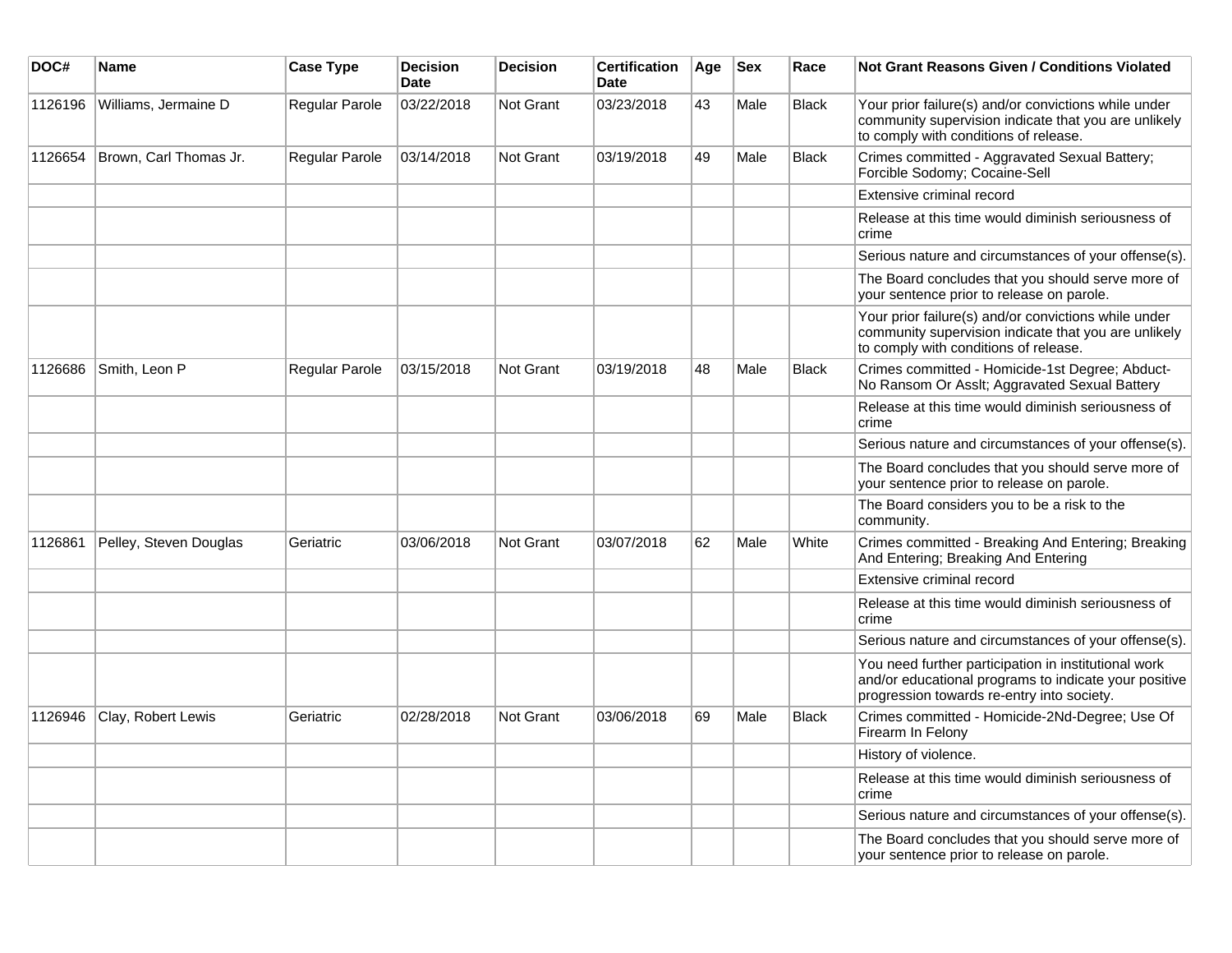| DOC#    | <b>Name</b>             | <b>Case Type</b> | <b>Decision</b><br><b>Date</b> | <b>Decision</b>  | <b>Certification</b><br>Date | Age | $ $ Sex | Race         | <b>Not Grant Reasons Given / Conditions Violated</b>                                           |
|---------|-------------------------|------------------|--------------------------------|------------------|------------------------------|-----|---------|--------------|------------------------------------------------------------------------------------------------|
| 1127006 | Hall, David Campbell    | Geriatric        | 03/19/2018                     | Not Grant        | 03/20/2018                   | 69  | Male    | White        | Crimes committed - Sex Assault, Rape; Use Of<br>Firearm In Felony; Possess Firearm-Felon       |
|         |                         |                  |                                |                  |                              |     |         |              | Release at this time would diminish seriousness of<br>crime                                    |
|         |                         |                  |                                |                  |                              |     |         |              | Serious nature and circumstances of your offense(s).                                           |
|         |                         |                  |                                |                  |                              |     |         |              | The Board considers you to be a risk to the<br>community.                                      |
| 1127054 | Wyrick, Howard Wayne    | Regular Parole   | 03/18/2018                     | Not Grant        | 03/22/2018                   | 55  | Male    | White        | Crimes committed - Sex Assault, Rape; Forcible<br>Sodomy; Forcible Sodomy                      |
|         |                         |                  |                                |                  |                              |     |         |              | Release at this time would diminish seriousness of<br>crime                                    |
|         |                         |                  |                                |                  |                              |     |         |              | Serious nature and circumstances of your offense(s).                                           |
|         |                         |                  |                                |                  |                              |     |         |              | The Board considers you to be a risk to the<br>community.                                      |
| 1127088 | Jenkins, Jerry Durant   | Regular Parole   | 03/05/2018                     | Not Grant        | 03/07/2018                   | 57  | Male    | <b>Black</b> | Crimes committed - Kidnap/Abduct; Sex Assault,<br>Rape; Robbery                                |
|         |                         |                  |                                |                  |                              |     |         |              | Release at this time would diminish seriousness of<br>crime                                    |
|         |                         |                  |                                |                  |                              |     |         |              | Serious nature and circumstances of your offense(s).                                           |
|         |                         |                  |                                |                  |                              |     |         |              | The Board concludes that you should serve more of<br>your sentence prior to release on parole. |
|         |                         |                  |                                |                  |                              |     |         |              | The Board considers you to be a risk to the<br>community.                                      |
| 1127128 | Pooler, Byron Christop  | Regular Parole   | 02/28/2018                     | <b>Not Grant</b> | 03/06/2018                   | 54  | Male    | <b>Black</b> | Crimes committed - Sex Assault, Rape; Robbery;<br>Larc-Petty                                   |
|         |                         |                  |                                |                  |                              |     |         |              | History of substance abuse.                                                                    |
|         |                         |                  |                                |                  |                              |     |         |              | History of violence.                                                                           |
|         |                         |                  |                                |                  |                              |     |         |              | Release at this time would diminish seriousness of<br>crime                                    |
|         |                         |                  |                                |                  |                              |     |         |              | Serious nature and circumstances of your offense(s).                                           |
|         |                         |                  |                                |                  |                              |     |         |              | The Board considers you to be a risk to the<br>community.                                      |
|         |                         |                  |                                |                  |                              |     |         |              | You need to show a longer period of stable<br>adjustment.                                      |
| 1127398 | Baker, Robert James Jr. | Regular Parole   | 03/20/2018                     | Not Grant        | 03/23/2018                   | 52  | Male    | White        | Crimes committed - Kidnap/Abduct; Kidnap/Abduct;<br>Sex Assault, Rape                          |
|         |                         |                  |                                |                  |                              |     |         |              | Extensive criminal record                                                                      |
|         |                         |                  |                                |                  |                              |     |         |              | Release at this time would diminish seriousness of<br>crime                                    |
|         |                         |                  |                                |                  |                              |     |         |              | Serious nature and circumstances of your offense(s).                                           |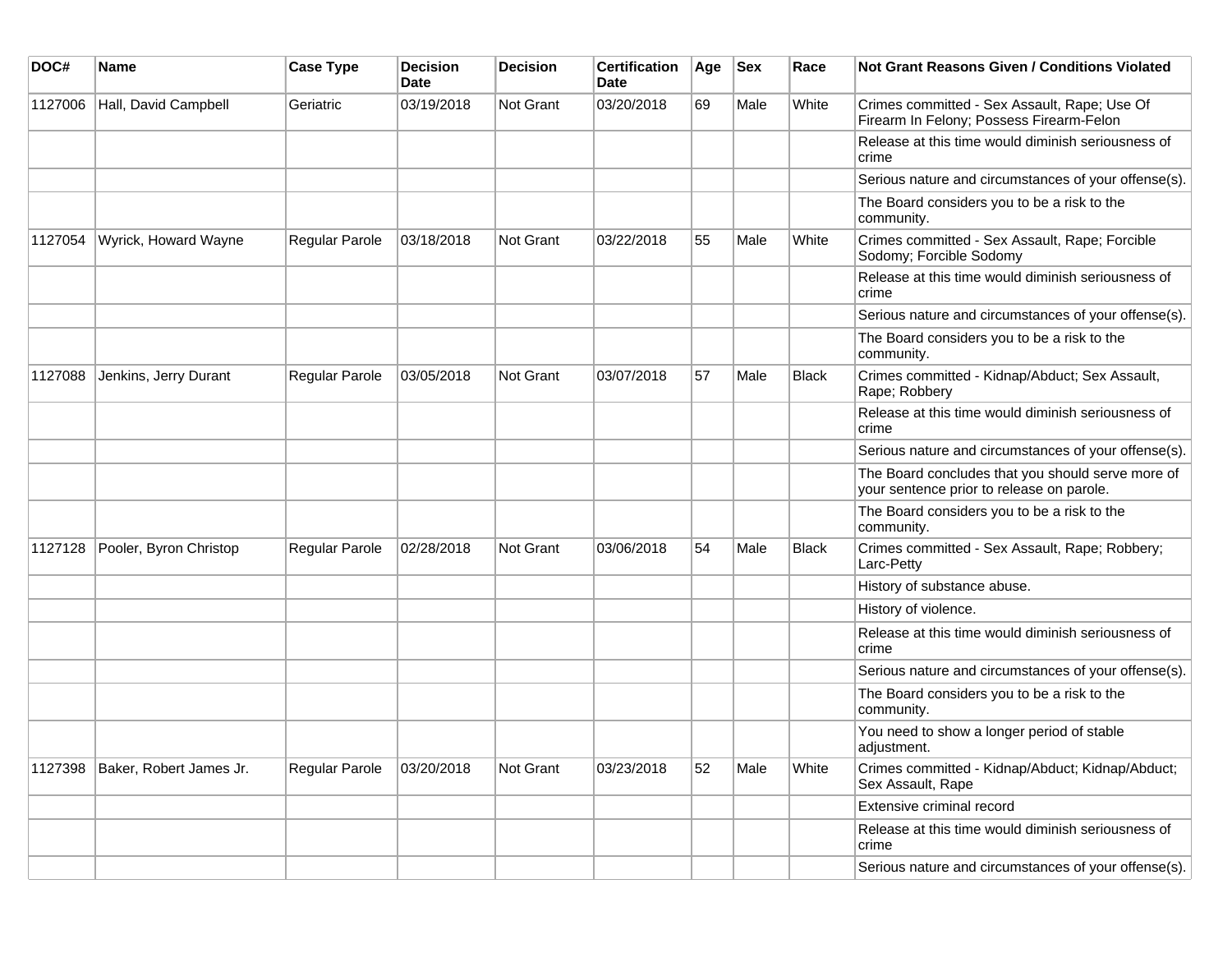| DOC#    | <b>Name</b>              | <b>Case Type</b>    | <b>Decision</b><br><b>Date</b> | <b>Decision</b>  | <b>Certification</b><br>Date | Age | <b>Sex</b> | Race         | <b>Not Grant Reasons Given / Conditions Violated</b>                                                                                                  |
|---------|--------------------------|---------------------|--------------------------------|------------------|------------------------------|-----|------------|--------------|-------------------------------------------------------------------------------------------------------------------------------------------------------|
| 1127398 | Baker, Robert James Jr.  | Regular Parole      | 03/20/2018                     | <b>Not Grant</b> | 03/23/2018                   | 52  | Male       | White        | The Board concludes that you should serve more of<br>your sentence prior to release on parole.                                                        |
|         |                          |                     |                                |                  |                              |     |            |              | The Board considers you to be a risk to the<br>community.                                                                                             |
| 1128113 | Byrnes, Frederic A       | Geriatric           | 03/21/2018                     | Not Grant        | 03/23/2018                   | 67  | Male       | White        | Crimes committed - Aggravated Sexual Battery;<br>Aggravated Sexual Battery; Aggravated Sexual<br>Battery                                              |
|         |                          |                     |                                |                  |                              |     |            |              | Release at this time would diminish seriousness of<br>crime                                                                                           |
|         |                          |                     |                                |                  |                              |     |            |              | Serious nature and circumstances of your offense(s).                                                                                                  |
|         |                          |                     |                                |                  |                              |     |            |              | The Board concludes that you should serve more of<br>your sentence prior to release on parole.                                                        |
|         |                          |                     |                                |                  |                              |     |            |              | The Board considers you to be a risk to the<br>community.                                                                                             |
| 1128481 | Allen, Timothy Harold    | Regular Parole      | 03/05/2018                     | <b>Not Grant</b> | 03/06/2018                   | 47  | Male       | White        | Extensive criminal record                                                                                                                             |
|         |                          |                     |                                |                  |                              |     |            |              | The Board considers you to be a risk to the<br>community.                                                                                             |
|         |                          |                     |                                |                  |                              |     |            |              | Your prior failure(s) and/or convictions while under<br>community supervision indicate that you are unlikely<br>to comply with conditions of release. |
| 1130252 | Cole, Alan Lamar         | <b>Board Review</b> | 03/22/2018                     | <b>Not Grant</b> | 03/23/2018                   | 49  | Male       | Black        | Crimes committed - Sex Assault, Rape; Sex Assault,<br>Rape; Forcible Sodomy                                                                           |
|         |                          |                     |                                |                  |                              |     |            |              | Release at this time would diminish seriousness of<br>crime                                                                                           |
|         |                          |                     |                                |                  |                              |     |            |              | Serious nature and circumstances of your offense(s).                                                                                                  |
|         |                          |                     |                                |                  |                              |     |            |              | The Board considers you to be a risk to the<br>community.                                                                                             |
| 1132196 | Drumgold, Robert Jr.     | Regular Parole      | 03/20/2018                     | <b>Not Grant</b> | 03/22/2018                   | 50  | Male       | Black        | Considering your offense and your institutional<br>records, the Board concludes that you should serve<br>more of your sentence before being paroled.  |
|         |                          |                     |                                |                  |                              |     |            |              | Crimes committed - Homicide-2Nd-Degree;<br>Homicide-2Nd-Degree; Use Of Firearm In Felony                                                              |
|         |                          |                     |                                |                  |                              |     |            |              | Release at this time would diminish seriousness of<br>crime                                                                                           |
|         |                          |                     |                                |                  |                              |     |            |              | Serious nature and circumstances of your offense(s).                                                                                                  |
|         |                          |                     |                                |                  |                              |     |            |              | The Board considers you to be a risk to the<br>community.                                                                                             |
| 1132205 | Stratton, Antonio Lamont | Regular Parole      | 03/19/2018                     | Not Grant        | 03/20/2018                   | 44  | Male       | <b>Black</b> | Release at this time would diminish seriousness of<br>crime                                                                                           |
|         |                          |                     |                                |                  |                              |     |            |              | Serious nature and circumstances of your offense(s).                                                                                                  |
|         |                          |                     |                                |                  |                              |     |            |              | You need to show a longer period of stable<br>adjustment.                                                                                             |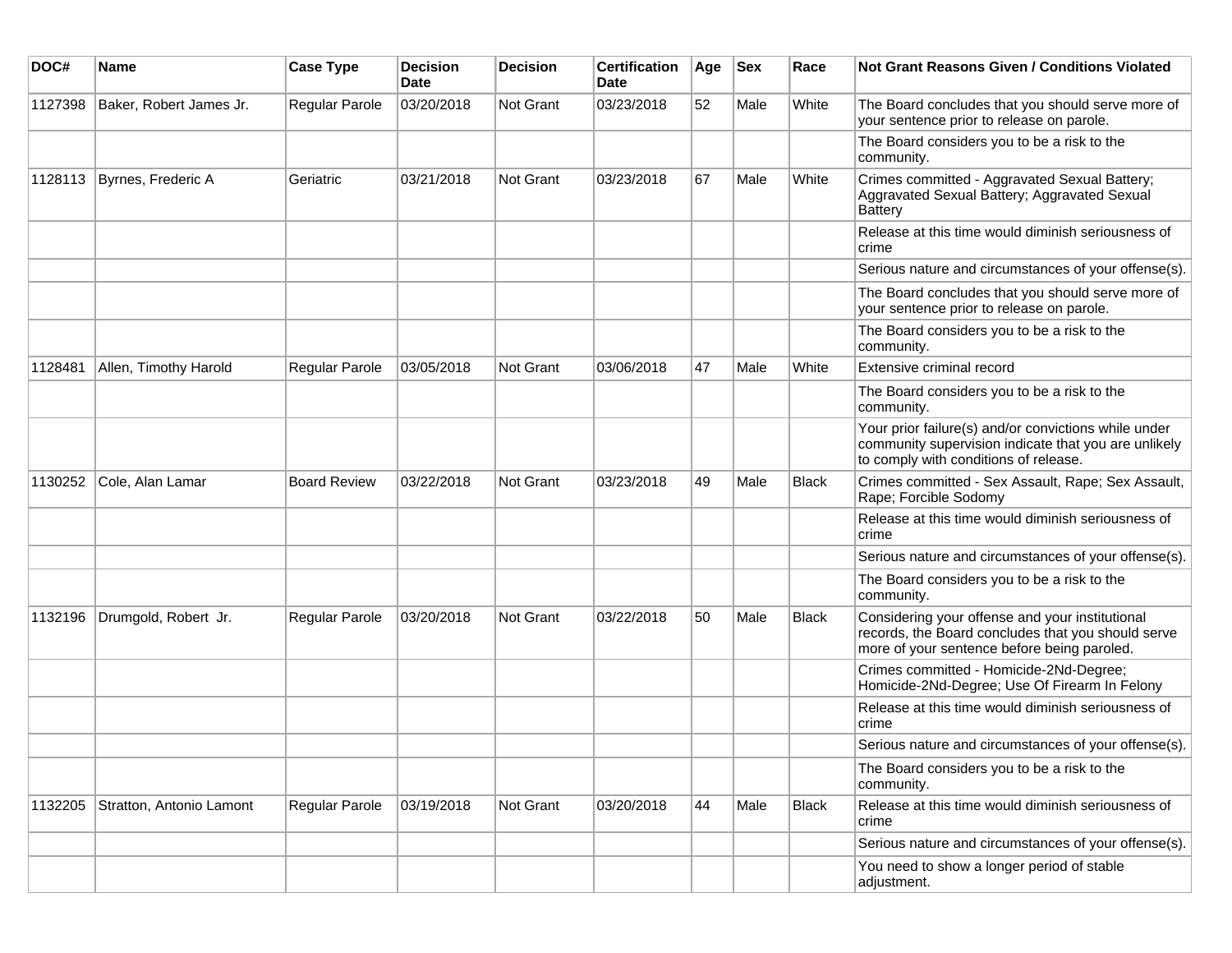| DOC#              | <b>Name</b>              | <b>Case Type</b>      | <b>Decision</b><br><b>Date</b> | <b>Decision</b>  | <b>Certification</b><br>Date | Age | <b>Sex</b>   | Race         | <b>Not Grant Reasons Given / Conditions Violated</b>                                                                                                  |
|-------------------|--------------------------|-----------------------|--------------------------------|------------------|------------------------------|-----|--------------|--------------|-------------------------------------------------------------------------------------------------------------------------------------------------------|
| 1132609           | Derricott, Marvin Todd   | Regular Parole        | 03/21/2018                     | <b>Not Grant</b> | 03/23/2018                   | 53  | Male         | <b>Black</b> | Crimes committed - Larc-Grand; Larc-Petty; Grand<br>Larceny: >=\$200 Not From A Person                                                                |
|                   |                          |                       |                                |                  |                              |     |              |              | Extensive criminal record                                                                                                                             |
|                   |                          |                       |                                |                  |                              |     |              |              | Serious nature and circumstances of your offense(s).                                                                                                  |
|                   |                          |                       |                                |                  |                              |     |              |              | The Board concludes that you should serve more of<br>your sentence prior to release on parole.                                                        |
|                   |                          |                       |                                |                  |                              |     |              |              | Your prior failure(s) and/or convictions while under<br>community supervision indicate that you are unlikely<br>to comply with conditions of release. |
|                   |                          |                       |                                |                  |                              |     |              |              | Your record indicates a serious disregard for the<br>property rights of others.                                                                       |
| 1133742           | Royal, Phil Rondell      | Regular Parole        | 03/22/2018                     | <b>Not Grant</b> | 03/23/2018                   | 45  | Male         | <b>Black</b> | Extensive criminal record                                                                                                                             |
|                   |                          |                       |                                |                  |                              |     |              |              | Release at this time would diminish seriousness of<br>crime                                                                                           |
|                   |                          |                       |                                |                  |                              |     |              |              | Serious nature and circumstances of your offense(s).                                                                                                  |
|                   |                          |                       |                                |                  |                              |     |              |              | Your prior failure(s) and/or convictions while under<br>community supervision indicate that you are unlikely<br>to comply with conditions of release. |
| 1134116 Ali, Azar |                          | Regular Parole        | 03/03/2018                     | <b>Not Grant</b> | 03/06/2018                   | 51  | Male         | <b>Black</b> | Crimes committed - Homicide-1st Degree; Robbery;<br>Use Of Firearm In Felony                                                                          |
|                   |                          |                       |                                |                  |                              |     |              |              | Release at this time would diminish seriousness of<br>crime                                                                                           |
|                   |                          |                       |                                |                  |                              |     |              |              | Serious nature and circumstances of your offense(s).                                                                                                  |
|                   |                          |                       |                                |                  |                              |     |              |              | The Board concludes that you should serve more of<br>your sentence prior to release on parole.                                                        |
| 1134725           | Miller, Hazel Teresa     | Regular Parole        | 03/02/2018                     | <b>Not Grant</b> | 03/06/2018                   | 65  | Female White |              | Release at this time would diminish seriousness of<br>crime                                                                                           |
|                   |                          |                       |                                |                  |                              |     |              |              | Serious nature and circumstances of your offense(s).                                                                                                  |
|                   |                          |                       |                                |                  |                              |     |              |              | The Board concludes that you should serve more of<br>your sentence prior to release on parole.                                                        |
| 1135322           | Davenport, James Alan    | <b>Regular Parole</b> | 03/08/2018                     | <b>Not Grant</b> | 03/13/2018                   | 62  | Male         | White        | Crimes committed - Forcible Sodomy; Forcible<br>Sodomy; Forcible Sodomy                                                                               |
|                   |                          |                       |                                |                  |                              |     |              |              | Release at this time would diminish seriousness of<br>crime                                                                                           |
|                   |                          |                       |                                |                  |                              |     |              |              | Serious nature and circumstances of your offense(s).                                                                                                  |
|                   |                          |                       |                                |                  |                              |     |              |              | The Board considers you to be a risk to the<br>community.                                                                                             |
| 1137044           | Johnson, Frederick N Jr. | Regular Parole        | 03/08/2018                     | Not Grant        | 03/09/2018                   | 62  | Male         | <b>Black</b> | Crimes committed - Kidnap/Abduct; Sex Assault,<br>Rape; Cocaine-Possess                                                                               |
|                   |                          |                       |                                |                  |                              |     |              |              | Release at this time would diminish seriousness of<br>crime                                                                                           |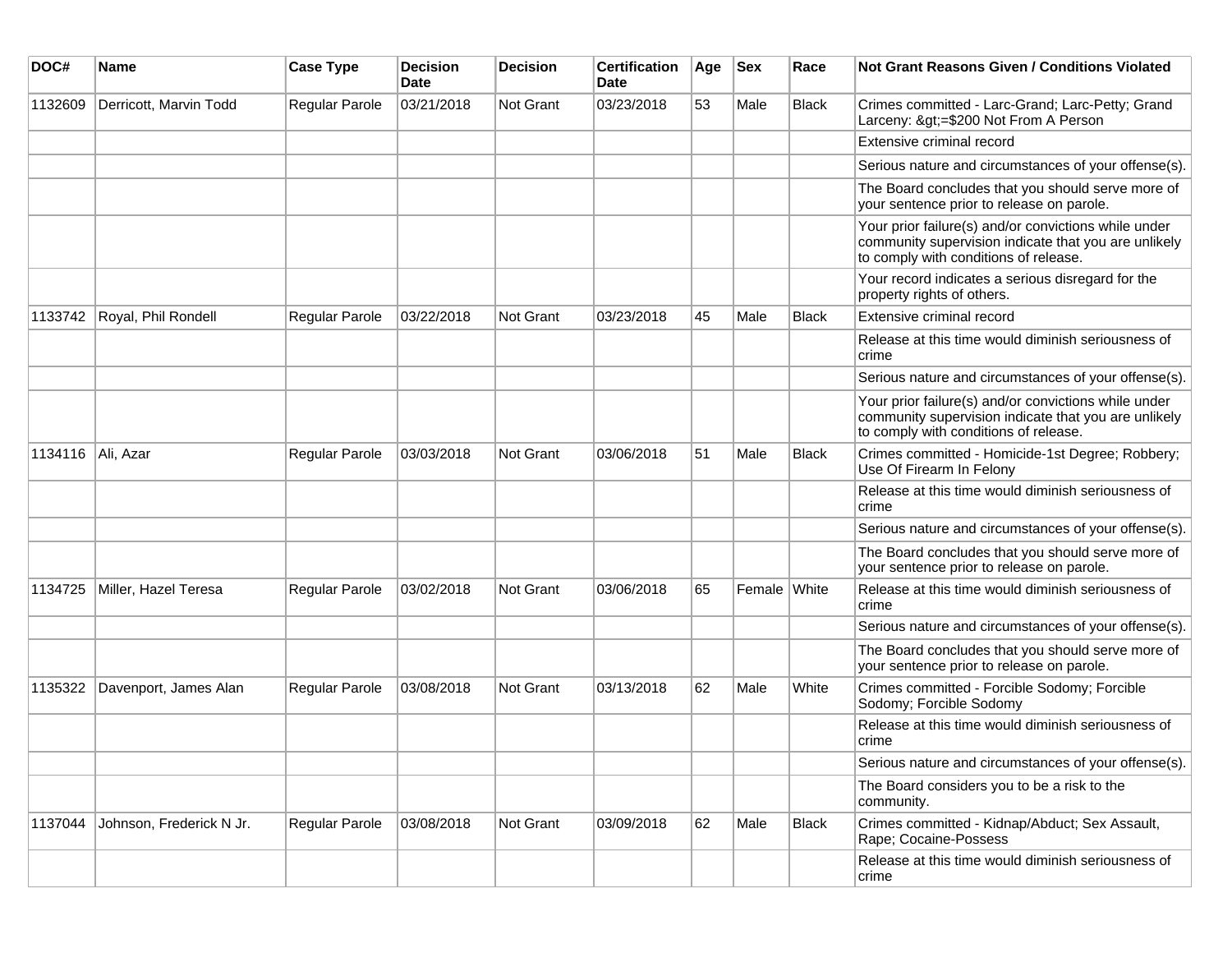| DOC#    | Name                     | <b>Case Type</b> | <b>Decision</b><br><b>Date</b> | Decision  | <b>Certification</b><br><b>Date</b> | Age | <b>Sex</b> | Race         | Not Grant Reasons Given / Conditions Violated                                                                                                         |
|---------|--------------------------|------------------|--------------------------------|-----------|-------------------------------------|-----|------------|--------------|-------------------------------------------------------------------------------------------------------------------------------------------------------|
| 1137044 | Johnson, Frederick N Jr. | Regular Parole   | 03/08/2018                     | Not Grant | 03/09/2018                          | 62  | Male       | <b>Black</b> | Serious nature and circumstances of your offense(s).                                                                                                  |
| 1137067 | Hart, Melvin Lee         | Regular Parole   | 03/20/2018                     | Not Grant | 03/23/2018                          | 57  | Male       | <b>Black</b> | Crimes committed - Sex Assault, Rape;<br>Mayhem/Maiming; Drugs: Possess W/Intent To<br>Manuf/Sell Sch I, li                                           |
|         |                          |                  |                                |           |                                     |     |            |              | Extensive criminal record                                                                                                                             |
|         |                          |                  |                                |           |                                     |     |            |              | History of violence.                                                                                                                                  |
|         |                          |                  |                                |           |                                     |     |            |              | The Board concludes that you should serve more of<br>your sentence prior to release on parole.                                                        |
|         |                          |                  |                                |           |                                     |     |            |              | Your prior failure(s) and/or convictions while under<br>community supervision indicate that you are unlikely<br>to comply with conditions of release. |
| 1137564 | Wilson, Charles Edward   | Regular Parole   | 03/08/2018                     | Not Grant | 03/09/2018                          | 72  | Male       | Black        | Extensive criminal record                                                                                                                             |
|         |                          |                  |                                |           |                                     |     |            |              | History of substance abuse.                                                                                                                           |
|         |                          |                  |                                |           |                                     |     |            |              | History of violence.                                                                                                                                  |
|         |                          |                  |                                |           |                                     |     |            |              | Release at this time would diminish seriousness of<br>crime                                                                                           |
|         |                          |                  |                                |           |                                     |     |            |              | Serious nature and circumstances of your offense(s).                                                                                                  |
|         |                          |                  |                                |           |                                     |     |            |              | The Board considers you to be a risk to the<br>community.                                                                                             |
|         |                          |                  |                                |           |                                     |     |            |              | Your prior failure(s) and/or convictions while under<br>community supervision indicate that you are unlikely<br>to comply with conditions of release. |
| 1137599 | Blair, Ronald Anthony    | Regular Parole   | 03/08/2018                     | Not Grant | 03/09/2018                          | 61  | Male       | White        | Crimes committed - Sex Assault, Rape; Forcible<br>Sodomy; Burglary                                                                                    |
|         |                          |                  |                                |           |                                     |     |            |              | Release at this time would diminish seriousness of<br>crime                                                                                           |
|         |                          |                  |                                |           |                                     |     |            |              | Serious nature and circumstances of your offense(s).                                                                                                  |
|         |                          |                  |                                |           |                                     |     |            |              | The Board concludes that you should serve more of<br>your sentence prior to release on parole.                                                        |
|         |                          |                  |                                |           |                                     |     |            |              | The Board considers you to be a risk to the<br>community.                                                                                             |
| 1138758 | Brown, Preston           | Regular Parole   | 02/28/2018                     | Not Grant | 03/02/2018                          | 49  | Male       | <b>Black</b> | Release at this time would diminish seriousness of<br>crime                                                                                           |
|         |                          |                  |                                |           |                                     |     |            |              | Serious nature and circumstances of your offense(s).                                                                                                  |
| 1139100 | Green, Ronald Eugene     | Geriatric        | 03/12/2018                     | Not Grant | 03/13/2018                          | 60  | Male       | Black        | Extensive criminal record                                                                                                                             |
|         |                          |                  |                                |           |                                     |     |            |              | History of violence.                                                                                                                                  |
|         |                          |                  |                                |           |                                     |     |            |              | Release at this time would diminish seriousness of<br>crime                                                                                           |
|         |                          |                  |                                |           |                                     |     |            |              | The Board concludes that you should serve more of<br>your sentence prior to release on parole.                                                        |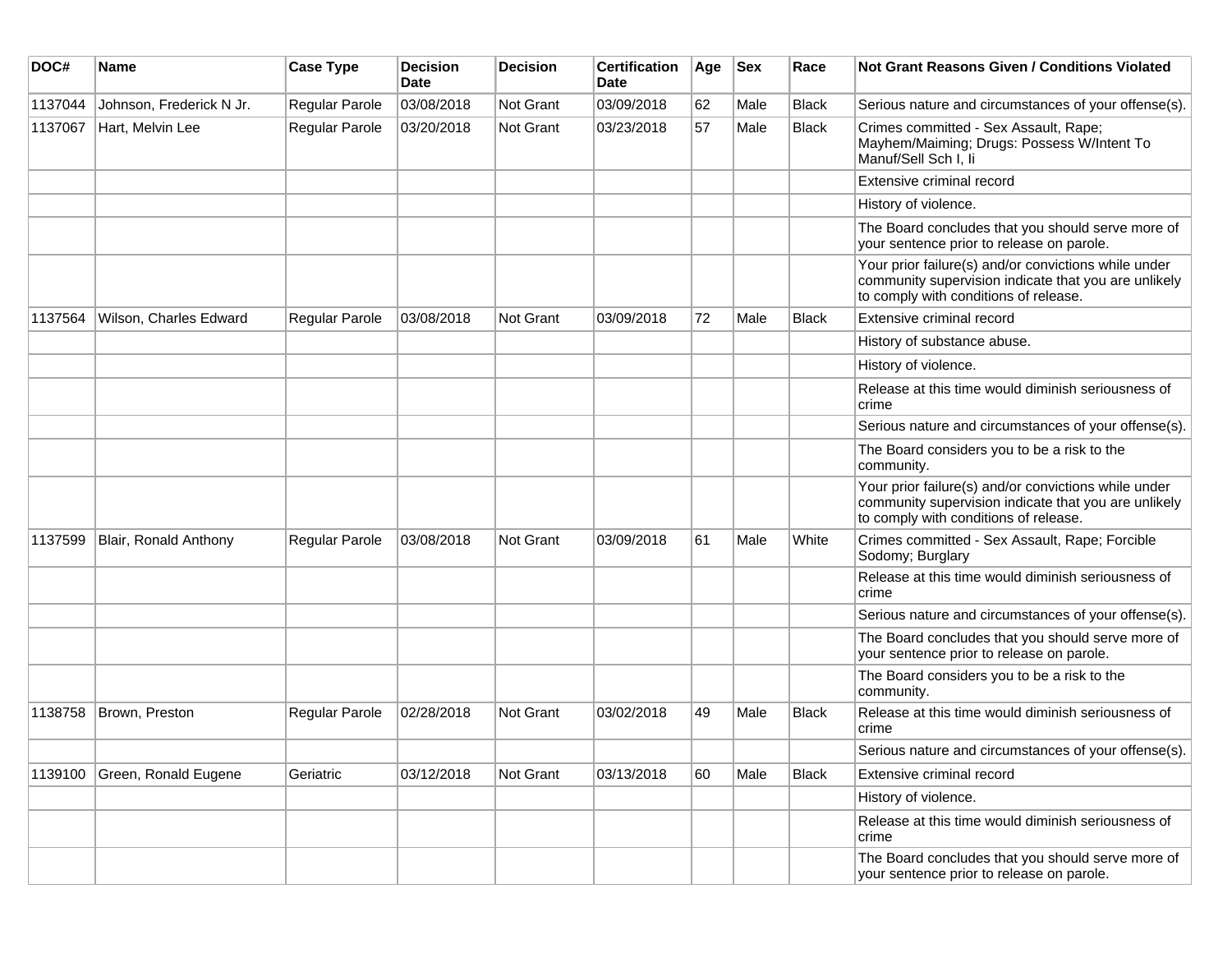| DOC#    | <b>Name</b>          | <b>Case Type</b>      | <b>Decision</b><br><b>Date</b> | <b>Decision</b> | <b>Certification</b><br>Date | Age | <b>Sex</b> | Race  | Not Grant Reasons Given / Conditions Violated                                                                                                         |
|---------|----------------------|-----------------------|--------------------------------|-----------------|------------------------------|-----|------------|-------|-------------------------------------------------------------------------------------------------------------------------------------------------------|
| 1139100 | Green, Ronald Eugene | Geriatric             | 03/12/2018                     | Not Grant       | 03/13/2018                   | 60  | Male       | Black | Your prior failure(s) and/or convictions while under<br>community supervision indicate that you are unlikely<br>to comply with conditions of release. |
| 1139133 | Fisher, Bruce        | Regular Parole        | 03/06/2018                     | Not Grant       | 03/09/2018                   | 56  | Male       | White | Considering your offense and your institutional<br>records, the Board concludes that you should serve<br>more of your sentence before being paroled.  |
|         |                      |                       |                                |                 |                              |     |            |       | Crimes committed - Homicide-1st Degree; Robbery;<br><b>Burglary</b>                                                                                   |
|         |                      |                       |                                |                 |                              |     |            |       | Poor institutional adjustment (for example,<br>motivation/attitude, unfavorable reports, lack of<br>program involvement, etc.)                        |
|         |                      |                       |                                |                 |                              |     |            |       | Release at this time would diminish seriousness of<br>crime                                                                                           |
|         |                      |                       |                                |                 |                              |     |            |       | Serious nature and circumstances of your offense(s).                                                                                                  |
|         |                      |                       |                                |                 |                              |     |            |       | The Board concludes that you should serve more of<br>your sentence prior to release on parole.                                                        |
|         |                      |                       |                                |                 |                              |     |            |       | The Board considers you to be a risk to the<br>community.                                                                                             |
|         |                      |                       |                                |                 |                              |     |            |       | Your record of institutional infractions indicates a<br>disregard for rules and that you are not ready to<br>conform to society.                      |
| 1139573 | Mckinzie, Alfred Lee | <b>Regular Parole</b> | 02/28/2018                     | Not Grant       | 03/02/2018                   | 64  | Male       | Black | Crimes committed - Homicide-1st Degree; Robbery;<br>Robbery                                                                                           |
|         |                      |                       |                                |                 |                              |     |            |       | Extensive criminal record                                                                                                                             |
|         |                      |                       |                                |                 |                              |     |            |       | Release at this time would diminish seriousness of<br>crime                                                                                           |
|         |                      |                       |                                |                 |                              |     |            |       | Serious nature and circumstances of your offense(s).                                                                                                  |
| 1140071 | Smith, Robert F      | Regular Parole        | 03/07/2018                     | Not Grant       | 03/09/2018                   | 62  | Male       | White | Crimes committed - Kidnap/Abduct; Kidnap/Abduct;<br>Aiding And Abetting Rape                                                                          |
|         |                      |                       |                                |                 |                              |     |            |       | Release at this time would diminish seriousness of<br>crime                                                                                           |
|         |                      |                       |                                |                 |                              |     |            |       | Serious nature and circumstances of your offense(s).                                                                                                  |
|         |                      |                       |                                |                 |                              |     |            |       | The Board concludes that you should serve more of<br>your sentence prior to release on parole.                                                        |
|         |                      |                       |                                |                 |                              |     |            |       | The Board considers you to be a risk to the<br>community.                                                                                             |
| 1140385 | Macdonald, Douglas   | Regular Parole        | 02/28/2018                     | Not Grant       | 03/02/2018                   | 56  | Male       | White | History of violence.                                                                                                                                  |
|         |                      |                       |                                |                 |                              |     |            |       | Release at this time would diminish seriousness of<br>crime                                                                                           |
|         |                      |                       |                                |                 |                              |     |            |       | Serious nature and circumstances of your offense(s).                                                                                                  |
|         |                      |                       |                                |                 |                              |     |            |       | The Board concludes that you should serve more of<br>your sentence prior to release on parole.                                                        |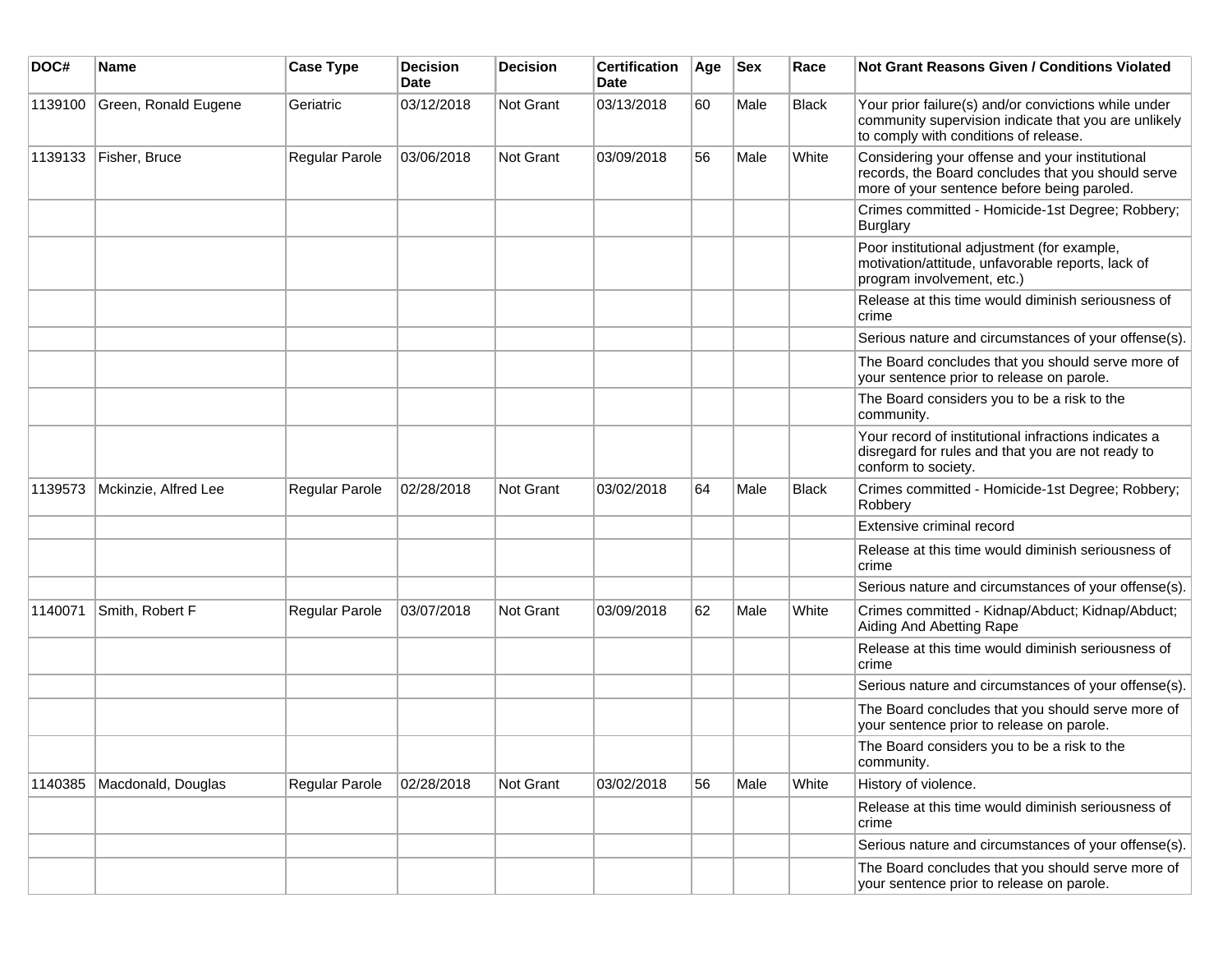| DOC#    | <b>Name</b>           | <b>Case Type</b> | <b>Decision</b><br><b>Date</b> | <b>Decision</b>  | <b>Certification</b><br>Date | Age | <b>Sex</b> | Race                            | <b>Not Grant Reasons Given / Conditions Violated</b>                                                                                                  |
|---------|-----------------------|------------------|--------------------------------|------------------|------------------------------|-----|------------|---------------------------------|-------------------------------------------------------------------------------------------------------------------------------------------------------|
| 1140385 | Macdonald, Douglas    | Regular Parole   | 02/28/2018                     | Not Grant        | 03/02/2018                   | 56  | Male       | White                           | The Board considers you to be a risk to the<br>community.                                                                                             |
| 1140412 | Allen, James Junior   | Regular Parole   | 03/12/2018                     | Not Grant        | 03/14/2018                   | 59  | Male       | Black                           | Extensive criminal record                                                                                                                             |
|         |                       |                  |                                |                  |                              |     |            |                                 | Release at this time would diminish seriousness of<br>crime                                                                                           |
|         |                       |                  |                                |                  |                              |     |            |                                 | Serious nature and circumstances of your offense(s).                                                                                                  |
|         |                       |                  |                                |                  |                              |     |            |                                 | The Board considers you to be a risk to the<br>community.                                                                                             |
|         |                       |                  |                                |                  |                              |     |            |                                 | Your prior failure(s) and/or convictions while under<br>community supervision indicate that you are unlikely<br>to comply with conditions of release. |
| 1141319 | Davis, Noah           | Regular Parole   | 03/11/2018                     | <b>Not Grant</b> | 03/13/2018                   | 52  | Male       | <b>Black</b>                    | Crimes committed - Homicide/Murder; Abduct-No<br>Ransom Or Asslt; Robbery                                                                             |
|         |                       |                  |                                |                  |                              |     |            |                                 | Extensive criminal record                                                                                                                             |
|         |                       |                  |                                |                  |                              |     |            |                                 | History of violence.                                                                                                                                  |
|         |                       |                  |                                |                  |                              |     |            |                                 | Release at this time would diminish seriousness of<br>crime                                                                                           |
|         |                       |                  |                                |                  |                              |     |            |                                 | The Board concludes that you should serve more of<br>your sentence prior to release on parole.                                                        |
| 1141440 | Galicia, Antonio S    | Geriatric        | 03/02/2018                     | Not Grant        | 03/06/2018                   | 81  | Male       | Asian or<br>Pacific<br>Islander | Crimes committed - Sex Assault, Rape; Sex Assault,<br>Rape; Aggravated Sexual Battery                                                                 |
|         |                       |                  |                                |                  |                              |     |            |                                 | Release at this time would diminish seriousness of<br>crime                                                                                           |
|         |                       |                  |                                |                  |                              |     |            |                                 | Serious nature and circumstances of your offense(s).                                                                                                  |
|         |                       |                  |                                |                  |                              |     |            |                                 | The Board concludes that you should serve more of<br>your sentence prior to release on parole.                                                        |
|         |                       |                  |                                |                  |                              |     |            |                                 | The Board considers you to be a risk to the<br>community.                                                                                             |
| 1141999 | Davis, Eugene Eric    | Regular Parole   | 03/09/2018                     | Not Grant        | 03/13/2018                   | 55  | Male       | White                           | Extensive criminal record                                                                                                                             |
|         |                       |                  |                                |                  |                              |     |            |                                 | History of violence.                                                                                                                                  |
|         |                       |                  |                                |                  |                              |     |            |                                 | Release at this time would diminish seriousness of<br>crime                                                                                           |
|         |                       |                  |                                |                  |                              |     |            |                                 | Serious nature and circumstances of your offense(s).                                                                                                  |
|         |                       |                  |                                |                  |                              |     |            |                                 | The Board concludes that you should serve more of<br>your sentence prior to release on parole.                                                        |
| 1143110 | Wilson, David Carlton | Regular Parole   | 03/22/2018                     | Not Grant        | 03/23/2018                   | 60  | Male       | <b>Black</b>                    | Crimes committed - Abduct-No Ransom Or Asslt;<br>Abduct-No Ransom Or Asslt; Abduct-No Ransom Or<br>Asslt                                              |
|         |                       |                  |                                |                  |                              |     |            |                                 | Release at this time would diminish seriousness of<br>crime                                                                                           |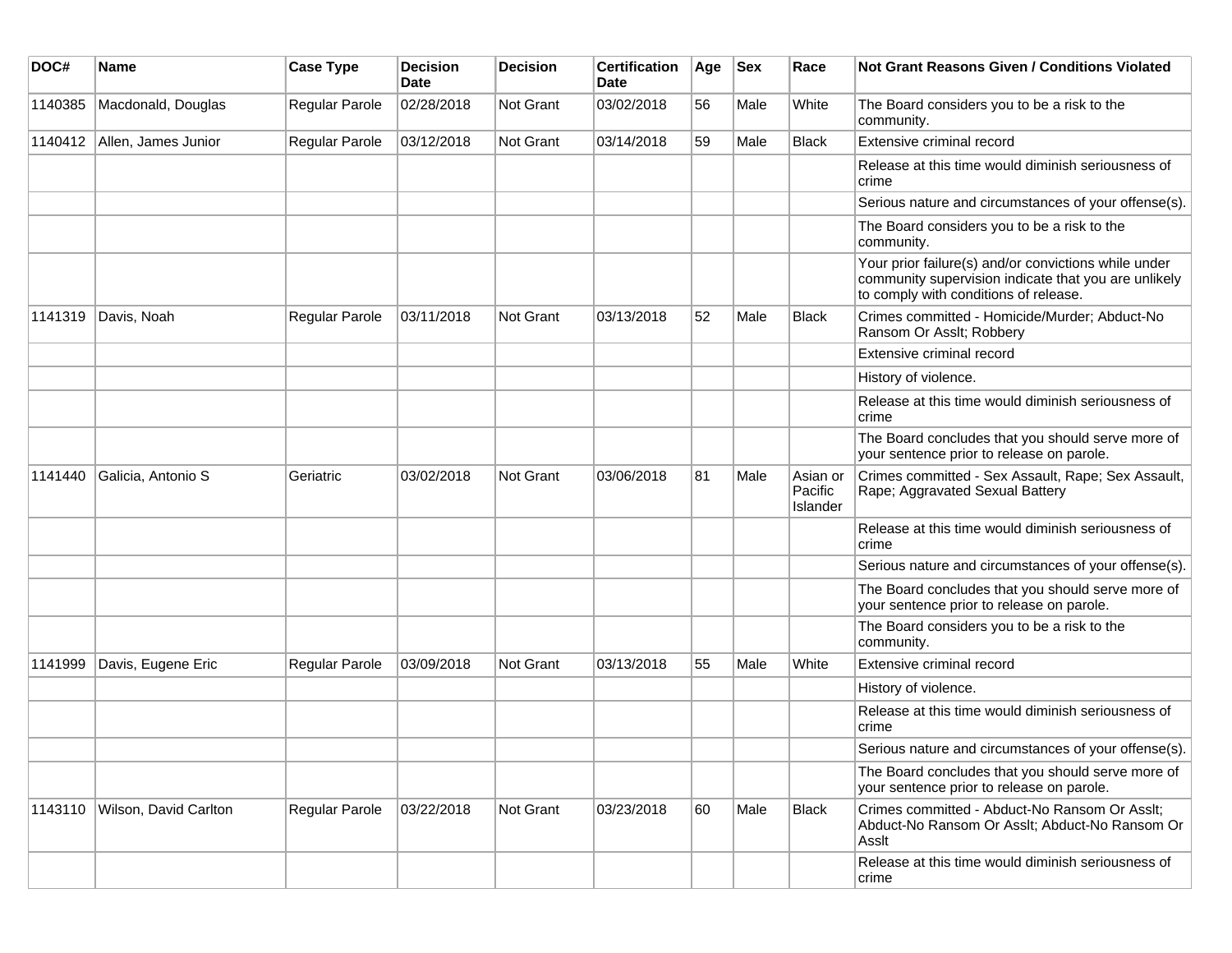| DOC#    | <b>Name</b>                | <b>Case Type</b> | <b>Decision</b><br><b>Date</b> | <b>Decision</b>  | <b>Certification</b><br>Date | Age | <b>Sex</b> | Race         | Not Grant Reasons Given / Conditions Violated                                                                                                         |
|---------|----------------------------|------------------|--------------------------------|------------------|------------------------------|-----|------------|--------------|-------------------------------------------------------------------------------------------------------------------------------------------------------|
| 1143110 | Wilson, David Carlton      | Regular Parole   | 03/22/2018                     | Not Grant        | 03/23/2018                   | 60  | Male       | <b>Black</b> | Serious nature and circumstances of your offense(s).                                                                                                  |
| 1143370 | Andes, Lirtie Lee Jr.      | Regular Parole   | 03/08/2018                     | Not Grant        | 03/09/2018                   | 62  | Male       | White        | Crimes committed - Kidnap Adult To Sexually Asslt;<br>Sex Assault, Rape; Sex Asslt-Sodomy-Woman                                                       |
|         |                            |                  |                                |                  |                              |     |            |              | Extensive criminal record                                                                                                                             |
|         |                            |                  |                                |                  |                              |     |            |              | History of violence.                                                                                                                                  |
|         |                            |                  |                                |                  |                              |     |            |              | Serious nature and circumstances of your offense(s).                                                                                                  |
|         |                            |                  |                                |                  |                              |     |            |              | The Board considers you to be a risk to the<br>community.                                                                                             |
|         |                            |                  |                                |                  |                              |     |            |              | Your prior failure(s) and/or convictions while under<br>community supervision indicate that you are unlikely<br>to comply with conditions of release. |
| 1143815 | Frazier, Minor Lee         | Geriatric        | 03/08/2018                     | Not Grant        | 03/09/2018                   | 67  | Male       | White        | History of violence.                                                                                                                                  |
|         |                            |                  |                                |                  |                              |     |            |              | The Board concludes that you should serve more of<br>your sentence prior to release on parole.                                                        |
|         |                            |                  |                                |                  |                              |     |            |              | The Board considers you to be a risk to the<br>community.                                                                                             |
| 1145074 | Brice, Steven              | Regular Parole   | 03/22/2018                     | Not Grant        | 03/23/2018                   | 48  | Male       | <b>Black</b> | Crimes committed - Homicide-Capital; Robbery;<br>Malicious Wounding                                                                                   |
|         |                            |                  |                                |                  |                              |     |            |              | Extensive criminal record                                                                                                                             |
|         |                            |                  |                                |                  |                              |     |            |              | History of substance abuse.                                                                                                                           |
|         |                            |                  |                                |                  |                              |     |            |              | History of violence.                                                                                                                                  |
|         |                            |                  |                                |                  |                              |     |            |              | Release at this time would diminish seriousness of<br>crime                                                                                           |
|         |                            |                  |                                |                  |                              |     |            |              | Serious nature and circumstances of your offense(s).                                                                                                  |
|         |                            |                  |                                |                  |                              |     |            |              | The Board concludes that you should serve more of<br>your sentence prior to release on parole.                                                        |
| 1145466 | Guion, Zachary L           | Regular Parole   | 03/08/2018                     | Not Grant        | 03/09/2018                   | 44  | Male       | <b>Black</b> | Considering your offense and your institutional<br>records, the Board concludes that you should serve<br>more of your sentence before being paroled.  |
|         |                            |                  |                                |                  |                              |     |            |              | Release at this time would diminish seriousness of<br>crime                                                                                           |
|         |                            |                  |                                |                  |                              |     |            |              | Serious nature and circumstances of your offense(s).                                                                                                  |
|         |                            |                  |                                |                  |                              |     |            |              | You need to show a longer period of stable<br>adjustment.                                                                                             |
| 1145572 | Bloomfield, Carlton Eugene | Regular Parole   | 03/05/2018                     | <b>Not Grant</b> | 03/09/2018                   | 59  | Male       | <b>Black</b> | Extensive criminal record                                                                                                                             |
|         |                            |                  |                                |                  |                              |     |            |              | Release at this time would diminish seriousness of<br>crime                                                                                           |
|         |                            |                  |                                |                  |                              |     |            |              | Serious nature and circumstances of your offense(s).                                                                                                  |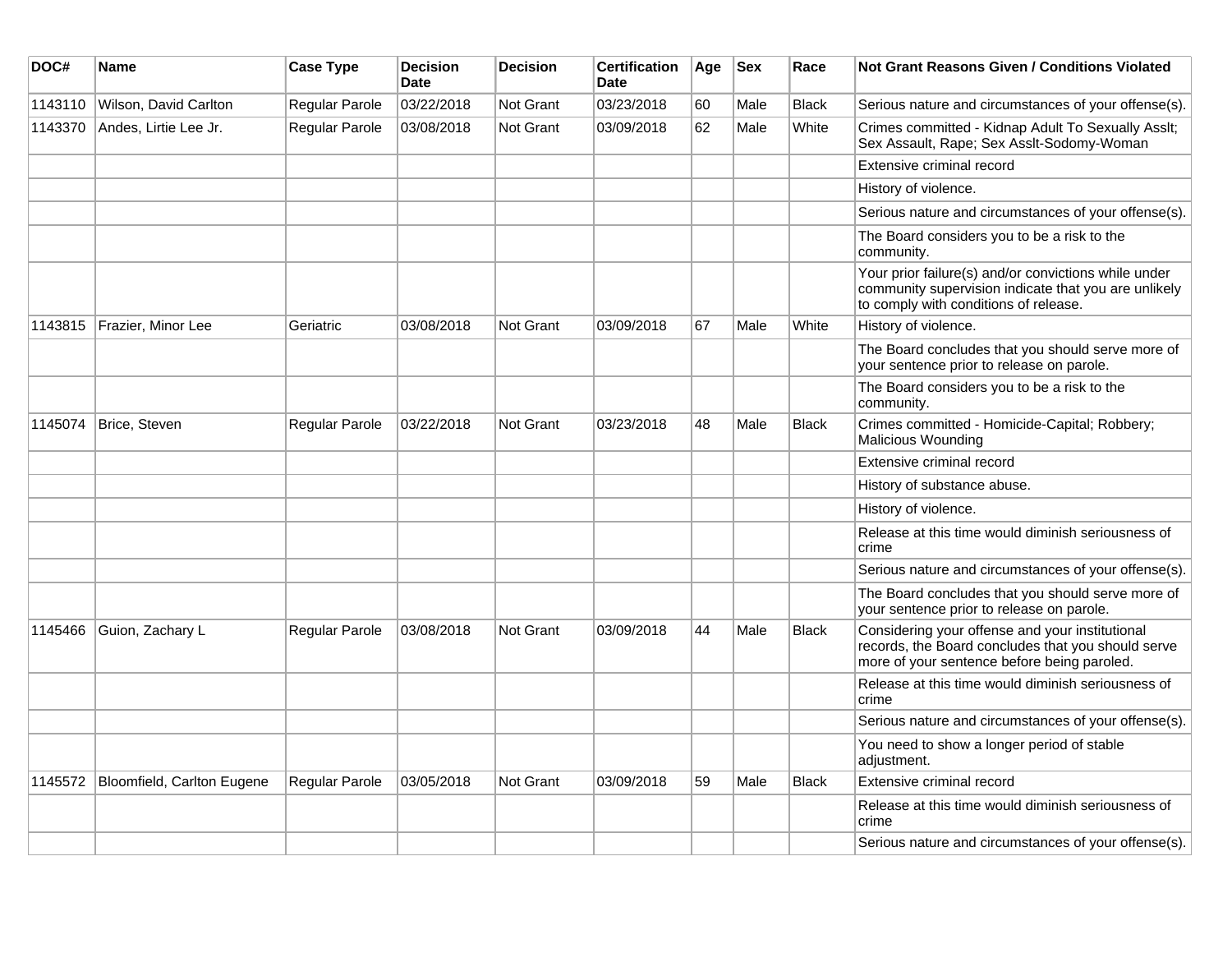| DOC#    | Name                       | <b>Case Type</b> | <b>Decision</b><br><b>Date</b> | <b>Decision</b>  | <b>Certification</b><br>Date | Age | <b>Sex</b> | Race         | Not Grant Reasons Given / Conditions Violated                                                                                                               |
|---------|----------------------------|------------------|--------------------------------|------------------|------------------------------|-----|------------|--------------|-------------------------------------------------------------------------------------------------------------------------------------------------------------|
| 1145572 | Bloomfield, Carlton Eugene | Regular Parole   | 03/05/2018                     | Not Grant        | 03/09/2018                   | 59  | Male       | <b>Black</b> | Your prior failure(s) and/or convictions while under<br>community supervision indicate that you are unlikely<br>to comply with conditions of release.       |
| 1145665 | Smith, Timothy Dean        | Regular Parole   | 03/08/2018                     | Not Grant        | 03/09/2018                   | 56  | Male       | White        | History of violence.                                                                                                                                        |
|         |                            |                  |                                |                  |                              |     |            |              | Release at this time would diminish seriousness of<br>crime                                                                                                 |
|         |                            |                  |                                |                  |                              |     |            |              | Serious nature and circumstances of your offense(s).                                                                                                        |
|         |                            |                  |                                |                  |                              |     |            |              | The Board concludes that you should serve more of<br>your sentence prior to release on parole.                                                              |
|         |                            |                  |                                |                  |                              |     |            |              | The Board considers you to be a risk to the<br>community.                                                                                                   |
| 1145850 | Burnette, Horace Eugene    | Regular Parole   | 03/19/2018                     | <b>Not Grant</b> | 03/23/2018                   | 46  | Male       | White        | Crimes committed - Homicide/Murder;<br>Homicide/Murder; Arson                                                                                               |
|         |                            |                  |                                |                  |                              |     |            |              | Release at this time would diminish seriousness of<br>crime                                                                                                 |
|         |                            |                  |                                |                  |                              |     |            |              | Serious nature and circumstances of your offense(s).                                                                                                        |
|         |                            |                  |                                |                  |                              |     |            |              | The Board concludes that you should serve more of<br>your sentence prior to release on parole.                                                              |
|         |                            |                  |                                |                  |                              |     |            |              | You need further participation in institutional work<br>and/or educational programs to indicate your positive<br>progression towards re-entry into society. |
|         |                            |                  |                                |                  |                              |     |            |              | You need to show a longer period of stable<br>adjustment.                                                                                                   |
| 1145974 | Hickman, Rickey Anthony    | Regular Parole   | 03/09/2018                     | Not Grant        | 03/13/2018                   | 63  | Male       | <b>Black</b> | Extensive criminal record                                                                                                                                   |
|         |                            |                  |                                |                  |                              |     |            |              | History of violence.                                                                                                                                        |
|         |                            |                  |                                |                  |                              |     |            |              | Release at this time would diminish seriousness of<br>crime                                                                                                 |
|         |                            |                  |                                |                  |                              |     |            |              | Your prior failure(s) and/or convictions while under<br>community supervision indicate that you are unlikely<br>to comply with conditions of release.       |
| 1146618 | Schooley, Patrick Jr.      | Regular Parole   | 03/07/2018                     | <b>Not Grant</b> | 03/09/2018                   | 55  | Male       | White        | Release at this time would diminish seriousness of<br>crime                                                                                                 |
|         |                            |                  |                                |                  |                              |     |            |              | Serious nature and circumstances of your offense(s).                                                                                                        |
|         |                            |                  |                                |                  |                              |     |            |              | The Board concludes that you should serve more of<br>your sentence prior to release on parole.                                                              |
|         |                            |                  |                                |                  |                              |     |            |              | Your record of institutional infractions indicates a<br>disregard for rules and that you are not ready to<br>conform to society.                            |
| 1146670 | Hanna, Brian Wesley        | Regular Parole   | 03/22/2018                     | Not Grant        | 03/23/2018                   | 48  | Male       | White        | Release at this time would diminish seriousness of<br>crime                                                                                                 |
|         |                            |                  |                                |                  |                              |     |            |              | Serious nature and circumstances of your offense(s).                                                                                                        |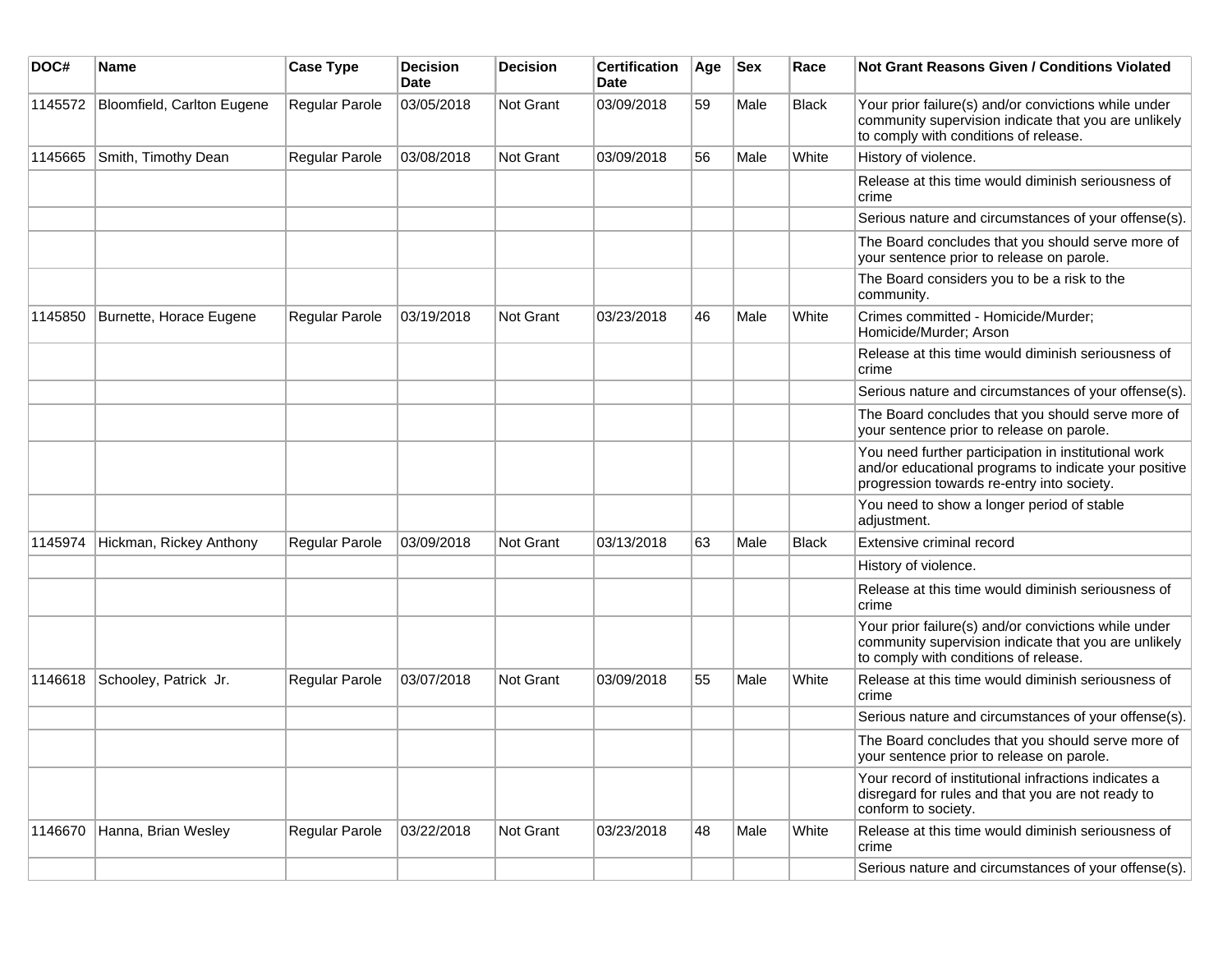| DOC#    | Name                  | <b>Case Type</b> | <b>Decision</b><br>Date | <b>Decision</b> | <b>Certification</b><br>Date | Age | <b>Sex</b> | Race         | <b>Not Grant Reasons Given / Conditions Violated</b>                                                                                                  |
|---------|-----------------------|------------------|-------------------------|-----------------|------------------------------|-----|------------|--------------|-------------------------------------------------------------------------------------------------------------------------------------------------------|
| 1146670 | Hanna, Brian Wesley   | Regular Parole   | 03/22/2018              | Not Grant       | 03/23/2018                   | 48  | Male       | White        | The Board concludes that you should serve more of<br>your sentence prior to release on parole.                                                        |
|         |                       |                  |                         |                 |                              |     |            |              | Your record indicates a serious disregard for the<br>property rights of others.                                                                       |
| 1147054 | Smith, Standaly Hope  | Regular Parole   | 03/09/2018              | Not Grant       | 03/13/2018                   | 82  | Male       | <b>Black</b> | History of violence.                                                                                                                                  |
|         |                       |                  |                         |                 |                              |     |            |              | Release at this time would diminish seriousness of<br>crime                                                                                           |
|         |                       |                  |                         |                 |                              |     |            |              | Serious nature and circumstances of your offense(s).                                                                                                  |
|         |                       |                  |                         |                 |                              |     |            |              | The Board concludes that you should serve more of<br>your sentence prior to release on parole.                                                        |
|         |                       |                  |                         |                 |                              |     |            |              | The Board considers you to be a risk to the<br>community.                                                                                             |
| 1147228 | Opie, Vincent A       | Regular Parole   | 03/02/2018              | Not Grant       | 03/06/2018                   | 59  | Male       | <b>Black</b> | Extensive criminal record                                                                                                                             |
|         |                       |                  |                         |                 |                              |     |            |              | History of substance abuse.                                                                                                                           |
|         |                       |                  |                         |                 |                              |     |            |              | Release at this time would diminish seriousness of<br>crime                                                                                           |
|         |                       |                  |                         |                 |                              |     |            |              | Serious nature and circumstances of your offense(s).                                                                                                  |
|         |                       |                  |                         |                 |                              |     |            |              | The Board considers you to be a risk to the<br>community.                                                                                             |
|         |                       |                  |                         |                 |                              |     |            |              | Your prior failure(s) and/or convictions while under<br>community supervision indicate that you are unlikely<br>to comply with conditions of release. |
|         |                       |                  |                         |                 |                              |     |            |              | Your record indicates a serious disregard for the<br>property rights of others.                                                                       |
| 1147517 | Hunt, William T Jr.   | Regular Parole   | 03/29/2018              | Not Grant       | 03/30/2018                   | 64  | Male       | <b>Black</b> | History of violence.                                                                                                                                  |
|         |                       |                  |                         |                 |                              |     |            |              | Release at this time would diminish seriousness of<br>crime                                                                                           |
|         |                       |                  |                         |                 |                              |     |            |              | Serious nature and circumstances of your offense(s).                                                                                                  |
|         |                       |                  |                         |                 |                              |     |            |              | The Board concludes that you should serve more of<br>your sentence prior to release on parole.                                                        |
| 1148622 | Goins, Delbert Lee    | Regular Parole   | 03/19/2018              | Not Grant       | 03/23/2018                   | 50  | Male       | White        | Crimes committed - Kidnap/Abduct; Sex Assault,<br>Rape; Sodomy                                                                                        |
|         |                       |                  |                         |                 |                              |     |            |              | Release at this time would diminish seriousness of<br>crime                                                                                           |
|         |                       |                  |                         |                 |                              |     |            |              | Serious nature and circumstances of your offense(s).                                                                                                  |
|         |                       |                  |                         |                 |                              |     |            |              | The Board concludes that you should serve more of<br>your sentence prior to release on parole.                                                        |
|         |                       |                  |                         |                 |                              |     |            |              | The Board considers you to be a risk to the<br>community.                                                                                             |
| 1148709 | Boykins, Glenn Dwight | Regular Parole   | 03/14/2018              | Not Grant       | 03/19/2018                   | 64  | Male       | Black        | Release at this time would diminish seriousness of<br>crime                                                                                           |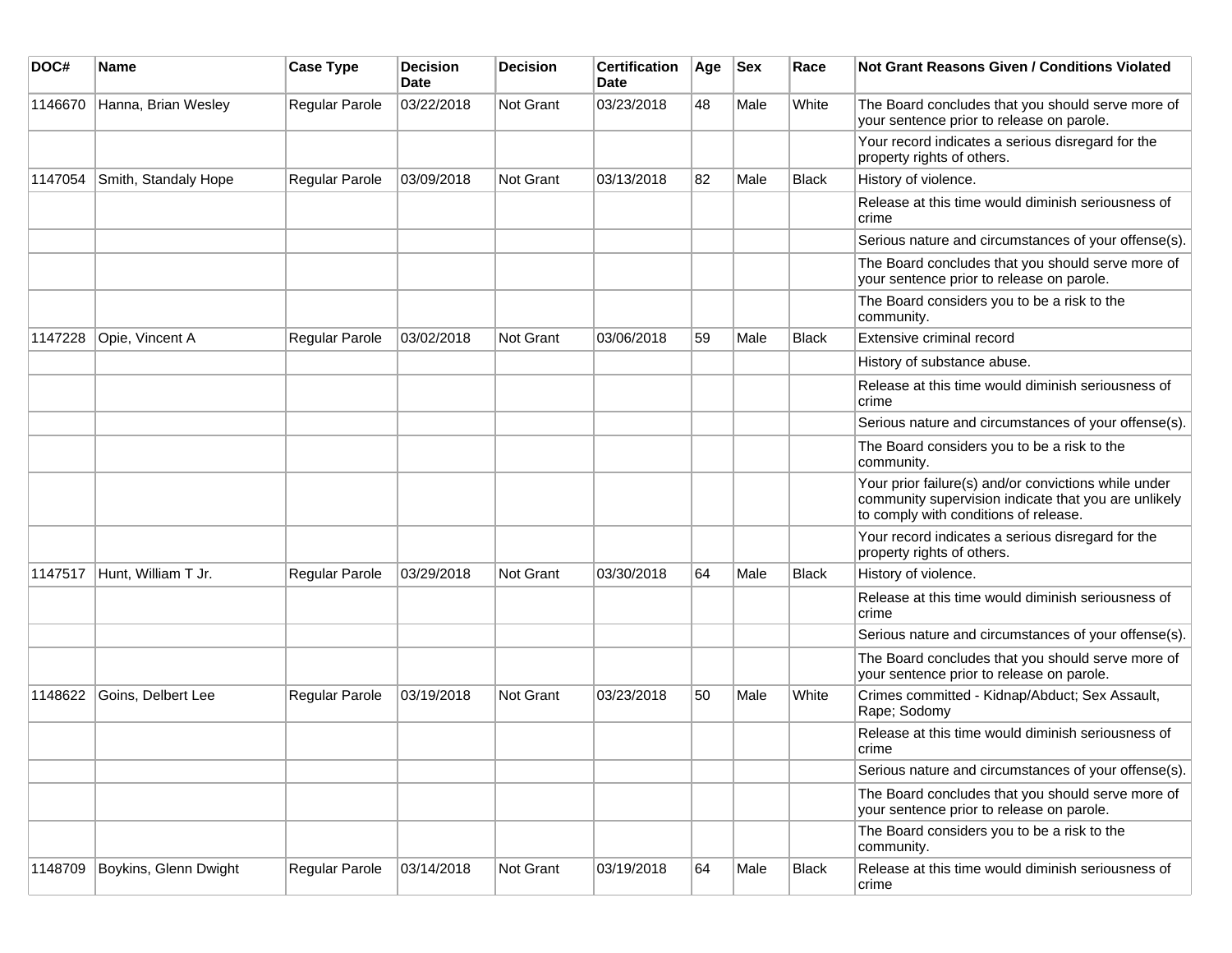| DOC#    | <b>Name</b>                    | <b>Case Type</b>      | <b>Decision</b><br><b>Date</b> | <b>Decision</b> | <b>Certification</b><br>Date | Age | <b>Sex</b>   | Race         | <b>Not Grant Reasons Given / Conditions Violated</b>                                                                                                 |
|---------|--------------------------------|-----------------------|--------------------------------|-----------------|------------------------------|-----|--------------|--------------|------------------------------------------------------------------------------------------------------------------------------------------------------|
| 1148709 | Boykins, Glenn Dwight          | Regular Parole        | 03/14/2018                     | Not Grant       | 03/19/2018                   | 64  | Male         | Black        | Serious nature and circumstances of your offense(s).                                                                                                 |
|         |                                |                       |                                |                 |                              |     |              |              | The Board concludes that you should serve more of<br>your sentence prior to release on parole.                                                       |
|         |                                |                       |                                |                 |                              |     |              |              | The Board considers you to be a risk to the<br>community.                                                                                            |
| 1149139 | Ben Yowel, Habakkuk<br>Ezekiel | Regular Parole        | 03/14/2018                     | Not Grant       | 03/19/2018                   | 58  | Male         | <b>Black</b> | No Interest in Parole                                                                                                                                |
| 1149797 | Akers, Charles Rufus           | Regular Parole        | 03/21/2018                     | Not Grant       | 03/23/2018                   | 65  | Male         | White        | Conviction of a new crime while incarcerated                                                                                                         |
|         |                                |                       |                                |                 |                              |     |              |              | Crimes committed - Homicide-1st Degree                                                                                                               |
|         |                                |                       |                                |                 |                              |     |              |              | Release at this time would diminish seriousness of<br>crime                                                                                          |
|         |                                |                       |                                |                 |                              |     |              |              | Serious nature and circumstances of your offense(s).                                                                                                 |
| 1149905 | Garland, Timothy Lowell        | <b>Regular Parole</b> | 03/07/2018                     | Not Grant       | 03/09/2018                   | 72  | Male         | <b>Black</b> | Considering your offense and your institutional<br>records, the Board concludes that you should serve<br>more of your sentence before being paroled. |
|         |                                |                       |                                |                 |                              |     |              |              | Crimes committed - Homicide-1st Degree                                                                                                               |
|         |                                |                       |                                |                 |                              |     |              |              | Extensive criminal record                                                                                                                            |
|         |                                |                       |                                |                 |                              |     |              |              | History of substance abuse.                                                                                                                          |
|         |                                |                       |                                |                 |                              |     |              |              | History of violence.                                                                                                                                 |
|         |                                |                       |                                |                 |                              |     |              |              | Release at this time would diminish seriousness of<br>crime                                                                                          |
|         |                                |                       |                                |                 |                              |     |              |              | The Board concludes that you should serve more of<br>your sentence prior to release on parole.                                                       |
|         |                                |                       |                                |                 |                              |     |              |              | Your record of institutional infractions indicates a<br>disregard for rules and that you are not ready to<br>conform to society.                     |
| 1150185 | Porter, Sharon Louise          | Regular Parole        | 02/28/2018                     | Not Grant       | 03/06/2018                   | 50  | Female White |              | Release at this time would diminish seriousness of<br>crime                                                                                          |
|         |                                |                       |                                |                 |                              |     |              |              | Serious nature and circumstances of your offense(s).                                                                                                 |
| 1150445 | Harper, Jeanette G             | Regular Parole        | 02/28/2018                     | Not Grant       | 03/06/2018                   | 61  | Female White |              | History of violence.                                                                                                                                 |
|         |                                |                       |                                |                 |                              |     |              |              | Release at this time would diminish seriousness of<br>crime                                                                                          |
|         |                                |                       |                                |                 |                              |     |              |              | Serious nature and circumstances of your offense(s).                                                                                                 |
|         |                                |                       |                                |                 |                              |     |              |              | The Board concludes that you should serve more of<br>your sentence prior to release on parole.                                                       |
| 1150896 | Boyd, John Early               | Geriatric             | 03/09/2018                     | Not Grant       | 03/13/2018                   | 73  | Male         | Black        | Crimes committed - Homicide/Murder; Homicide-<br>Attempted; Use Of Firearm In Felony                                                                 |
|         |                                |                       |                                |                 |                              |     |              |              | History of violence.                                                                                                                                 |
|         |                                |                       |                                |                 |                              |     |              |              | Release at this time would diminish seriousness of<br>crime                                                                                          |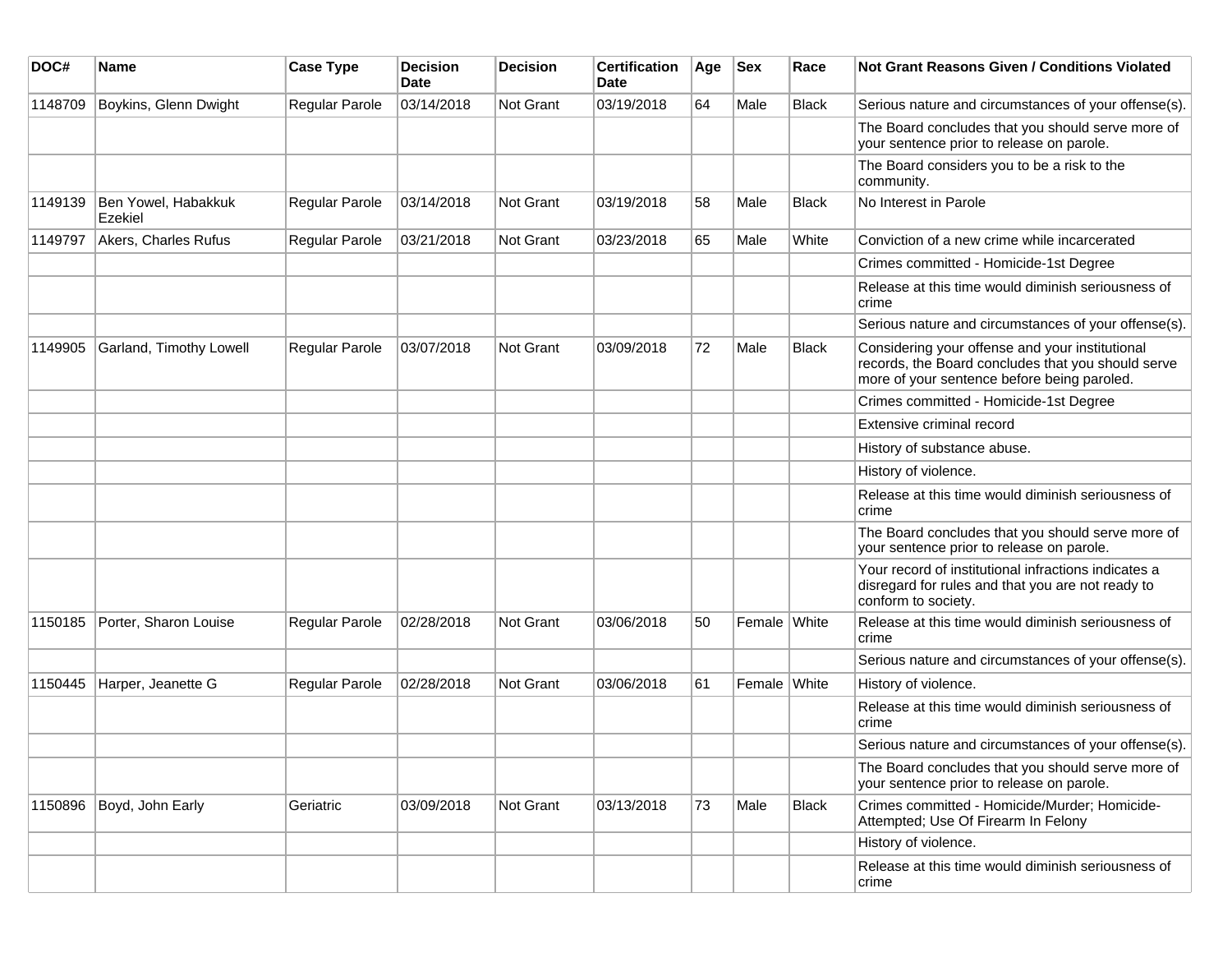| DOC#    | Name                         | <b>Case Type</b>      | <b>Decision</b><br>Date | <b>Decision</b>  | <b>Certification</b><br>Date | Age | <b>Sex</b> | Race         | Not Grant Reasons Given / Conditions Violated                                                                                                         |
|---------|------------------------------|-----------------------|-------------------------|------------------|------------------------------|-----|------------|--------------|-------------------------------------------------------------------------------------------------------------------------------------------------------|
| 1150896 | Boyd, John Early             | Geriatric             | 03/09/2018              | Not Grant        | 03/13/2018                   | 73  | Male       | <b>Black</b> | Serious nature and circumstances of your offense(s).                                                                                                  |
| 1151231 | Lafon, John David            | Regular Parole        | 03/09/2018              | <b>Not Grant</b> | 03/09/2018                   | 58  | Male       | White        | Release at this time would diminish seriousness of<br>crime                                                                                           |
|         |                              |                       |                         |                  |                              |     |            |              | Serious nature and circumstances of your offense(s).                                                                                                  |
|         |                              |                       |                         |                  |                              |     |            |              | The Board concludes that you should serve more of<br>your sentence prior to release on parole.                                                        |
| 1152022 | Lampkin, Rickie              | Geriatric             | 03/19/2018              | Not Grant        | 03/23/2018                   | 60  | Male       | <b>Black</b> | Extensive criminal record                                                                                                                             |
|         |                              |                       |                         |                  |                              |     |            |              | Release at this time would diminish seriousness of<br>crime                                                                                           |
|         |                              |                       |                         |                  |                              |     |            |              | The Board concludes that you should serve more of<br>your sentence prior to release on parole.                                                        |
|         |                              |                       |                         |                  |                              |     |            |              | You need to show a longer period of stable<br>adjustment.                                                                                             |
|         |                              |                       |                         |                  |                              |     |            |              | Your prior failure(s) and/or convictions while under<br>community supervision indicate that you are unlikely<br>to comply with conditions of release. |
| 1152289 | Harrell, Milton Shelby Jr.   | <b>Regular Parole</b> | 03/19/2018              | Not Grant        | 03/20/2018                   | 48  | Male       | <b>Black</b> | Considering your offense and your institutional<br>records, the Board concludes that you should serve<br>more of your sentence before being paroled.  |
|         |                              |                       |                         |                  |                              |     |            |              | History of substance abuse.                                                                                                                           |
|         |                              |                       |                         |                  |                              |     |            |              | Release at this time would diminish seriousness of<br>crime                                                                                           |
|         |                              |                       |                         |                  |                              |     |            |              | Serious nature and circumstances of your offense(s).                                                                                                  |
|         |                              |                       |                         |                  |                              |     |            |              | You need to show a longer period of stable<br>adjustment.                                                                                             |
|         |                              |                       |                         |                  |                              |     |            |              | Your prior failure(s) and/or convictions while under<br>community supervision indicate that you are unlikely<br>to comply with conditions of release. |
|         |                              |                       |                         |                  |                              |     |            |              | Your record of institutional infractions indicates a<br>disregard for rules and that you are not ready to<br>conform to society.                      |
| 1152580 | Carter, Richard Hamilton Jr. | Regular Parole        | 03/09/2018              | Not Grant        | 03/13/2018                   | 47  | Male       | White        | Crimes committed - Sex Assault, Rape; Robbery;<br>Burglary                                                                                            |
|         |                              |                       |                         |                  |                              |     |            |              | History of substance abuse.                                                                                                                           |
|         |                              |                       |                         |                  |                              |     |            |              | History of violence.                                                                                                                                  |
|         |                              |                       |                         |                  |                              |     |            |              | Release at this time would diminish seriousness of<br>crime                                                                                           |
|         |                              |                       |                         |                  |                              |     |            |              | The Board concludes that you should serve more of<br>your sentence prior to release on parole.                                                        |
|         |                              |                       |                         |                  |                              |     |            |              | The Board considers you to be a risk to the<br>community.                                                                                             |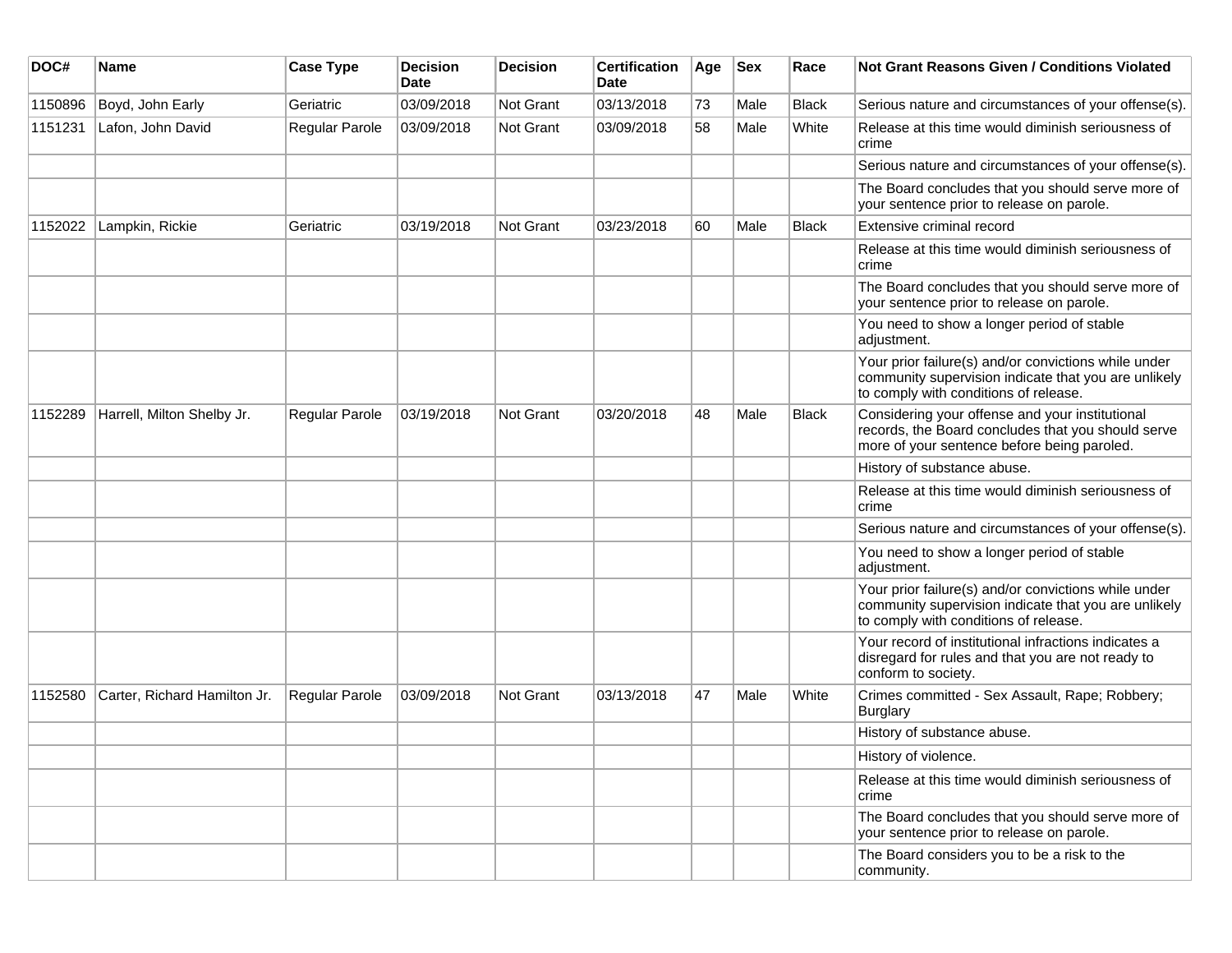| DOC#    | Name                         | <b>Case Type</b>      | <b>Decision</b><br>Date | <b>Decision</b> | <b>Certification</b><br>Date | Age | <b>Sex</b> | Race         | Not Grant Reasons Given / Conditions Violated                                                                                                         |
|---------|------------------------------|-----------------------|-------------------------|-----------------|------------------------------|-----|------------|--------------|-------------------------------------------------------------------------------------------------------------------------------------------------------|
| 1152580 | Carter, Richard Hamilton Jr. | Regular Parole        | 03/09/2018              | Not Grant       | 03/13/2018                   | 47  | Male       | White        | Your record indicates a serious disregard for the<br>property rights of others.                                                                       |
| 1152939 | Francis, Douglas Leon        | Regular Parole        | 03/07/2018              | Not Grant       | 03/09/2018                   | 67  | Male       | <b>Black</b> | History of violence.                                                                                                                                  |
|         |                              |                       |                         |                 |                              |     |            |              | Release at this time would diminish seriousness of<br>crime                                                                                           |
|         |                              |                       |                         |                 |                              |     |            |              | Serious nature and circumstances of your offense(s).                                                                                                  |
|         |                              |                       |                         |                 |                              |     |            |              | The Board concludes that you should serve more of<br>your sentence prior to release on parole.                                                        |
|         |                              |                       |                         |                 |                              |     |            |              | The Board considers you to be a risk to the<br>community.                                                                                             |
| 1153117 | Napier, Walter R Jr.         | Regular Parole        | 03/29/2018              | Not Grant       | 03/29/2018                   | 49  | Male       | White        | History of substance abuse.                                                                                                                           |
|         |                              |                       |                         |                 |                              |     |            |              | Release at this time would diminish seriousness of<br>crime                                                                                           |
|         |                              |                       |                         |                 |                              |     |            |              | Serious nature and circumstances of your offense(s).                                                                                                  |
|         |                              |                       |                         |                 |                              |     |            |              | The Board concludes that you should serve more of<br>your sentence prior to release on parole.                                                        |
|         |                              |                       |                         |                 |                              |     |            |              | The Board considers you to be a risk to the<br>community.                                                                                             |
| 1154393 | Vines, William L             | Regular Parole        | 03/19/2018              | Not Grant       | 03/23/2018                   | 49  | Male       | <b>Black</b> | Conviction of a new crime while incarcerated                                                                                                          |
|         |                              |                       |                         |                 |                              |     |            |              | Crimes committed - Kidnap/Abduct; Kidnap/Abduct;<br>Forcible Sodomy                                                                                   |
|         |                              |                       |                         |                 |                              |     |            |              | History of violence.                                                                                                                                  |
|         |                              |                       |                         |                 |                              |     |            |              | Release at this time would diminish seriousness of<br>crime                                                                                           |
|         |                              |                       |                         |                 |                              |     |            |              | The Board concludes that you should serve more of<br>your sentence prior to release on parole.                                                        |
|         |                              |                       |                         |                 |                              |     |            |              | The Board considers you to be a risk to the<br>community.                                                                                             |
| 1154997 | Akers, Richard Bradley       | Regular Parole        | 03/18/2018              | Not Grant       | 03/20/2018                   | 58  | Male       | White        | Extensive criminal record                                                                                                                             |
|         |                              |                       |                         |                 |                              |     |            |              | Release at this time would diminish seriousness of<br>crime                                                                                           |
|         |                              |                       |                         |                 |                              |     |            |              | Your prior failure(s) and/or convictions while under<br>community supervision indicate that you are unlikely<br>to comply with conditions of release. |
| 1155454 | Holmes, William Thomas       | <b>Regular Parole</b> | 03/07/2018              | Not Grant       | 03/09/2018                   | 61  | Male       | <b>Black</b> | History of substance abuse.                                                                                                                           |
|         |                              |                       |                         |                 |                              |     |            |              | Serious nature and circumstances of your offense(s).                                                                                                  |
|         |                              |                       |                         |                 |                              |     |            |              | Your prior failure(s) and/or convictions while under<br>community supervision indicate that you are unlikely<br>to comply with conditions of release. |
| 1156050 | Jackson, Paul Francis        | Regular Parole        | 03/18/2018              | Not Grant       | 03/19/2018                   | 61  | Male       | White        | Crimes committed - Homicide-1st Degree                                                                                                                |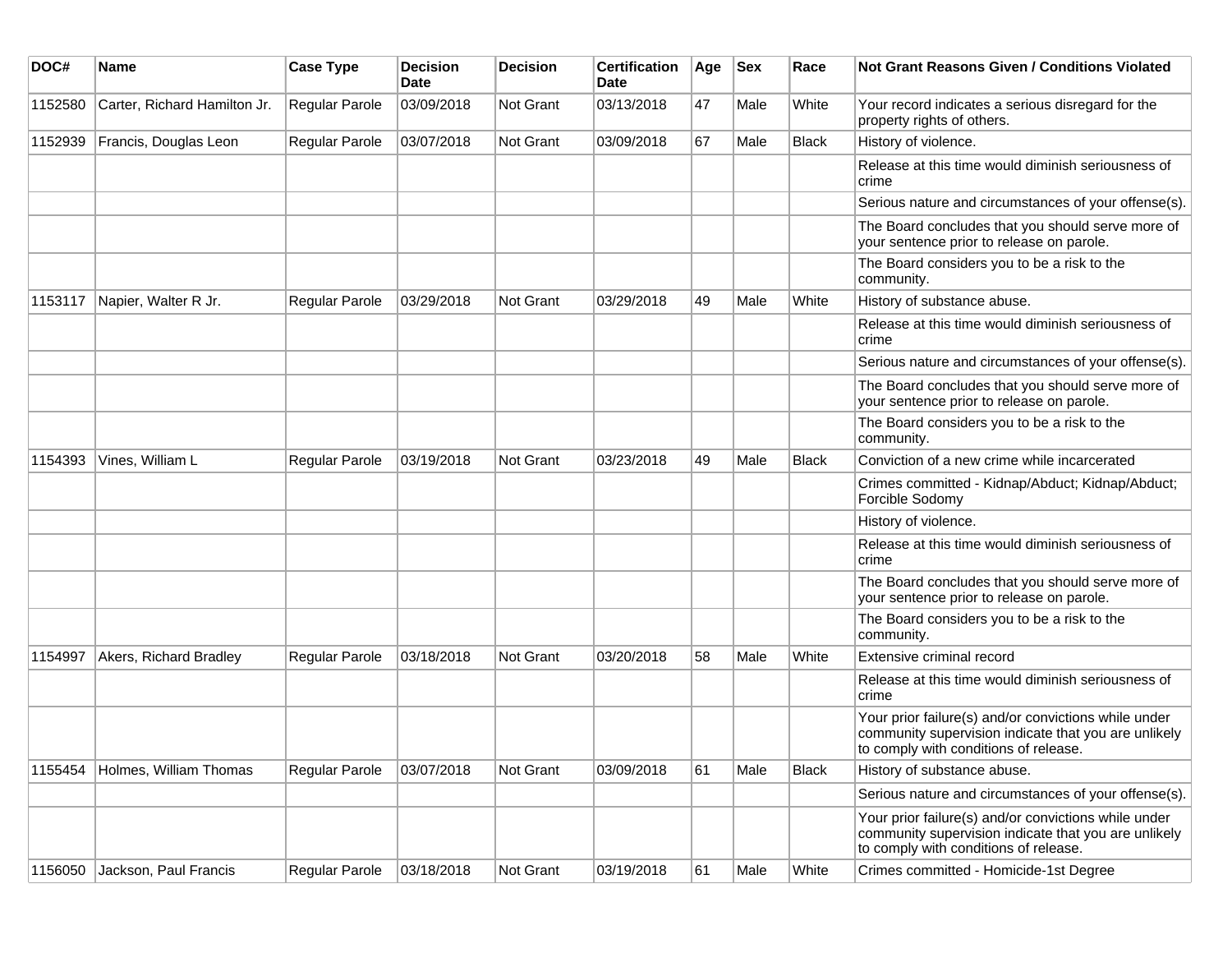| DOC#    | <b>Name</b>           | <b>Case Type</b>      | <b>Decision</b><br><b>Date</b> | <b>Decision</b> | <b>Certification</b><br>Date | Age | <b>Sex</b> | Race         | Not Grant Reasons Given / Conditions Violated                                                                                                               |
|---------|-----------------------|-----------------------|--------------------------------|-----------------|------------------------------|-----|------------|--------------|-------------------------------------------------------------------------------------------------------------------------------------------------------------|
| 1156050 | Jackson, Paul Francis | Regular Parole        | 03/18/2018                     | Not Grant       | 03/19/2018                   | 61  | Male       | White        | Release at this time would diminish seriousness of<br>crime                                                                                                 |
|         |                       |                       |                                |                 |                              |     |            |              | Serious nature and circumstances of your offense(s).                                                                                                        |
|         |                       |                       |                                |                 |                              |     |            |              | The Board concludes that you should serve more of<br>your sentence prior to release on parole.                                                              |
|         |                       |                       |                                |                 |                              |     |            |              | The Board considers you to be a risk to the<br>community.                                                                                                   |
| 1156216 | Maurakis, Kosta Gus   | Regular Parole        | 03/08/2018                     | Not Grant       | 03/09/2018                   | 53  | Male       | White        | Extensive criminal record                                                                                                                                   |
|         |                       |                       |                                |                 |                              |     |            |              | Release at this time would diminish seriousness of<br>crime                                                                                                 |
|         |                       |                       |                                |                 |                              |     |            |              | Serious nature and circumstances of your offense(s).                                                                                                        |
|         |                       |                       |                                |                 |                              |     |            |              | You need further participation in institutional work<br>and/or educational programs to indicate your positive<br>progression towards re-entry into society. |
|         |                       |                       |                                |                 |                              |     |            |              | Your prior failure(s) and/or convictions while under<br>community supervision indicate that you are unlikely<br>to comply with conditions of release.       |
| 1156710 | Lawson, Robert Wayne  | <b>Regular Parole</b> | 03/16/2018                     | Not Grant       | 03/19/2018                   | 48  | Male       | White        | Crimes committed - Homicide/Murder; Larc-Grand;<br><b>Credit Card Theft</b>                                                                                 |
|         |                       |                       |                                |                 |                              |     |            |              | Extensive criminal record                                                                                                                                   |
|         |                       |                       |                                |                 |                              |     |            |              | Release at this time would diminish seriousness of<br>crime                                                                                                 |
| 1157075 | Moody, Aundre Bernard | Regular Parole        | 03/07/2018                     | Not Grant       | 03/09/2018                   | 40  | Male       | <b>Black</b> | Considering your offense and your institutional<br>records, the Board concludes that you should serve<br>more of your sentence before being paroled.        |
|         |                       |                       |                                |                 |                              |     |            |              | Crimes committed - Homicide-1st Degree;<br>Mayhem/Maiming; Unauth Use Of Veh                                                                                |
|         |                       |                       |                                |                 |                              |     |            |              | Poor institutional adjustment (for example,<br>motivation/attitude, unfavorable reports, lack of<br>program involvement, etc.)                              |
|         |                       |                       |                                |                 |                              |     |            |              | Release at this time would diminish seriousness of<br>crime                                                                                                 |
|         |                       |                       |                                |                 |                              |     |            |              | Serious nature and circumstances of your offense(s).                                                                                                        |
|         |                       |                       |                                |                 |                              |     |            |              | The Board concludes that you should serve more of<br>your sentence prior to release on parole.                                                              |
|         |                       |                       |                                |                 |                              |     |            |              | You need to show a longer period of stable<br>adjustment.                                                                                                   |
| 1158588 | Smith, Minor Junior   | Regular Parole        | 03/13/2018                     | Not Grant       | 03/19/2018                   | 71  | Male       | White        | Crimes committed - Homicide-Capital; Homicide-1st<br>Degree; Robbery                                                                                        |
|         |                       |                       |                                |                 |                              |     |            |              | Release at this time would diminish seriousness of<br>crime                                                                                                 |
|         |                       |                       |                                |                 |                              |     |            |              | Serious nature and circumstances of your offense(s).                                                                                                        |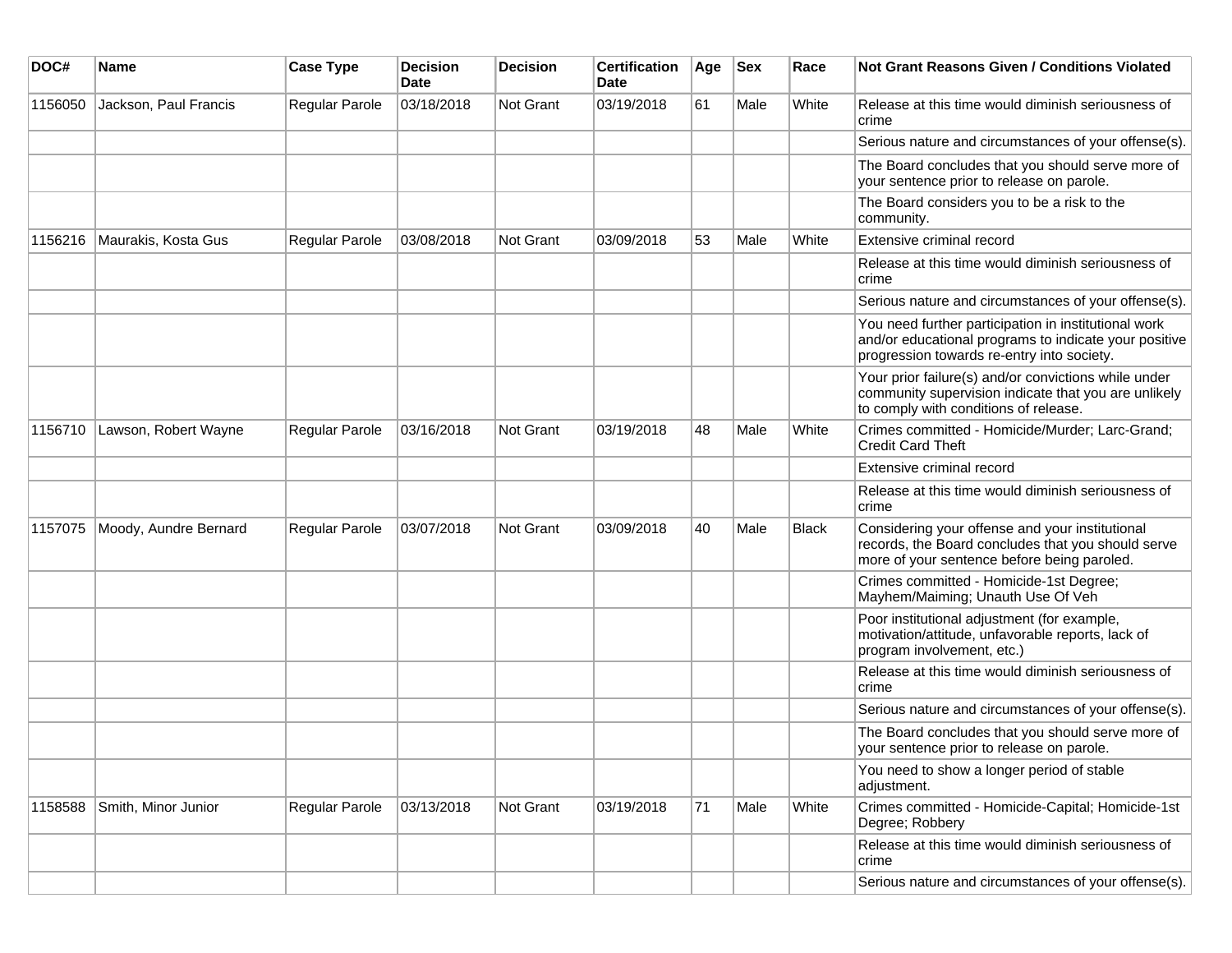| DOC#    | <b>Name</b>            | <b>Case Type</b> | <b>Decision</b><br>Date | <b>Decision</b>  | <b>Certification</b><br>Date | Age | <b>Sex</b> | Race         | Not Grant Reasons Given / Conditions Violated                                                  |
|---------|------------------------|------------------|-------------------------|------------------|------------------------------|-----|------------|--------------|------------------------------------------------------------------------------------------------|
| 1158588 | Smith, Minor Junior    | Regular Parole   | 03/13/2018              | Not Grant        | 03/19/2018                   | 71  | Male       | White        | The Board concludes that you should serve more of<br>your sentence prior to release on parole. |
| 1159044 | Thomas, Raymond Huston | Regular Parole   | 03/06/2018              | <b>Not Grant</b> | 03/07/2018                   | 62  | Male       | <b>Black</b> | Extensive criminal record                                                                      |
|         |                        |                  |                         |                  |                              |     |            |              | Release at this time would diminish seriousness of<br>crime                                    |
|         |                        |                  |                         |                  |                              |     |            |              | Serious nature and circumstances of your offense(s).                                           |
|         |                        |                  |                         |                  |                              |     |            |              | The Board concludes that you should serve more of<br>your sentence prior to release on parole. |
| 1159890 | Inman, James Richard   | Regular Parole   | 03/20/2018              | <b>Not Grant</b> | 03/23/2018                   | 57  | Male       | White        | Crimes committed - Kidnap/Abduct; Sex Assault,<br>Rape; Sex Assault, Rape                      |
|         |                        |                  |                         |                  |                              |     |            |              | Release at this time would diminish seriousness of<br>crime                                    |
|         |                        |                  |                         |                  |                              |     |            |              | Serious nature and circumstances of your offense(s).                                           |
|         |                        |                  |                         |                  |                              |     |            |              | The Board concludes that you should serve more of<br>your sentence prior to release on parole. |
|         |                        |                  |                         |                  |                              |     |            |              | The Board considers you to be a risk to the<br>community.                                      |
| 1160219 | Al-Wahhab, Yusuf Abdul | Geriatric        | 03/05/2018              | <b>Not Grant</b> | 03/07/2018                   | 68  | Male       | <b>Black</b> | Extensive criminal record                                                                      |
|         |                        |                  |                         |                  |                              |     |            |              | Release at this time would diminish seriousness of<br>crime                                    |
|         |                        |                  |                         |                  |                              |     |            |              | Serious nature and circumstances of your offense(s).                                           |
|         |                        |                  |                         |                  |                              |     |            |              | The Board concludes that you should serve more of<br>your sentence prior to release on parole. |
|         |                        |                  |                         |                  |                              |     |            |              | The Board considers you to be a risk to the<br>community.                                      |
| 1160886 | Napier, Charles        | Regular Parole   | 03/05/2018              | <b>Not Grant</b> | 03/06/2018                   | 57  | Male       | <b>Black</b> | Crimes committed - Homicide-Capital;<br>Kidnap/Abduct; Kidnap/Abduct                           |
|         |                        |                  |                         |                  |                              |     |            |              | Release at this time would diminish seriousness of<br>crime                                    |
|         |                        |                  |                         |                  |                              |     |            |              | Serious nature and circumstances of your offense(s).                                           |
|         |                        |                  |                         |                  |                              |     |            |              | The Board concludes that you should serve more of<br>your sentence prior to release on parole. |
|         |                        |                  |                         |                  |                              |     |            |              | The Board considers you to be a risk to the<br>community.                                      |
| 1161516 | Conway, Rodney         | Regular Parole   | 03/05/2018              | Not Grant        | 03/07/2018                   | 49  | Male       | <b>Black</b> | Extensive criminal record                                                                      |
|         |                        |                  |                         |                  |                              |     |            |              | History of substance abuse.                                                                    |
|         |                        |                  |                         |                  |                              |     |            |              | History of violence.                                                                           |
|         |                        |                  |                         |                  |                              |     |            |              | Release at this time would diminish seriousness of<br>crime                                    |
|         |                        |                  |                         |                  |                              |     |            |              | Serious nature and circumstances of your offense(s).                                           |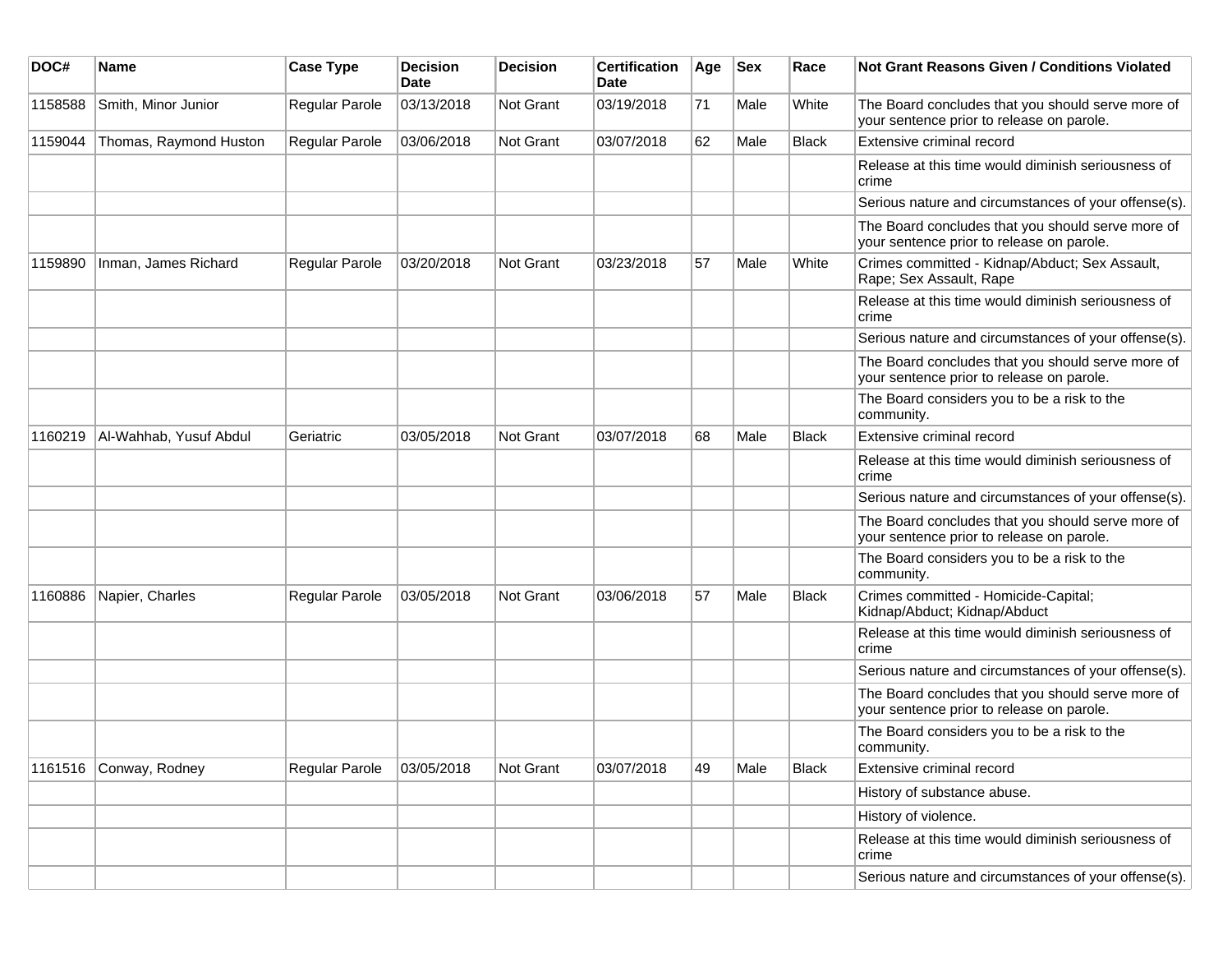| DOC#    | <b>Name</b>              | <b>Case Type</b> | <b>Decision</b><br>Date | <b>Decision</b> | <b>Certification</b><br>Date | Age | <b>Sex</b> | Race                            | Not Grant Reasons Given / Conditions Violated                                                                                                               |
|---------|--------------------------|------------------|-------------------------|-----------------|------------------------------|-----|------------|---------------------------------|-------------------------------------------------------------------------------------------------------------------------------------------------------------|
| 1161516 | Conway, Rodney           | Regular Parole   | 03/05/2018              | Not Grant       | 03/07/2018                   | 49  | Male       | <b>Black</b>                    | The Board considers you to be a risk to the<br>community.                                                                                                   |
|         |                          |                  |                         |                 |                              |     |            |                                 | Your prior failure(s) and/or convictions while under<br>community supervision indicate that you are unlikely<br>to comply with conditions of release.       |
| 1161996 | Tyler, William           | Regular Parole   | 02/28/2018              | Not Grant       | 03/02/2018                   | 47  | Male       | <b>Black</b>                    | No Interest in Parole                                                                                                                                       |
| 1162165 | Crumity, Jackie          | Regular Parole   | 03/03/2018              | Not Grant       | 03/06/2018                   | 56  | Male       | Black                           | Crimes committed - Sex Assault, Rape; Statutory<br><b>Burglary; Cocaine-Possess</b>                                                                         |
|         |                          |                  |                         |                 |                              |     |            |                                 | Release at this time would diminish seriousness of<br>crime                                                                                                 |
|         |                          |                  |                         |                 |                              |     |            |                                 | Serious nature and circumstances of your offense(s).                                                                                                        |
|         |                          |                  |                         |                 |                              |     |            |                                 | You need further participation in institutional work<br>and/or educational programs to indicate your positive<br>progression towards re-entry into society. |
| 1163057 | Edmonds, Thomas Lee      | Regular Parole   | 03/08/2018              | Not Grant       | 03/09/2018                   | 46  | Male       | Black                           | Extensive criminal record                                                                                                                                   |
|         |                          |                  |                         |                 |                              |     |            |                                 | History of violence.                                                                                                                                        |
|         |                          |                  |                         |                 |                              |     |            |                                 | Release at this time would diminish seriousness of<br>crime                                                                                                 |
|         |                          |                  |                         |                 |                              |     |            |                                 | Serious nature and circumstances of your offense(s).                                                                                                        |
| 1163582 | Johnston, Timothy Jay    | Regular Parole   | 03/09/2018              | Not Grant       | 03/13/2018                   | 59  | Male       | White                           | History of violence.                                                                                                                                        |
|         |                          |                  |                         |                 |                              |     |            |                                 | Release at this time would diminish seriousness of<br>crime                                                                                                 |
|         |                          |                  |                         |                 |                              |     |            |                                 | Serious nature and circumstances of your offense(s).                                                                                                        |
|         |                          |                  |                         |                 |                              |     |            |                                 | The Board concludes that you should serve more of<br>your sentence prior to release on parole.                                                              |
| 1163709 | Saunders, Alvin Leonardo | Regular Parole   | 03/14/2018              | Not Grant       | 03/19/2018                   | 58  | Male       | Black                           | Release at this time would diminish seriousness of<br>crime                                                                                                 |
|         |                          |                  |                         |                 |                              |     |            |                                 | Serious nature and circumstances of your offense(s).                                                                                                        |
|         |                          |                  |                         |                 |                              |     |            |                                 | You need to show a longer period of stable<br>adjustment.                                                                                                   |
| 1163994 | Parker, John Edward      | Regular Parole   | 03/18/2018              | Not Grant       | 03/22/2018                   | 49  | Male       | <b>Black</b>                    | Crimes committed - Abduct-No Ransom Or Asslt;<br>Forcible Rape - Type Not Clear; Robbery                                                                    |
|         |                          |                  |                         |                 |                              |     |            |                                 | Extensive criminal record                                                                                                                                   |
|         |                          |                  |                         |                 |                              |     |            |                                 | The Board concludes that you should serve more of<br>your sentence prior to release on parole.                                                              |
|         |                          |                  |                         |                 |                              |     |            |                                 | Your prior failure(s) and/or convictions while under<br>community supervision indicate that you are unlikely<br>to comply with conditions of release.       |
| 1165820 | Lee, Chon Man            | Regular Parole   | 03/01/2018              | Not Grant       | 03/06/2018                   | 56  | Male       | Asian or<br>Pacific<br>Islander | No Interest in Parole                                                                                                                                       |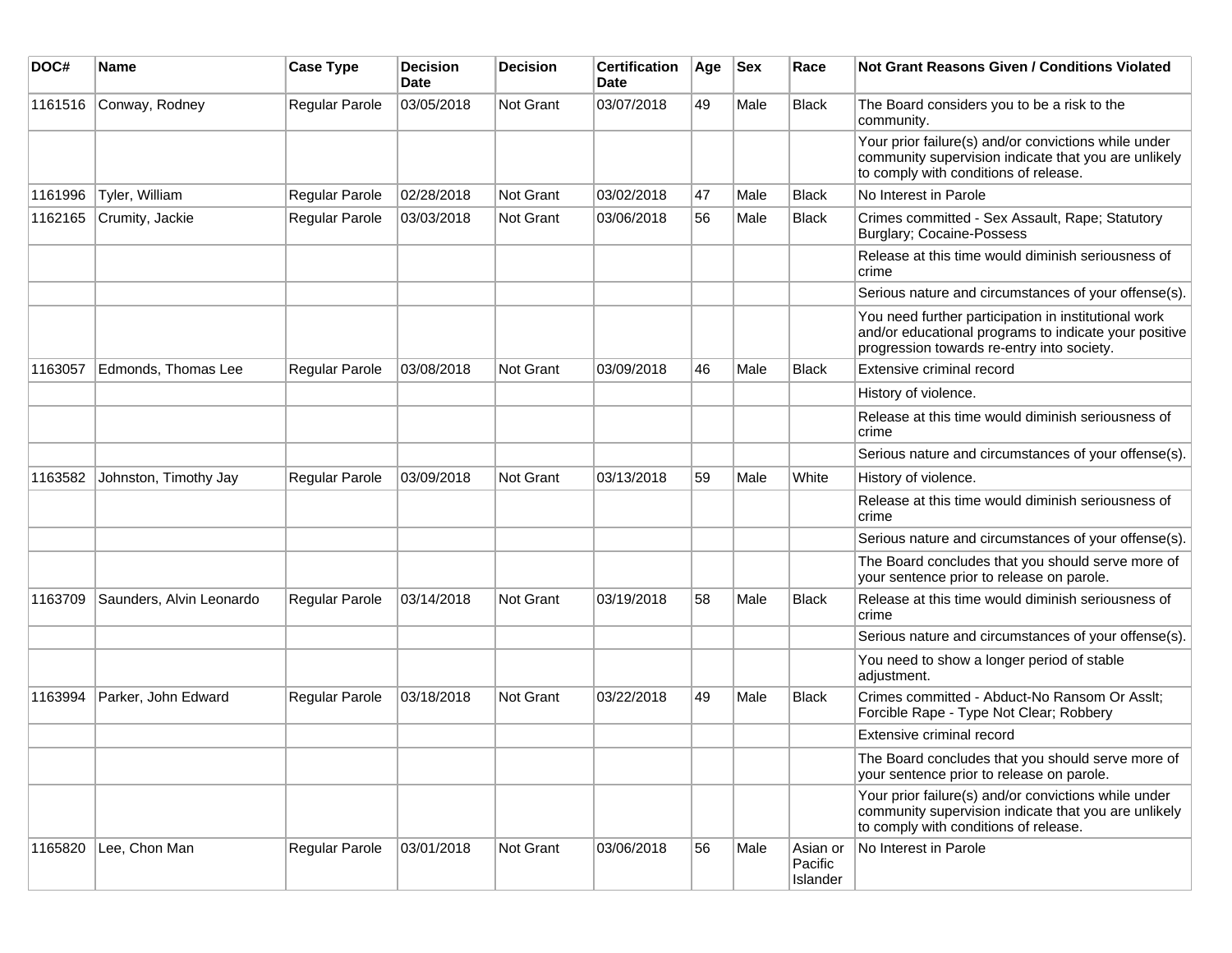| DOC#    | <b>Name</b>                               | <b>Case Type</b> | <b>Decision</b><br><b>Date</b> | <b>Decision</b> | <b>Certification</b><br>Date | Age | <b>Sex</b> | Race                            | <b>Not Grant Reasons Given / Conditions Violated</b>                                                                                                  |
|---------|-------------------------------------------|------------------|--------------------------------|-----------------|------------------------------|-----|------------|---------------------------------|-------------------------------------------------------------------------------------------------------------------------------------------------------|
| 1165881 | Sol, Kim                                  | Regular Parole   | 03/22/2018                     | Not Grant       | 03/23/2018                   | 61  | Male       | Asian or<br>Pacific<br>Islander | History of violence.                                                                                                                                  |
|         |                                           |                  |                                |                 |                              |     |            |                                 | Release at this time would diminish seriousness of<br>crime                                                                                           |
|         |                                           |                  |                                |                 |                              |     |            |                                 | Your prior failure(s) and/or convictions while under<br>community supervision indicate that you are unlikely<br>to comply with conditions of release. |
| 1165946 | Thomas, Earl B III                        | Geriatric        | 03/06/2018                     | Not Grant       | 03/07/2018                   | 60  | Male       | <b>Black</b>                    | Crimes committed - Robbery; Robbery; Robbery                                                                                                          |
|         |                                           |                  |                                |                 |                              |     |            |                                 | Release at this time would diminish seriousness of<br>crime                                                                                           |
|         |                                           |                  |                                |                 |                              |     |            |                                 | Serious nature and circumstances of your offense(s).                                                                                                  |
|         |                                           |                  |                                |                 |                              |     |            |                                 | The Board concludes that you should serve more of<br>your sentence prior to release on parole.                                                        |
| 1166025 | Green, R'Jaszmonde C' Koro Regular Parole |                  | 02/28/2018                     | Not Grant       | 03/06/2018                   | 50  | Male       | <b>Black</b>                    | Crimes committed - Homicide-1st Degree                                                                                                                |
|         |                                           |                  |                                |                 |                              |     |            |                                 | History of substance abuse.                                                                                                                           |
|         |                                           |                  |                                |                 |                              |     |            |                                 | History of violence.                                                                                                                                  |
|         |                                           |                  |                                |                 |                              |     |            |                                 | Release at this time would diminish seriousness of<br>crime                                                                                           |
|         |                                           |                  |                                |                 |                              |     |            |                                 | Serious nature and circumstances of your offense(s).                                                                                                  |
|         |                                           |                  |                                |                 |                              |     |            |                                 | The Board concludes that you should serve more of<br>your sentence prior to release on parole.                                                        |
| 1166072 | Williams, Dwayne                          | Regular Parole   | 03/20/2018                     | Not Grant       | 03/23/2018                   | 52  | Male       | Black                           | Crimes committed - Sex Assault, Rape; Forcible<br>Sodomy; Robbery                                                                                     |
|         |                                           |                  |                                |                 |                              |     |            |                                 | Release at this time would diminish seriousness of<br>crime                                                                                           |
|         |                                           |                  |                                |                 |                              |     |            |                                 | Serious nature and circumstances of your offense(s).                                                                                                  |
|         |                                           |                  |                                |                 |                              |     |            |                                 | The Board considers you to be a risk to the<br>community.                                                                                             |
| 1166132 | Booker, Michael Jerome                    | Regular Parole   | 03/04/2018                     | Not Grant       | 03/06/2018                   | 59  | Male       | <b>Black</b>                    | Release at this time would diminish seriousness of<br>crime                                                                                           |
|         |                                           |                  |                                |                 |                              |     |            |                                 | Serious nature and circumstances of your offense(s).                                                                                                  |
|         |                                           |                  |                                |                 |                              |     |            |                                 | The Board considers you to be a risk to the<br>community.                                                                                             |
|         |                                           |                  |                                |                 |                              |     |            |                                 | Your prior failure(s) and/or convictions while under<br>community supervision indicate that you are unlikely<br>to comply with conditions of release. |
| 1166395 | Lloyd, Sam                                | Regular Parole   | 03/16/2018                     | Not Grant       | 03/19/2018                   | 66  | Male       | <b>Black</b>                    | Extensive criminal record                                                                                                                             |
|         |                                           |                  |                                |                 |                              |     |            |                                 | Release at this time would diminish seriousness of<br>crime                                                                                           |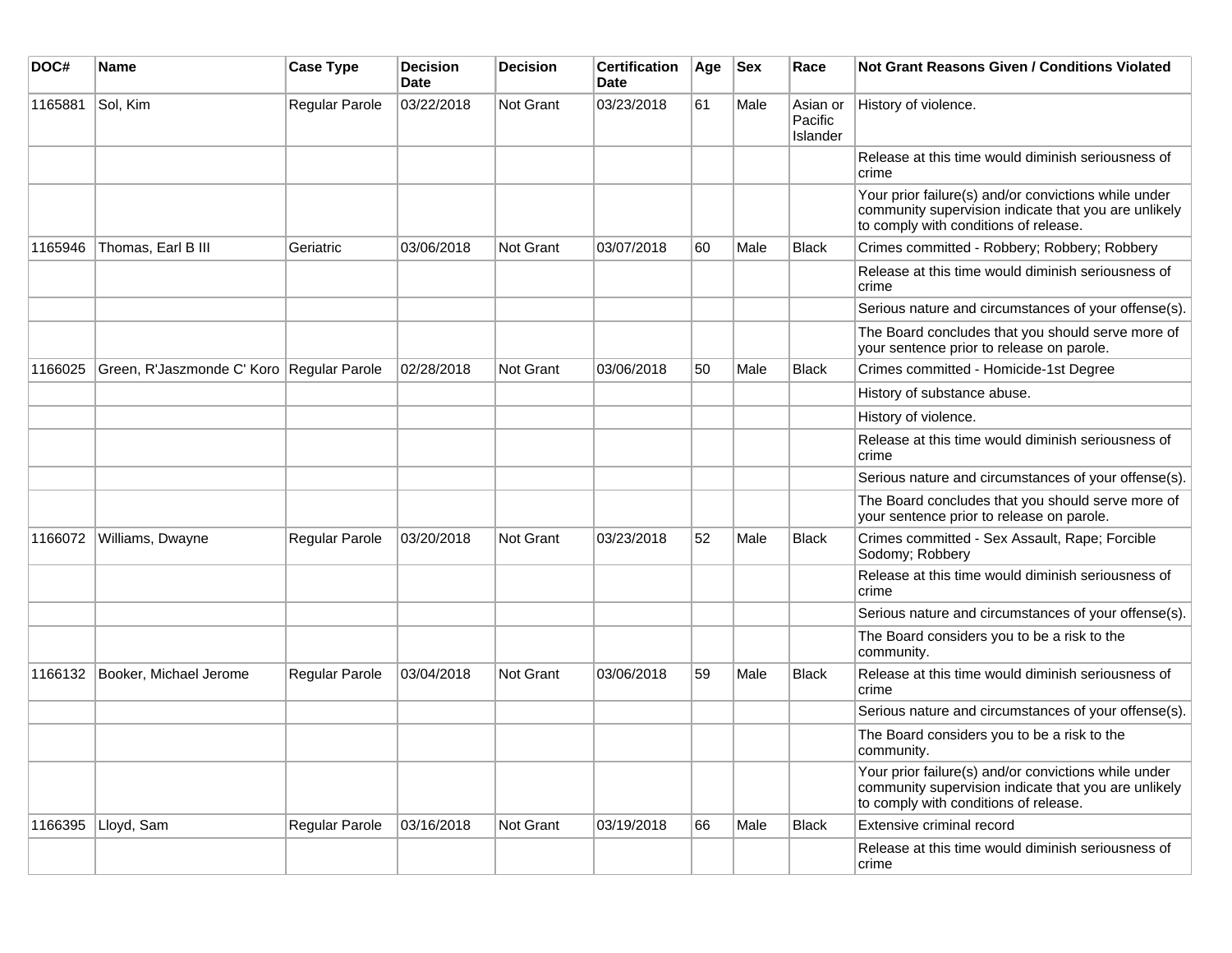| DOC#    | <b>Name</b>        | <b>Case Type</b> | <b>Decision</b><br>Date | <b>Decision</b> | <b>Certification</b><br>Date | Age | <b>Sex</b> | Race         | Not Grant Reasons Given / Conditions Violated                                                                                                               |
|---------|--------------------|------------------|-------------------------|-----------------|------------------------------|-----|------------|--------------|-------------------------------------------------------------------------------------------------------------------------------------------------------------|
| 1166395 | Lloyd, Sam         | Regular Parole   | 03/16/2018              | Not Grant       | 03/19/2018                   | 66  | Male       | <b>Black</b> | Serious nature and circumstances of your offense(s).                                                                                                        |
|         |                    |                  |                         |                 |                              |     |            |              | The Board considers you to be a risk to the<br>community.                                                                                                   |
|         |                    |                  |                         |                 |                              |     |            |              | You need further participation in institutional work<br>and/or educational programs to indicate your positive<br>progression towards re-entry into society. |
|         |                    |                  |                         |                 |                              |     |            |              | Your prior failure(s) and/or convictions while under<br>community supervision indicate that you are unlikely<br>to comply with conditions of release.       |
| 1166464 | Brunt, Ronald      | Geriatric        | 03/10/2018              | Not Grant       | 03/13/2018                   | 72  | Male       | Black        | Crimes committed - Kidnap/Abduct; Aggravated<br>Sexual Battery; Aggravated Sexual Battery                                                                   |
|         |                    |                  |                         |                 |                              |     |            |              | Extensive criminal record                                                                                                                                   |
|         |                    |                  |                         |                 |                              |     |            |              | History of violence.                                                                                                                                        |
|         |                    |                  |                         |                 |                              |     |            |              | Release at this time would diminish seriousness of<br>crime                                                                                                 |
|         |                    |                  |                         |                 |                              |     |            |              | The Board concludes that you should serve more of<br>your sentence prior to release on parole.                                                              |
|         |                    |                  |                         |                 |                              |     |            |              | The Board considers you to be a risk to the<br>community.                                                                                                   |
| 1166860 | Monroe, Mark Kevin | Geriatric        | 03/22/2018              | Not Grant       | 03/23/2018                   | 61  | Male       | White        | Release at this time would diminish seriousness of<br>crime                                                                                                 |
|         |                    |                  |                         |                 |                              |     |            |              | Serious nature and circumstances of your offense(s).                                                                                                        |
|         |                    |                  |                         |                 |                              |     |            |              | The Board concludes that you should serve more of<br>your sentence prior to release on parole.                                                              |
|         |                    |                  |                         |                 |                              |     |            |              | The Board considers you to be a risk to the<br>community.                                                                                                   |
|         |                    |                  |                         |                 |                              |     |            |              | Your prior failure(s) and/or convictions while under<br>community supervision indicate that you are unlikely<br>to comply with conditions of release.       |
| 1166871 | Kenon, Jeremiah I  | Regular Parole   | 03/17/2018              | Not Grant       | 03/20/2018                   | 55  | Male       | <b>Black</b> | Crimes committed - Homicide-Capital                                                                                                                         |
|         |                    |                  |                         |                 |                              |     |            |              | Release at this time would diminish seriousness of<br>crime                                                                                                 |
|         |                    |                  |                         |                 |                              |     |            |              | Serious nature and circumstances of your offense(s).                                                                                                        |
|         |                    |                  |                         |                 |                              |     |            |              | The Board concludes that you should serve more of<br>your sentence prior to release on parole.                                                              |
| 1167089 | Smith, Anthony     | Regular Parole   | 03/23/2018              | Not Grant       | 03/23/2018                   | 53  | Male       | <b>Black</b> | Poor institutional adjustment (for example,<br>motivation/attitude, unfavorable reports, lack of<br>program involvement, etc.)                              |
|         |                    |                  |                         |                 |                              |     |            |              | Release at this time would diminish seriousness of<br>crime                                                                                                 |
|         |                    |                  |                         |                 |                              |     |            |              | The Board concludes that you should serve more of<br>your sentence prior to release on parole.                                                              |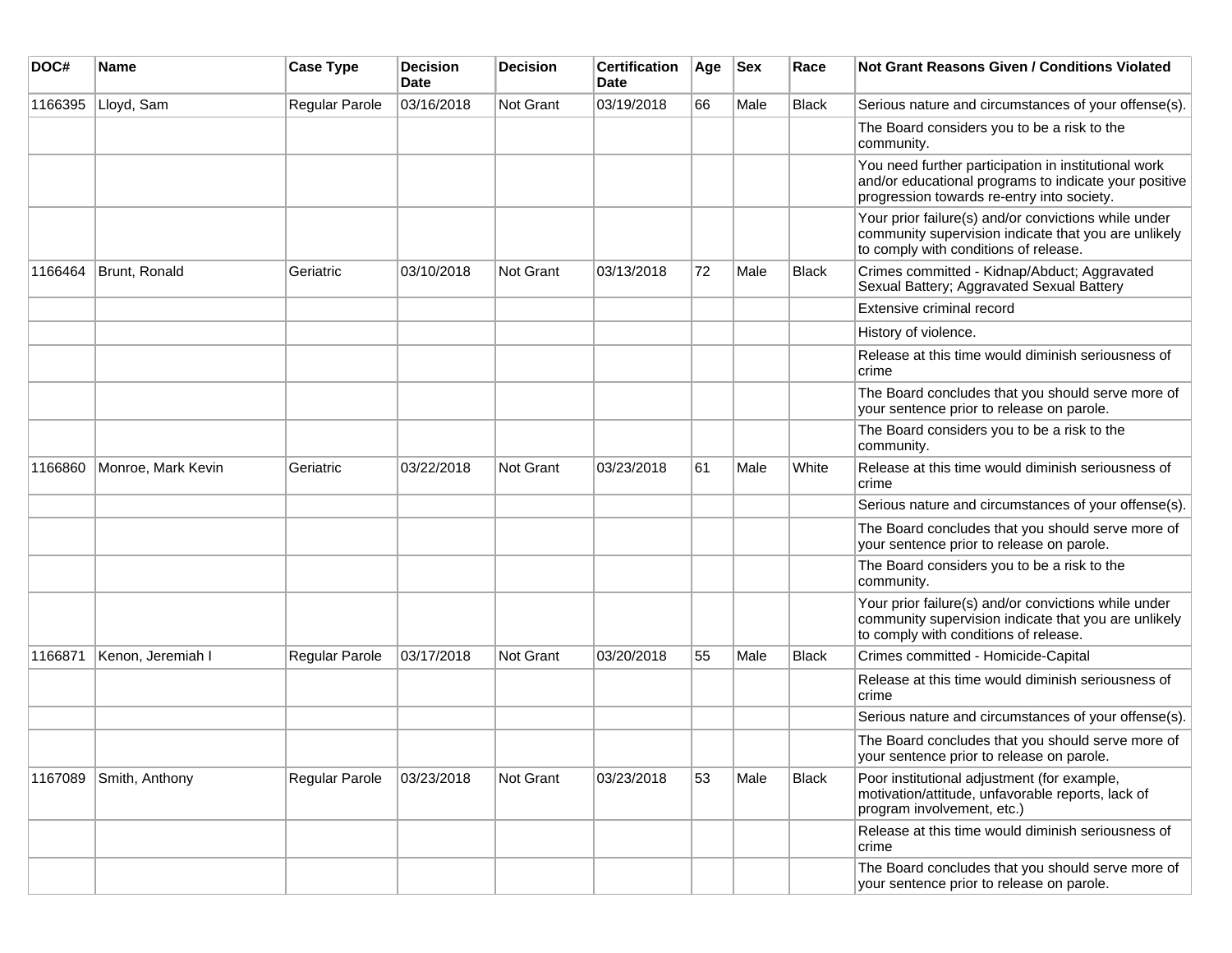| DOC#    | <b>Name</b>            | <b>Case Type</b>      | <b>Decision</b><br><b>Date</b> | <b>Decision</b> | <b>Certification</b><br>Date | Age | <b>Sex</b> | Race         | <b>Not Grant Reasons Given / Conditions Violated</b>                                                                                                        |
|---------|------------------------|-----------------------|--------------------------------|-----------------|------------------------------|-----|------------|--------------|-------------------------------------------------------------------------------------------------------------------------------------------------------------|
| 1167089 | Smith, Anthony         | Regular Parole        | 03/23/2018                     | Not Grant       | 03/23/2018                   | 53  | Male       | Black        | The Board considers you to be a risk to the<br>community.                                                                                                   |
|         |                        |                       |                                |                 |                              |     |            |              | Your record of institutional infractions indicates a<br>disregard for rules and that you are not ready to<br>conform to society.                            |
| 1167709 | Riddick, Bobby         | Regular Parole        | 03/13/2018                     | Not Grant       | 03/14/2018                   | 67  | Male       | <b>Black</b> | Crimes committed - Sex Assault, Rape; Sex Assault,<br>Rape; Indecent Liberties                                                                              |
|         |                        |                       |                                |                 |                              |     |            |              | Release at this time would diminish seriousness of<br>crime                                                                                                 |
|         |                        |                       |                                |                 |                              |     |            |              | Serious nature and circumstances of your offense(s).                                                                                                        |
|         |                        |                       |                                |                 |                              |     |            |              | The Board considers you to be a risk to the<br>community.                                                                                                   |
| 1169458 | Nichols, Joseph Lee    | Regular Parole        | 03/19/2018                     | Not Grant       | 03/23/2018                   | 62  | Male       | <b>Black</b> | Considering your offense and your institutional<br>records, the Board concludes that you should serve<br>more of your sentence before being paroled.        |
|         |                        |                       |                                |                 |                              |     |            |              | Release at this time would diminish seriousness of<br>crime                                                                                                 |
|         |                        |                       |                                |                 |                              |     |            |              | Serious nature and circumstances of your offense(s).                                                                                                        |
|         |                        |                       |                                |                 |                              |     |            |              | You need further participation in institutional work<br>and/or educational programs to indicate your positive<br>progression towards re-entry into society. |
|         |                        |                       |                                |                 |                              |     |            |              | Your prior failure(s) and/or convictions while under<br>community supervision indicate that you are unlikely<br>to comply with conditions of release.       |
|         |                        |                       |                                |                 |                              |     |            |              | Your record of institutional infractions indicates a<br>disregard for rules and that you are not ready to<br>conform to society.                            |
| 1169719 | Safreed, George Edward | <b>Regular Parole</b> | 03/06/2018                     | Not Grant       | 03/09/2018                   | 63  | Male       | White        | Crimes committed - Sex Assault, Rape; Sex Assault,<br>Rape; Sex Assault, Rape                                                                               |
|         |                        |                       |                                |                 |                              |     |            |              | Release at this time would diminish seriousness of<br>crime                                                                                                 |
|         |                        |                       |                                |                 |                              |     |            |              | Serious nature and circumstances of your offense(s).                                                                                                        |
|         |                        |                       |                                |                 |                              |     |            |              | The Board concludes that you should serve more of<br>your sentence prior to release on parole.                                                              |
| 1170021 | Spencer, Walter        | Regular Parole        | 03/20/2018                     | Not Grant       | 03/23/2018                   | 66  | Male       | White        | Release at this time would diminish seriousness of<br>crime                                                                                                 |
|         |                        |                       |                                |                 |                              |     |            |              | Serious nature and circumstances of your offense(s).                                                                                                        |
|         |                        |                       |                                |                 |                              |     |            |              | The Board concludes that you should serve more of<br>your sentence prior to release on parole.                                                              |
| 1170346 | Lester, Keith Wayne    | Regular Parole        | 03/29/2018                     | Not Grant       | 03/30/2018                   | 59  | Male       | Black        | Extensive criminal record                                                                                                                                   |
|         |                        |                       |                                |                 |                              |     |            |              | History of substance abuse.                                                                                                                                 |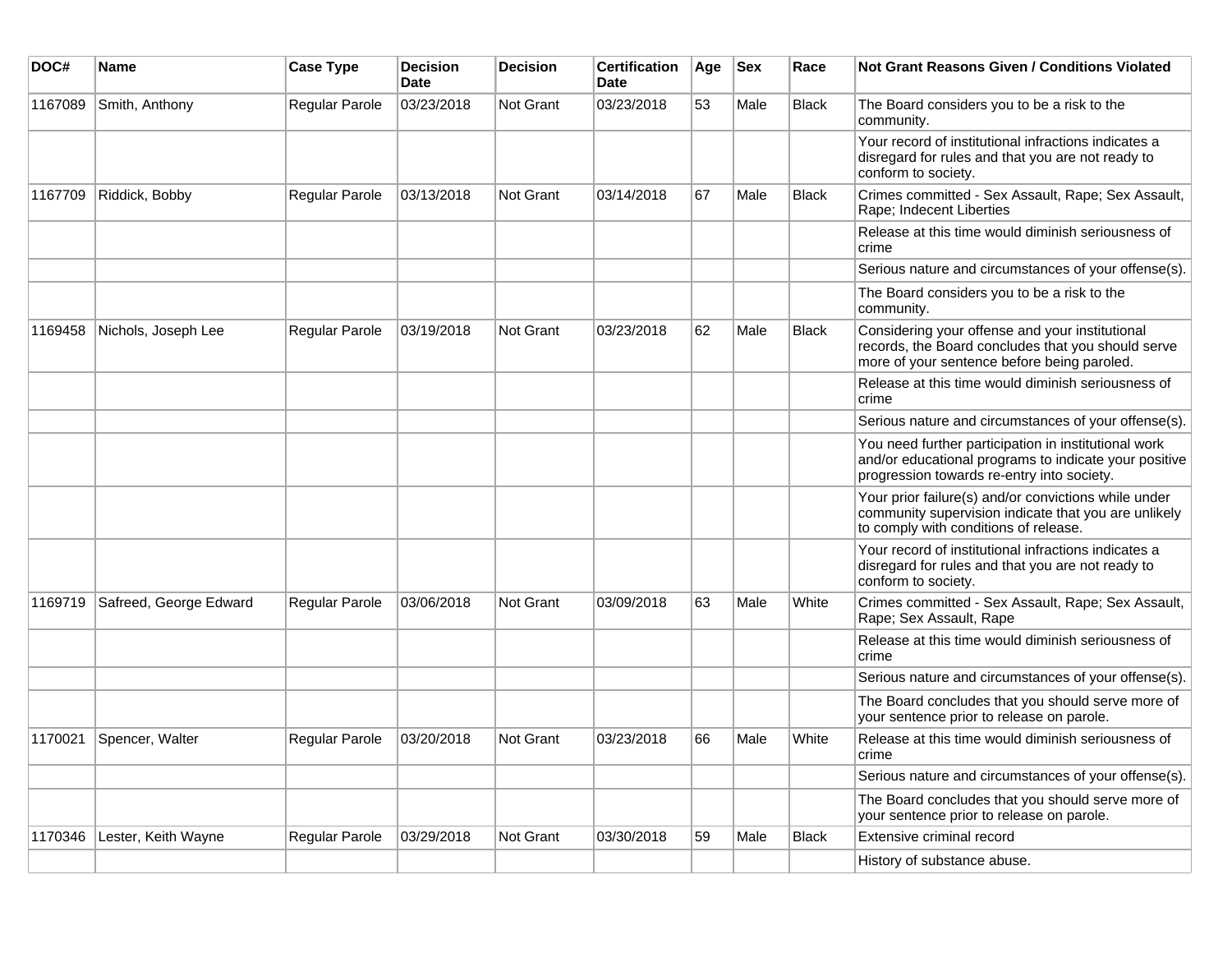| DOC#    | <b>Name</b>          | <b>Case Type</b>      | <b>Decision</b><br>Date | <b>Decision</b>  | <b>Certification</b><br>Date | Age | <b>Sex</b> | Race         | Not Grant Reasons Given / Conditions Violated                                                                                                         |
|---------|----------------------|-----------------------|-------------------------|------------------|------------------------------|-----|------------|--------------|-------------------------------------------------------------------------------------------------------------------------------------------------------|
| 1170346 | Lester, Keith Wayne  | Regular Parole        | 03/29/2018              | Not Grant        | 03/30/2018                   | 59  | Male       | <b>Black</b> | History of violence.                                                                                                                                  |
|         |                      |                       |                         |                  |                              |     |            |              | Release at this time would diminish seriousness of<br>crime                                                                                           |
|         |                      |                       |                         |                  |                              |     |            |              | Serious nature and circumstances of your offense(s).                                                                                                  |
|         |                      |                       |                         |                  |                              |     |            |              | The Board concludes that you should serve more of<br>your sentence prior to release on parole.                                                        |
|         |                      |                       |                         |                  |                              |     |            |              | Your prior failure(s) and/or convictions while under<br>community supervision indicate that you are unlikely<br>to comply with conditions of release. |
| 1170548 | Jones, Willie Edward | Geriatric             | 03/29/2018              | <b>Not Grant</b> | 03/30/2018                   | 62  | Male       | <b>Black</b> | History of violence.                                                                                                                                  |
|         |                      |                       |                         |                  |                              |     |            |              | Release at this time would diminish seriousness of<br>crime                                                                                           |
|         |                      |                       |                         |                  |                              |     |            |              | Serious nature and circumstances of your offense(s).                                                                                                  |
|         |                      |                       |                         |                  |                              |     |            |              | The Board concludes that you should serve more of<br>your sentence prior to release on parole.                                                        |
| 1170722 | Holmes, Andrew Lee   | Regular Parole        | 03/21/2018              | <b>Not Grant</b> | 03/23/2018                   | 58  | Male       | White        | Crimes committed - Kidnap/Abduct; Sex Assault,<br>Rape; Parole Violation                                                                              |
|         |                      |                       |                         |                  |                              |     |            |              | Release at this time would diminish seriousness of<br>crime                                                                                           |
|         |                      |                       |                         |                  |                              |     |            |              | The Board concludes that you should serve more of<br>your sentence prior to release on parole.                                                        |
|         |                      |                       |                         |                  |                              |     |            |              | The Board considers you to be a risk to the<br>community.                                                                                             |
|         |                      |                       |                         |                  |                              |     |            |              | Your prior failure(s) and/or convictions while under<br>community supervision indicate that you are unlikely<br>to comply with conditions of release. |
| 1170881 | Fletcher, Winfred    | Regular Parole        | 03/06/2018              | Not Grant        | 03/09/2018                   | 62  | Male       | Black        | Extensive criminal record                                                                                                                             |
|         |                      |                       |                         |                  |                              |     |            |              | History of substance abuse.                                                                                                                           |
|         |                      |                       |                         |                  |                              |     |            |              | History of violence.                                                                                                                                  |
|         |                      |                       |                         |                  |                              |     |            |              | Other                                                                                                                                                 |
|         |                      |                       |                         |                  |                              |     |            |              | Serious nature and circumstances of your offense(s).                                                                                                  |
|         |                      |                       |                         |                  |                              |     |            |              | Your prior failure(s) and/or convictions while under<br>community supervision indicate that you are unlikely<br>to comply with conditions of release. |
| 1171675 | Rudd, Aubrey Lamont  | <b>Regular Parole</b> | 03/05/2018              | Not Grant        | 03/07/2018                   | 45  | Male       | <b>Black</b> | History of violence.                                                                                                                                  |
|         |                      |                       |                         |                  |                              |     |            |              | Release at this time would diminish seriousness of<br>crime                                                                                           |
|         |                      |                       |                         |                  |                              |     |            |              | Serious nature and circumstances of your offense(s).                                                                                                  |
|         |                      |                       |                         |                  |                              |     |            |              | The Board concludes that you should serve more of<br>your sentence prior to release on parole.                                                        |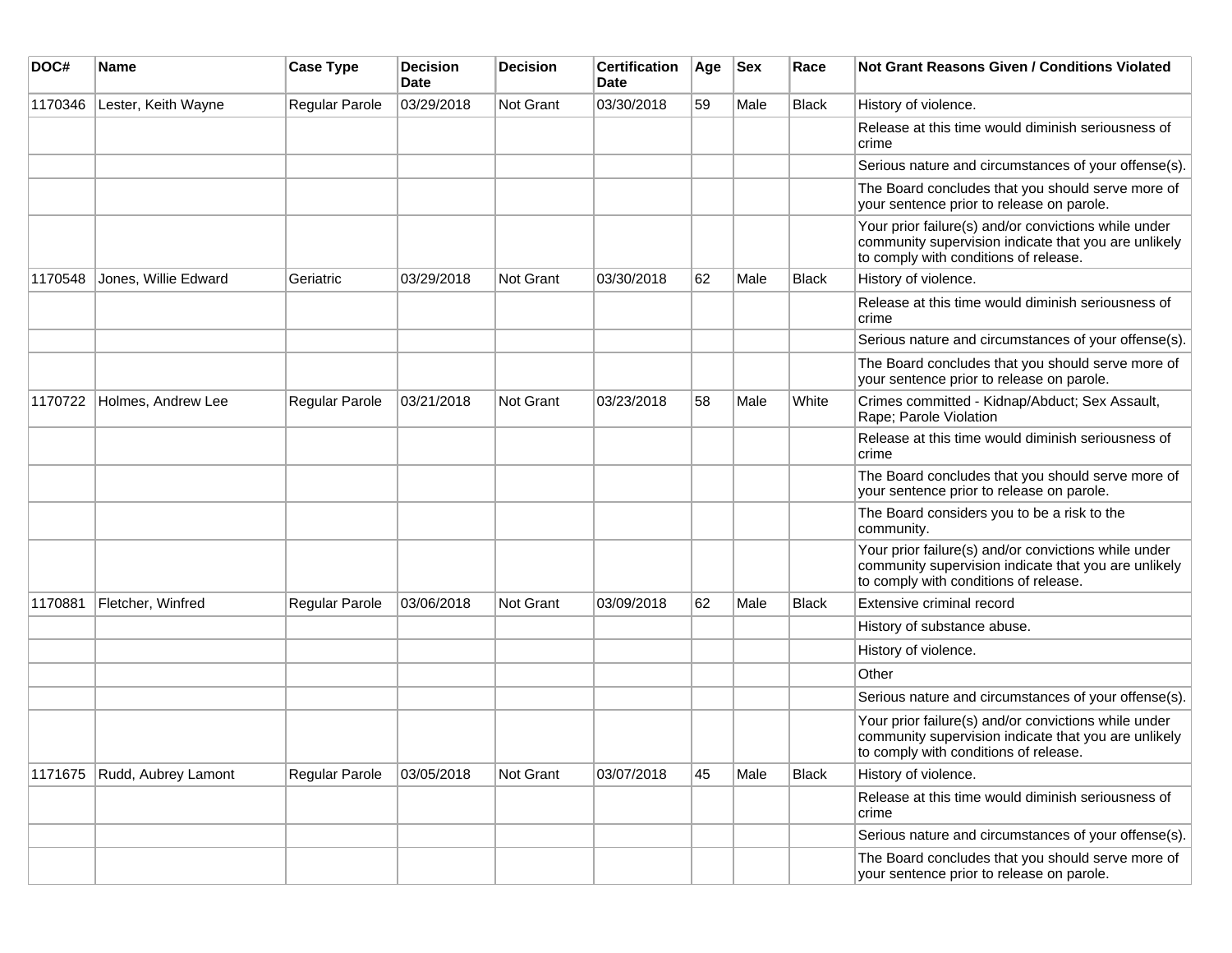| DOC#    | <b>Name</b>            | <b>Case Type</b> | <b>Decision</b><br><b>Date</b> | <b>Decision</b>  | <b>Certification</b><br>Date | Age | <b>Sex</b> | Race         | Not Grant Reasons Given / Conditions Violated                                                                                                         |
|---------|------------------------|------------------|--------------------------------|------------------|------------------------------|-----|------------|--------------|-------------------------------------------------------------------------------------------------------------------------------------------------------|
| 1171675 | Rudd, Aubrey Lamont    | Regular Parole   | 03/05/2018                     | Not Grant        | 03/07/2018                   | 45  | Male       | Black        | The Board considers you to be a risk to the<br>community.                                                                                             |
| 1171701 | Mallory, Roger         | Regular Parole   | 03/29/2018                     | Not Grant        | 03/30/2018                   | 62  | Male       | Black        | Crimes committed - Kidnap/Abduct; Kidnap/Abduct;<br>Kidnap/Abduct                                                                                     |
|         |                        |                  |                                |                  |                              |     |            |              | Extensive criminal record                                                                                                                             |
|         |                        |                  |                                |                  |                              |     |            |              | History of substance abuse.                                                                                                                           |
|         |                        |                  |                                |                  |                              |     |            |              | Release at this time would diminish seriousness of<br>crime                                                                                           |
|         |                        |                  |                                |                  |                              |     |            |              | Your prior failure(s) and/or convictions while under<br>community supervision indicate that you are unlikely<br>to comply with conditions of release. |
| 1172133 | Blakeney, Dean         | Regular Parole   | 03/22/2018                     | <b>Not Grant</b> | 03/23/2018                   | 48  | Male       | Black        | Crimes committed - Kidnap/Abduct; Sex Assault,<br>Rape; Robbery                                                                                       |
|         |                        |                  |                                |                  |                              |     |            |              | Release at this time would diminish seriousness of<br>crime                                                                                           |
|         |                        |                  |                                |                  |                              |     |            |              | The Board concludes that you should serve more of<br>your sentence prior to release on parole.                                                        |
|         |                        |                  |                                |                  |                              |     |            |              | The Board considers you to be a risk to the<br>community.                                                                                             |
|         |                        |                  |                                |                  |                              |     |            |              | Your prior failure(s) and/or convictions while under<br>community supervision indicate that you are unlikely<br>to comply with conditions of release. |
| 1172330 | Campbell, James Wesley | Regular Parole   | 02/28/2018                     | <b>Not Grant</b> | 03/02/2018                   | 60  | Male       | White        | Considering your offense and your institutional<br>records, the Board concludes that you should serve<br>more of your sentence before being paroled.  |
|         |                        |                  |                                |                  |                              |     |            |              | Crimes committed - Kidnap/Abduct; Forcible<br>Sodomy; Sex Asslt-Attempted Rape                                                                        |
|         |                        |                  |                                |                  |                              |     |            |              | History of violence.                                                                                                                                  |
|         |                        |                  |                                |                  |                              |     |            |              | Release at this time would diminish seriousness of<br>crime                                                                                           |
|         |                        |                  |                                |                  |                              |     |            |              | Serious nature and circumstances of your offense(s).                                                                                                  |
|         |                        |                  |                                |                  |                              |     |            |              | The Board considers you to be a risk to the<br>community.                                                                                             |
| 1172388 | Barber, Ovell Thad     | Regular Parole   | 03/21/2018                     | <b>Not Grant</b> | 03/23/2018                   | 50  | Male       | <b>Black</b> | Crimes committed - Homicide/Murder; Robbery;<br>Damage Property                                                                                       |
|         |                        |                  |                                |                  |                              |     |            |              | Extensive criminal record                                                                                                                             |
|         |                        |                  |                                |                  |                              |     |            |              | Release at this time would diminish seriousness of<br>crime                                                                                           |
|         |                        |                  |                                |                  |                              |     |            |              | Serious nature and circumstances of your offense(s).                                                                                                  |
|         |                        |                  |                                |                  |                              |     |            |              | The Board considers you to be a risk to the<br>community.                                                                                             |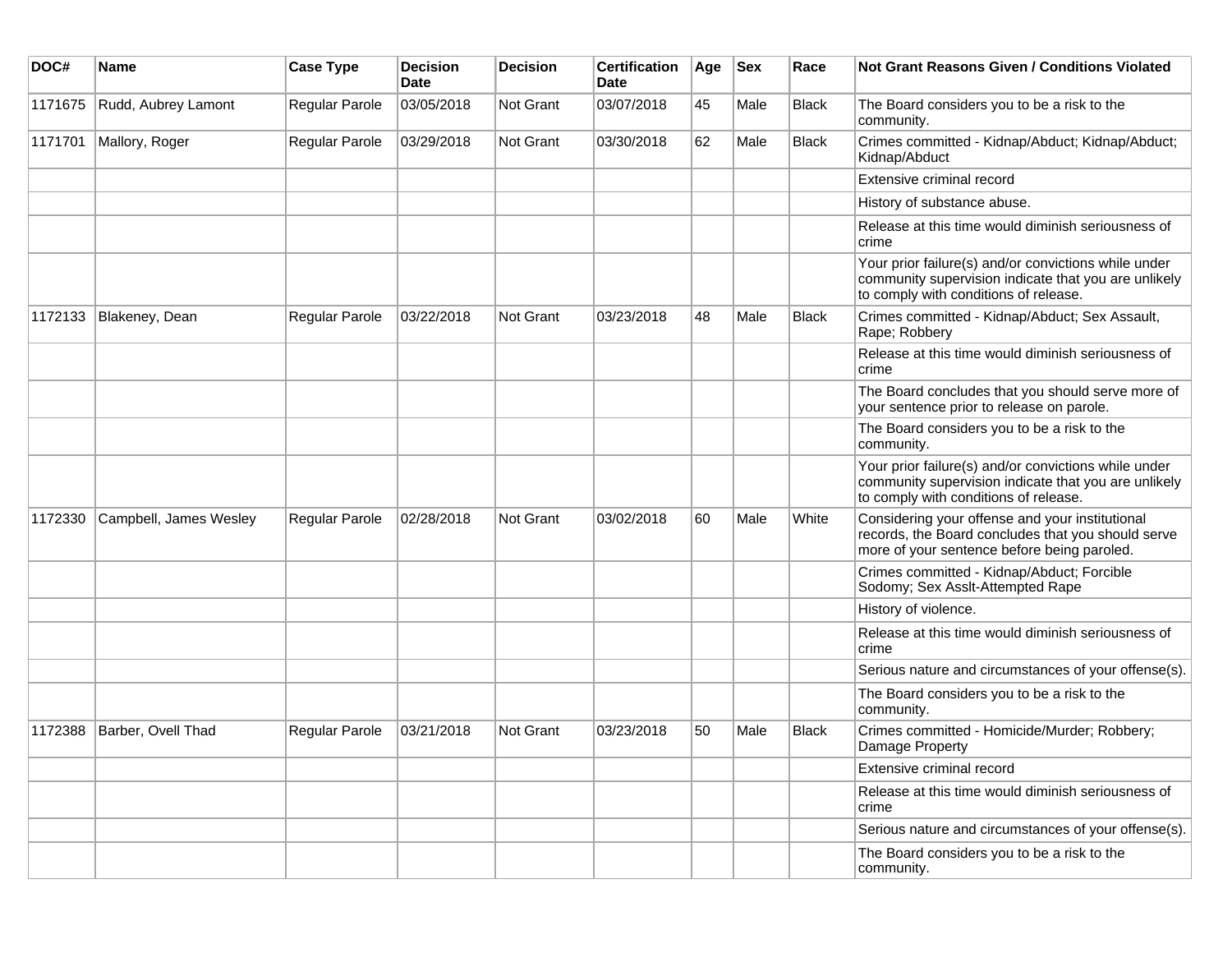| DOC#    | <b>Name</b>              | <b>Case Type</b>    | <b>Decision</b><br><b>Date</b> | <b>Decision</b>  | <b>Certification</b><br><b>Date</b> | Age | <b>Sex</b> | Race         | <b>Not Grant Reasons Given / Conditions Violated</b>                                                                                                                           |
|---------|--------------------------|---------------------|--------------------------------|------------------|-------------------------------------|-----|------------|--------------|--------------------------------------------------------------------------------------------------------------------------------------------------------------------------------|
| 1172733 | Cameron, Alexander       | Regular Parole      | 03/21/2018                     | <b>Not Grant</b> | 03/23/2018                          | 54  | Male       | <b>Black</b> | Crimes committed - Kidnap/Abduct; Sex Assault,<br>Rape; Robbery                                                                                                                |
|         |                          |                     |                                |                  |                                     |     |            |              | Release at this time would diminish seriousness of<br>crime                                                                                                                    |
|         |                          |                     |                                |                  |                                     |     |            |              | Serious nature and circumstances of your offense(s).                                                                                                                           |
|         |                          |                     |                                |                  |                                     |     |            |              | The Board concludes that you should serve more of<br>your sentence prior to release on parole.                                                                                 |
| 1173049 | Burns, Joseph Michael    | Geriatric           | 03/30/2018                     | <b>Not Grant</b> | 03/30/2018                          | 66  | Male       | <b>Black</b> | Crimes committed - Kidnap/Abduct; Sex Assault,<br>Rape; Forcible Sodomy                                                                                                        |
|         |                          |                     |                                |                  |                                     |     |            |              | Extensive criminal record                                                                                                                                                      |
|         |                          |                     |                                |                  |                                     |     |            |              | History of violence.                                                                                                                                                           |
|         |                          |                     |                                |                  |                                     |     |            |              | Serious nature and circumstances of your offense(s).                                                                                                                           |
|         |                          |                     |                                |                  |                                     |     |            |              | The Board considers you to be a risk to the<br>community.                                                                                                                      |
|         |                          |                     |                                |                  |                                     |     |            |              | Your record indicates a serious disregard for the<br>property rights of others.                                                                                                |
| 1173736 | Broadnax, Anthony George | <b>Board Review</b> | 03/14/2018                     | Not Grant        | 03/19/2018                          | 54  | Male       | <b>Black</b> | Crimes committed - Rape: Intercourse By<br>Force/Threat/Intimidation; Aggravated Sexual<br>Battery: Victim Injury, Force; Violent Offender<br>Registration: Fail Or False Info |
|         |                          |                     |                                |                  |                                     |     |            |              | Release at this time would diminish seriousness of<br>crime                                                                                                                    |
|         |                          |                     |                                |                  |                                     |     |            |              | Serious nature and circumstances of your offense(s).                                                                                                                           |
|         |                          |                     |                                |                  |                                     |     |            |              | Your prior failure(s) and/or convictions while under<br>community supervision indicate that you are unlikely<br>to comply with conditions of release.                          |
| 1174299 | Brown, Russell David     | Regular Parole      | 03/02/2018                     | <b>Not Grant</b> | 03/06/2018                          | 53  | Male       | White        | Crimes committed - Sex Assault, Rape; Sex Assault,<br>Rape; Statutory Burglary                                                                                                 |
|         |                          |                     |                                |                  |                                     |     |            |              | History of violence.                                                                                                                                                           |
|         |                          |                     |                                |                  |                                     |     |            |              | Release at this time would diminish seriousness of<br>crime                                                                                                                    |
|         |                          |                     |                                |                  |                                     |     |            |              | Serious nature and circumstances of your offense(s).                                                                                                                           |
|         |                          |                     |                                |                  |                                     |     |            |              | The Board considers you to be a risk to the<br>community.                                                                                                                      |
| 1174405 | Ellis, Kenneth W         | Regular Parole      | 03/05/2018                     | Not Grant        | 03/07/2018                          | 54  | Male       | <b>Black</b> | Considering your offense and your institutional<br>records, the Board concludes that you should serve<br>more of your sentence before being paroled.                           |
|         |                          |                     |                                |                  |                                     |     |            |              | Release at this time would diminish seriousness of<br>crime                                                                                                                    |
|         |                          |                     |                                |                  |                                     |     |            |              | Serious nature and circumstances of your offense(s).                                                                                                                           |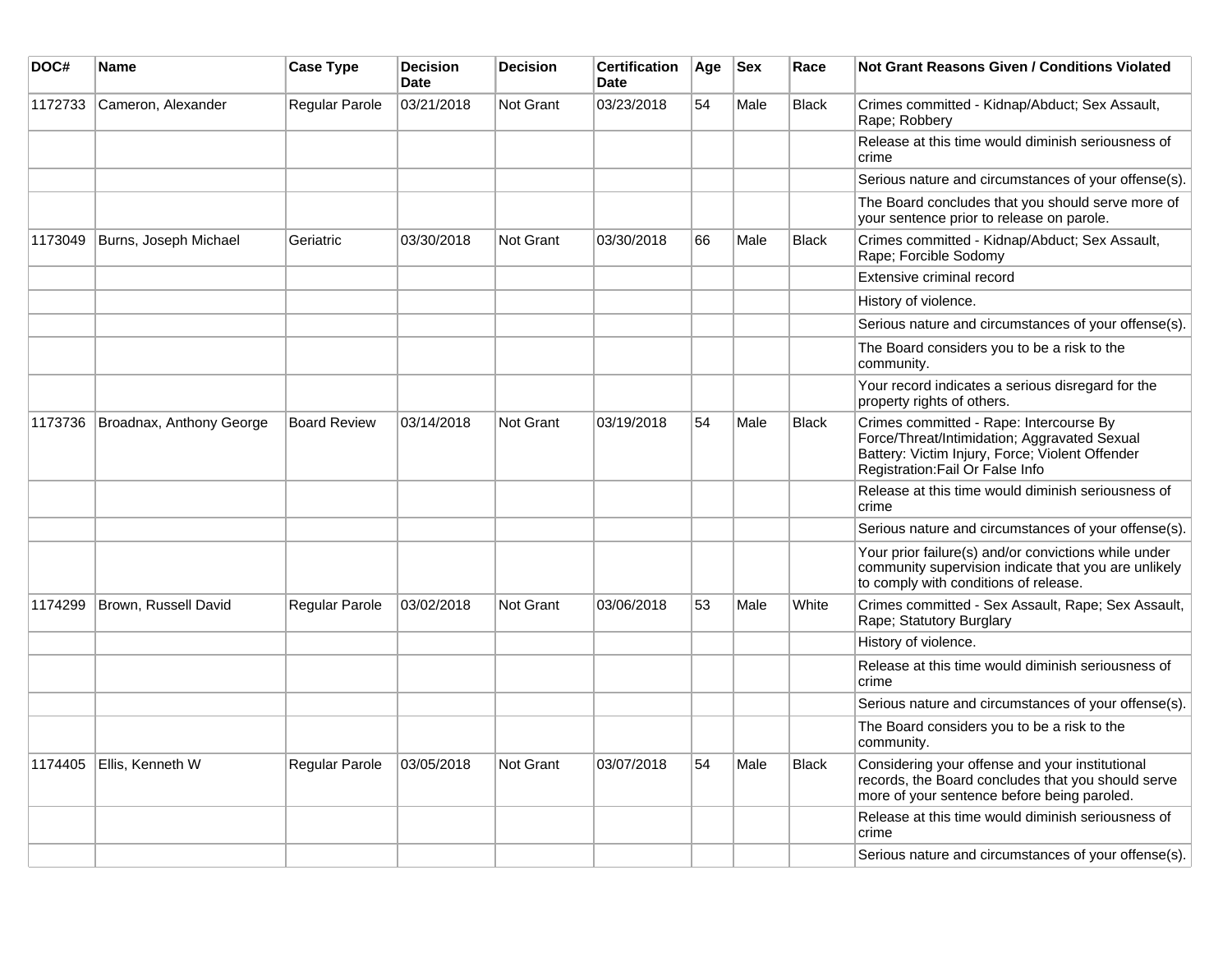| DOC#    | Name                          | <b>Case Type</b> | <b>Decision</b><br><b>Date</b> | <b>Decision</b> | <b>Certification</b><br><b>Date</b> | Age | <b>Sex</b> | Race         | <b>Not Grant Reasons Given / Conditions Violated</b>                                                                                |
|---------|-------------------------------|------------------|--------------------------------|-----------------|-------------------------------------|-----|------------|--------------|-------------------------------------------------------------------------------------------------------------------------------------|
| 1174405 | Ellis, Kenneth W              | Regular Parole   | 03/05/2018                     | Not Grant       | 03/07/2018                          | 54  | Male       | <b>Black</b> | The Board considers you to be a risk to the<br>community.                                                                           |
|         |                               |                  |                                |                 |                                     |     |            |              | Your record of institutional infractions indicates a<br>disregard for rules and that you are not ready to<br>conform to society.    |
| 1174436 | Johnson, Charles              | Regular Parole   | 03/09/2018                     | Not Grant       | 03/13/2018                          | 76  | Male       | <b>Black</b> | Crimes committed - Sex Assault, Rape; Sodomy                                                                                        |
|         |                               |                  |                                |                 |                                     |     |            |              | Extensive criminal record                                                                                                           |
|         |                               |                  |                                |                 |                                     |     |            |              | History of violence.                                                                                                                |
|         |                               |                  |                                |                 |                                     |     |            |              | Serious nature and circumstances of your offense(s).                                                                                |
|         |                               |                  |                                |                 |                                     |     |            |              | The Board considers you to be a risk to the<br>community.                                                                           |
| 1174620 | Grethen, Mark A               | Geriatric        | 03/26/2018                     | Not Grant       | 03/27/2018                          | 60  | Male       | White        | Crimes committed - Aggravated Sexual Battery;<br>Aggravated Sexual Battery; Forcible Sodomy                                         |
|         |                               |                  |                                |                 |                                     |     |            |              | Release at this time would diminish seriousness of<br>crime                                                                         |
|         |                               |                  |                                |                 |                                     |     |            |              | Serious nature and circumstances of your offense(s).                                                                                |
|         |                               |                  |                                |                 |                                     |     |            |              | The Board concludes that you should serve more of<br>your sentence prior to release on parole.                                      |
|         |                               |                  |                                |                 |                                     |     |            |              | The Board considers you to be a risk to the<br>community.                                                                           |
| 1174705 | <b>Burwell, Milvin Andrew</b> | Regular Parole   | 03/06/2018                     | Not Grant       | 03/07/2018                          | 46  | Male       | Black        | Crimes committed - Homicide-1st Degree; Homicide-<br>1st Degree; Homicide-1st Degree                                                |
|         |                               |                  |                                |                 |                                     |     |            |              | Release at this time would diminish seriousness of<br>crime                                                                         |
|         |                               |                  |                                |                 |                                     |     |            |              | Serious nature and circumstances of your offense(s).                                                                                |
|         |                               |                  |                                |                 |                                     |     |            |              | The Board concludes that you should serve more of<br>your sentence prior to release on parole.                                      |
| 1174952 | Burt, Paul Leigh              | Regular Parole   | 03/26/2018                     | Not Grant       | 03/28/2018                          | 54  | Male       | White        | Crimes committed - Sex Assault, Rape; Rape:<br>Intercourse By Force/Threat/Intimidation; Sodomy:<br>By Force Or Victim Helplessness |
|         |                               |                  |                                |                 |                                     |     |            |              | History of violence.                                                                                                                |
|         |                               |                  |                                |                 |                                     |     |            |              | Release at this time would diminish seriousness of<br>crime                                                                         |
|         |                               |                  |                                |                 |                                     |     |            |              | Serious nature and circumstances of your offense(s).                                                                                |
|         |                               |                  |                                |                 |                                     |     |            |              | The Board considers you to be a risk to the<br>community.                                                                           |
|         |                               |                  |                                |                 |                                     |     |            |              | You need to show a longer period of stable<br>adjustment.                                                                           |
|         |                               |                  |                                |                 |                                     |     |            |              | Your record indicates a serious disregard for the<br>property rights of others.                                                     |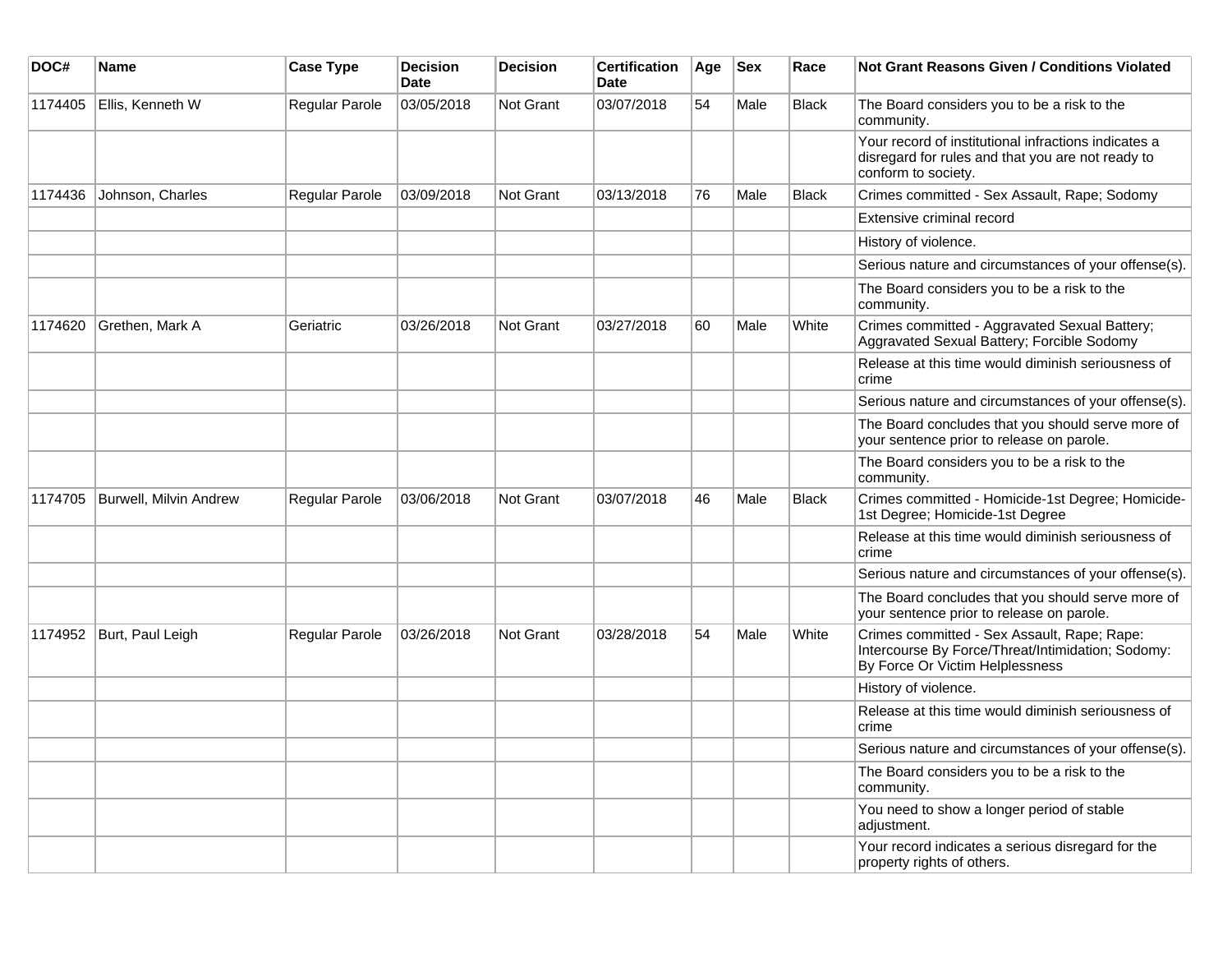| DOC#    | Name                           | <b>Case Type</b> | <b>Decision</b><br><b>Date</b> | <b>Decision</b>  | <b>Certification</b><br><b>Date</b> | Age | <b>Sex</b> | Race         | Not Grant Reasons Given / Conditions Violated                                                                                                         |
|---------|--------------------------------|------------------|--------------------------------|------------------|-------------------------------------|-----|------------|--------------|-------------------------------------------------------------------------------------------------------------------------------------------------------|
| 1175585 | Davis, Henry Coon              | Regular Parole   | 03/08/2018                     | Not Grant        | 03/09/2018                          | 54  | Male       | White        | Crimes committed - Homicide-1st Degree; Homicide-<br>1st Degree; Arson                                                                                |
|         |                                |                  |                                |                  |                                     |     |            |              | Release at this time would diminish seriousness of<br>crime                                                                                           |
|         |                                |                  |                                |                  |                                     |     |            |              | Serious nature and circumstances of your offense(s).                                                                                                  |
| 1175990 | Berry, Dennis Joseph           | Geriatric        | 03/08/2018                     | Not Grant        | 03/09/2018                          | 68  | Male       | White        | Crimes committed - Sex Assault, Rape; Aggravated<br>Sexual Battery; Statutory Burglary                                                                |
|         |                                |                  |                                |                  |                                     |     |            |              | Release at this time would diminish seriousness of<br>crime                                                                                           |
|         |                                |                  |                                |                  |                                     |     |            |              | The Board considers you to be a risk to the<br>community.                                                                                             |
| 1176210 | Graham, Christopher<br>Shannon | Regular Parole   | 03/07/2018                     | <b>Not Grant</b> | 03/09/2018                          | 38  | Male       | <b>Black</b> | Extensive criminal record                                                                                                                             |
|         |                                |                  |                                |                  |                                     |     |            |              | Release at this time would diminish seriousness of<br>crime                                                                                           |
|         |                                |                  |                                |                  |                                     |     |            |              | Serious nature and circumstances of your offense(s).                                                                                                  |
|         |                                |                  |                                |                  |                                     |     |            |              | The Board concludes that you should serve more of<br>your sentence prior to release on parole.                                                        |
|         |                                |                  |                                |                  |                                     |     |            |              | Your prior failure(s) and/or convictions while under<br>community supervision indicate that you are unlikely<br>to comply with conditions of release. |
|         |                                |                  |                                |                  |                                     |     |            |              | Your record indicates a serious disregard for the<br>property rights of others.                                                                       |
| 1176500 | Graves, Dennis Ray             | Regular Parole   | 03/21/2018                     | <b>Not Grant</b> | 03/23/2018                          | 62  | Male       | White        | Extensive criminal record                                                                                                                             |
|         |                                |                  |                                |                  |                                     |     |            |              | History of violence.                                                                                                                                  |
|         |                                |                  |                                |                  |                                     |     |            |              | Serious nature and circumstances of your offense(s).                                                                                                  |
|         |                                |                  |                                |                  |                                     |     |            |              | The Board concludes that you should serve more of<br>your sentence prior to release on parole.                                                        |
|         |                                |                  |                                |                  |                                     |     |            |              | The Board considers you to be a risk to the<br>community.                                                                                             |
|         |                                |                  |                                |                  |                                     |     |            |              | Your record of institutional infractions indicates a<br>disregard for rules and that you are not ready to<br>conform to society.                      |
| 1176584 | Bland, Reginald Eugene         | Regular Parole   | 03/19/2018                     | Not Grant        | 03/23/2018                          | 52  | Male       | <b>Black</b> | Crimes committed -                                                                                                                                    |
|         |                                |                  |                                |                  |                                     |     |            |              | Extensive criminal record                                                                                                                             |
|         |                                |                  |                                |                  |                                     |     |            |              | History of substance abuse.                                                                                                                           |
|         |                                |                  |                                |                  |                                     |     |            |              | History of violence.                                                                                                                                  |
|         |                                |                  |                                |                  |                                     |     |            |              | Release at this time would diminish seriousness of<br>crime                                                                                           |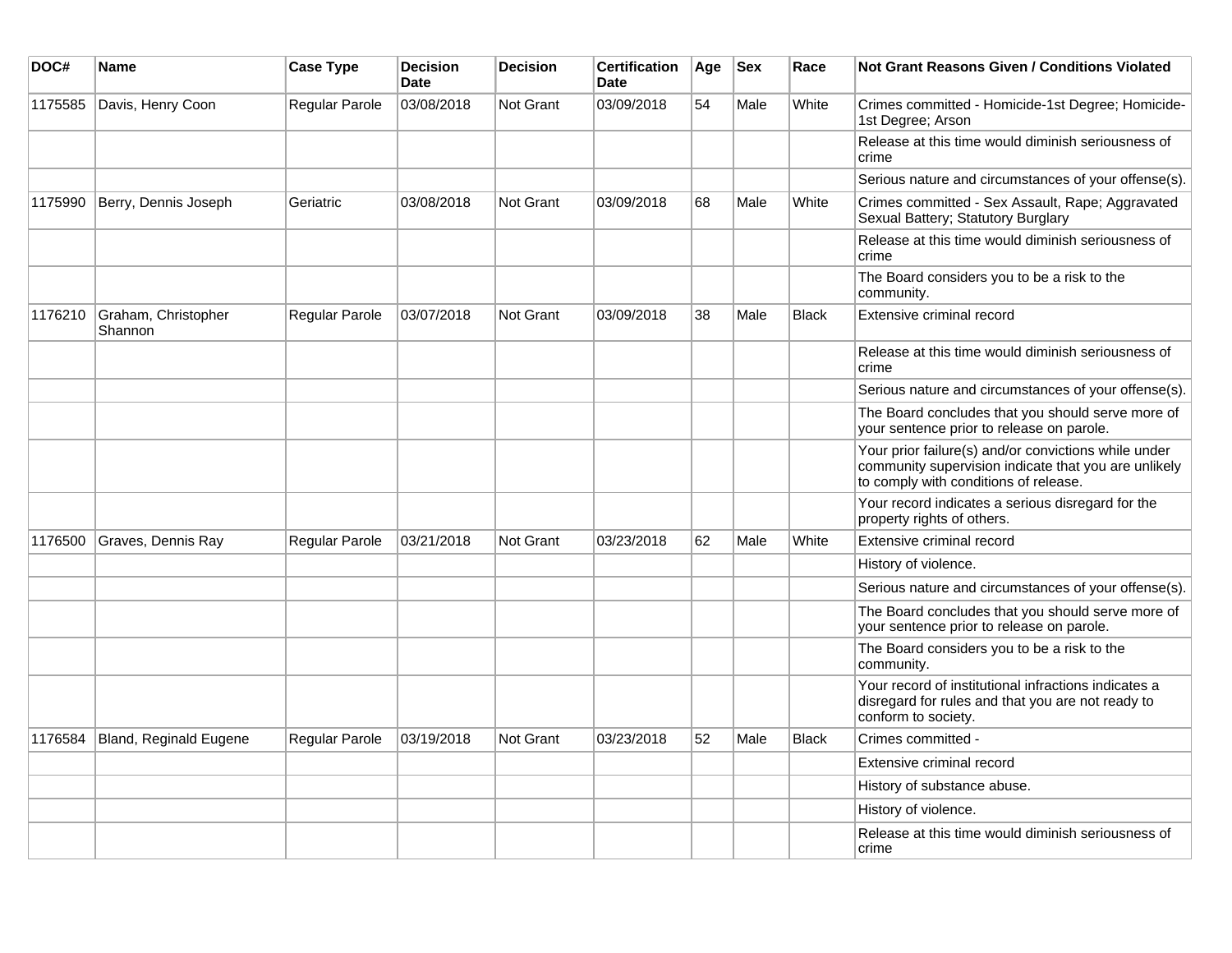| DOC#    | <b>Name</b>             | <b>Case Type</b> | <b>Decision</b><br>Date | <b>Decision</b> | <b>Certification</b><br><b>Date</b> | Age | <b>Sex</b> | Race         | <b>Not Grant Reasons Given / Conditions Violated</b>                                                                                                  |
|---------|-------------------------|------------------|-------------------------|-----------------|-------------------------------------|-----|------------|--------------|-------------------------------------------------------------------------------------------------------------------------------------------------------|
| 1177246 | Neal, Larry Wallace     | Regular Parole   | 03/26/2018              | Not Grant       | 03/28/2018                          | 56  | Male       | <b>Black</b> | Crimes committed - Homicide-1st Degree; Burglary;<br>Larc-Grand                                                                                       |
|         |                         |                  |                         |                 |                                     |     |            |              | Extensive criminal record                                                                                                                             |
|         |                         |                  |                         |                 |                                     |     |            |              | Release at this time would diminish seriousness of<br>crime                                                                                           |
|         |                         |                  |                         |                 |                                     |     |            |              | Serious nature and circumstances of your offense(s).                                                                                                  |
|         |                         |                  |                         |                 |                                     |     |            |              | The Board concludes that you should serve more of<br>your sentence prior to release on parole.                                                        |
| 1177889 | Price, Guy Jackson      | Regular Parole   | 03/10/2018              | Not Grant       | 03/13/2018                          | 49  | Male       | White        | Crimes committed - Homicide-1st Degree; Firing Into<br>Occupied Vehicle; Use Of Firearm In Felony                                                     |
|         |                         |                  |                         |                 |                                     |     |            |              | History of violence.                                                                                                                                  |
|         |                         |                  |                         |                 |                                     |     |            |              | Release at this time would diminish seriousness of<br>crime                                                                                           |
|         |                         |                  |                         |                 |                                     |     |            |              | Serious nature and circumstances of your offense(s).                                                                                                  |
|         |                         |                  |                         |                 |                                     |     |            |              | The Board concludes that you should serve more of<br>your sentence prior to release on parole.                                                        |
|         |                         |                  |                         |                 |                                     |     |            |              | The Board considers you to be a risk to the<br>community.                                                                                             |
| 1178170 | Anderson, Fred Samuel   | Regular Parole   | 03/16/2018              | Not Grant       | 03/19/2018                          | 55  | Male       | <b>Black</b> | Crimes committed - Sex Assault, Rape; Sex Assault,<br>Rape; Parole Violation                                                                          |
|         |                         |                  |                         |                 |                                     |     |            |              | History of substance abuse.                                                                                                                           |
|         |                         |                  |                         |                 |                                     |     |            |              | Release at this time would diminish seriousness of<br>crime                                                                                           |
|         |                         |                  |                         |                 |                                     |     |            |              | The Board concludes that you should serve more of<br>your sentence prior to release on parole.                                                        |
|         |                         |                  |                         |                 |                                     |     |            |              | The Board considers you to be a risk to the<br>community.                                                                                             |
|         |                         |                  |                         |                 |                                     |     |            |              | Your prior failure(s) and/or convictions while under<br>community supervision indicate that you are unlikely<br>to comply with conditions of release. |
| 1178738 | Vick, Dennis A          | Regular Parole   | 03/08/2018              | Not Grant       | 03/09/2018                          | 60  | Male       | <b>Black</b> | Release at this time would diminish seriousness of<br>crime                                                                                           |
|         |                         |                  |                         |                 |                                     |     |            |              | Serious nature and circumstances of your offense(s).                                                                                                  |
|         |                         |                  |                         |                 |                                     |     |            |              | The Board considers you to be a risk to the<br>community.                                                                                             |
|         |                         |                  |                         |                 |                                     |     |            |              | Your prior failure(s) and/or convictions while under<br>community supervision indicate that you are unlikely<br>to comply with conditions of release. |
| 1179568 | Smith, Michael John Jr. | Regular Parole   | 03/08/2018              | Not Grant       | 03/09/2018                          | 45  | Male       | White        | Crimes committed - Aggravated Sexual Battery;<br>Aggravated Sexual Battery; Forcible Sodomy                                                           |
|         |                         |                  |                         |                 |                                     |     |            |              | History of violence.                                                                                                                                  |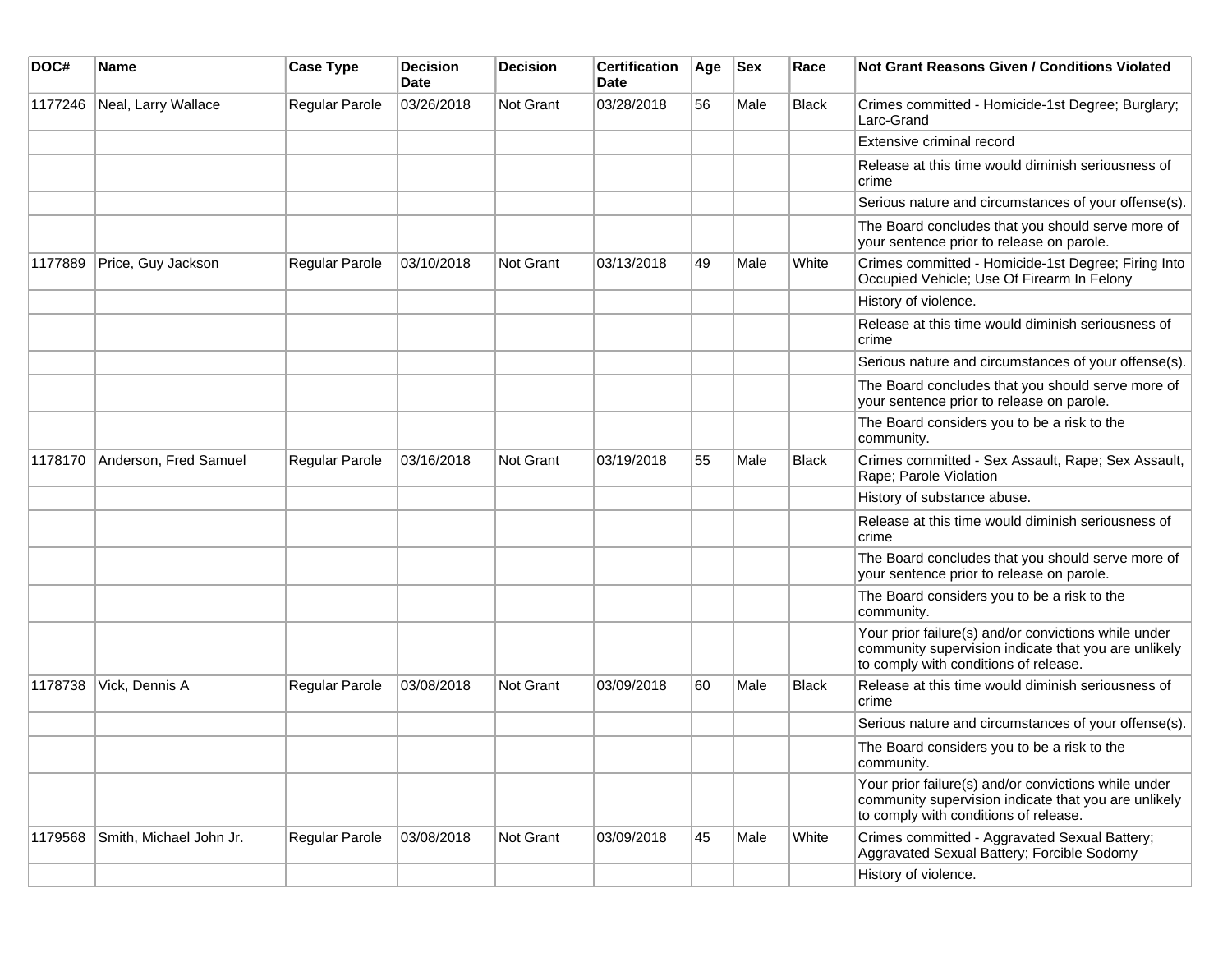| DOC#    | Name                      | <b>Case Type</b>      | <b>Decision</b><br>Date | <b>Decision</b> | <b>Certification</b><br>Date | Age | <b>Sex</b> | Race         | <b>Not Grant Reasons Given / Conditions Violated</b>                                                                                                  |
|---------|---------------------------|-----------------------|-------------------------|-----------------|------------------------------|-----|------------|--------------|-------------------------------------------------------------------------------------------------------------------------------------------------------|
| 1179568 | Smith, Michael John Jr.   | Regular Parole        | 03/08/2018              | Not Grant       | 03/09/2018                   | 45  | Male       | White        | Release at this time would diminish seriousness of<br>crime                                                                                           |
|         |                           |                       |                         |                 |                              |     |            |              | Serious nature and circumstances of your offense(s).                                                                                                  |
| 1179666 | Riehl, William Edward Jr. | <b>Regular Parole</b> | 03/29/2018              | Not Grant       | 03/29/2018                   | 47  | Male       | White        | Crimes committed - Kidnap/Abduct; Sex Assault,<br>Rape; Sex Assault, Rape                                                                             |
|         |                           |                       |                         |                 |                              |     |            |              | Extensive criminal record                                                                                                                             |
|         |                           |                       |                         |                 |                              |     |            |              | Release at this time would diminish seriousness of<br>crime                                                                                           |
|         |                           |                       |                         |                 |                              |     |            |              | Serious nature and circumstances of your offense(s).                                                                                                  |
|         |                           |                       |                         |                 |                              |     |            |              | The Board concludes that you should serve more of<br>your sentence prior to release on parole.                                                        |
|         |                           |                       |                         |                 |                              |     |            |              | The Board considers you to be a risk to the<br>community.                                                                                             |
|         |                           |                       |                         |                 |                              |     |            |              | You need to show a longer period of stable<br>adjustment.                                                                                             |
|         |                           |                       |                         |                 |                              |     |            |              | Your prior failure(s) and/or convictions while under<br>community supervision indicate that you are unlikely<br>to comply with conditions of release. |
| 1180162 | Clay, Kenneth             | Regular Parole        | 03/08/2018              | Not Grant       | 03/09/2018                   | 59  | Male       | <b>Black</b> | Crimes committed - Kidnap/Abduct; Sex Assault,<br>Rape; Robbery                                                                                       |
|         |                           |                       |                         |                 |                              |     |            |              | History of violence.                                                                                                                                  |
|         |                           |                       |                         |                 |                              |     |            |              | Release at this time would diminish seriousness of<br>crime                                                                                           |
|         |                           |                       |                         |                 |                              |     |            |              | Serious nature and circumstances of your offense(s).                                                                                                  |
|         |                           |                       |                         |                 |                              |     |            |              | The Board considers you to be a risk to the<br>community.                                                                                             |
| 1180381 | Witt, Raymond Wesley      | Geriatric             | 02/28/2018              | Not Grant       | 03/06/2018                   | 61  | Male       | White        | Crimes committed - Sex Assault, Rape; Forcible<br>Sodomy; Forcible Sodomy                                                                             |
|         |                           |                       |                         |                 |                              |     |            |              | History of violence.                                                                                                                                  |
|         |                           |                       |                         |                 |                              |     |            |              | Release at this time would diminish seriousness of<br>crime                                                                                           |
|         |                           |                       |                         |                 |                              |     |            |              | Serious nature and circumstances of your offense(s).                                                                                                  |
|         |                           |                       |                         |                 |                              |     |            |              | The Board considers you to be a risk to the<br>community.                                                                                             |
| 1180559 | Curtis, John Antonio      | Regular Parole        | 03/04/2018              | Not Grant       | 03/06/2018                   | 52  | Male       | Black        | Crimes committed - Homicide-1st Degree; Use Of<br>Firearm In Felony                                                                                   |
|         |                           |                       |                         |                 |                              |     |            |              | Release at this time would diminish seriousness of<br>crime                                                                                           |
|         |                           |                       |                         |                 |                              |     |            |              | Serious nature and circumstances of your offense(s).                                                                                                  |
|         |                           |                       |                         |                 |                              |     |            |              | You need to show a longer period of stable<br>adjustment.                                                                                             |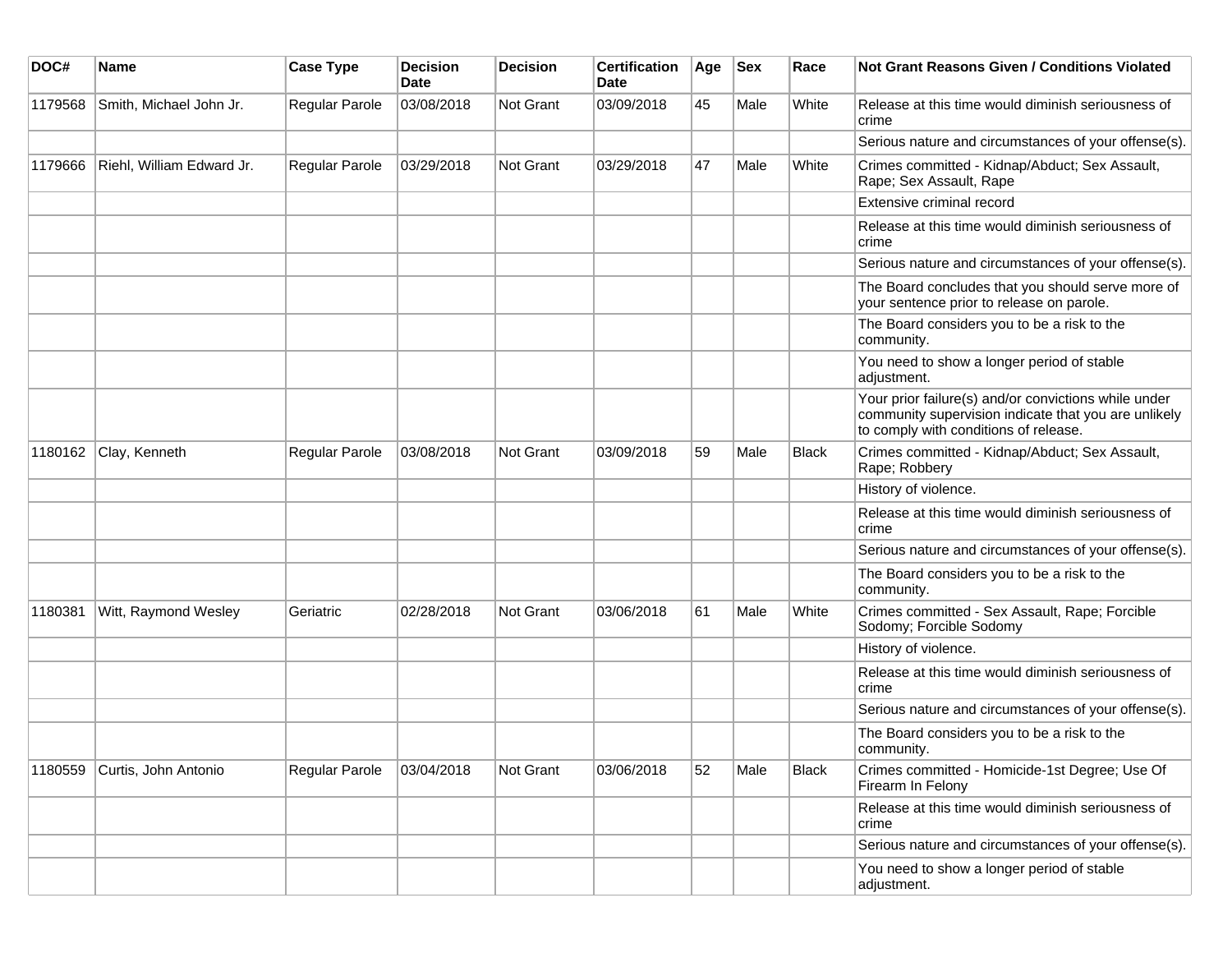| DOC#    | <b>Name</b>               | <b>Case Type</b>      | <b>Decision</b><br>Date | <b>Decision</b>  | <b>Certification</b><br>Date | Age | <b>Sex</b> | Race         | <b>Not Grant Reasons Given / Conditions Violated</b>                                                                                                                   |
|---------|---------------------------|-----------------------|-------------------------|------------------|------------------------------|-----|------------|--------------|------------------------------------------------------------------------------------------------------------------------------------------------------------------------|
| 1181242 | Williams, Anthony         | Regular Parole        | 03/21/2018              | <b>Not Grant</b> | 03/23/2018                   | 45  | Male       | <b>Black</b> | Extensive criminal record                                                                                                                                              |
|         |                           |                       |                         |                  |                              |     |            |              | History of substance abuse.                                                                                                                                            |
|         |                           |                       |                         |                  |                              |     |            |              | History of violence.                                                                                                                                                   |
|         |                           |                       |                         |                  |                              |     |            |              | Serious nature and circumstances of your offense(s).                                                                                                                   |
|         |                           |                       |                         |                  |                              |     |            |              | The Board concludes that you should serve more of<br>your sentence prior to release on parole.                                                                         |
|         |                           |                       |                         |                  |                              |     |            |              | You need further participation in institutional work<br>and/or educational programs to indicate your positive<br>progression towards re-entry into society.            |
|         |                           |                       |                         |                  |                              |     |            |              | You need to show a longer period of stable<br>adjustment.                                                                                                              |
|         |                           |                       |                         |                  |                              |     |            |              | Your record of institutional infractions indicates a<br>disregard for rules and that you are not ready to<br>conform to society.                                       |
| 1181245 | Laws, Keith Richard       | Regular Parole        | 02/28/2018              | <b>Not Grant</b> | 03/02/2018                   | 69  | Male       | White        | Extensive criminal record                                                                                                                                              |
|         |                           |                       |                         |                  |                              |     |            |              | Serious nature and circumstances of your offense(s).                                                                                                                   |
|         |                           |                       |                         |                  |                              |     |            |              | The Board concludes that you should serve more of<br>your sentence prior to release on parole.                                                                         |
|         |                           |                       |                         |                  |                              |     |            |              | The Board considers you to be a risk to the<br>community.                                                                                                              |
|         |                           |                       |                         |                  |                              |     |            |              | Your prior failure(s) and/or convictions while under<br>community supervision indicate that you are unlikely<br>to comply with conditions of release.                  |
| 1181783 | Pitt, Ronnie Wayne        | Regular Parole        | 03/08/2018              | <b>Not Grant</b> | 03/09/2018                   | 53  | Male       | Black        | Crimes committed - Aggravated Sexual Battery:<br>Victim 13-14, Force; Aggravated Sexual Battery:<br>Victim <13 Yrs; Viol Sex Offndr/Murdr Reg:Fail 2<br>Reg-False Info |
|         |                           |                       |                         |                  |                              |     |            |              | Extensive criminal record                                                                                                                                              |
|         |                           |                       |                         |                  |                              |     |            |              | Release at this time would diminish seriousness of<br>crime                                                                                                            |
|         |                           |                       |                         |                  |                              |     |            |              | The Board concludes that you should serve more of<br>your sentence prior to release on parole.                                                                         |
|         |                           |                       |                         |                  |                              |     |            |              | Your prior failure(s) and/or convictions while under<br>community supervision indicate that you are unlikely<br>to comply with conditions of release.                  |
| 1182483 | Ben Y'hudi, Ras Eleeyahoo | <b>Regular Parole</b> | 03/05/2018              | Not Grant        | 03/06/2018                   | 58  | Male       | Black        | Crimes committed - Homicide-1st Degree; Cocaine-<br>Possess; Marijuana-Possess                                                                                         |
|         |                           |                       |                         |                  |                              |     |            |              | Extensive criminal record                                                                                                                                              |
|         |                           |                       |                         |                  |                              |     |            |              | Poor institutional adjustment (for example,<br>motivation/attitude, unfavorable reports, lack of<br>program involvement, etc.)                                         |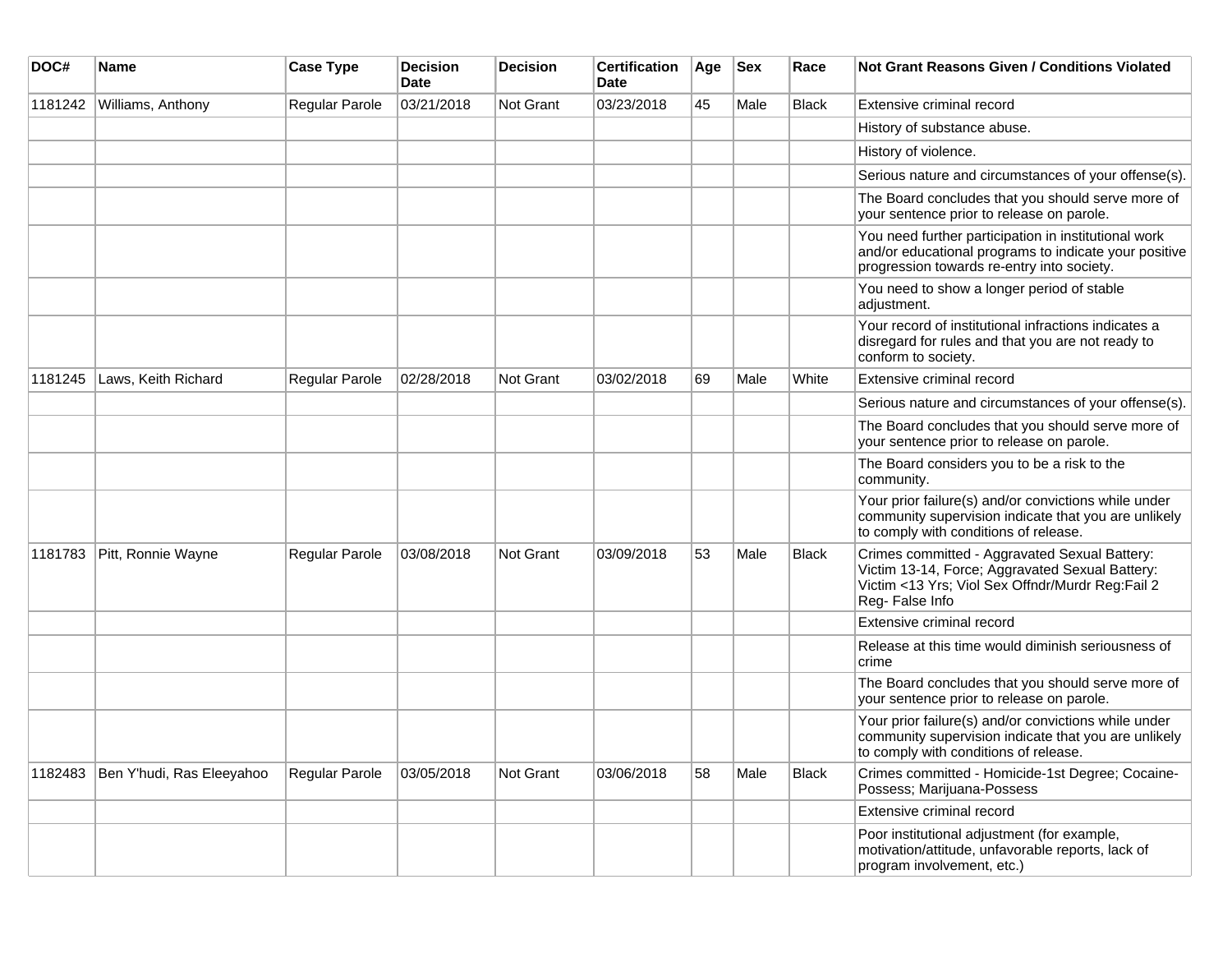| DOC#    | Name                      | <b>Case Type</b>      | <b>Decision</b><br><b>Date</b> | <b>Decision</b> | <b>Certification</b><br><b>Date</b> | Age | <b>Sex</b> | Race         | <b>Not Grant Reasons Given / Conditions Violated</b>                                                                                                 |
|---------|---------------------------|-----------------------|--------------------------------|-----------------|-------------------------------------|-----|------------|--------------|------------------------------------------------------------------------------------------------------------------------------------------------------|
| 1182483 | Ben Y'hudi, Ras Eleeyahoo | Regular Parole        | 03/05/2018                     | Not Grant       | 03/06/2018                          | 58  | Male       | <b>Black</b> | Your record of institutional infractions indicates a<br>disregard for rules and that you are not ready to<br>conform to society.                     |
| 1182516 | Stephenson, Mack          | Geriatric             | 03/20/2018                     | Not Grant       | 03/23/2018                          | 75  | Male       | Black        | Crimes committed - Aggravated Sexual Battery;<br>Aggravated Sexual Battery; Penetrate W/Inanimate<br>Object                                          |
|         |                           |                       |                                |                 |                                     |     |            |              | Release at this time would diminish seriousness of<br>crime                                                                                          |
|         |                           |                       |                                |                 |                                     |     |            |              | Serious nature and circumstances of your offense(s).                                                                                                 |
|         |                           |                       |                                |                 |                                     |     |            |              | The Board concludes that you should serve more of<br>your sentence prior to release on parole.                                                       |
|         |                           |                       |                                |                 |                                     |     |            |              | The Board considers you to be a risk to the<br>community.                                                                                            |
| 1184497 | Parker, Alfred Joell      | Regular Parole        | 03/09/2018                     | Not Grant       | 03/13/2018                          | 66  | Male       | <b>Black</b> | Considering your offense and your institutional<br>records, the Board concludes that you should serve<br>more of your sentence before being paroled. |
|         |                           |                       |                                |                 |                                     |     |            |              | Crimes committed - Homicide-1st Degree; Arson                                                                                                        |
|         |                           |                       |                                |                 |                                     |     |            |              | History of substance abuse.                                                                                                                          |
|         |                           |                       |                                |                 |                                     |     |            |              | Release at this time would diminish seriousness of<br>crime                                                                                          |
|         |                           |                       |                                |                 |                                     |     |            |              | Serious nature and circumstances of your offense(s).                                                                                                 |
|         |                           |                       |                                |                 |                                     |     |            |              | The Board concludes that you should serve more of<br>your sentence prior to release on parole.                                                       |
| 1185921 | Rinehults, Gary Alan      | Geriatric             | 03/08/2018                     | Not Grant       | 03/09/2018                          | 74  | Male       | White        | Crimes committed - Sex Assault, Rape; Aggravated<br>Sexual Battery; Penetrate W/Inanimate Object                                                     |
|         |                           |                       |                                |                 |                                     |     |            |              | Release at this time would diminish seriousness of<br>crime                                                                                          |
|         |                           |                       |                                |                 |                                     |     |            |              | Serious nature and circumstances of your offense(s).                                                                                                 |
|         |                           |                       |                                |                 |                                     |     |            |              | The Board concludes that you should serve more of<br>your sentence prior to release on parole.                                                       |
|         |                           |                       |                                |                 |                                     |     |            |              | The Board considers you to be a risk to the<br>community.                                                                                            |
| 1187009 | Roulhac, Clarence Jr.     | <b>Regular Parole</b> | 03/08/2018                     | Not Grant       | 03/09/2018                          | 71  | Male       | <b>Black</b> | Crimes committed - Homicide-2Nd-Degree;<br>Aggravated Sexual Battery; Arson-Resid-<br>Endangered Life                                                |
|         |                           |                       |                                |                 |                                     |     |            |              | Extensive criminal record                                                                                                                            |
|         |                           |                       |                                |                 |                                     |     |            |              | History of violence.                                                                                                                                 |
|         |                           |                       |                                |                 |                                     |     |            |              | Release at this time would diminish seriousness of<br> crime                                                                                         |
|         |                           |                       |                                |                 |                                     |     |            |              | The Board concludes that you should serve more of<br>your sentence prior to release on parole.                                                       |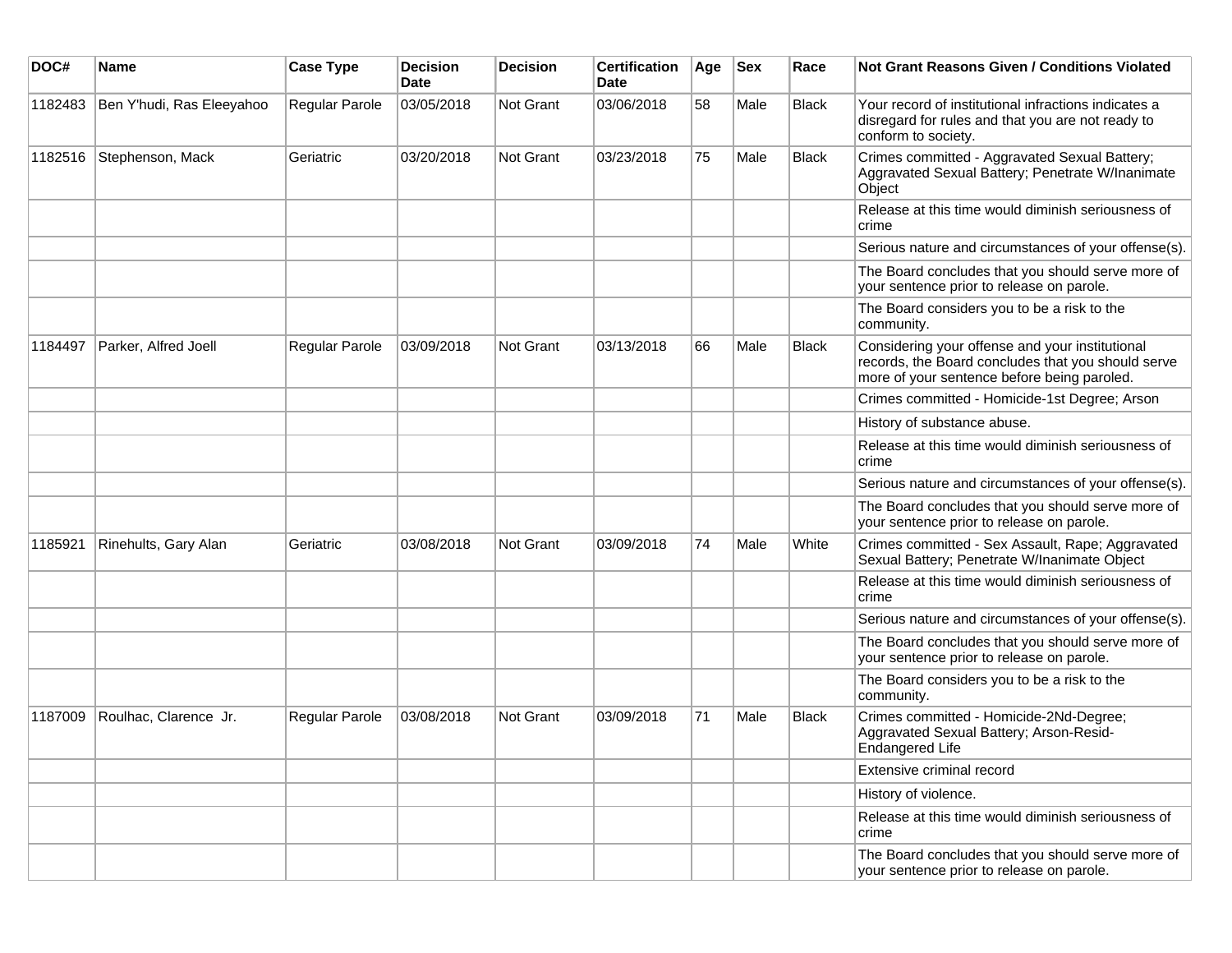| DOC#    | <b>Name</b>           | <b>Case Type</b> | <b>Decision</b><br><b>Date</b> | <b>Decision</b>  | <b>Certification</b><br><b>Date</b> | Age | <b>Sex</b>   | Race         | <b>Not Grant Reasons Given / Conditions Violated</b>                                                                                                     |
|---------|-----------------------|------------------|--------------------------------|------------------|-------------------------------------|-----|--------------|--------------|----------------------------------------------------------------------------------------------------------------------------------------------------------|
| 1187009 | Roulhac, Clarence Jr. | Regular Parole   | 03/08/2018                     | <b>Not Grant</b> | 03/09/2018                          | 71  | Male         | <b>Black</b> | The Board considers you to be a risk to the<br>community.                                                                                                |
|         |                       |                  |                                |                  |                                     |     |              |              | Your prior failure(s) and/or convictions while under<br>community supervision indicate that you are unlikely<br>to comply with conditions of release.    |
| 1187154 | Reid, Anthony Linwood | Geriatric        | 03/07/2018                     | Not Grant        | 03/09/2018                          | 62  | Male         | Black        | Release at this time would diminish seriousness of<br>crime                                                                                              |
|         |                       |                  |                                |                  |                                     |     |              |              | Serious nature and circumstances of your offense(s).                                                                                                     |
|         |                       |                  |                                |                  |                                     |     |              |              | The Board concludes that you should serve more of<br>your sentence prior to release on parole.                                                           |
| 1187998 | Maynard, Ronald Paul  | Regular Parole   | 03/20/2018                     | <b>Not Grant</b> | 03/22/2018                          | 61  | Male         | White        | Crimes committed - Sodomy: By Force Or Victim<br>Helplessness; Aggravated Sexual Battery: Victim<br><13 Yrs; Drugs: Possess Sch I Or li                  |
|         |                       |                  |                                |                  |                                     |     |              |              | History of violence.                                                                                                                                     |
|         |                       |                  |                                |                  |                                     |     |              |              | Release at this time would diminish seriousness of<br>crime                                                                                              |
|         |                       |                  |                                |                  |                                     |     |              |              | Serious nature and circumstances of your offense(s).                                                                                                     |
|         |                       |                  |                                |                  |                                     |     |              |              | The Board concludes that you should serve more of<br>your sentence prior to release on parole.                                                           |
|         |                       |                  |                                |                  |                                     |     |              |              | The Board considers you to be a risk to the<br>community.                                                                                                |
| 1189104 | Young, Norman Vincent | Geriatric        | 03/06/2018                     | <b>Not Grant</b> | 03/09/2018                          | 61  | Male         | Black        | Crimes committed - Aggravated Sexual Battery:<br>Victim <13 Yrs; Aggravated Sexual Battery: Victim<br><13 Yrs; Sodomy: By Force Or Victim Helplessness   |
|         |                       |                  |                                |                  |                                     |     |              |              | History of violence.                                                                                                                                     |
|         |                       |                  |                                |                  |                                     |     |              |              | Release at this time would diminish seriousness of<br>crime                                                                                              |
|         |                       |                  |                                |                  |                                     |     |              |              | Serious nature and circumstances of your offense(s).                                                                                                     |
|         |                       |                  |                                |                  |                                     |     |              |              | The Board considers you to be a risk to the<br>community.                                                                                                |
| 1190848 | Denmark, Jean Maimone | Geriatric        | 03/08/2018                     | <b>Not Grant</b> | 03/09/2018                          | 76  | Female White |              | Crimes committed - Murder: 1st Degree                                                                                                                    |
|         |                       |                  |                                |                  |                                     |     |              |              | Release at this time would diminish seriousness of<br>crime                                                                                              |
|         |                       |                  |                                |                  |                                     |     |              |              | Serious nature and circumstances of your offense(s).                                                                                                     |
|         |                       |                  |                                |                  |                                     |     |              |              | The Board concludes that you should serve more of<br>your sentence prior to release on parole.                                                           |
| 1191283 | DeArmond, Arnold Lynn | Geriatric        | 03/21/2018                     | Not Grant        | 03/23/2018                          | 74  | Male         | White        | Crimes committed - Aggravated Sexual Battery:<br>Victim <13 Yrs; Aggravated Sexual Battery: Victim<br><13 Yrs; Aggravated Sexual Battery: Victim <13 Yrs |
|         |                       |                  |                                |                  |                                     |     |              |              | Release at this time would diminish seriousness of<br>crime                                                                                              |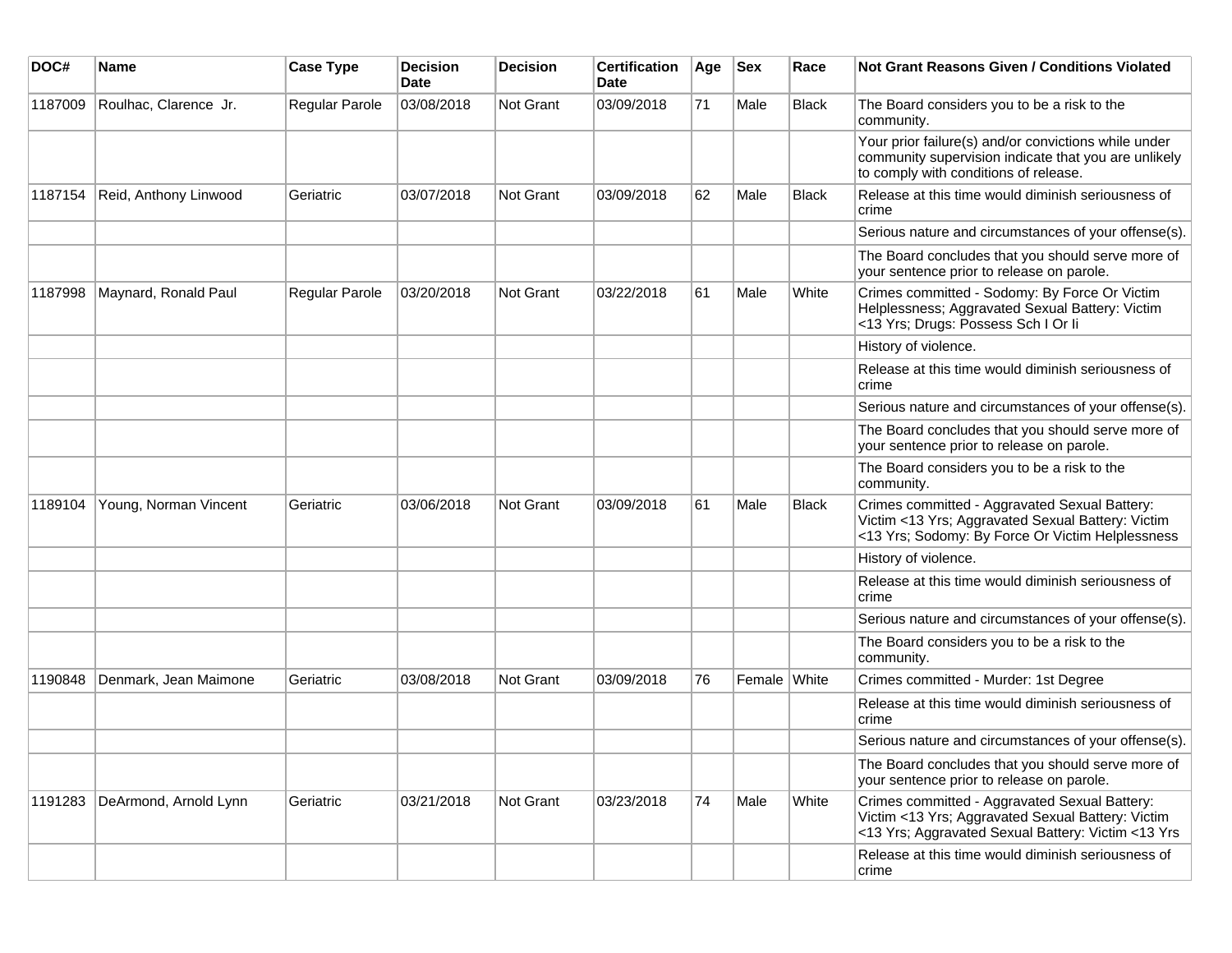| DOC#    | <b>Name</b>             | <b>Case Type</b> | <b>Decision</b><br>Date | <b>Decision</b> | <b>Certification</b><br>Date | Age | <b>Sex</b> | Race         | <b>Not Grant Reasons Given / Conditions Violated</b>                                                                                                                  |
|---------|-------------------------|------------------|-------------------------|-----------------|------------------------------|-----|------------|--------------|-----------------------------------------------------------------------------------------------------------------------------------------------------------------------|
| 1191283 | DeArmond, Arnold Lynn   | Geriatric        | 03/21/2018              | Not Grant       | 03/23/2018                   | 74  | Male       | White        | The Board concludes that you should serve more of<br>your sentence prior to release on parole.                                                                        |
| 1202976 | White, Thomas Henry     | Geriatric        | 03/13/2018              | Not Grant       | 03/19/2018                   | 68  | Male       | White        | Release at this time would diminish seriousness of<br>crime                                                                                                           |
|         |                         |                  |                         |                 |                              |     |            |              | Serious nature and circumstances of your offense(s).                                                                                                                  |
|         |                         |                  |                         |                 |                              |     |            |              | The Board concludes that you should serve more of<br>your sentence prior to release on parole.                                                                        |
| 1205684 | Guzman, Mario           | Geriatric        | 03/09/2018              | Not Grant       | 03/09/2018                   | 69  | Male       | White        | Crimes committed - Rape: Intercourse By<br>Force/Threat/Intimidation                                                                                                  |
|         |                         |                  |                         |                 |                              |     |            |              | Release at this time would diminish seriousness of<br>crime                                                                                                           |
|         |                         |                  |                         |                 |                              |     |            |              | Serious nature and circumstances of your offense(s).                                                                                                                  |
|         |                         |                  |                         |                 |                              |     |            |              | The Board concludes that you should serve more of<br>your sentence prior to release on parole.                                                                        |
|         |                         |                  |                         |                 |                              |     |            |              | The Board considers you to be a risk to the<br>community.                                                                                                             |
| 1319200 | Turner, Ronald Wayne    | Geriatric        | 03/05/2018              | Not Grant       | 03/06/2018                   | 60  | Male       | White        | Crimes committed - Robbery: On Or Near Street;<br>Carjacking; (Attempted)Robbery: On Or Near Street                                                                   |
|         |                         |                  |                         |                 |                              |     |            |              | Release at this time would diminish seriousness of<br>crime                                                                                                           |
|         |                         |                  |                         |                 |                              |     |            |              | Your prior failure(s) and/or convictions while under<br>community supervision indicate that you are unlikely<br>to comply with conditions of release.                 |
| 1350546 | Pullen, David Linwood   | Geriatric        | 03/12/2018              | Not Grant       | 03/13/2018                   | 74  | Male       | White        | History of violence.                                                                                                                                                  |
|         |                         |                  |                         |                 |                              |     |            |              | Release at this time would diminish seriousness of<br>crime                                                                                                           |
|         |                         |                  |                         |                 |                              |     |            |              | Serious nature and circumstances of your offense(s).                                                                                                                  |
|         |                         |                  |                         |                 |                              |     |            |              | The Board concludes that you should serve more of<br>your sentence prior to release on parole.                                                                        |
| 1380407 | Snider, Lane Steven     | Geriatric        | 03/07/2018              | Not Grant       | 03/09/2018                   | 67  | Male       | White        | Crimes committed - Rape: Intercourse W/ Victim <13<br>Yrs; Sodomy: Victim <13 Yrs                                                                                     |
|         |                         |                  |                         |                 |                              |     |            |              | Release at this time would diminish seriousness of<br>crime                                                                                                           |
|         |                         |                  |                         |                 |                              |     |            |              | Serious nature and circumstances of your offense(s).                                                                                                                  |
|         |                         |                  |                         |                 |                              |     |            |              | The Board concludes that you should serve more of<br>your sentence prior to release on parole.                                                                        |
|         |                         |                  |                         |                 |                              |     |            |              | The Board considers you to be a risk to the<br>community.                                                                                                             |
| 1389776 | Moore, Plumer Demetrice | Regular Parole   | 03/14/2018              | Not Grant       | 03/19/2018                   | 54  | Male       | <b>Black</b> | Crimes committed - Rape: Intercourse By<br>Force/Threat/Intimidation; Rape: Intercourse By<br>Force/Threat/Intimidation; Aggravated Sexual<br>Battery: Victim <13 Yrs |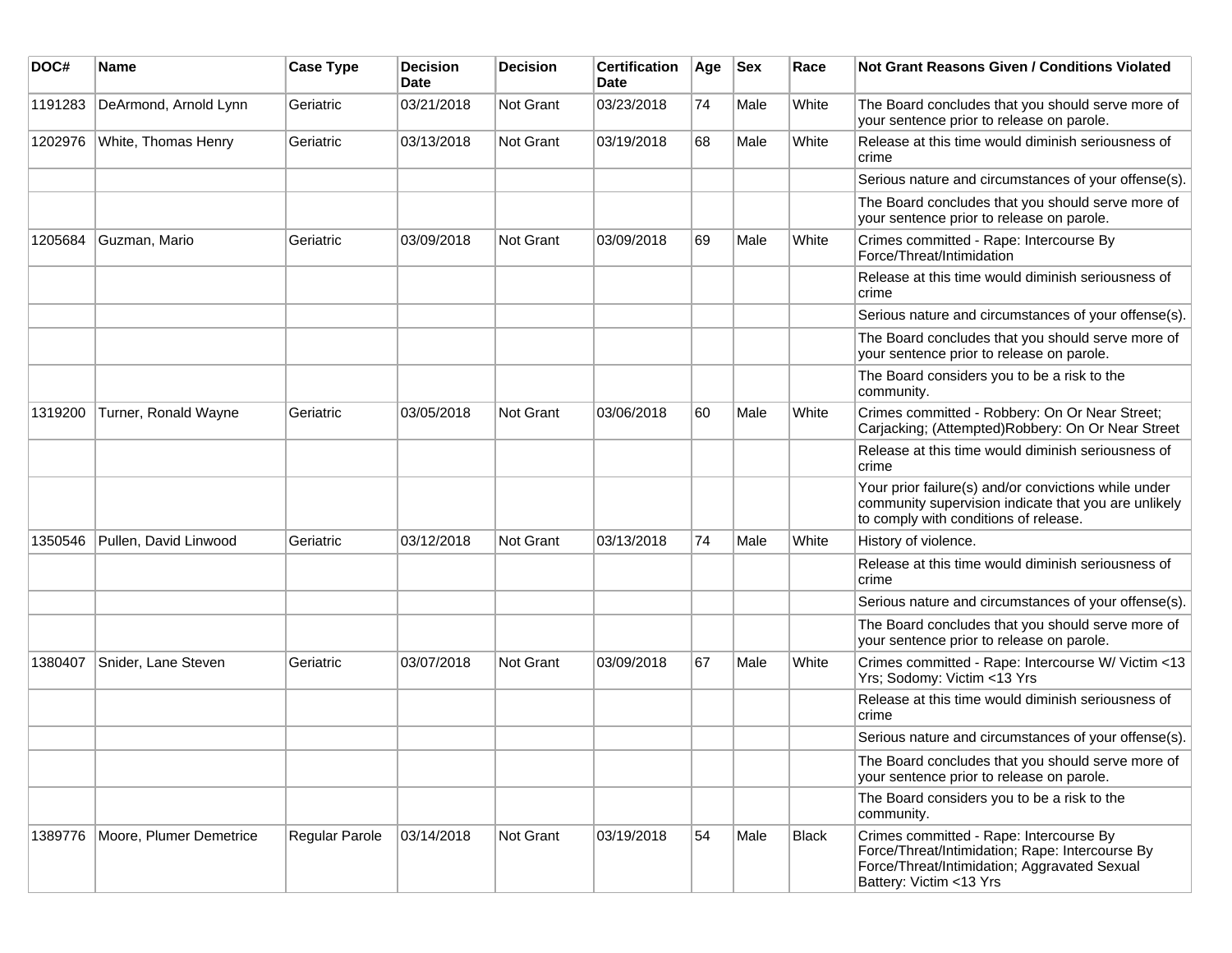| DOC#    | <b>Name</b>             | <b>Case Type</b> | <b>Decision</b><br><b>Date</b> | <b>Decision</b>  | <b>Certification</b><br><b>Date</b> | Age | <b>Sex</b> | Race         | <b>Not Grant Reasons Given / Conditions Violated</b>                                                                                                              |
|---------|-------------------------|------------------|--------------------------------|------------------|-------------------------------------|-----|------------|--------------|-------------------------------------------------------------------------------------------------------------------------------------------------------------------|
| 1389776 | Moore, Plumer Demetrice | Regular Parole   | 03/14/2018                     | Not Grant        | 03/19/2018                          | 54  | Male       | <b>Black</b> | Release at this time would diminish seriousness of<br>crime                                                                                                       |
|         |                         |                  |                                |                  |                                     |     |            |              | Serious nature and circumstances of your offense(s).                                                                                                              |
|         |                         |                  |                                |                  |                                     |     |            |              | The Board concludes that you should serve more of<br>your sentence prior to release on parole.                                                                    |
|         |                         |                  |                                |                  |                                     |     |            |              | The Board considers you to be a risk to the<br>community.                                                                                                         |
| 1393972 | Morrill, Gene Raymond   | Geriatric        | 03/29/2018                     | <b>Not Grant</b> | 03/30/2018                          | 67  | Male       | White        | Considering your offense and your institutional<br>records, the Board concludes that you should serve<br>more of your sentence before being paroled.              |
|         |                         |                  |                                |                  |                                     |     |            |              | Crimes committed - (Attempted)Indecent Liberties:<br>W/Child <15Y; (Attempted)Indecent Liberties:<br>W/Child <15Y; (Attempted)Indecent Liberties:<br>W/Child <15Y |
|         |                         |                  |                                |                  |                                     |     |            |              | Release at this time would diminish seriousness of<br>crime                                                                                                       |
|         |                         |                  |                                |                  |                                     |     |            |              | Serious nature and circumstances of your offense(s).                                                                                                              |
|         |                         |                  |                                |                  |                                     |     |            |              | The Board concludes that you should serve more of<br>your sentence prior to release on parole.                                                                    |
|         |                         |                  |                                |                  |                                     |     |            |              | The Board considers you to be a risk to the<br>community.                                                                                                         |
|         |                         |                  |                                |                  |                                     |     |            |              | You need to show a longer period of stable<br>adjustment.                                                                                                         |
|         |                         |                  |                                |                  |                                     |     |            |              | Your prior failure(s) and/or convictions while under<br>community supervision indicate that you are unlikely<br>to comply with conditions of release.             |
| 1399548 | Benson, James Matthew   | Geriatric        | 03/20/2018                     | Not Grant        | 03/23/2018                          | 65  | Male       | White        | Release at this time would diminish seriousness of<br>crime                                                                                                       |
|         |                         |                  |                                |                  |                                     |     |            |              | Serious nature and circumstances of your offense(s).                                                                                                              |
|         |                         |                  |                                |                  |                                     |     |            |              | You need further participation in institutional work<br>and/or educational programs to indicate your positive<br>progression towards re-entry into society.       |
| 1403147 | Hoye, Charles Terrence  | Geriatric        | 03/20/2018                     | <b>Not Grant</b> | 03/23/2018                          | 65  | Male       | White        | Crimes committed - Robbery: On Or Near Street;<br>Robbery: On Or Near Street; Firearm:<br>Poss/Transport By Felon W/ Violent Off                                  |
|         |                         |                  |                                |                  |                                     |     |            |              | Other                                                                                                                                                             |
|         |                         |                  |                                |                  |                                     |     |            |              | Release at this time would diminish seriousness of<br>crime                                                                                                       |
|         |                         |                  |                                |                  |                                     |     |            |              | Serious nature and circumstances of your offense(s).                                                                                                              |
|         |                         |                  |                                |                  |                                     |     |            |              | You need to show a longer period of stable<br>adjustment.                                                                                                         |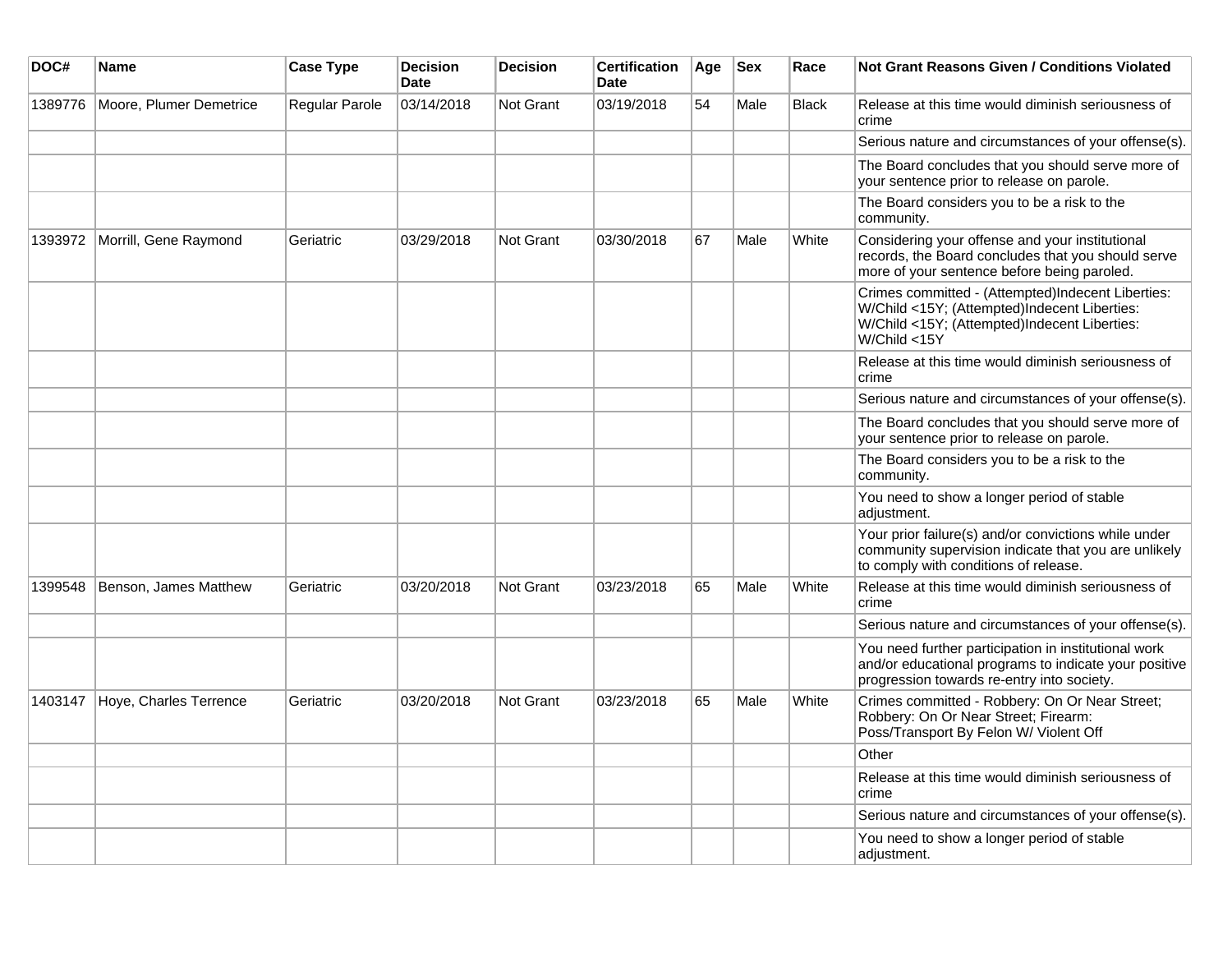| DOC#    | <b>Name</b>                      | <b>Case Type</b>      | <b>Decision</b><br><b>Date</b> | <b>Decision</b> | <b>Certification</b><br>Date | Age | <b>Sex</b> | Race  | <b>Not Grant Reasons Given / Conditions Violated</b>                                                                                                               |
|---------|----------------------------------|-----------------------|--------------------------------|-----------------|------------------------------|-----|------------|-------|--------------------------------------------------------------------------------------------------------------------------------------------------------------------|
| 1416835 | Likins, Earl Craven              | Regular Parole        | 02/28/2018                     | Not Grant       | 03/02/2018                   | 71  | Male       | White | Crimes committed - Sodomy: By Force Or Victim<br>Helplessness; Sodomy: By Force Or Victim<br>Helplessness; Aggravated Sexual Battery: Victim<br>$13 Yrs$           |
|         |                                  |                       |                                |                 |                              |     |            |       | Release at this time would diminish seriousness of<br>crime                                                                                                        |
|         |                                  |                       |                                |                 |                              |     |            |       | Serious nature and circumstances of your offense(s).                                                                                                               |
| 1425527 | Wells, Carl Landes               | Geriatric             | 03/26/2018                     | Not Grant       | 03/28/2018                   | 67  | Male       | Black | Extensive criminal record                                                                                                                                          |
|         |                                  |                       |                                |                 |                              |     |            |       | Release at this time would diminish seriousness of<br>crime                                                                                                        |
|         |                                  |                       |                                |                 |                              |     |            |       | Serious nature and circumstances of your offense(s).                                                                                                               |
|         |                                  |                       |                                |                 |                              |     |            |       | The Board considers you to be a risk to the<br>community.                                                                                                          |
|         |                                  |                       |                                |                 |                              |     |            |       | You need further participation in institutional work<br>and/or educational programs to indicate your positive<br>progression towards re-entry into society.        |
| 1434805 | Brooks, Donald Lee               | <b>Board Review</b>   | 03/11/2018                     | Not Grant       | 03/13/2018                   | 76  | Male       | White | Crimes committed - Murder: 2nd Degree; Firearm:<br>Use In Commission Of Felony, 1st Off                                                                            |
|         |                                  |                       |                                |                 |                              |     |            |       | Release at this time would diminish seriousness of<br>crime                                                                                                        |
|         |                                  |                       |                                |                 |                              |     |            |       | Serious nature and circumstances of your offense(s).                                                                                                               |
|         |                                  |                       |                                |                 |                              |     |            |       | The Board concludes that you should serve more of<br>your sentence prior to release on parole.                                                                     |
| 1436740 | Rice, Wendell                    | Geriatric             | 03/07/2018                     | Not Grant       | 03/09/2018                   | 66  | Male       | Black | Release at this time would diminish seriousness of<br>crime                                                                                                        |
|         |                                  |                       |                                |                 |                              |     |            |       | Serious nature and circumstances of your offense(s).                                                                                                               |
|         |                                  |                       |                                |                 |                              |     |            |       | The Board concludes that you should serve more of<br>your sentence prior to release on parole.                                                                     |
| 1437806 | Odom Jr., Anthony Antonio<br>Jr. | <b>Regular Parole</b> | 03/05/2018                     | Not Grant       | 03/06/2018                   | 27  | Male       | Black | Considering your offense and your institutional<br>records, the Board concludes that you should serve<br>more of your sentence before being paroled.               |
|         |                                  |                       |                                |                 |                              |     |            |       | Crimes committed - Burglary: At Night, To Commit<br>Felony; Petit Larceny: <\$5 From A Person (Pick<br>Pocket); Petit Larceny: <\$5 From A Person (Pick<br>Pocket) |
|         |                                  |                       |                                |                 |                              |     |            |       | The Board considers you to be a risk to the<br>community.                                                                                                          |
|         |                                  |                       |                                |                 |                              |     |            |       | You need further participation in institutional work<br>and/or educational programs to indicate your positive<br>progression towards re-entry into society.        |
|         |                                  |                       |                                |                 |                              |     |            |       | You need to show a longer period of stable<br>adjustment.                                                                                                          |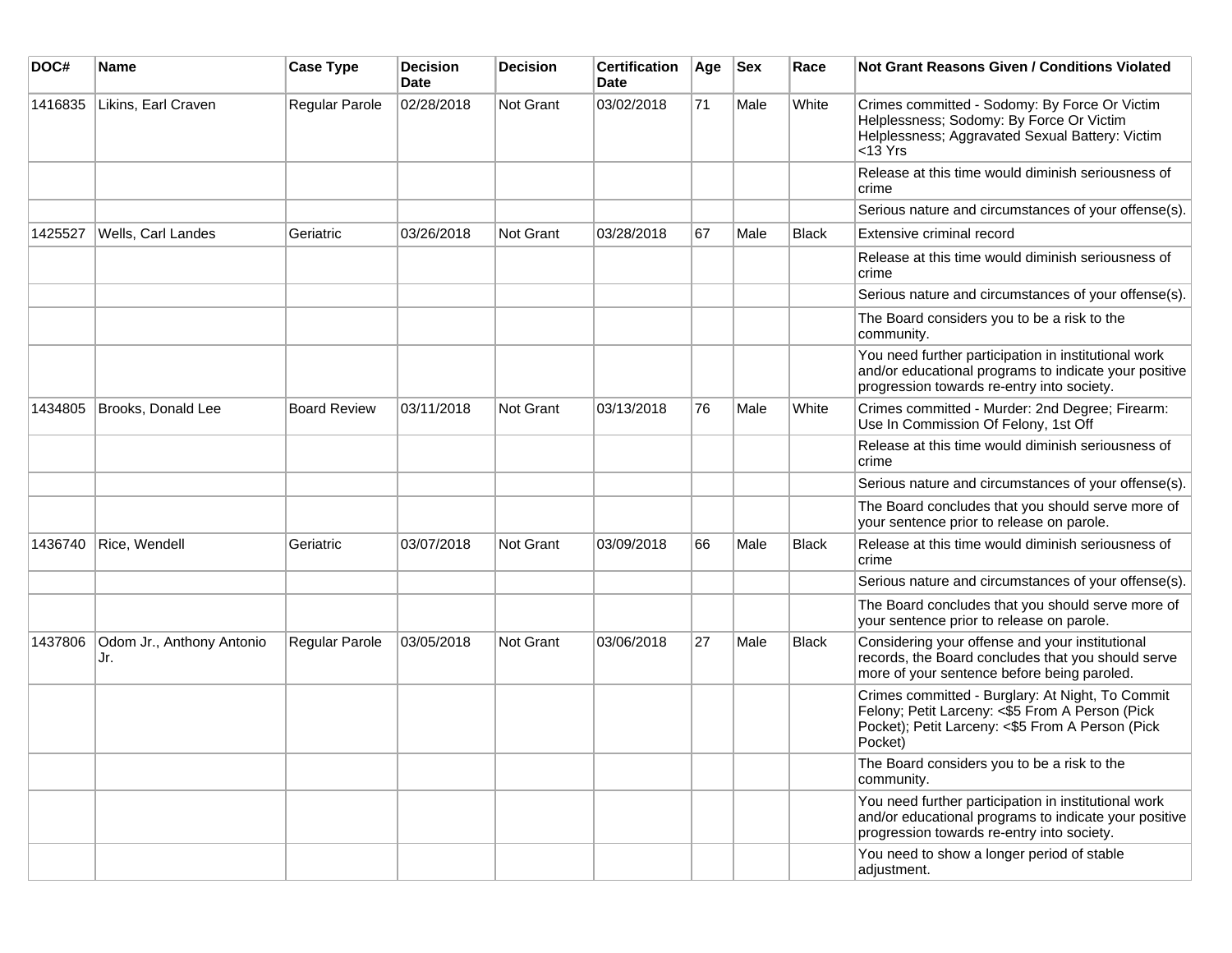| DOC#    | Name                              | <b>Case Type</b> | <b>Decision</b><br>Date | <b>Decision</b> | <b>Certification</b><br><b>Date</b> | Age | <b>Sex</b> | Race         | <b>Not Grant Reasons Given / Conditions Violated</b>                                                                                                        |
|---------|-----------------------------------|------------------|-------------------------|-----------------|-------------------------------------|-----|------------|--------------|-------------------------------------------------------------------------------------------------------------------------------------------------------------|
| 1437806 | Odom Jr., Anthony Antonio<br>Jr.  | Regular Parole   | 03/05/2018              | Not Grant       | 03/06/2018                          | 27  | Male       | <b>Black</b> | Your record of institutional infractions indicates a<br>disregard for rules and that you are not ready to<br>conform to society.                            |
| 1467639 | Gnann, Lawrence Eugene            | Geriatric        | 02/28/2018              | Not Grant       | 03/02/2018                          | 65  | Male       | White        | Crimes committed - Aggravated Sexual Battery:<br>Victim <13 Yrs                                                                                             |
|         |                                   |                  |                         |                 |                                     |     |            |              | Release at this time would diminish seriousness of<br>crime                                                                                                 |
|         |                                   |                  |                         |                 |                                     |     |            |              | Serious nature and circumstances of your offense(s).                                                                                                        |
|         |                                   |                  |                         |                 |                                     |     |            |              | The Board considers you to be a risk to the<br>community.                                                                                                   |
| 1469929 | Saenz, Joel Joaquin               | Regular Parole   | 03/06/2018              | Not Grant       | 03/09/2018                          | 64  | Male       | White        | Release at this time would diminish seriousness of<br>crime                                                                                                 |
|         |                                   |                  |                         |                 |                                     |     |            |              | Serious nature and circumstances of your offense(s).                                                                                                        |
|         |                                   |                  |                         |                 |                                     |     |            |              | The Board concludes that you should serve more of<br>your sentence prior to release on parole.                                                              |
| 1475521 | Faria, Francisco Paulo            | Regular Parole   | 03/04/2018              | Not Grant       | 03/06/2018                          | 70  | Male       | White        | Crimes committed - Aggravated Sexual Battery:<br>Victim <13 Yrs; Aggravated Sexual Battery: Victim<br>$<$ 13 Yrs                                            |
|         |                                   |                  |                         |                 |                                     |     |            |              | Release at this time would diminish seriousness of<br>crime                                                                                                 |
|         |                                   |                  |                         |                 |                                     |     |            |              | Serious nature and circumstances of your offense(s).                                                                                                        |
| 1693307 | Williams, Akeem Rashaud           | Regular Parole   | 03/08/2018              | Not Grant       | 03/09/2018                          | 22  | Male       | Black        | Poor institutional adjustment (for example,<br>motivation/attitude, unfavorable reports, lack of<br>program involvement, etc.)                              |
|         |                                   |                  |                         |                 |                                     |     |            |              | Serious nature and circumstances of your offense(s).                                                                                                        |
|         |                                   |                  |                         |                 |                                     |     |            |              | You need further participation in institutional work<br>and/or educational programs to indicate your positive<br>progression towards re-entry into society. |
|         |                                   |                  |                         |                 |                                     |     |            |              | Your prior failure(s) and/or convictions while under<br>community supervision indicate that you are unlikely<br>to comply with conditions of release.       |
|         |                                   |                  |                         |                 |                                     |     |            |              | Your record of institutional infractions indicates a<br>disregard for rules and that you are not ready to<br>conform to society.                            |
| 1773803 | Anderson, Timmothy Jimmy          | Regular Parole   | 03/19/2018              | Not Grant       | 03/22/2018                          | 23  | Male       | <b>Black</b> | Release at this time would diminish seriousness of<br>crime                                                                                                 |
|         |                                   |                  |                         |                 |                                     |     |            |              | Serious nature and circumstances of your offense(s).                                                                                                        |
|         |                                   |                  |                         |                 |                                     |     |            |              | You need further participation in institutional work<br>and/or educational programs to indicate your positive<br>progression towards re-entry into society. |
| 1806311 | Sears, Quinten Donnell<br>Shyheem | Regular Parole   | 03/08/2018              | Not Grant       | 03/09/2018                          | 19  | Male       | Black        | Poor institutional adjustment (for example,<br>motivation/attitude, unfavorable reports, lack of<br>program involvement, etc.)                              |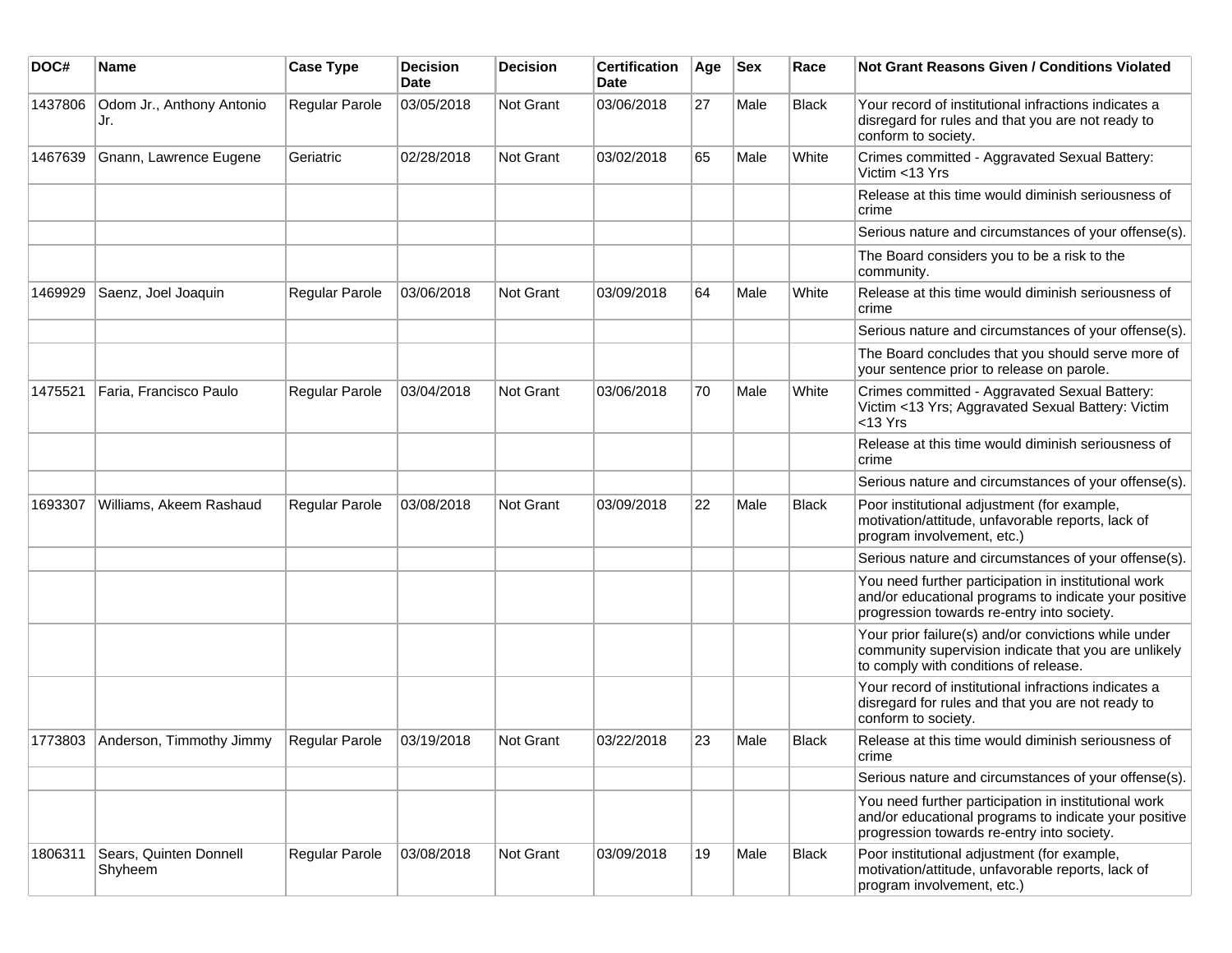| DOC#    | Name                              | <b>Case Type</b>      | <b>Decision</b><br><b>Date</b> | <b>Decision</b>  | <b>Certification</b><br><b>Date</b> | Age | <b>Sex</b> | Race         | <b>Not Grant Reasons Given / Conditions Violated</b>                                                                                                        |
|---------|-----------------------------------|-----------------------|--------------------------------|------------------|-------------------------------------|-----|------------|--------------|-------------------------------------------------------------------------------------------------------------------------------------------------------------|
| 1806311 | Sears, Quinten Donnell<br>Shyheem | Regular Parole        | 03/08/2018                     | Not Grant        | 03/09/2018                          | 19  | Male       | Black        | Serious nature and circumstances of your offense(s).                                                                                                        |
|         |                                   |                       |                                |                  |                                     |     |            |              | The Board concludes that you should serve more of<br>your sentence prior to release on parole.                                                              |
|         |                                   |                       |                                |                  |                                     |     |            |              | The Board considers you to be a risk to the<br>community.                                                                                                   |
|         |                                   |                       |                                |                  |                                     |     |            |              | You need further participation in institutional work<br>and/or educational programs to indicate your positive<br>progression towards re-entry into society. |
| 1811232 | Davis, Terrell Lamont Jr.         | <b>Regular Parole</b> | 03/15/2018                     | <b>Not Grant</b> | 03/19/2018                          | 20  | Male       | <b>Black</b> | Considering your offense and your institutional<br>records, the Board concludes that you should serve<br>more of your sentence before being paroled.        |
|         |                                   |                       |                                |                  |                                     |     |            |              | Poor institutional adjustment (for example,<br>motivation/attitude, unfavorable reports, lack of<br>program involvement, etc.)                              |
|         |                                   |                       |                                |                  |                                     |     |            |              | Release at this time would diminish seriousness of<br>crime                                                                                                 |
|         |                                   |                       |                                |                  |                                     |     |            |              | You need further participation in institutional work<br>and/or educational programs to indicate your positive<br>progression towards re-entry into society. |
|         |                                   |                       |                                |                  |                                     |     |            |              | You need to show a longer period of stable<br>adjustment.                                                                                                   |
| 1815619 | Adams, Christopher Billy<br>Wayne | Regular Parole        | 03/01/2018                     | <b>Not Grant</b> | 03/06/2018                          | 22  | Male       | White        | Release at this time would diminish seriousness of<br>crime                                                                                                 |
|         |                                   |                       |                                |                  |                                     |     |            |              | The Board concludes that you should serve more of<br>your sentence prior to release on parole.                                                              |
|         |                                   |                       |                                |                  |                                     |     |            |              | You need further participation in institutional work<br>and/or educational programs to indicate your positive<br>progression towards re-entry into society. |
|         |                                   |                       |                                |                  |                                     |     |            |              | You need to show a longer period of stable<br>adjustment.                                                                                                   |
| 1828503 | Masterson, Levi Samuel            | Regular Parole        | 03/12/2018                     | <b>Not Grant</b> | 03/14/2018                          | 23  | Male       | Black        | Release at this time would diminish seriousness of<br>crime                                                                                                 |
|         |                                   |                       |                                |                  |                                     |     |            |              | Serious nature and circumstances of your offense(s).                                                                                                        |
|         |                                   |                       |                                |                  |                                     |     |            |              | The Board concludes that you should serve more of<br>your sentence prior to release on parole.                                                              |
|         |                                   |                       |                                |                  |                                     |     |            |              | You need further participation in institutional work<br>and/or educational programs to indicate your positive<br>progression towards re-entry into society. |
| 1024722 | Brockwell, James Roger            | Violation<br>Hearing  | 03/15/2018                     | Revoke           | 03/16/2018                          | 60  | Male       | White        |                                                                                                                                                             |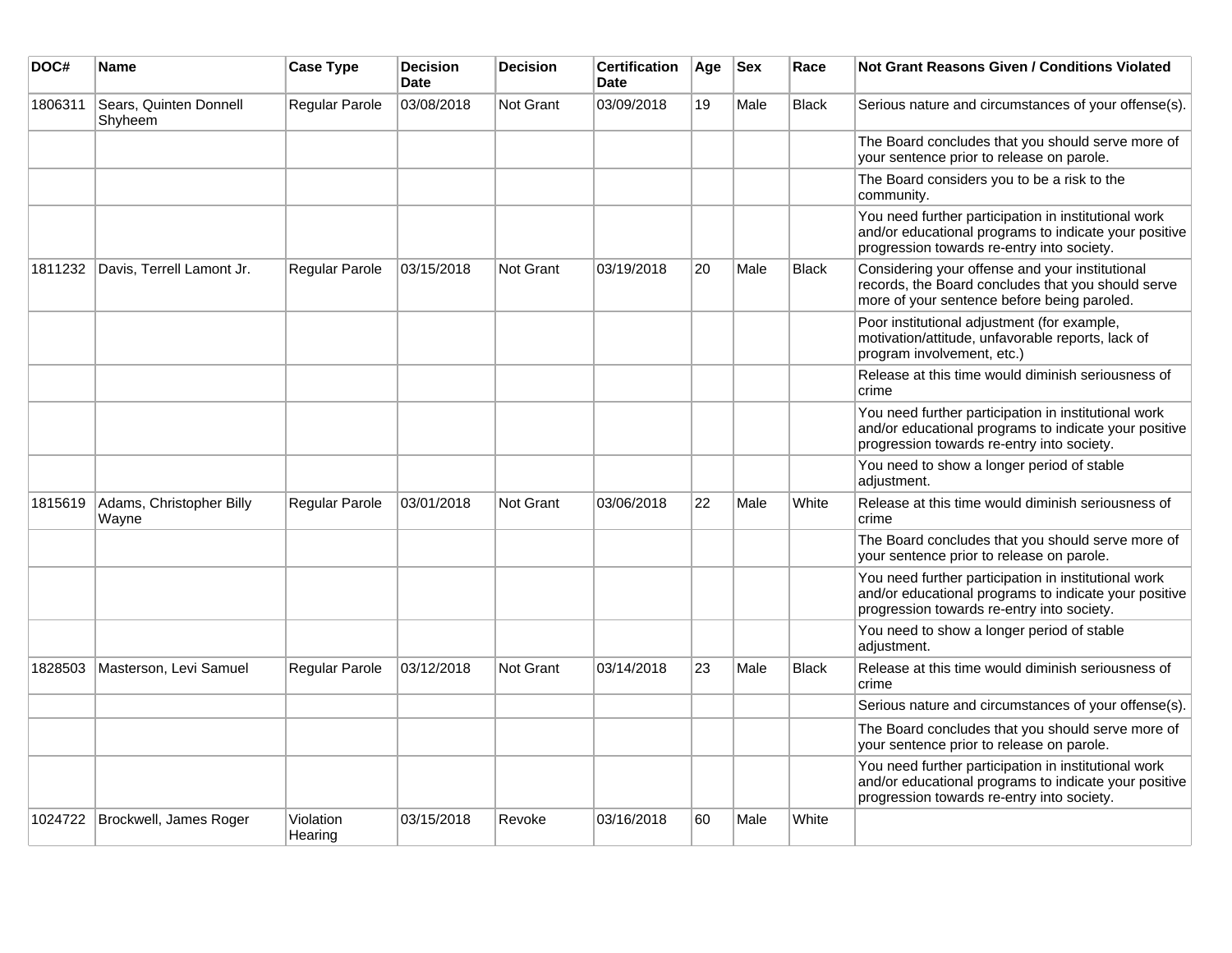| DOC#    | Name                       | <b>Case Type</b>     | <b>Decision</b><br><b>Date</b> | <b>Decision</b> | <b>Certification</b><br><b>Date</b> | Age | <b>Sex</b> | Race         | <b>Not Grant Reasons Given / Conditions Violated</b>                                                                                                                                                                                             |
|---------|----------------------------|----------------------|--------------------------------|-----------------|-------------------------------------|-----|------------|--------------|--------------------------------------------------------------------------------------------------------------------------------------------------------------------------------------------------------------------------------------------------|
| 1024722 | Brockwell, James Roger     | Violation<br>Hearing | 03/15/2018                     | Revoke          | 03/16/2018                          | 60  | Male       | White        | 04. I will report in person or by telephone to the<br>Probation and Parole office listed below within three<br>working days of my release from incarceration, and<br>as otherwise instructed thereafter.                                         |
|         |                            |                      |                                |                 |                                     |     |            |              | 06. I will follow the Probation and Parole Officer's<br>instructions and will be truthful, cooperative, and<br>report as instructed.                                                                                                             |
|         |                            |                      |                                |                 |                                     |     |            |              | 10. I will not change my residence without the<br>permission of the Probation and Parole Officer. I will<br>not leave the State of Virginia or travel outside of a<br>designated area without permission of the Probation<br>and Parole Officer. |
| 1030137 | Willingham, Lamont Antonio | Violation<br>Hearing | 03/08/2018                     | Revoke          | 03/08/2018                          | 44  | Male       | <b>Black</b> | 04. I will report in person or by telephone to the<br>Probation and Parole office listed below within three<br>working days of my release from incarceration, and<br>as otherwise instructed thereafter.                                         |
|         |                            |                      |                                |                 |                                     |     |            |              | 08. I will not unlawfully use, possess or distribute<br>controlled substances or related paraphernalia.                                                                                                                                          |
|         |                            |                      |                                |                 |                                     |     |            |              | Substance Abuse Evaluation and Treatment as<br>Directed by the Probation Officer                                                                                                                                                                 |
| 1039494 | Green, Frederick Dewitt    | Violation<br>Hearing | 03/06/2018                     | Revoke          | 03/07/2018                          | 55  | Male       | <b>Black</b> |                                                                                                                                                                                                                                                  |
|         |                            |                      |                                |                 |                                     |     |            |              | 01. I will obey all Federal, State and local laws and<br>ordinances.                                                                                                                                                                             |
| 1043498 | Davis, Robert Earl         | Violation<br>Hearing | 02/28/2018                     | Revoke          | 03/01/2018                          | 52  | Male       | Black        | 01. I will obey all Federal, State and local laws and<br>ordinances.                                                                                                                                                                             |
|         |                            |                      |                                |                 |                                     |     |            |              | 06. I will follow the Probation and Parole Officer's<br>instructions and will be truthful, cooperative, and<br>report as instructed.                                                                                                             |
|         |                            |                      |                                |                 |                                     |     |            |              | 08. I will not unlawfully use, possess or distribute<br>controlled substances or related paraphernalia.                                                                                                                                          |
| 1080275 | Mcgee, Lacy Edward         | Violation<br>Hearing | 03/08/2018                     | Revoke          | 03/12/2018                          | 52  | Male       | White        |                                                                                                                                                                                                                                                  |
|         |                            |                      |                                |                 |                                     |     |            |              | 06. I will follow the Probation and Parole Officer's<br>instructions and will be truthful, cooperative, and<br>report as instructed.                                                                                                             |
|         |                            |                      |                                |                 |                                     |     |            |              | 07. I will not use alcoholic beverages to the extent<br>that it disrupts or interferes with my employment or<br>orderly conduct.                                                                                                                 |
|         |                            |                      |                                |                 |                                     |     |            |              | 08. I will not unlawfully use, possess or distribute<br>controlled substances or related paraphernalia.                                                                                                                                          |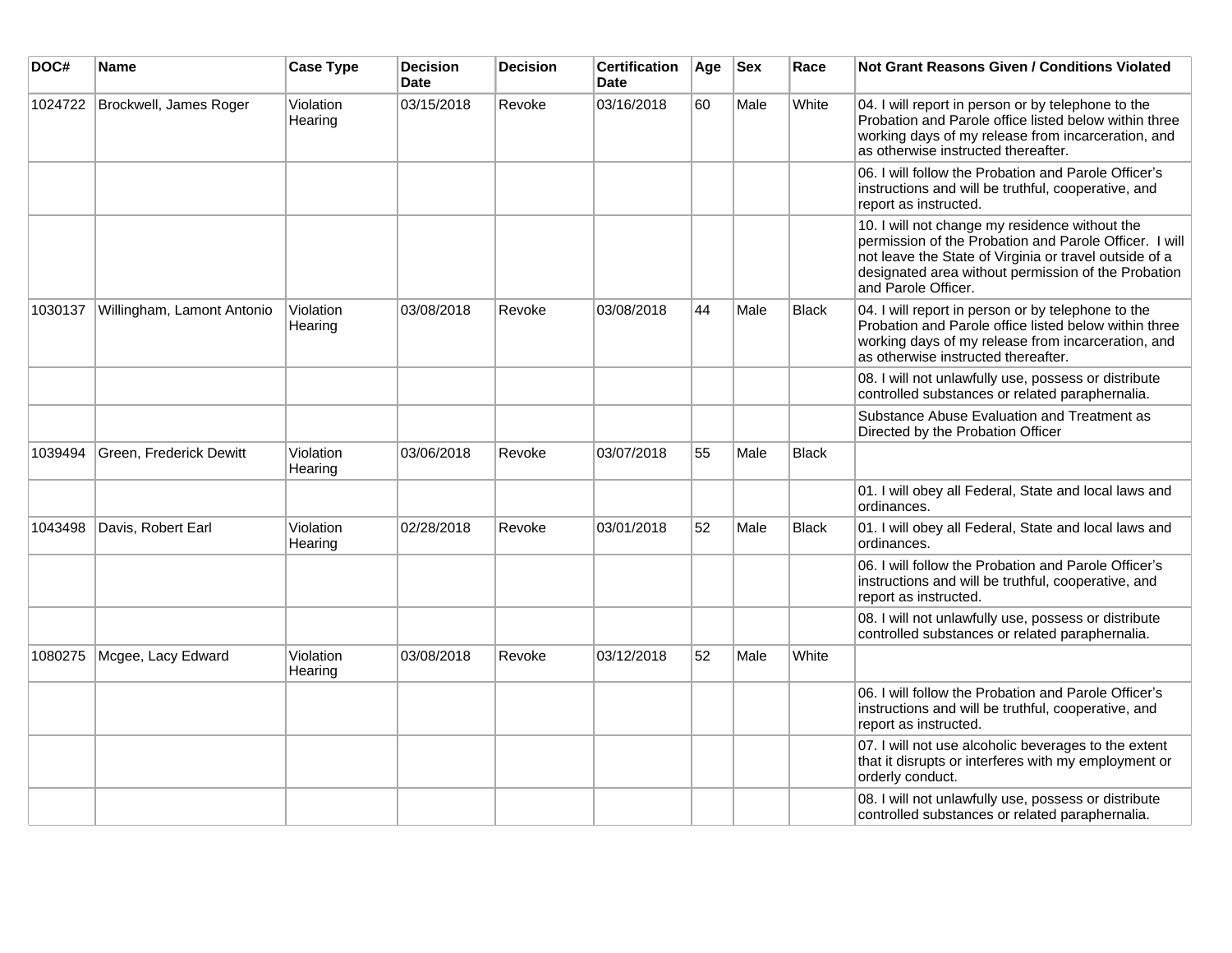| DOC#    | Name                     | <b>Case Type</b>     | <b>Decision</b><br>Date | <b>Decision</b> | <b>Certification</b><br>Date | Age | <b>Sex</b> | Race         | Not Grant Reasons Given / Conditions Violated                                                                                                                                                                                                                                                |
|---------|--------------------------|----------------------|-------------------------|-----------------|------------------------------|-----|------------|--------------|----------------------------------------------------------------------------------------------------------------------------------------------------------------------------------------------------------------------------------------------------------------------------------------------|
| 1080275 | Mcgee, Lacy Edward       | Violation<br>Hearing | 03/08/2018              | Revoke          | 03/12/2018                   | 52  | Male       | White        | 10. I will not change my residence without the<br>permission of the Probation and Parole Officer. I will<br>not leave the State of Virginia or travel outside of a<br>designated area without permission of the Probation<br>and Parole Officer.                                             |
| 1087863 | Whitehurst, Elvin Eugene | Violation<br>Hearing | 03/08/2018              | Revoke          | 03/09/2018                   | 58  | Male       | <b>Black</b> | 01. I will obey all Federal, State and local laws and<br>ordinances.                                                                                                                                                                                                                         |
| 1097309 | Cowan, John Henry        | Violation<br>Hearing | 03/08/2018              | Revoke          | 03/09/2018                   | 56  | Male       | <b>Black</b> |                                                                                                                                                                                                                                                                                              |
|         |                          |                      |                         |                 |                              |     |            |              | 08. I will not unlawfully use, possess or distribute<br>controlled substances or related paraphernalia.                                                                                                                                                                                      |
| 1103156 | Rawsey, Harvey Lee       | Violation<br>Hearing | 03/08/2018              | Revoke          | 03/09/2018                   | 49  | Male       | White        |                                                                                                                                                                                                                                                                                              |
|         |                          |                      |                         |                 |                              |     |            |              | 01. I will obey all Federal, State and local laws and<br>ordinances.                                                                                                                                                                                                                         |
| 1111032 | Brinkley, Anthony Andra  | Violation<br>Hearing | 03/07/2018              | Revoke          | 03/09/2018                   | 53  | Male       | <b>Black</b> | 06. I will follow the Probation and Parole Officer's<br>instructions and will be truthful, cooperative, and<br>report as instructed.                                                                                                                                                         |
|         |                          |                      |                         |                 |                              |     |            |              | 08. I will not unlawfully use, possess or distribute<br>controlled substances or related paraphernalia.                                                                                                                                                                                      |
| 1126545 | West, Larry Lee          | Violation<br>Hearing | 03/21/2018              | Revoke          | 03/23/2018                   | 46  | Male       | <b>Black</b> |                                                                                                                                                                                                                                                                                              |
|         |                          |                      |                         |                 |                              |     |            |              | 06. I will follow the Probation and Parole Officer's<br>instructions and will be truthful, cooperative, and<br>report as instructed.                                                                                                                                                         |
|         |                          |                      |                         |                 |                              |     |            |              | 08. I will not unlawfully use, possess or distribute<br>controlled substances or related paraphernalia.                                                                                                                                                                                      |
| 1131482 | Hooper, Craig Aaron      | Violation<br>Hearing | 02/27/2018              | Revoke          | 03/01/2018                   | 58  | Male       | White        |                                                                                                                                                                                                                                                                                              |
|         |                          |                      |                         |                 |                              |     |            |              | 06. I will follow the Probation and Parole Officer's<br>instructions and will be truthful, cooperative, and<br>report as instructed.                                                                                                                                                         |
|         |                          |                      |                         |                 |                              |     |            |              | 11. I will not abscond from supervision. I understand<br>I will be considered an absconder when my<br>whereabouts are no longer known to my supervising<br>officer. I freely, voluntarily and intelligently waive<br>any right I may have to extradition if arrested outside<br>of Virginia. |
| 1142027 | Freeman, Kevin Lavon     | Violation<br>Hearing | 03/03/2018              | Revoke          | 03/05/2018                   | 59  | Male       | <b>Black</b> | 04. I will report in person or by telephone to the<br>Probation and Parole office listed below within three<br>working days of my release from incarceration, and<br>as otherwise instructed thereafter.                                                                                     |
|         |                          |                      |                         |                 |                              |     |            |              | 06. I will follow the Probation and Parole Officer's<br>instructions and will be truthful, cooperative, and<br>report as instructed.                                                                                                                                                         |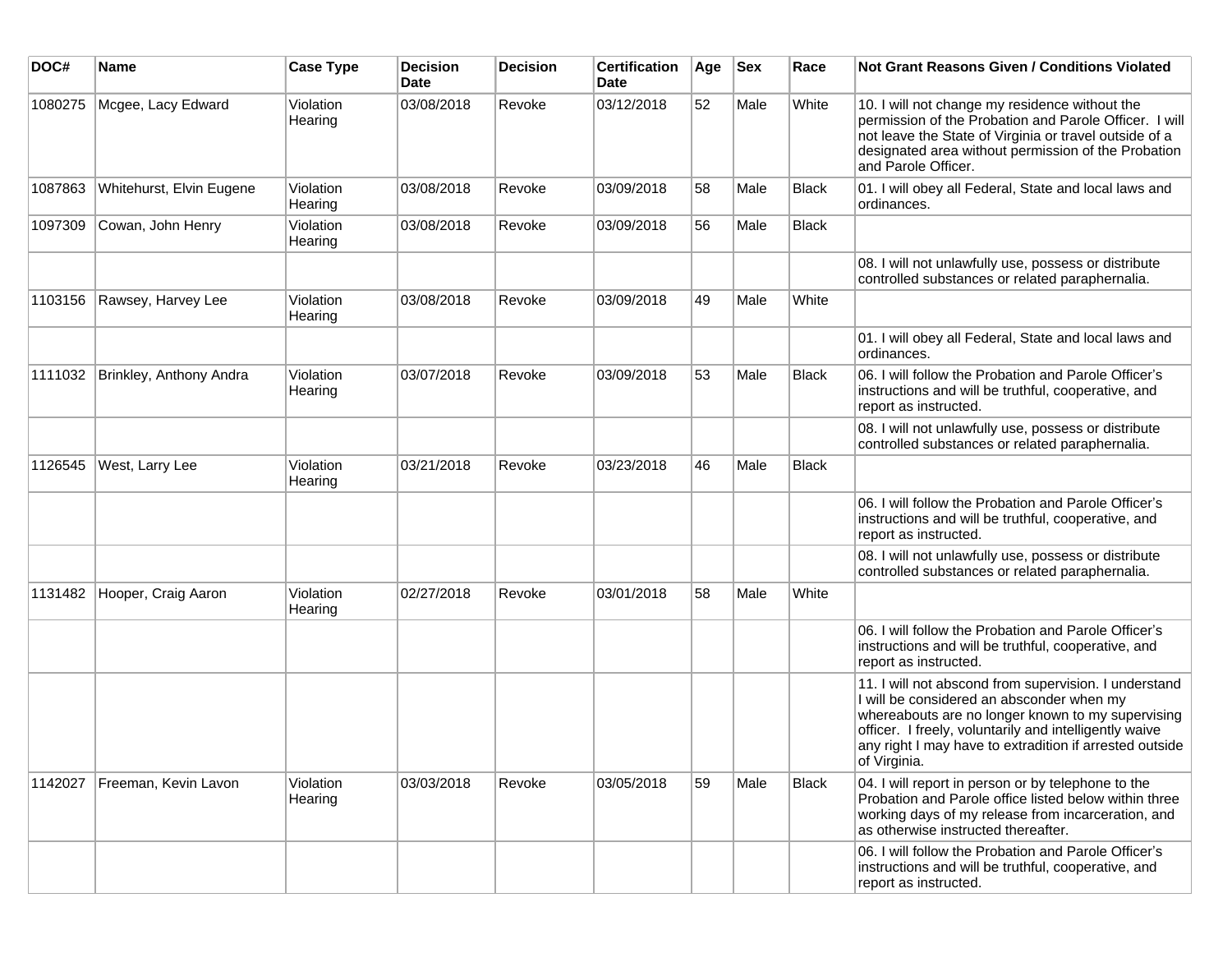| DOC#    | Name                      | <b>Case Type</b>     | <b>Decision</b><br><b>Date</b> | <b>Decision</b> | <b>Certification</b><br><b>Date</b> | Age | $ $ Sex      | Race         | <b>Not Grant Reasons Given / Conditions Violated</b>                                                                                                                                                                                                                                                                                                                                                                                                                                                                                                                                                                                                                                                                                                                                                                                                                                                                                                                                                                                                                                                                                                                                                                                                                                                                                                                                                                                                                                                                                                                                  |
|---------|---------------------------|----------------------|--------------------------------|-----------------|-------------------------------------|-----|--------------|--------------|---------------------------------------------------------------------------------------------------------------------------------------------------------------------------------------------------------------------------------------------------------------------------------------------------------------------------------------------------------------------------------------------------------------------------------------------------------------------------------------------------------------------------------------------------------------------------------------------------------------------------------------------------------------------------------------------------------------------------------------------------------------------------------------------------------------------------------------------------------------------------------------------------------------------------------------------------------------------------------------------------------------------------------------------------------------------------------------------------------------------------------------------------------------------------------------------------------------------------------------------------------------------------------------------------------------------------------------------------------------------------------------------------------------------------------------------------------------------------------------------------------------------------------------------------------------------------------------|
| 1142027 | Freeman, Kevin Lavon      | Violation<br>Hearing | 03/03/2018                     | Revoke          | 03/05/2018                          | 59  | Male         | <b>Black</b> | 08. I will not unlawfully use, possess or distribute<br>controlled substances or related paraphernalia.                                                                                                                                                                                                                                                                                                                                                                                                                                                                                                                                                                                                                                                                                                                                                                                                                                                                                                                                                                                                                                                                                                                                                                                                                                                                                                                                                                                                                                                                               |
| 1161738 | Maddox, David Lawrence    | Violation<br>Hearing | 02/26/2018                     | Revoke          | 03/01/2018                          | 48  | Male         | White        |                                                                                                                                                                                                                                                                                                                                                                                                                                                                                                                                                                                                                                                                                                                                                                                                                                                                                                                                                                                                                                                                                                                                                                                                                                                                                                                                                                                                                                                                                                                                                                                       |
| 1165796 | Saunders, Sheila Elizabet | Violation            | 03/07/2018                     | Revoke          | 03/09/2018                          | 57  | Female White |              | Sex offender assessment. Virginia Parole Board's<br>mandatory parole conditions upon release on<br>mandatory parole:<br>1. Sex offender assessment, not at the discretion of<br>the PO, and follow any treatment recommendations<br>treatment:<br>2. No contact with victims, neither directly, indirectly,<br>through third parties, or electronic means;<br>3. No unsupervised contact with any minor child<br>younger than age 18 including family members;<br>4. Forever prohibited from going within 100 feet of<br>the premises of any place owned or operated by a<br>locality or private entity that he knows or should<br>know is a school, daycare center, playground,<br>athletic field or facility, gymnasium or any other<br>facility or business known to accommodate children<br>younger than age 18;<br>5. May not be in possession of pornography or any<br>obscene materials;<br>6. May not patronize any establishment in the sex<br>industry, to include but not limited to houses of<br>prostitution; topless bars; X-rated stores or<br>bookstores;<br>7. No alcohol;<br>8. Substance abuse assessment and treatment, if<br>deemed necessary by your parole officer;<br>9. May not be in possession of any electronic device<br>with internet access without prior approval from your<br>supervising parole officer;<br>10. You must abide by any and all other conditions<br>of release imposed by your supervising parole<br>officer.<br>The supervising parole officer may petition the Board<br>at any time for modification of any mandatory<br>condition. |
|         |                           | Hearing              |                                |                 |                                     |     |              |              | 01. I will obey all Federal, State and local laws and                                                                                                                                                                                                                                                                                                                                                                                                                                                                                                                                                                                                                                                                                                                                                                                                                                                                                                                                                                                                                                                                                                                                                                                                                                                                                                                                                                                                                                                                                                                                 |
|         |                           |                      |                                |                 |                                     |     |              |              | ordinances.                                                                                                                                                                                                                                                                                                                                                                                                                                                                                                                                                                                                                                                                                                                                                                                                                                                                                                                                                                                                                                                                                                                                                                                                                                                                                                                                                                                                                                                                                                                                                                           |